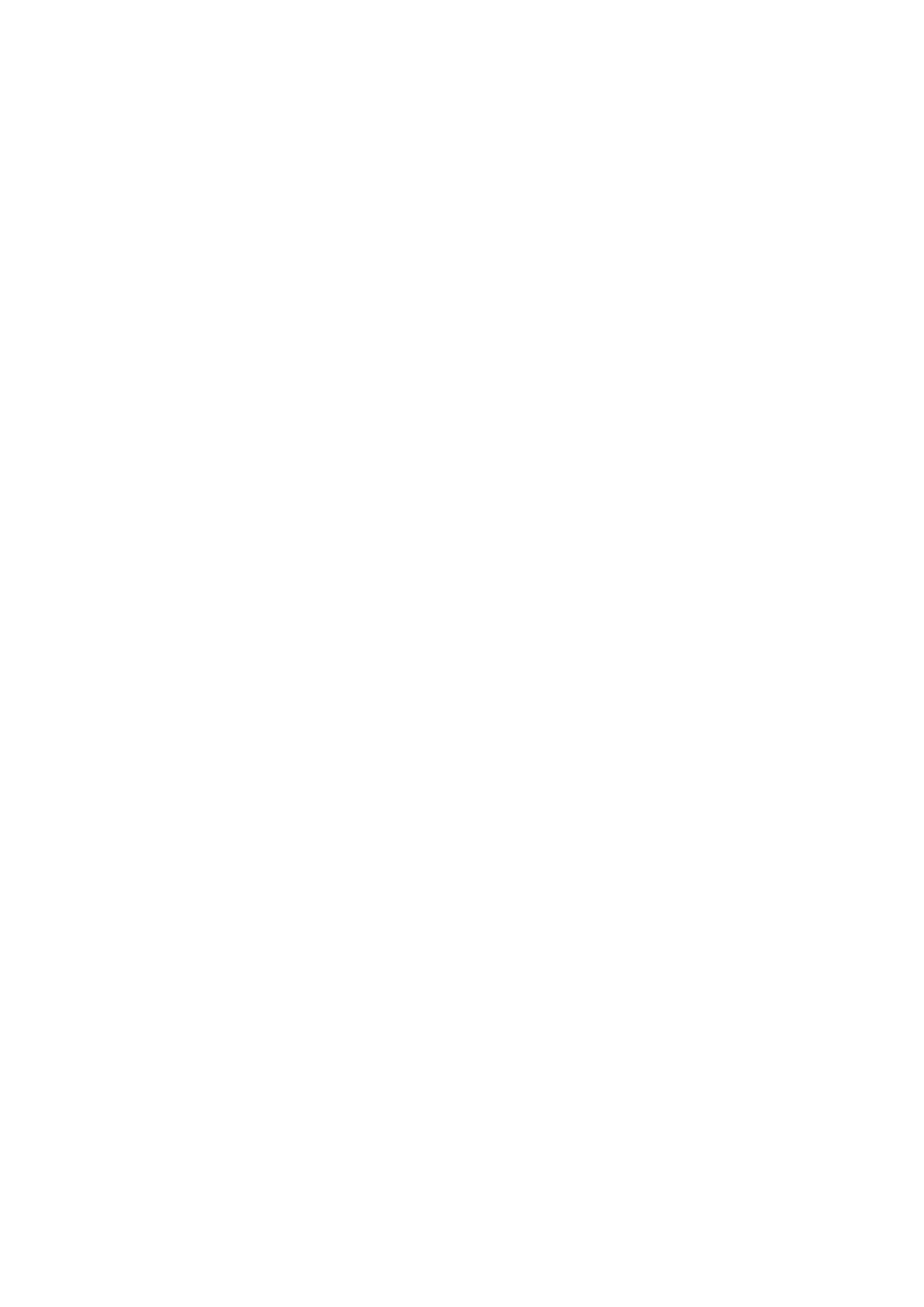Western Australia

# **Residential Tenancies Act 1987**

# **Contents**

# **Part I — Preliminary**

| 1.   | Short title                                        | 2              |
|------|----------------------------------------------------|----------------|
| 2.   | Commencement                                       | $\overline{2}$ |
| 3.   | Terms used                                         | $\overline{2}$ |
| 4.   | <b>Position of Crown</b>                           | 5              |
| 5.   | Application of Act                                 | 5              |
| 6.   | Modification of application of Act by regulation   | 7              |
| 7.   | Transitional provisions relating to commencement   |                |
|      | of this Act                                        | 8              |
|      | <b>Part II</b> — Administration                    |                |
| 7A.  | Commissioner                                       | 10             |
| 8.   | <b>Functions of Commissioner</b>                   | 10             |
| 9.   | Commissioner may institute or defend proceedings   |                |
|      | for party                                          | 11             |
| 10.  | Delegation by Commissioner                         | 14             |
| 11.  | Protection of officers                             | 14             |
| 11A. | Information officially obtained to be confidential | 15             |
| 11B. | Powers of investigation                            | 15             |
|      | <b>Part III — Determination of disputes</b>        |                |
| 12.  | Terms used                                         | 16             |
| 12A. | Jurisdiction over prescribed disputes              | 16             |
| 13.  | Jurisdiction over other disputes                   | 16             |

| 13.  | Jurisdiction over other disputes      | 16 |
|------|---------------------------------------|----|
| 13A. | Magistrates Court's jurisdiction      | 17 |
| 13B. | Appeals from decisions of registrar   | 18 |
| 14.  | Time for determination of proceedings | 18 |

As at 14 Apr 2022 Version 06-o0-00 page i Published on www.legislation.wa.gov.au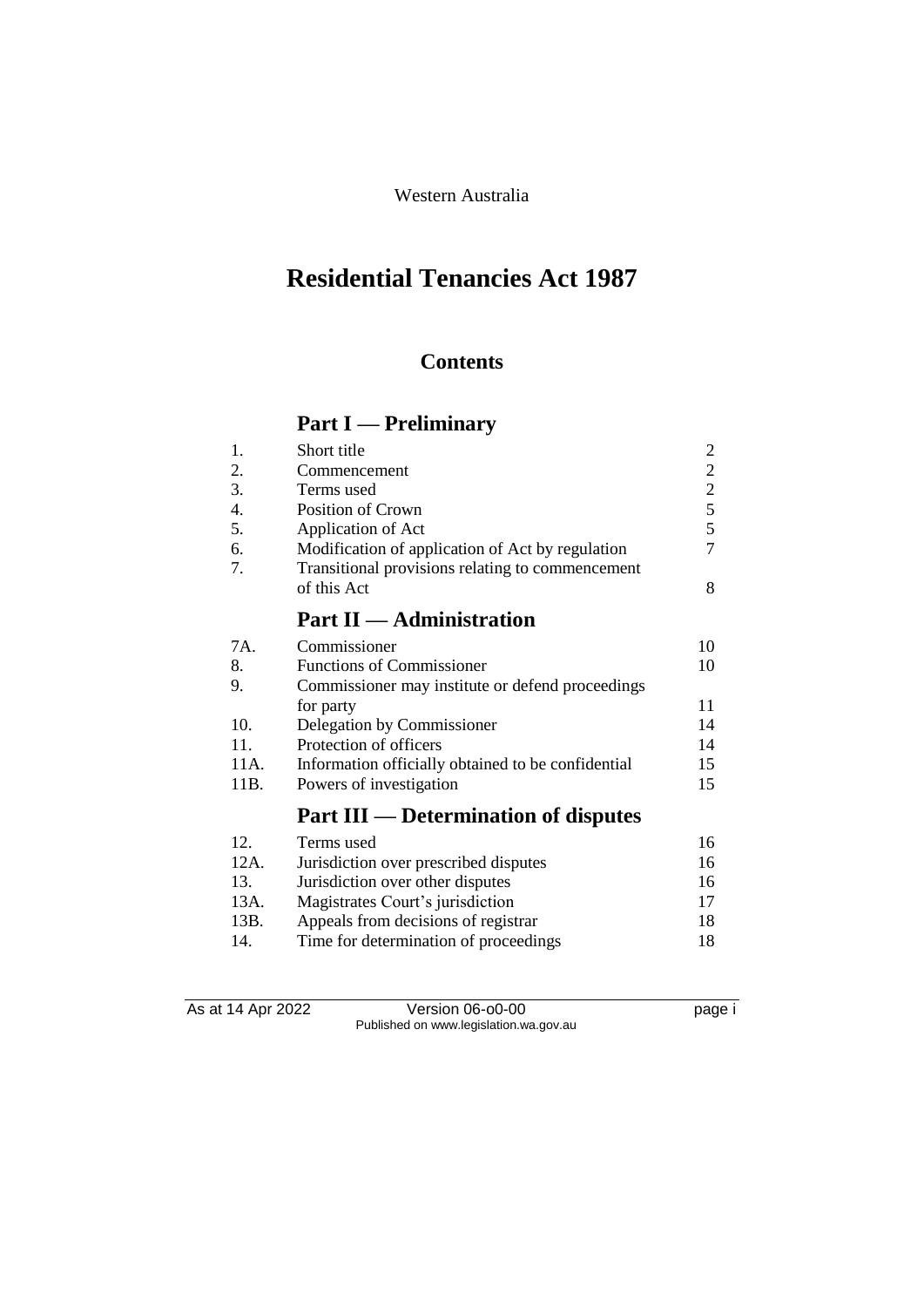#### **Contents**

| 15.  | Applications for relief and orders that may be                                  |    |
|------|---------------------------------------------------------------------------------|----|
|      | made                                                                            | 18 |
| 16.  | Enforcement                                                                     | 20 |
| 17A. | Disputes between tenants                                                        | 20 |
| 17B. | Determination of rights and liabilities after                                   |    |
|      | termination of tenant's interest on grounds of                                  |    |
|      | family violence                                                                 | 21 |
| 17.  | Application to vary or set aside order                                          | 22 |
| 18.  | Form of applications and notice of hearing                                      | 23 |
| 19.  | Witnesses and inspection of documents                                           | 23 |
| 20.  | General powers in proceedings                                                   | 24 |
| 21.  | Evidence                                                                        | 25 |
| 22.  | Presentation of cases                                                           | 26 |
| 23.  | Settlement by conciliation                                                      | 28 |
| 24.  | Costs                                                                           | 29 |
| 25.  | Reservation of question of law                                                  | 29 |
| 26.  | Finality of proceedings                                                         | 30 |
|      | <b>Part IV — Residential tenancy</b>                                            |    |
|      | agreements                                                                      |    |
|      | Division 1A — Form of residential tenancy<br>agreement and associated documents |    |
| 27A. | Written residential tenancy agreement to be in                                  |    |
|      | prescribed form                                                                 | 31 |
| 27B. | Information to be given to tenant by lessor                                     | 31 |
| 27C. | Property condition report at start and end of                                   |    |
|      | tenancy                                                                         | 31 |
|      | Division 1 — Rent and security bonds                                            |    |
| 27.  | Restriction on consideration for tenancy agreement                              | 33 |
| 28.  | Rent in advance                                                                 | 34 |

28. Rent in advance<br>29. Security bonds

page ii Version 06-o0-00 As at 14 Apr 2022 Published on www.legislation.wa.gov.au

31. Increase in security bond 38<br>32. Limitation of excessive rents in certain

30. Variation of rent (except where calculated by

31B. Increase in rent after renegotiating lease

31A. Variation of rent where calculated by reference to

Limitation of excessive rents in certain

24. Security bonds 34

reference to tenant's income) 36

tenant's income 37<br>Increase in rent after renegotiating lease 38

circumstances 39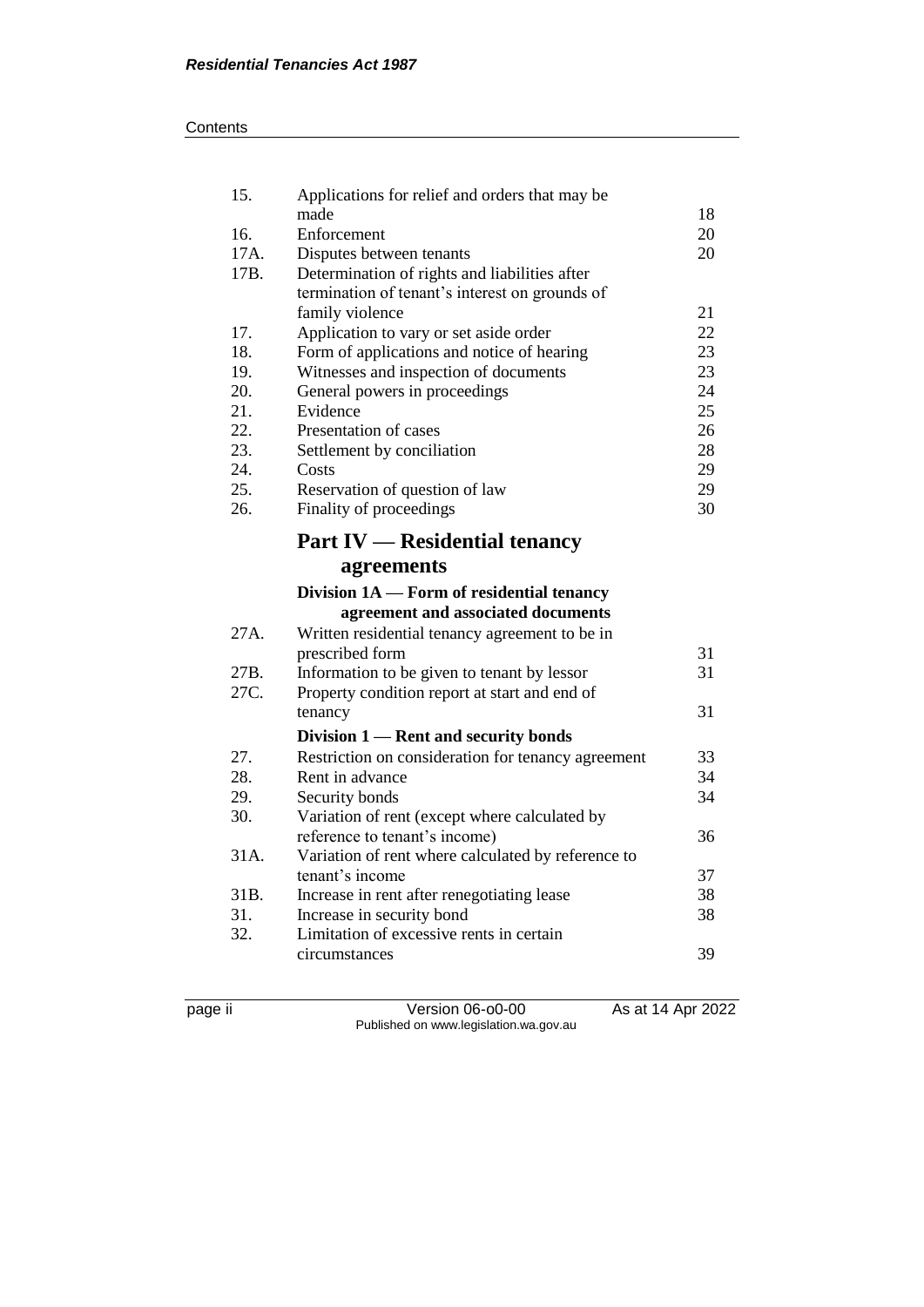| 33.  | Duty to give receipt for rent                        | 41 |
|------|------------------------------------------------------|----|
| 34A. | Manner of payment of rent                            |    |
| 34.  | Proper records of rent to be kept                    | 42 |
| 35.  | Payment of rent by post-dated cheques etc.           |    |
|      | prohibited                                           | 43 |
| 36.  | Apportionment of rent                                | 43 |
|      | Division 2 - Standard terms                          |    |
| 38.  | Tenant's responsibility for cleanliness and damage   | 43 |
| 39.  | Tenant's conduct on premises                         | 44 |
| 40.  | Vacant possession                                    | 44 |
| 41.  | Legal impediments to occupation as residence         | 45 |
| 42.  | Lessor's responsibility for cleanliness and repairs  | 45 |
| 43.  | Urgent repairs                                       | 46 |
| 44.  | Quiet enjoyment                                      | 47 |
| 45.  | Securing premises                                    | 48 |
| 46.  | Lessor's right of entry                              | 49 |
| 47.  | Right of tenant to affix and remove fixtures etc.    | 52 |
| 48.  | Lessor to bear outgoings in respect of premises      | 56 |
| 49A. | Lessor's and tenant's responsibilities in respect of |    |
|      | public utility services                              | 57 |
| 49.  | Right of tenant to assign or sub-let                 | 59 |
| 50.  | Vicarious responsibility of tenant for breach by     |    |
|      | other person lawfully on premises                    | 59 |
|      | Division 3 — General                                 |    |
| 51.  | Tenant to be notified of lessor's name and address   | 60 |
| 52.  | Failure to pay rent with intention it be recovered   |    |
|      | from security bond                                   | 61 |
| 53.  | Tenant's name, place of employment and               |    |
|      | forwarding address                                   | 61 |
| 54.  | Lessor to deliver copy of agreement to tenant        | 62 |
| 55.  | Cost of written agreement to be borne by lessor      | 62 |
| 56.  | Discrimination against tenants with children         | 63 |
| 56A. | Discrimination against tenants subjected or          |    |
|      | exposed to family violence                           | 63 |
| 57.  | Accelerated rent and liquidated damages              |    |
|      | prohibited                                           | 64 |
| 58.  | Duty of mitigation                                   | 64 |
| 59A. | <b>Minors</b>                                        | 65 |
| 59B. | Death of one of 2 or more tenants                    | 65 |

As at 14 Apr 2022 Version 06-o0-00 page iii Published on www.legislation.wa.gov.au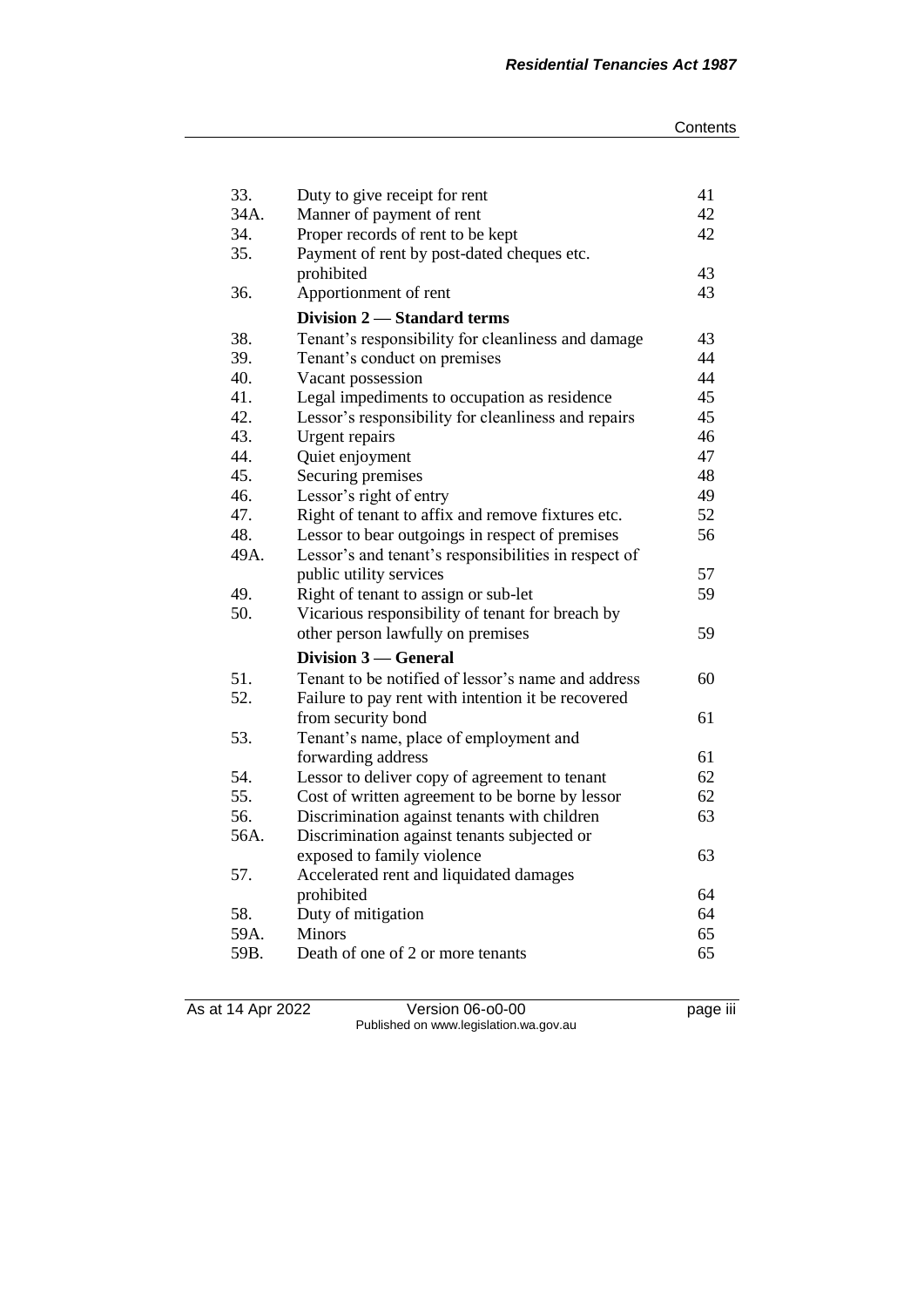| 59C.         | Recognition of certain persons as tenants                | 66<br>66 |
|--------------|----------------------------------------------------------|----------|
| 59D.         | Tenant compensation bonds                                |          |
| 59E.<br>59F. | Interference with quiet enjoyment<br>67                  |          |
|              | Offences relating to security of residential<br>premises |          |
|              |                                                          | 68       |
|              | <b>Part V</b> — Termination of residential               |          |
|              | tenancy agreements                                       |          |
|              | Division 1 - How residential tenancy                     |          |
|              | agreements are terminated                                |          |
| 60.          | How residential tenancy agreements and tenant's          |          |
|              | interests in agreements are terminated                   | 69       |
|              | Division 2 — Notices of termination                      |          |
| 61.          | Form of notice of termination by lessor                  | 71       |
| 62.          | Notice of termination by lessor upon ground of           |          |
|              | breach of term of agreement                              | 71       |
| 63.          | Notice of termination by lessor who has entered          |          |
|              | into contract of sale                                    | 73       |
| 64.          | Notice of termination by lessor without any ground       | 74       |
| 65.          | Termination by lessor where s. 32 invoked                | 75       |
| 66.          | Notice by lessor not waived by acceptance of rent        | 75       |
| 67.          | Form of notice of termination by tenant                  | 76       |
| 68.          | Notice of termination by tenant                          | 76       |
| 69.          | Notice of termination by lessor or tenant where          |          |
|              | agreement frustrated                                     | 76       |
| 70A.         | Notice of termination by lessor or tenant at end of      |          |
|              | fixed term tenancy                                       | 77       |
| 70.          | Effect of notice of termination of periodic tenancy      | 79       |
|              | Division 2A - Special provisions about                   |          |
|              | terminating tenant's interest on grounds                 |          |
|              | of family violence                                       |          |
| 71 A A.      | Terms used                                               | 79       |
| 71 A B.      | Notice of termination of tenant's interest on            |          |
|              | ground that tenant subject to family violence            | 79       |
| 71AC.        | Review of notice of termination under s. 71AB            | 81       |
| 71AD.        | Rights of co-tenants after notice under s. 71AB          | 81       |
| 71AE.        | Termination of tenant's interest by court on             |          |
|              | grounds of family violence                               | 82       |
| 71AF.        | <b>Review of Division</b>                                | 84       |
|              |                                                          |          |

page iv Version 06-o0-00 As at 14 Apr 2022 Published on www.legislation.wa.gov.au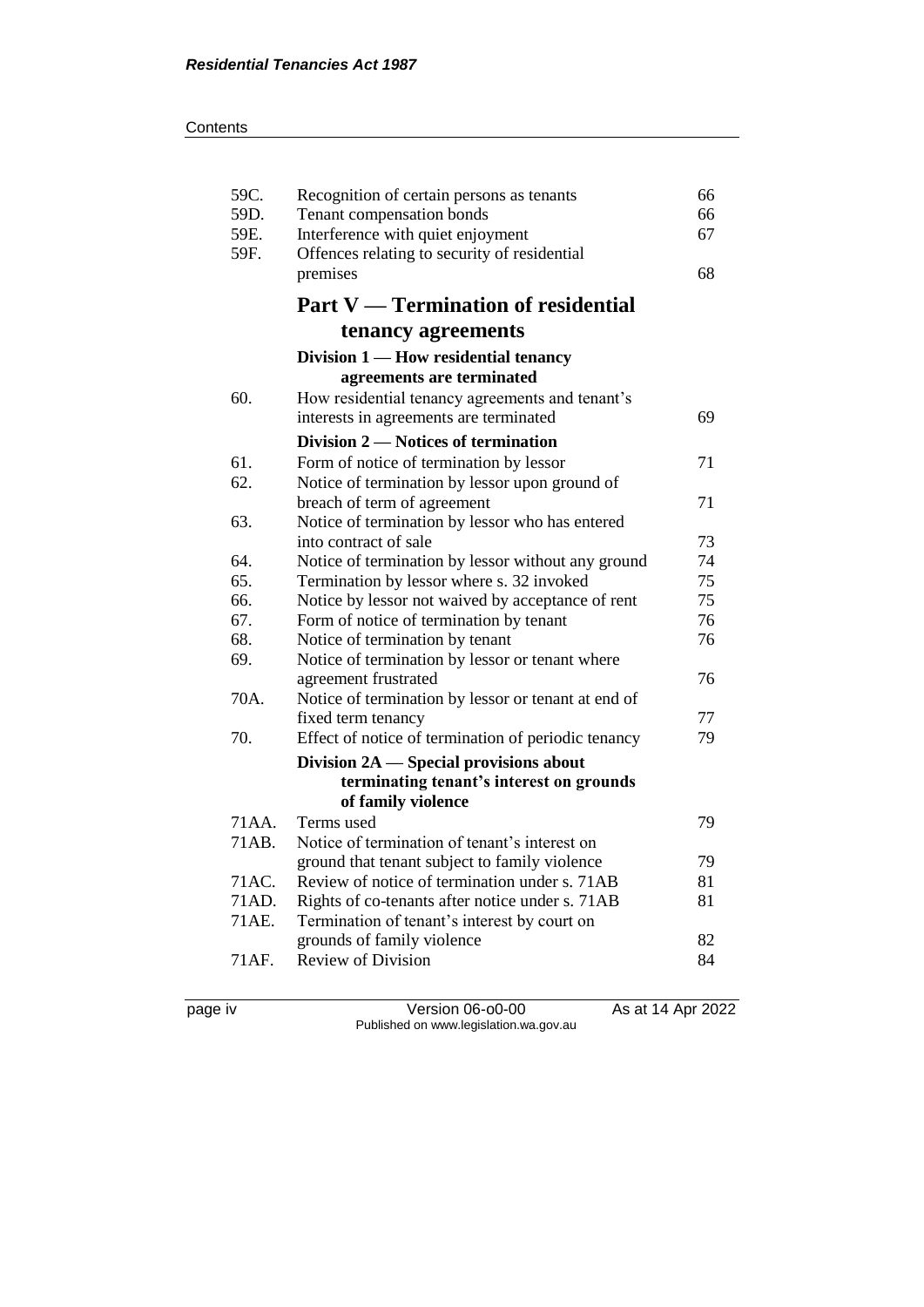|      | Division 3 – Special provisions about<br>terminating social housing tenancy<br>agreements |    |
|------|-------------------------------------------------------------------------------------------|----|
|      | <b>Subdivision 1 — Preliminary</b>                                                        |    |
| 71A. | Terms used                                                                                | 84 |
| 71B. | <b>Application of Division</b>                                                            | 85 |
|      | Subdivision 2 — Notice of termination where tenant                                        |    |
|      | not eligible for social housing premises                                                  |    |
| 71C. | Notice of termination by lessor on ground that                                            |    |
|      | tenant not eligible for social housing premises                                           | 85 |
| 71D. | Assessment of tenants eligibility for social housing                                      |    |
|      | premises                                                                                  | 86 |
| 71E. | Criteria for assessing eligibility of tenants for                                         |    |
|      | social housing premises under s. 71D                                                      | 86 |
| 71F. | Review of decision to give notice on ground that                                          |    |
|      | tenant not eligible for social housing premises                                           | 87 |
| 71G. | Time periods to be observed where notice of                                               |    |
|      | termination given under this Subdivision                                                  | 88 |
|      | Subdivision 3 – Notice of termination where tenant                                        |    |
|      | offered alternative social housing premises                                               |    |
| 71H. | Notice of termination by lessor where tenant                                              |    |
|      | offered alternative social housing premises                                               | 89 |
| 71I. | Review of decision to give notice on ground that                                          |    |
|      | tenant offered alternative social housing premises                                        | 89 |
| 71J. | Time periods to be observed where notice of                                               |    |
|      | termination given under this Subdivision                                                  | 91 |
|      | Division 4 – Orders for termination of                                                    |    |
|      | residential tenancy agreement                                                             |    |
| 71.  | Application by lessor for termination and order for                                       |    |
|      | possession                                                                                | 92 |
| 72.  | Application for termination and order for                                                 |    |
|      | possession in relation to fixed term agreements                                           | 95 |
| 73A. | Notice of termination not required in certain cases                                       | 97 |
| 73.  | Termination of agreement where tenant causing                                             |    |
|      | serious damage or injury                                                                  | 97 |
| 74.  | Termination of agreement where lessor or tenant                                           |    |
|      | would otherwise suffer undue hardship                                                     | 98 |
| 75A. | Termination of social housing tenancy agreement                                           |    |
|      | due to objectionable behaviour                                                            | 98 |
|      |                                                                                           |    |

As at 14 Apr 2022 Version 06-o0-00 page v Published on www.legislation.wa.gov.au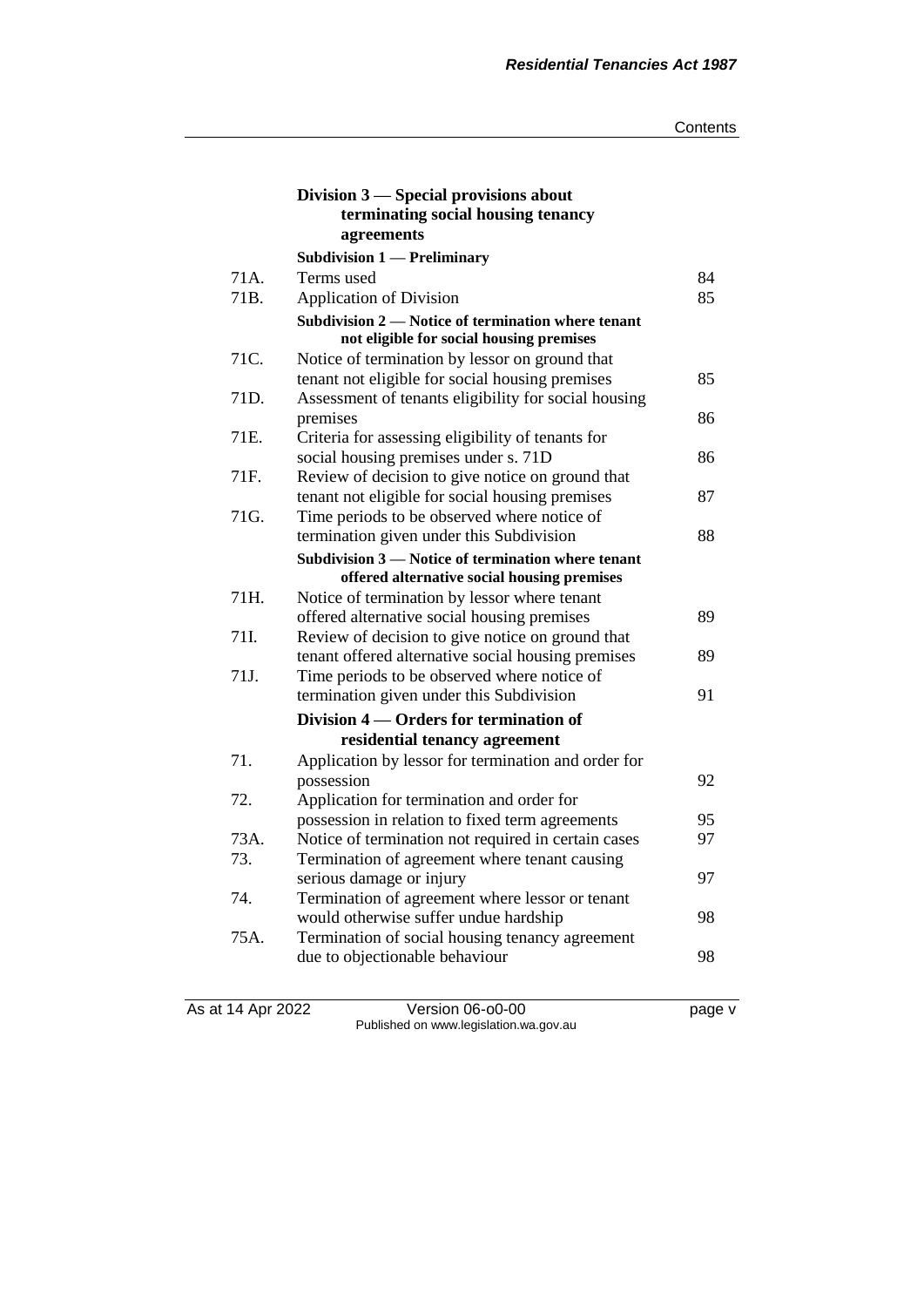| 75.  | Termination of agreement for breach by lessor                            |            |  |
|------|--------------------------------------------------------------------------|------------|--|
| 76A. | Termination of agreement by lessor if premises                           |            |  |
|      | abandoned                                                                | 100<br>100 |  |
| 76B. | Dispute about s. 76A notice                                              |            |  |
|      | <b>Division 5 – General</b>                                              |            |  |
| 76C. | Fixed term tenancies continued as periodic                               |            |  |
|      | tenancies                                                                | 101        |  |
| 76.  | Compensation to lessor for holding over                                  | 101        |  |
| 77.  | Abandonment of premises                                                  | 102        |  |
| 78A. | Order about abandonment                                                  | 102        |  |
| 78B. | Review of abandonment order                                              | 103        |  |
| 78.  | Right of lessor to compensation where tenant                             |            |  |
|      | abandons premises                                                        | 103        |  |
| 79.  | Abandoned goods                                                          | 104        |  |
| 80A. | Abandoned documents                                                      | 108        |  |
| 80.  | Recovery of possession of premises prohibited                            |            |  |
|      | except by court order                                                    | 109        |  |
| 81A. | Mortgagee repossessions of rented properties                             | 110        |  |
| 81B. | Notice of proposed recovery of premises by person                        |            |  |
|      | with superior title                                                      | 111        |  |
|      |                                                                          |            |  |
| 81.  | Order for tenancy against person with superior title                     | 112        |  |
|      | <b>Part VIA — Residential tenancy</b>                                    |            |  |
|      | databases                                                                |            |  |
|      |                                                                          |            |  |
| 82A. | Division 1 - Preliminary<br>Terms used                                   | 114        |  |
| 82B. |                                                                          | 116        |  |
|      | <b>Application of Part</b>                                               |            |  |
|      | Division 2 — Tenancy database information                                |            |  |
| 82C. | Notice of usual use of database                                          | 116        |  |
| 82D. | Notice of listing if database used                                       | 118        |  |
| 82E. | Listing can be made only for particular breaches by                      |            |  |
|      | particular persons                                                       | 119        |  |
| 82F. | Further restriction on listing                                           | 120        |  |
| 82G. | Ensuring quality of listing - lessor's or agent's                        |            |  |
| 82H. | obligation                                                               | 121        |  |
|      | Ensuring quality of listing - database operator's                        | 121        |  |
| 82I. | obligation                                                               | 122        |  |
| 82J. | Providing copy of personal information listed<br>Disputes about listings | 123        |  |

page vi Version 06-o0-00 As at 14 Apr 2022 Published on www.legislation.wa.gov.au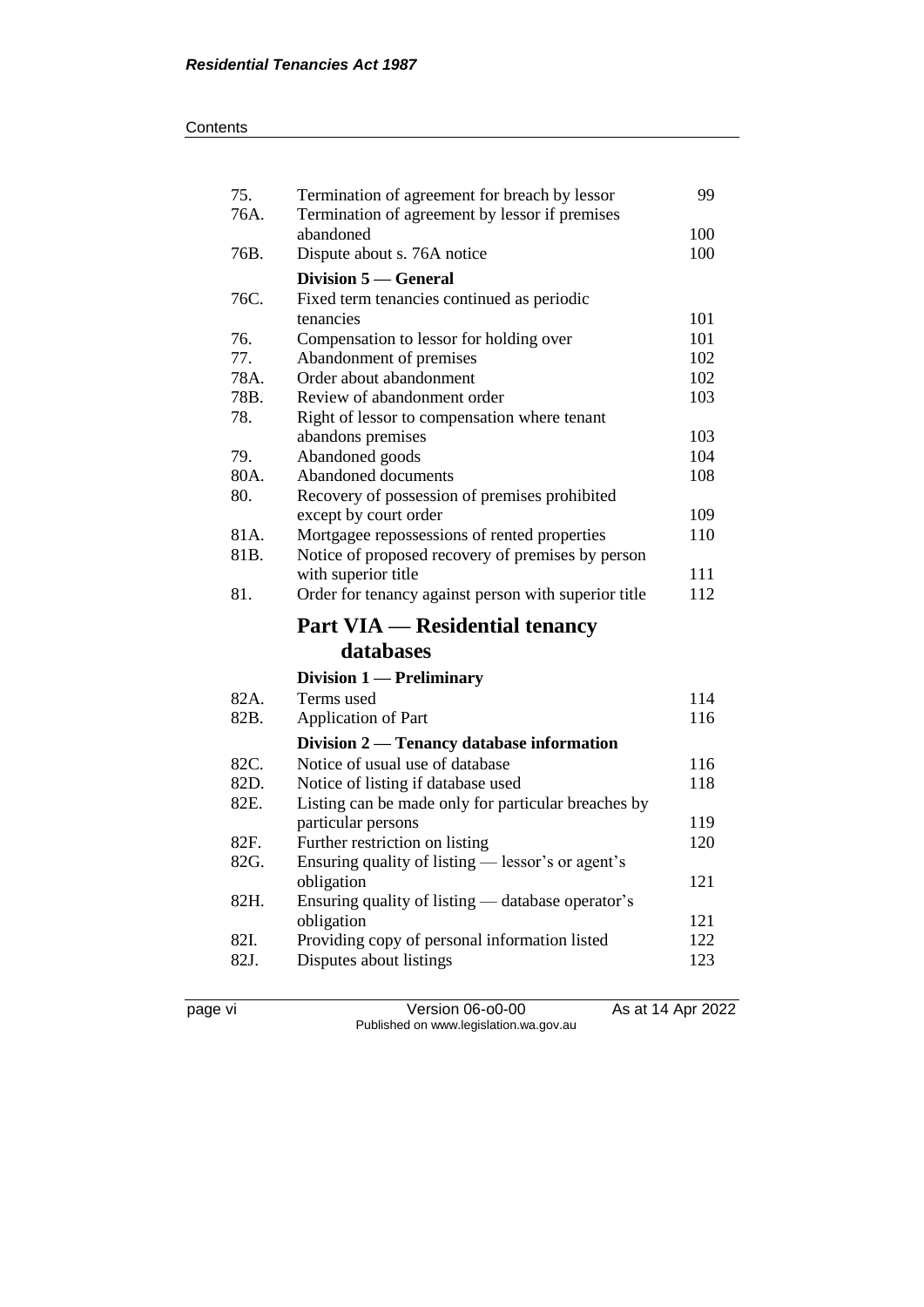#### **Contents**

| 82K.        | Keeping personal information listed                | 124 |
|-------------|----------------------------------------------------|-----|
|             | <b>Part VI — Miscellaneous</b>                     |     |
| 82.         | Contracting out                                    | 126 |
| 83.         | Recovery of amounts paid under mistake of law or   |     |
|             | fact                                               | 126 |
| 84.         | Exemption of tenancy agreement or premises from    |     |
|             | provision of Act                                   | 126 |
| 85.         | Service                                            | 127 |
| 86.         | Court may refer matter to Commissioner for         |     |
|             | investigation                                      | 128 |
| 87A.        | Defence where lessor and property manager are      |     |
|             | both charged with the same offence                 | 129 |
| 87.<br>88A. | Time for bringing proceedings                      | 129 |
| 88B.        | Infringement notices                               | 129 |
|             | Cross-examination of persons in proceedings        | 132 |
| 88.         | involving family violence<br>Regulations           | 132 |
| 90.         | Review of Act                                      | 133 |
|             |                                                    |     |
|             | <b>Part VII — Savings and transitional</b>         |     |
|             | provisions relating to the                         |     |
|             | <b>Residential Tenancies</b>                       |     |
|             | <b>Amendment Act 2011</b>                          |     |
|             | Division $1$ — Contracting out                     |     |
| 91.         | Savings in relation to contracting out of standard |     |
|             | terms                                              | 134 |
|             | Division 2 – Security bonds held in AFI            |     |
| 92.         | Terms used                                         | 134 |
| 93.         | All security bonds to be transferred to bond       |     |
|             | administrator after renewal of agreement or within |     |
|             | 18 months                                          | 135 |
| 94.         | Requirements for AFI holding security bonds        | 136 |
| 95.         | Power of Commissioner to obtain information        |     |
|             | relating to AFI security bond accounts             | 137 |
| 96.         | Disposal of security bond held in AFIs             | 138 |

As at 14 Apr 2022 Version 06-o0-00 Page vii Published on www.legislation.wa.gov.au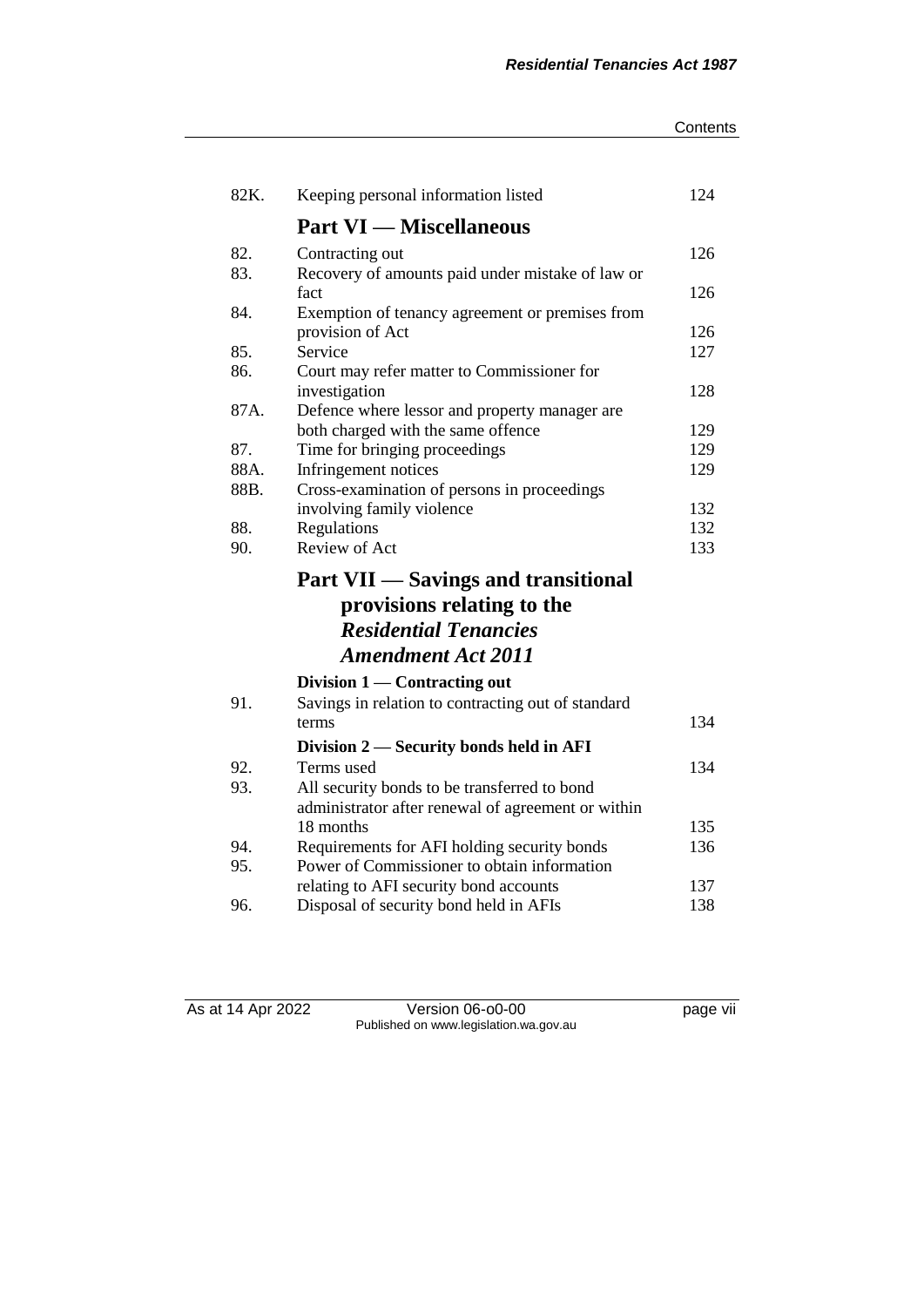| ;ontents |
|----------|
|          |

| 97.                    | Division 3 — Residential tenancy databases<br>Application of Part VIA to listings existing before<br>commencement day     | 140        |
|------------------------|---------------------------------------------------------------------------------------------------------------------------|------------|
|                        | Part 8 — Transitional provision<br>relating to the Consumer<br><b>Protection Legislation</b><br><b>Amendment Act 2019</b> |            |
| 98.                    | Application of s. 49A to residential tenancy<br>agreements and utility charges                                            | 141        |
|                        | Schedule $1$ — Provisions relating to<br>holding and disposal of bonds<br>and income from bonds                           |            |
|                        | Division 1 — General                                                                                                      |            |
| 1.                     | Term used: authorised agent                                                                                               | 142        |
| 3.<br>$\overline{4}$ . | <b>Rental Accommodation Account</b><br>Duties of bond administrator                                                       | 142<br>144 |
|                        | Division 2 – Security bonds                                                                                               |            |
| 5A.                    | Security bond moneys to be paid to bond                                                                                   |            |
|                        | administrator                                                                                                             | 145        |
| 5.                     | Disposal of security bond by bond administrator                                                                           | 145        |
| 8.                     | Court may determine disposal of security bond                                                                             | 146        |
|                        | Division 3 — Tenant compensation bonds                                                                                    |            |
| 9.                     | <b>Application of Division</b>                                                                                            | 148        |
| 10.                    | Disposal of tenant compensation bond to tenant by                                                                         |            |
|                        | bond administrator                                                                                                        | 148        |
| 11.                    | Disposal of tenant compensation bond to lessor by                                                                         |            |
|                        | bond administrator                                                                                                        | 149        |
|                        | <b>Notes</b>                                                                                                              |            |
|                        | Compilation table                                                                                                         | 150        |
|                        | Uncommenced provisions table                                                                                              | 153        |
|                        | Other notes                                                                                                               | 154        |
|                        | $\mathbf{a}$ $\mathbf{b}$                                                                                                 |            |

# **Defined terms**

page viii Version 06-o0-00 As at 14 Apr 2022 Published on www.legislation.wa.gov.au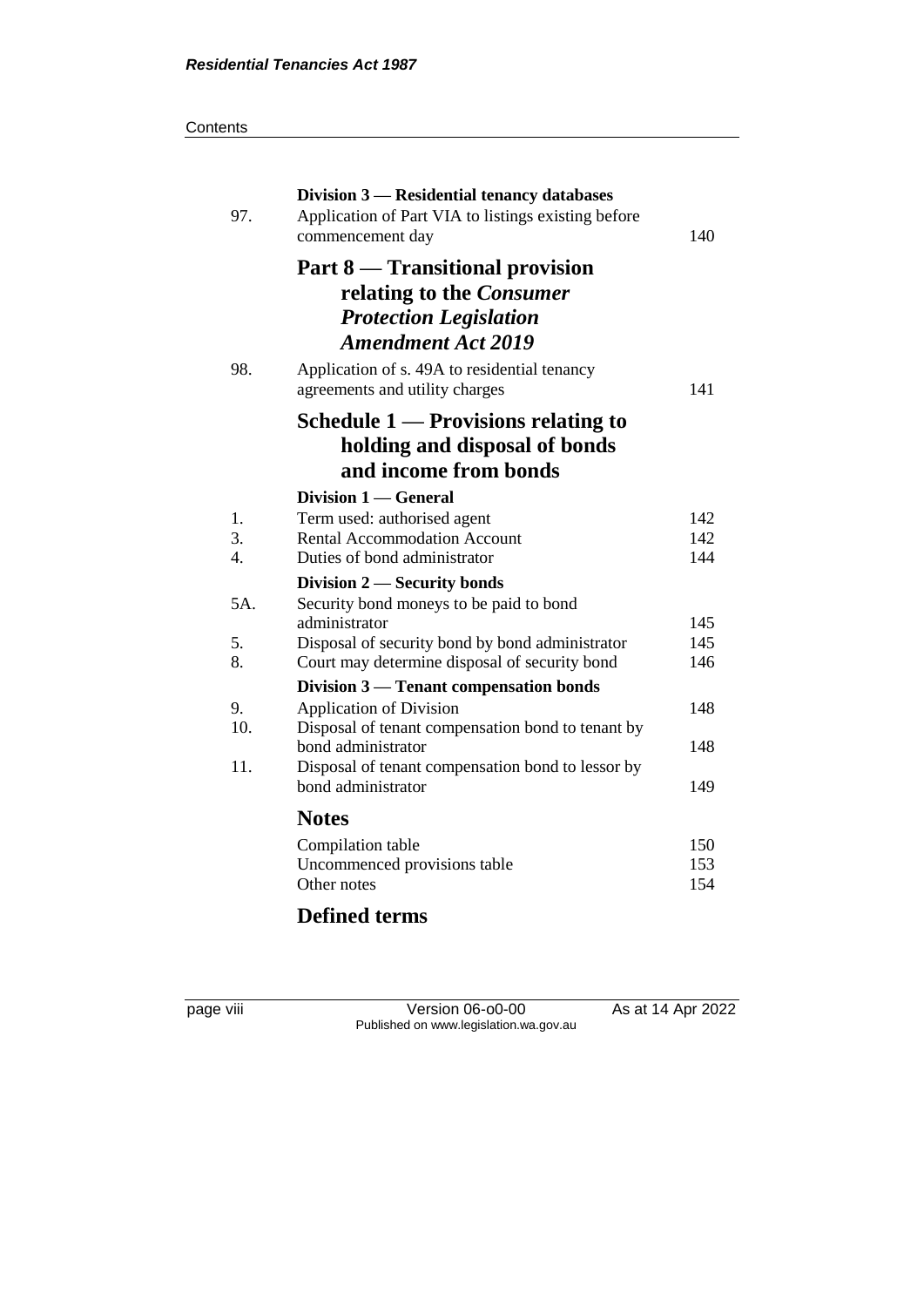Western Australia

# **Residential Tenancies Act 1987**

**An Act to regulate the relationship of lessors and tenants under residential tenancy agreements, to consequentially amend certain Acts <sup>1</sup> , and for connected purposes.** 

*[Long title amended: No. 60 of 2011 s. 4.]* 

As at 14 Apr 2022 Version 06-o0-00 Page 1 Published on www.legislation.wa.gov.au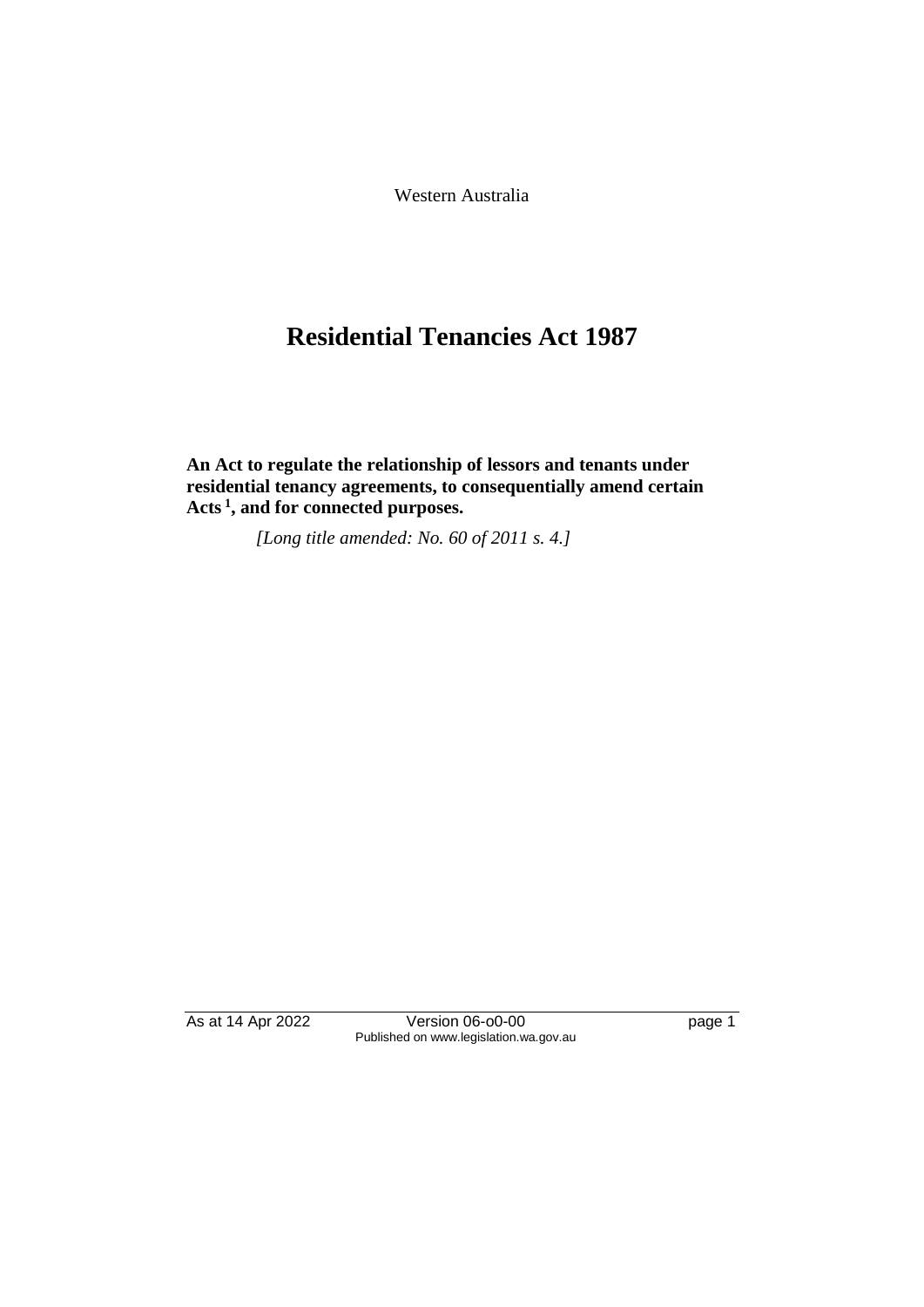**s. 1**

# **Part I — Preliminary**

### **1. Short title**

This Act may be cited as the *Residential Tenancies Act 1987*.

## **2. Commencement**

This Act shall come into operation on such day as is fixed by proclamation.

## **3. Terms used**

In this Act, unless the contrary intention appears —

*bond* means a security bond or a tenant compensation bond;

*bond administrator* means the chief executive officer of the Department;

*Commissioner* means the person for the time being designated as the Commissioner under section 7A;

#### *common area* —

- (a) means an area accessible to, or provided for the common use of, tenants; and
- (b) includes common property (as defined in the *Strata Titles Act 1985* section 3) of a strata scheme or survey strata scheme;

*competent court*, in relation to an application made under this Act, means a court that under section 12A or 13 has jurisdiction to hear and determine the application;

*Department* means the department of the Public Service principally assisting in the administration of this Act;

*expiry day*, in relation to a residential tenancy agreement that creates a tenancy for a fixed term, means the day on which the residential tenancy agreement would (but for the operation of this Act) upon its terms have terminated by effluxion of time or the happening of an event;

page 2 **Version 06-00-00** As at 14 Apr 2022 Published on www.legislation.wa.gov.au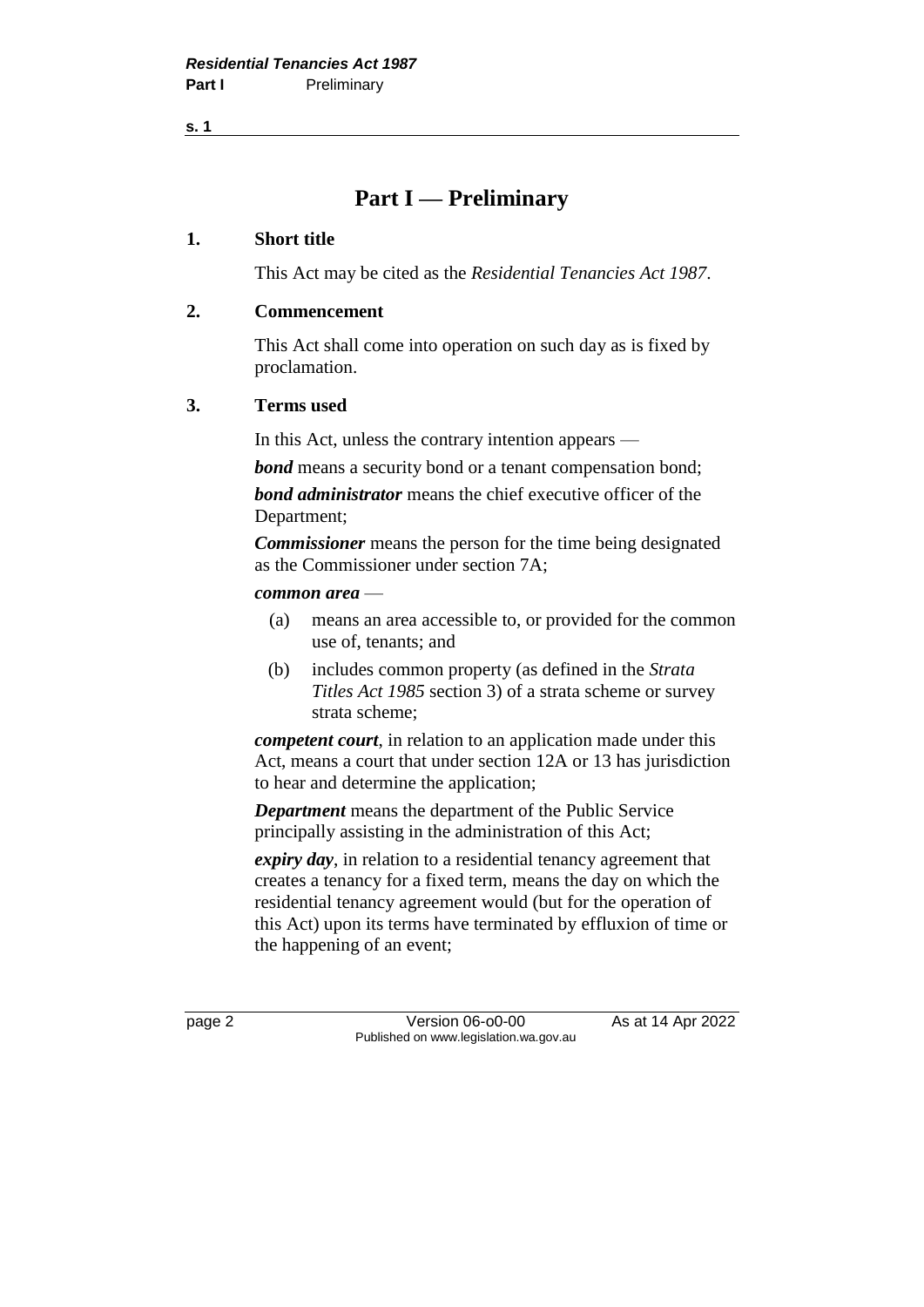*family violence* has the meaning given in the *Restraining Orders Act 1997* section 5A(1);

*lessor* —

- (a) means a person who grants the right to occupy residential premises under a residential tenancy agreement; and
- (b) includes
	- (i) a personal representative, successor or assignee of a lessor; and
	- (ii) where the context requires, a prospective, or former, lessor;

*premises* includes —

- (a) any part of premises; and
- (b) land and appurtenances appurtenant to premises;

*prescribed* means prescribed in the regulations;

*property manager* means a person who is —

- (a) licensed under the *Real Estate and Business Agents Act 1978*; and
- (b) in relation to a residential tenancy agreement, the agent of the lessor of the premises to which the agreement relates;

*reasonable grounds*, for suspecting that a tenant has abandoned residential premises, means that the tenant has failed to pay rent under the residential tenancy agreement and that at least one of the following has occurred —

- (a) the presence at the premises of uncollected mail, newspapers or other material;
- (b) reports from neighbours of the tenant or from other persons indicating the tenant has abandoned the premises;
- (c) the absence of household goods at the premises;

As at 14 Apr 2022 Version 06-00-00 Published on www.legislation.wa.gov.au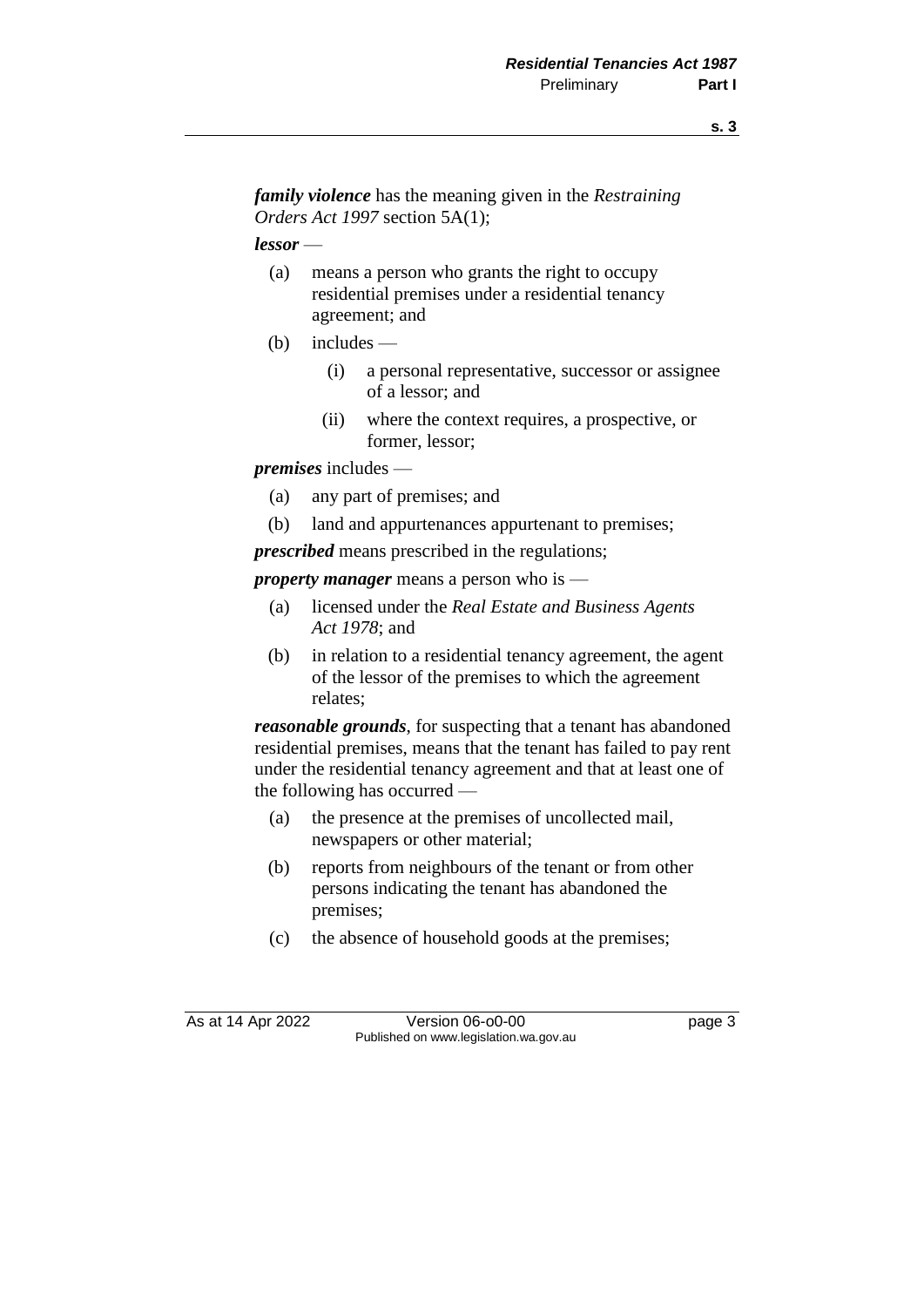(d) the disconnection of services (including gas, electricity and telephone) to the premises;

*rent* means a payment under a residential tenancy agreement payable by the tenant in respect of the tenancy period or part of the tenancy period;

*Rental Accommodation Account* means the Rental Accommodation Account established under Schedule 1 clause 3;

*residential premises* means premises that constitute or are intended to constitute a place of residence;

*residential tenancy agreement* means any agreement, whether or not in writing and whether express or implied, under which any person for valuable consideration grants to any other person a right to occupy, whether exclusively or otherwise, any residential premises, or part of residential premises, for the purpose of residence;

*security bond* means an amount payable by a tenant as security for the performance of the tenant's obligations under a residential tenancy agreement, including an amount referred to in section  $29(1)(b)(ii)$ ;

*social housing premises* has the meaning given in section 71A;

*social housing provider* has the meaning given in section 71A;

*social housing tenancy agreement* has the meaning given in section 71A;

*tenancy* means the right of occupancy under a residential tenancy agreement;

*tenancy period*, in relation to a residential tenancy agreement, means the whole period during which the agreement is in force, whether the agreement is for a fixed term or creates a periodic tenancy;

#### *tenant* —

(a) means a person who is granted a right of occupancy of residential premises under a residential tenancy agreement; and

page 4 Version 06-o0-00 As at 14 Apr 2022 Published on www.legislation.wa.gov.au

**s. 3**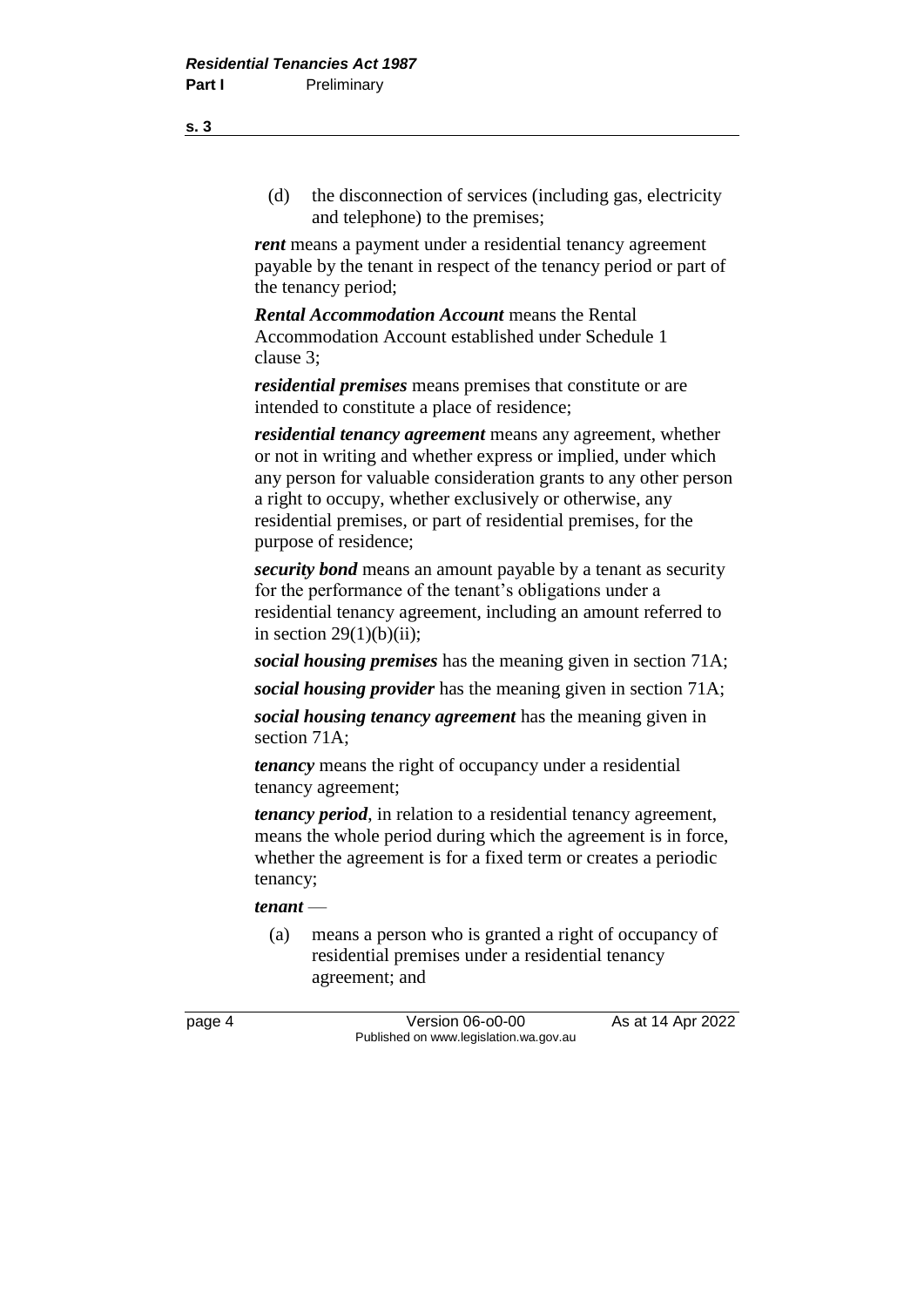(b) includes, where the context requires, a prospective, or former, tenant;

*tenant compensation bond* means a bond referred to in section 59D(2).

*[Section 3 amended: No. 50 of 1988 s. 4; No. 57 of 1997 s. 39(10); No. 59 of 2004 s. 118; No. 28 of 2006 s. 133; No. 60 of 2011 s. 5 and 90; No. 23 of 2014 s. 87; No. 3 of 2019 s. 4; No. 25 of 2019 s. 64.]* 

# **4. Position of Crown**

Subject to sections 5(2)(f) and 6, this Act binds the Crown.

## **5. Application of Act**

- (1) Subject to this section and sections 6 and 7, this Act applies to any residential tenancy agreement entered into, renewed, extended, assigned or otherwise transferred after the commencement of this Act.
- (1A) This Act does not apply to a residential tenancy agreement that is a strata lease, within the meaning of the *Strata Titles Act 1985*.

Note for this subsection:

This subsection does not affect the application of this Act to a residential tenancy agreement that is a sublease of a strata lease.

- (2) This Act does not apply to any residential tenancy agreement in any of the following circumstances —
	- (a) where the tenant is a party to an agreement for the sale and purchase of the premises, unless the period of the tenancy is one month or longer;
	- (b) where the agreement arises under a mortgage in respect of the premises;
	- (c) where the agreement arises under a scheme under which —
		- (i) a group of adjacent premises is owned by a company; and

As at 14 Apr 2022 Version 06-00-00 Page 5 Published on www.legislation.wa.gov.au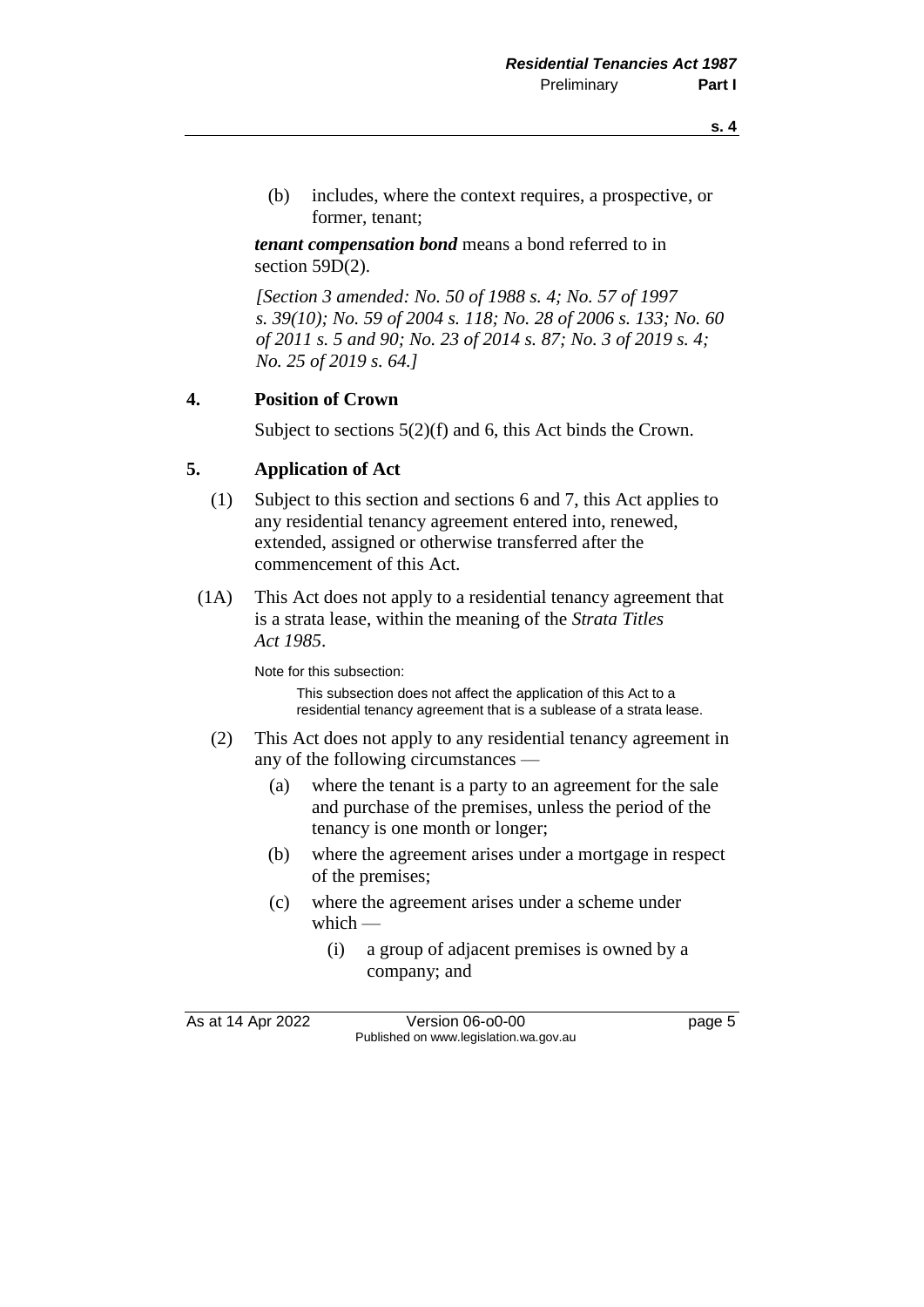(ii) the premises comprising the group are let by the company to persons who jointly have a controlling interest in the company;

- (d) where the tenant is a boarder or lodger;
- (e) where the agreement is *bona fide* entered into for the purpose of conferring on a person a right to occupy premises for a holiday;
- (f) where the agreement is entered into as lessor, whether generally or in prescribed circumstances, by any prescribed person or agency being a person or agency that is acting on behalf of the Crown;
- (g) where the agreement is a prescribed agreement, or is an agreement of a prescribed class.
- (3) This Act does not apply to or in relation to any of the following —
	- (a) any part of a hotel or motel;
	- (b) accommodation for students provided
		- (i) by an educational institution; or
		- (ii) by an entity, other than the educational institution, if the accommodation is provided other than for the purpose of making a profit,

unless the accommodation is prescribed, or is of a class prescribed, for the purposes of this paragraph;

- (ca) any part of a hospital or nursing home;
- (c) any premises used for the purposes of a club;
- (d) any premises used to provide residential care to approved care recipients by an approved provider as defined in the *Aged Care Act 1997* (Commonwealth);
- (e) any prescribed premises or premises of a prescribed class.
- (4) For the purposes of subsection  $(2)(e)$ , an agreement conferring a right to occupy premises for a fixed term of 3 months or longer shall be deemed, in the absence of proof to the contrary, not to

**s. 5**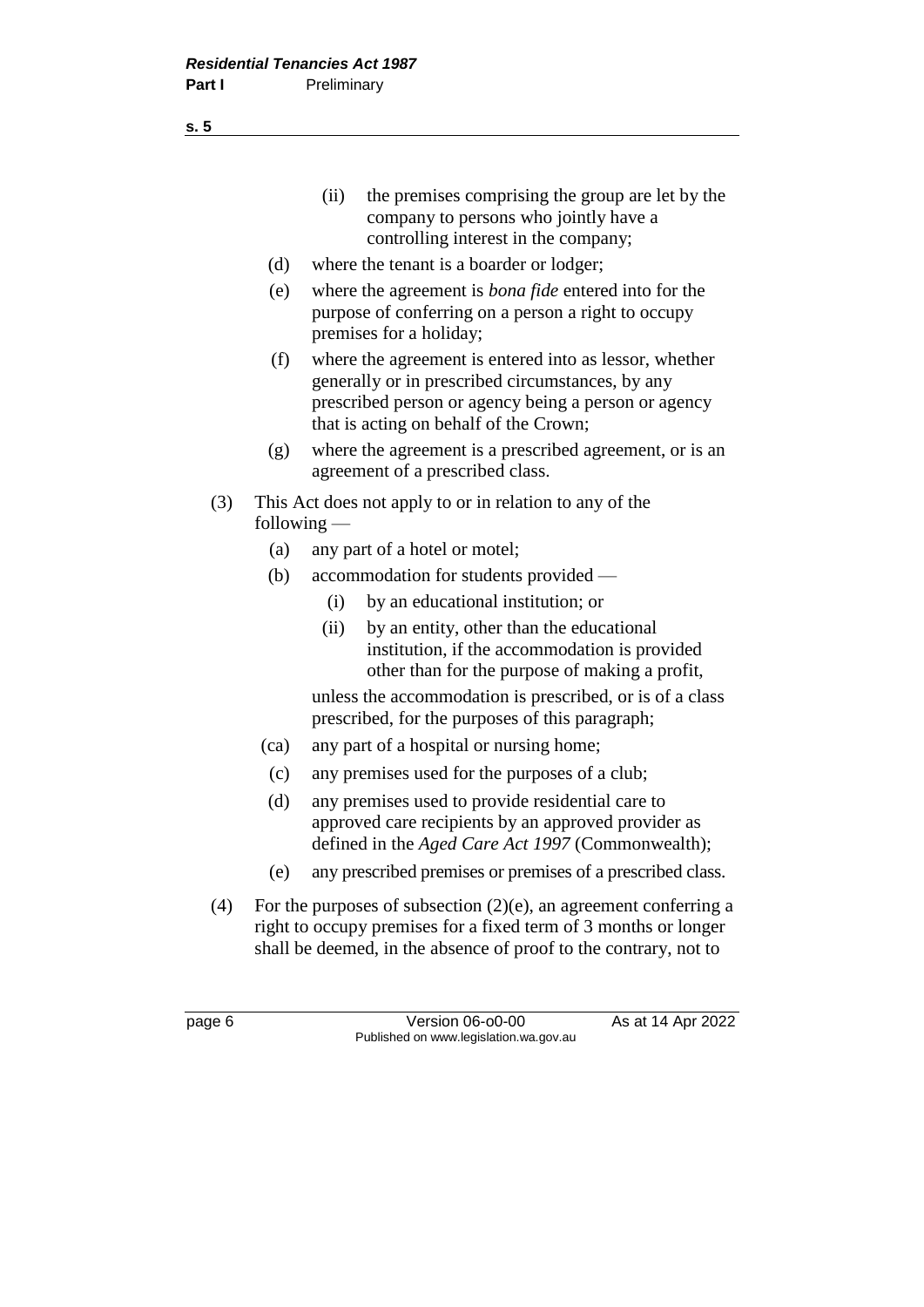have been entered into *bona fide* for the purpose of conferring a right to occupy the premises for a holiday.

- (5) Subject to subsection (6), this Act applies to a site at a caravan park, within the meaning of the *Caravan Parks and Camping Grounds Act 1995* (whether or not a caravan, within the meaning of that Act, is situated on that site) as if the site was residential premises for the purposes of this Act.
- (6) This Act does not apply to a site at a residential park, within the meaning of the *Residential Parks (Long-stay Tenants) Act 2006*, other than in relation to a residential tenancy agreement —
	- (a) under which a person has a right to occupy such a site; and
	- (b) that is an existing fixed term long-stay agreement made in writing, to which the *Residential Parks (Long-stay Tenants) Act 2006* does not apply in accordance with section 6(4) of that Act.
- (7) Subsection (6) has effect despite section 8(1) of the *Residential Parks (Long-stay Tenants) Act 2006*.

*[Section 5 amended: No. 34 of 1995 s. 33; No. 32 of 2006 s. 98; No. 60 of 2011 s. 6; No. 30 of 2018 s. 182.]*

#### **6. Modification of application of Act by regulation**

The Governor may by regulation provide that a provision of this Act shall not apply to or in relation to, or shall apply in a modified manner to, the following, or any combination of the following —

- (a) any residential tenancy agreement or class of residential tenancy agreements; or
- (b) any premises or class of premises; or
- (c) any prescribed person or agency being a person or agency that is acting on behalf of the Crown.

As at 14 Apr 2022 Version 06-00-00 Page 7 Published on www.legislation.wa.gov.au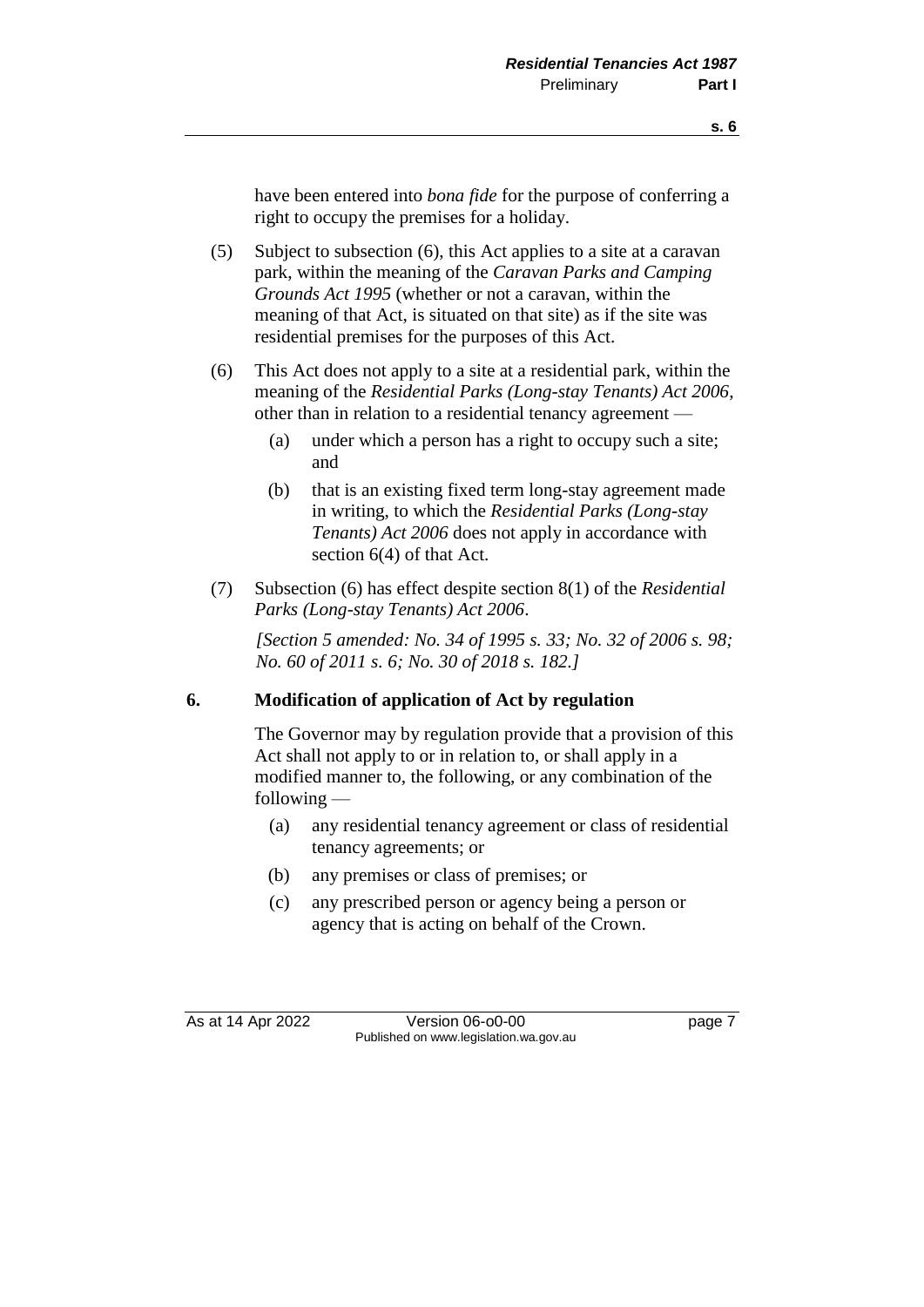**s. 7**

# **7. Transitional provisions relating to commencement of this Act**

- $(1)$  Where
	- (a) a residential tenancy agreement was entered into before the commencement of this Act and continues after such commencement; and
	- (b) the tenancy under the agreement is a periodic tenancy,

this Act shall, subject to any other provision of this Act, apply to the agreement on and from the first day after such commencement on which rent is payable under the agreement.

- (2) Where this Act applies to a residential tenancy agreement by virtue of subsection  $(1)$  —
	- (a) any proceedings commenced in relation to the agreement before that application may be continued and completed as if this Act had not come into operation; and
	- (b) any notice to quit given in relation to the agreement before that application shall have effect and may be enforced as if this Act had not come into operation; and
	- (c) any process commenced before that application, being a process whereby the rent may be increased under the agreement, may be continued and completed and shall have effect to increase the rent as if this Act had not come into operation, but subject to any order under section 32; and
	- (d) proceedings may be brought subject to and in accordance with this Act in respect of any cause of action that arose before that application, not being a cause of action subject to proceedings at the time of that application; and
	- (e) no civil or criminal liability shall be incurred by virtue of that application in respect of any act or omission before that application.

page 8 **Version 06-00-00** As at 14 Apr 2022 Published on www.legislation.wa.gov.au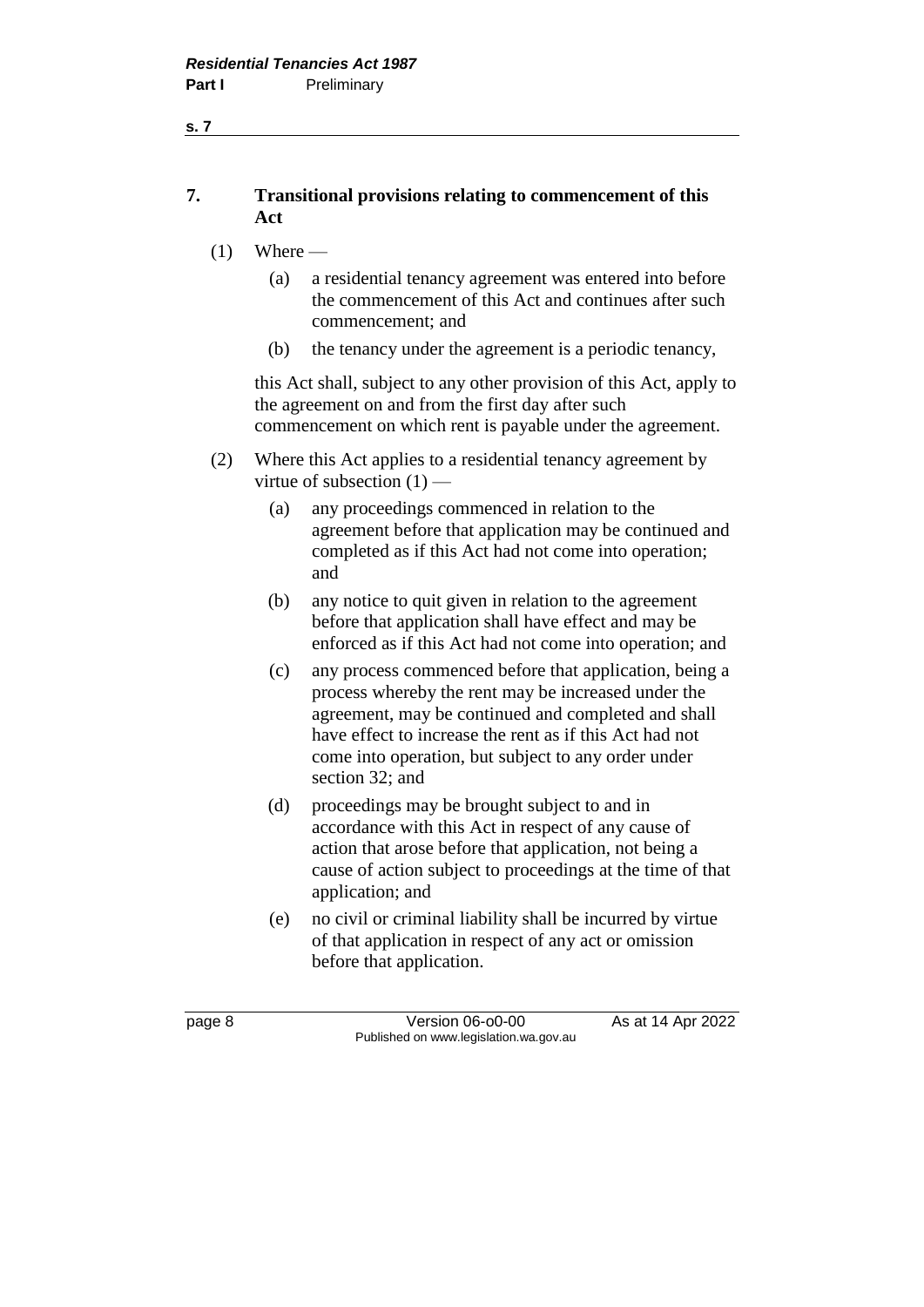- $(3)$  Where
	- (a) this Act becomes applicable to a residential tenancy agreement by reason of a renewal, extension, assignment or transfer referred to in section 5(1); and
	- (b) at the time of such application a security bond in respect of the agreement has been paid to the lessor or a person acting on the lessor's behalf,

the following provisions apply —

- (c) the lessor shall cause the person who is holding the security bond to pay the amount of the security bond allowed by section 29(1), or such lesser amount as is held, to the bond administrator;
- (d) each payment referred to in paragraph (c) shall be made not later than 21 days after this Act becomes applicable to the residential tenancy agreement;
- (e) any amount paid to the bond administrator must be credited to the Rental Accommodation Account and is to be taken, for the purposes of this Act, to have been paid under section 29(4)(b).
- (4) Nothing in section 29(4) applies to a periodic tenancy to which this Act becomes applicable by virtue of subsection (1).

*[Section 7 amended: No. 59 of 1995 s. 56; No. 77 of 2006 Sch. 1 cl. 149(5); No. 60 of 2011 s. 7 and 89.]* 

As at 14 Apr 2022 Version 06-00-00 Published on www.legislation.wa.gov.au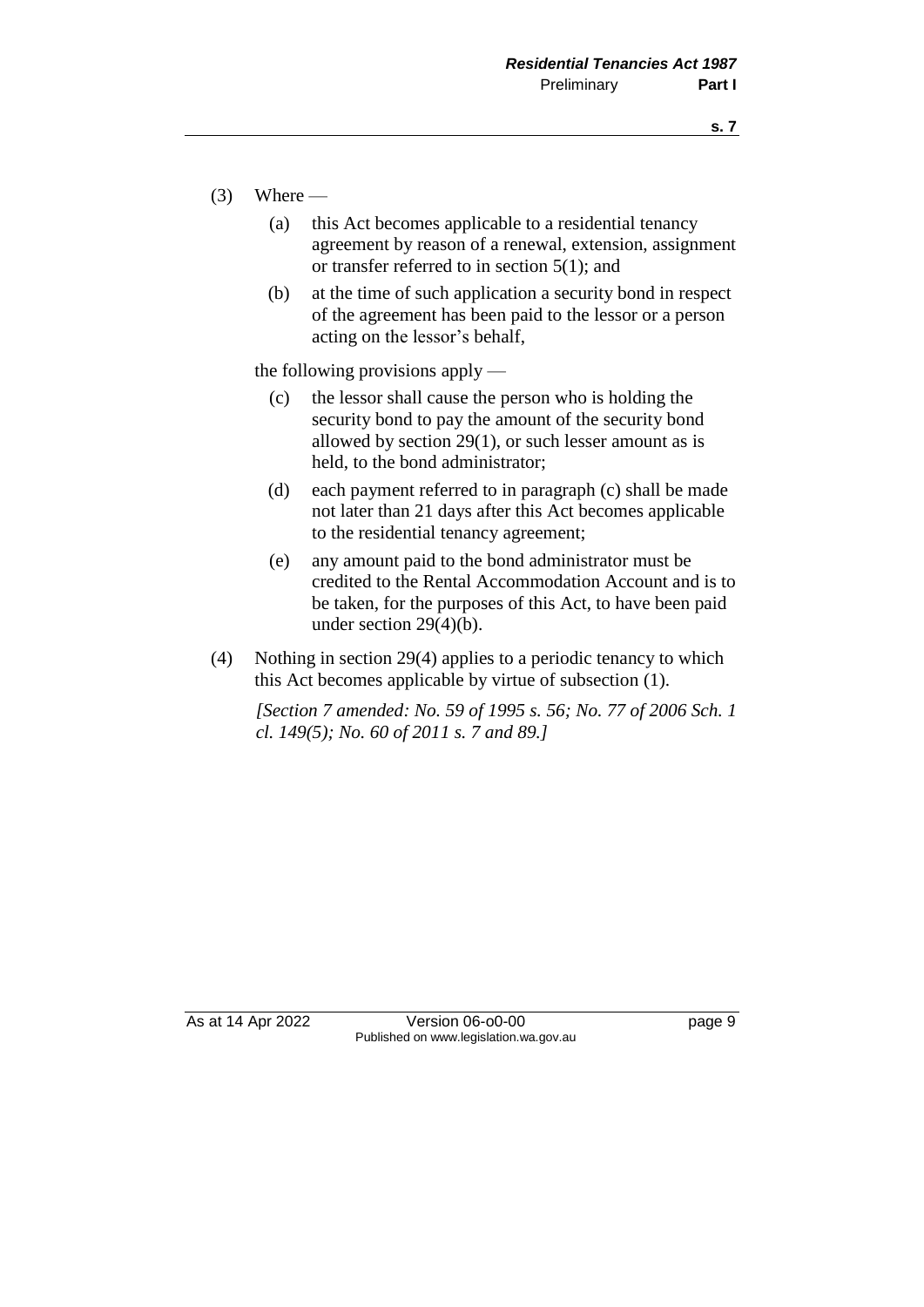**s. 7A**

# **Part II — Administration**

# **7A. Commissioner**

- (1) The Minister is required, by notice published in the *Gazette*, to designate a person who is an executive officer of the Department as the Commissioner for the purposes of this Act.
- (2) The Commissioner may be referred to by a title specified by the Minister by notice published in the *Gazette*.
- (3) In this section —

*executive officer* has the meaning given by section 3(1) of the *Public Sector Management Act 1994*.

*[Section 7A inserted: No. 28 of 2006 s. 134.]*

# **8. Functions of Commissioner**

- (1) The Commissioner has the following functions for the purposes of this Act —
	- (a) the investigation of and conduct of research into matters relating to the interests of parties to residential tenancy agreements generally or any particular party or parties;
	- (b) the publication of reports and the dissemination of information on matters relating to the interests of parties to residential tenancy agreements;
	- (c) the giving of advice to persons on the provisions of this Act or any other law relating to or affecting the interests of parties to residential tenancy agreements;
	- (d) the investigation, upon the complaint of a party to a residential tenancy agreement or otherwise, of an offence against this Act or of an infringement of a party's rights arising out of any residential tenancy agreement and the taking of action by negotiation, prosecution of such offence or otherwise;

page 10 **Version 06-00-00** As at 14 Apr 2022 Published on www.legislation.wa.gov.au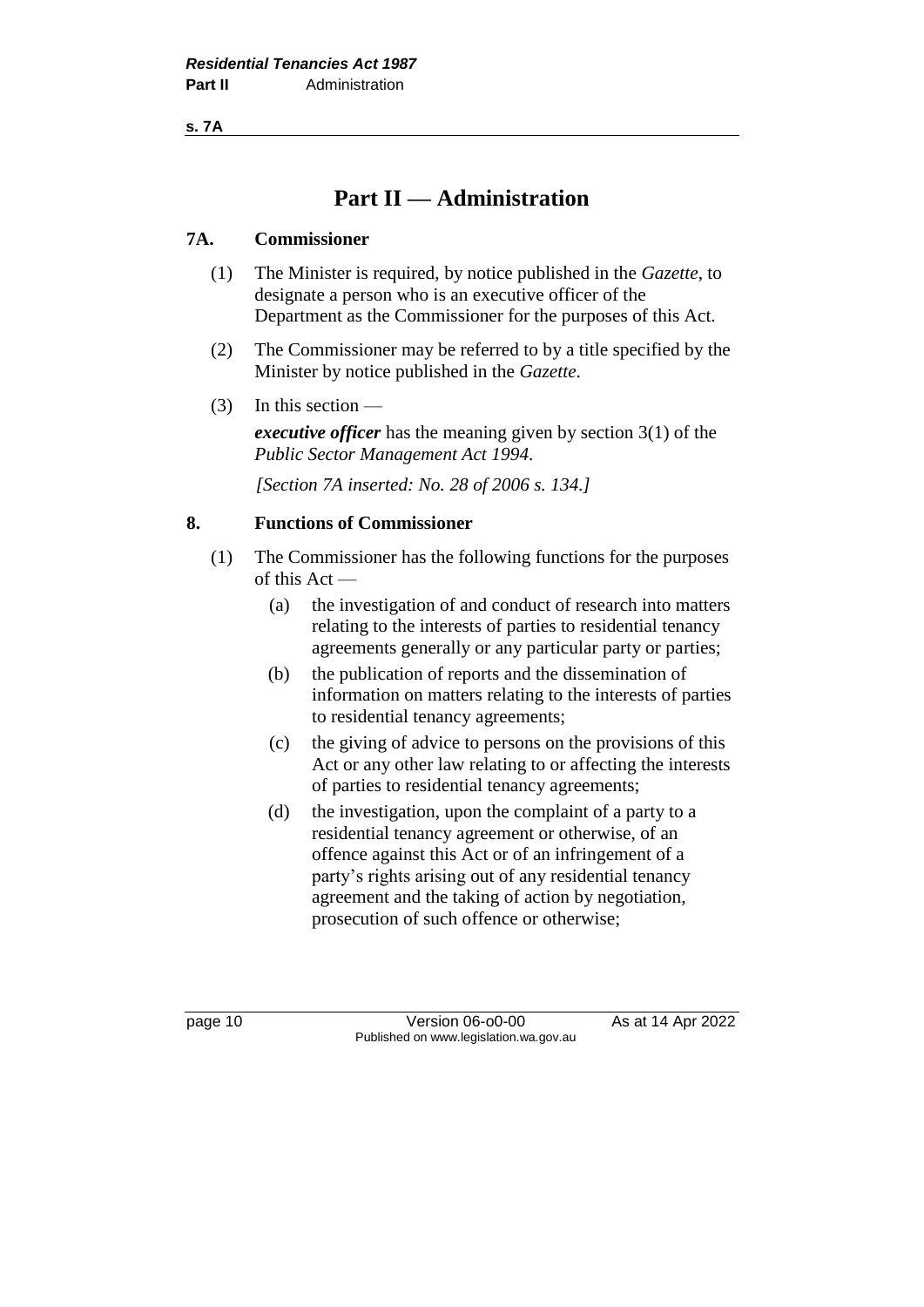- (e) the making of reports to the Minister on matters referred to the Commissioner by the Minister and matters of importance investigated by the Commissioner, whether referred to the Commissioner by the Minister or not.
- *[(2) deleted]*

*[Section 8 amended: No. 28 of 2006 s. 135.]*

## **9. Commissioner may institute or defend proceedings for party**

 $(1A)$  In this section —

*party*, in relation to a residential tenancy agreement, means a lessor or tenant under that agreement.

- (1) The Commissioner may, upon being satisfied that there is a cause of action and that it is in the public interest, on behalf of any party to a residential tenancy agreement, institute legal proceedings against any other person or defend any proceedings brought against the party or assume the conduct of proceedings already commenced by or against the party, with a view to enforcing or protecting the rights of the party in relation to any infringement or suspected infringement by that other person of those rights or of any of the provisions of this Act or other law relating to the interests of such parties.
- (2) The Commissioner may, if the Commissioner considers it appropriate, on behalf of any tenant, institute proceedings under section 32 or assume the conduct of proceedings already commenced under that section by the tenant.
- (3) The Commissioner shall not institute, defend or assume the conduct of, any proceedings under subsection (1) or (2) on behalf of a party —
	- (a) without first
		- (i) obtaining the written consent of the party which once given shall be irrevocable except with the consent of the Commissioner; and

As at 14 Apr 2022 Version 06-o0-00 page 11 Published on www.legislation.wa.gov.au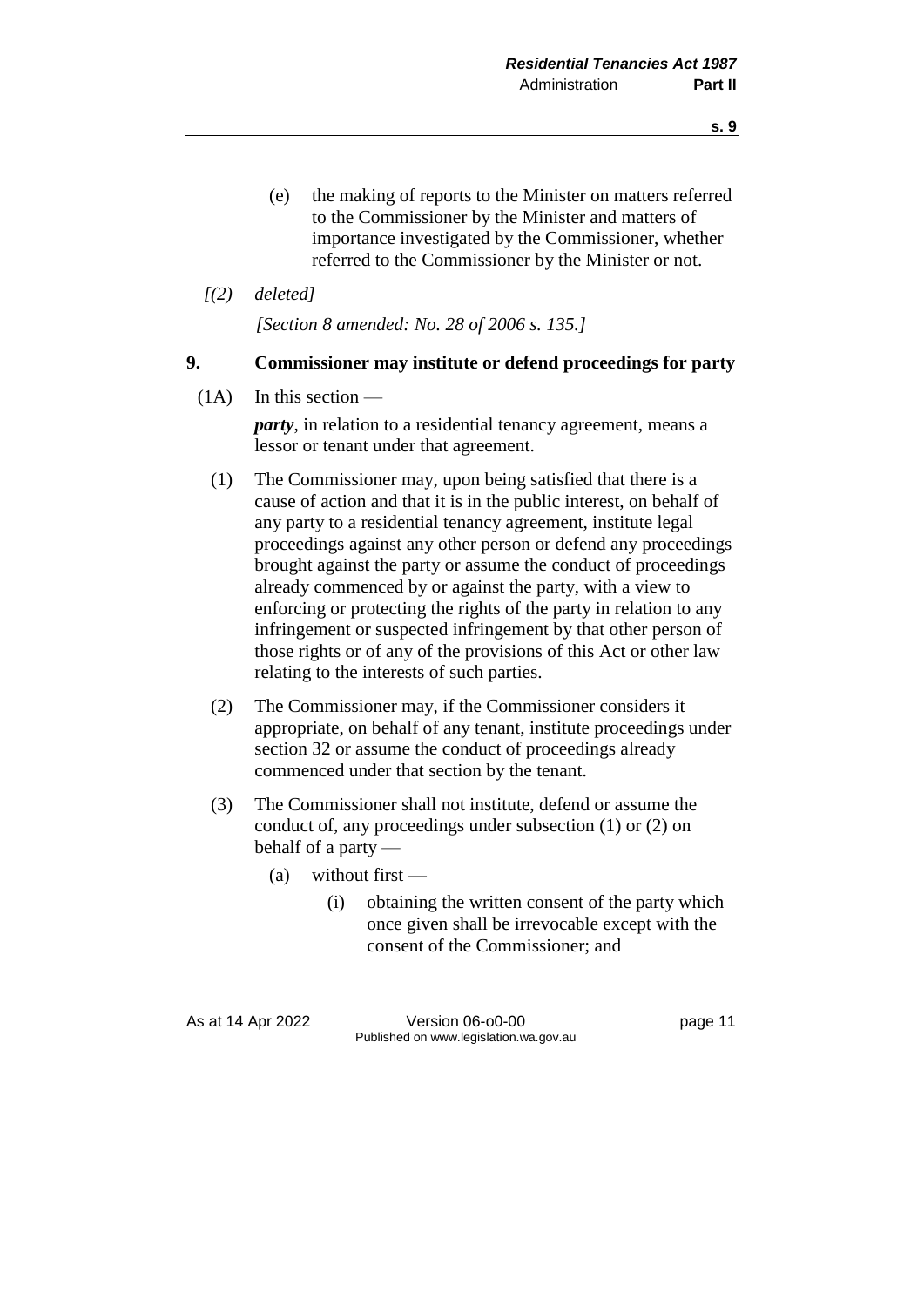(ii) obtaining the written consent of the Minister which may be given subject to such conditions as the Minister thinks fit;

and

- (b) in relation to a residential tenancy agreement that has terminated unless a complaint is made to the Commissioner by a person who was a party to that agreement within 3 months after termination of the residential tenancy agreement.
- (4) In relation to any proceedings referred to in subsection (1) or (2) the following provisions shall apply —
	- (a) the Commissioner shall, on behalf of the party to the residential tenancy agreement, have in all respects the same rights in, and control over, the proceedings, including the right to settle any action or part of any action, as the party would have had in the conduct of those proceedings; and
	- (b) the Commissioner may, without consulting or seeking the consent of the party, conduct the proceedings in such manner as the Commissioner thinks appropriate and proper; and
	- (c) in the case of proceedings already commenced by or against the party, the court hearing the proceedings shall, on the application of the Commissioner, order that the Commissioner be substituted for the party as a party to the proceedings, and may make such other orders or give such other directions in that behalf as the court thinks fit; and
	- (d) any moneys (excluding costs) recovered by the Commissioner shall belong and be paid to the party without deduction and any amount awarded against the party shall be paid by and recoverable from the party, but in all cases the costs of the proceedings shall be borne by or paid to and retained by the Commissioner as the case may require; and

page 12 **Version 06-00-00** As at 14 Apr 2022 Published on www.legislation.wa.gov.au

**s. 9**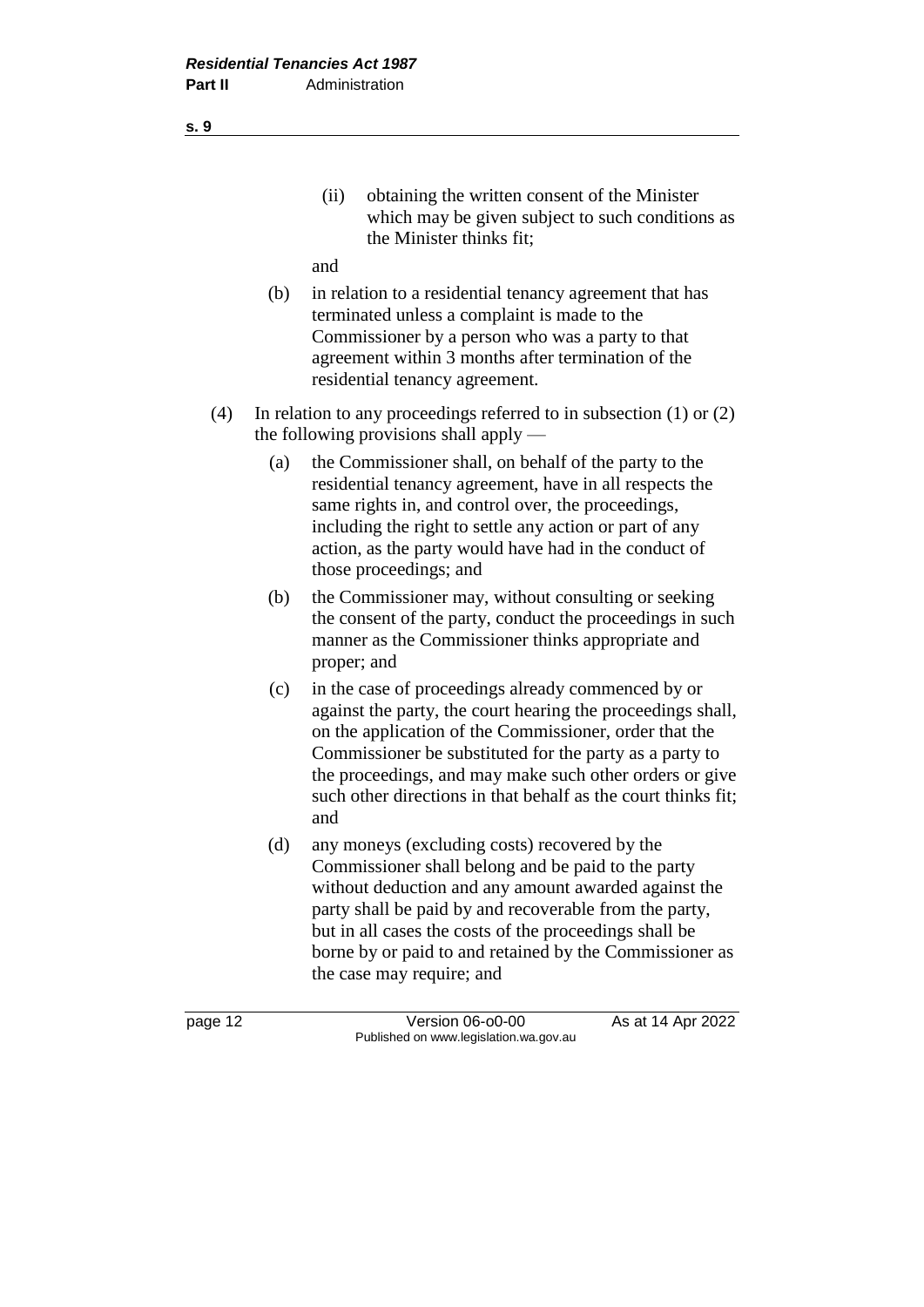- (e) if any party to the proceedings alleges another cause of action, or if the party on whose behalf the proceedings are being defended has another cause of action, the court hearing the proceedings shall, on the application of the Commissioner, order that the proceedings for the other cause of action be heard separately and that the party be a party to those proceedings in the party's own right and may make such other orders or give such other directions in that behalf as the court thinks fit.
- (5) In any proceedings referred to in subsection (1), a document purporting to be signed by the Commissioner stating in respect of the proceedings that the Commissioner is satisfied that there is a cause of action and that it is in the public interest to institute, defend or assume the conduct of the proceedings, as the case may be, on behalf of the party to the residential tenancy agreement shall, in the absence of proof to the contrary, be accepted as proof that the Commissioner instituted, defended or assumed the conduct of the proceedings, as the case may be, in accordance with that subsection.
- (6) In any proceedings referred to in subsection (2), a document purporting to be signed by the Commissioner stating in respect of the proceedings that the Commissioner considers it appropriate to institute or assume the conduct of the proceedings, as the case may be, on behalf of the tenant shall, in the absence of proof to the contrary, be accepted as proof that the Commissioner instituted or assumed the conduct of the proceedings, as the case may be, in accordance with that subsection.
- (7) In any proceedings referred to in subsection (1) or  $(2)$ 
	- (a) a document purporting to be the consent of the party to the residential tenancy agreement to the Commissioner instituting, defending or assuming the conduct of the proceedings, as the case may be; or

As at 14 Apr 2022 Version 06-00-00 Page 13 Published on www.legislation.wa.gov.au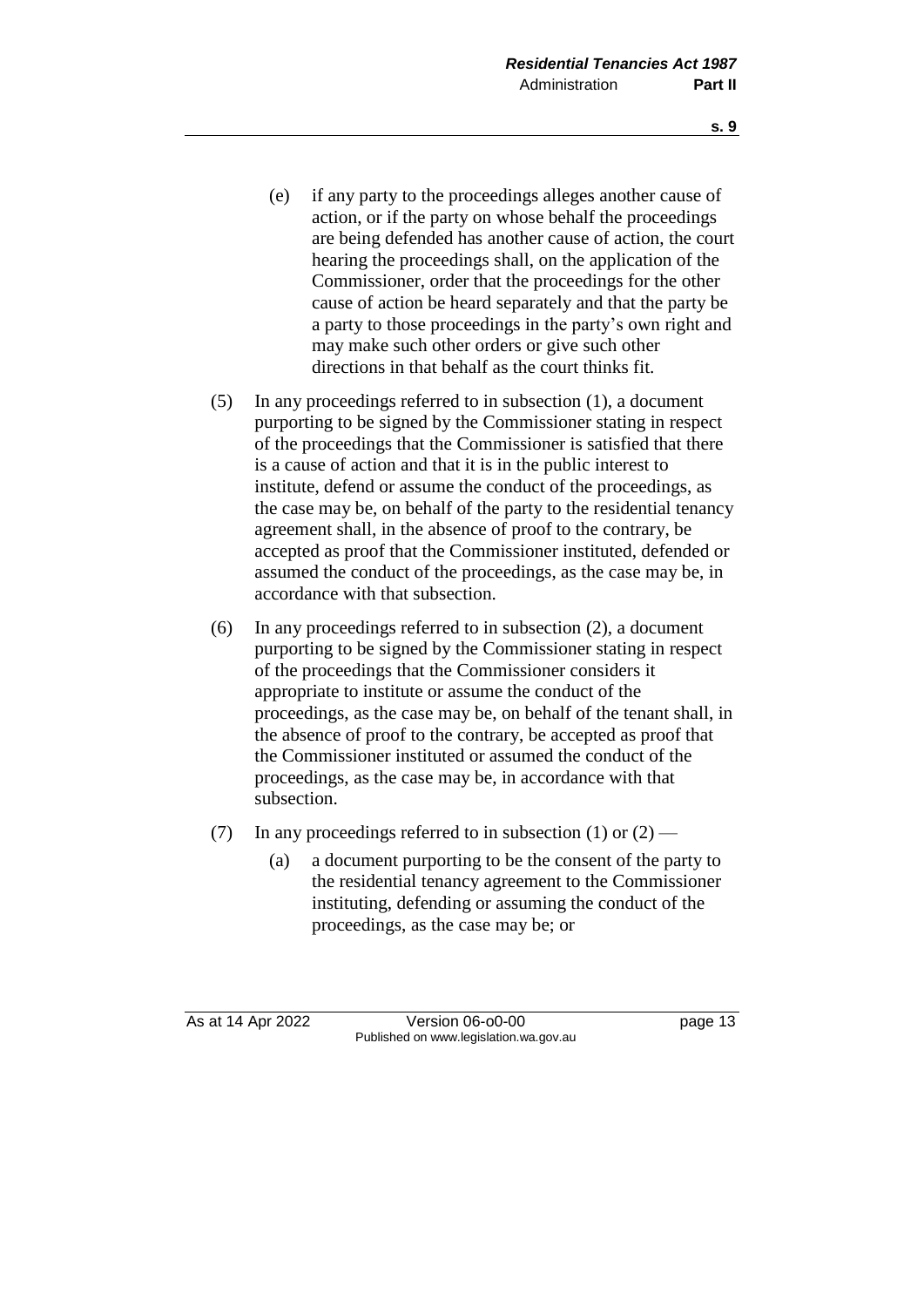shall, in the absence of proof to the contrary, be accepted as proof of the matters referred to in the document.

- (8) Any money which the Commissioner becomes liable to pay by virtue of this section shall be charged to the Consolidated Account and this subsection, without any further appropriation, shall be sufficient authority for any such payment.
- (9) Any costs received by the Commissioner under subsection (4)(d) shall be credited to the Consolidated Account.

*[Section 9 amended: No. 50 of 1988 s. 18; No. 6 of 1993 s. 11; No. 59 of 1995 s. 56; No. 59 of 2004 s. 121; No. 77 of 2006 s. 4; No. 60 of 2011 s. 8.]* 

# **10. Delegation by Commissioner**

The Commissioner may by notice published in the *Gazette* delegate any of the Commissioner's functions under this Act (other than this power of delegation) to the holder of any specified office in the public service of the State or to any specified officer of an agency or instrumentality of the Crown.

*[Section 10 amended: No. 60 of 2011 s. 9.]* 

# **11. Protection of officers**

No liability shall attach to the Commissioner or any delegate of the Commissioner, or any officer of the Department for any act or omission by the Commissioner, the delegate, or the officer in good faith and in the performance or purported performance of the functions of the Commissioner or the Department under this Act.

page 14 Version 06-00-00 As at 14 Apr 2022 Published on www.legislation.wa.gov.au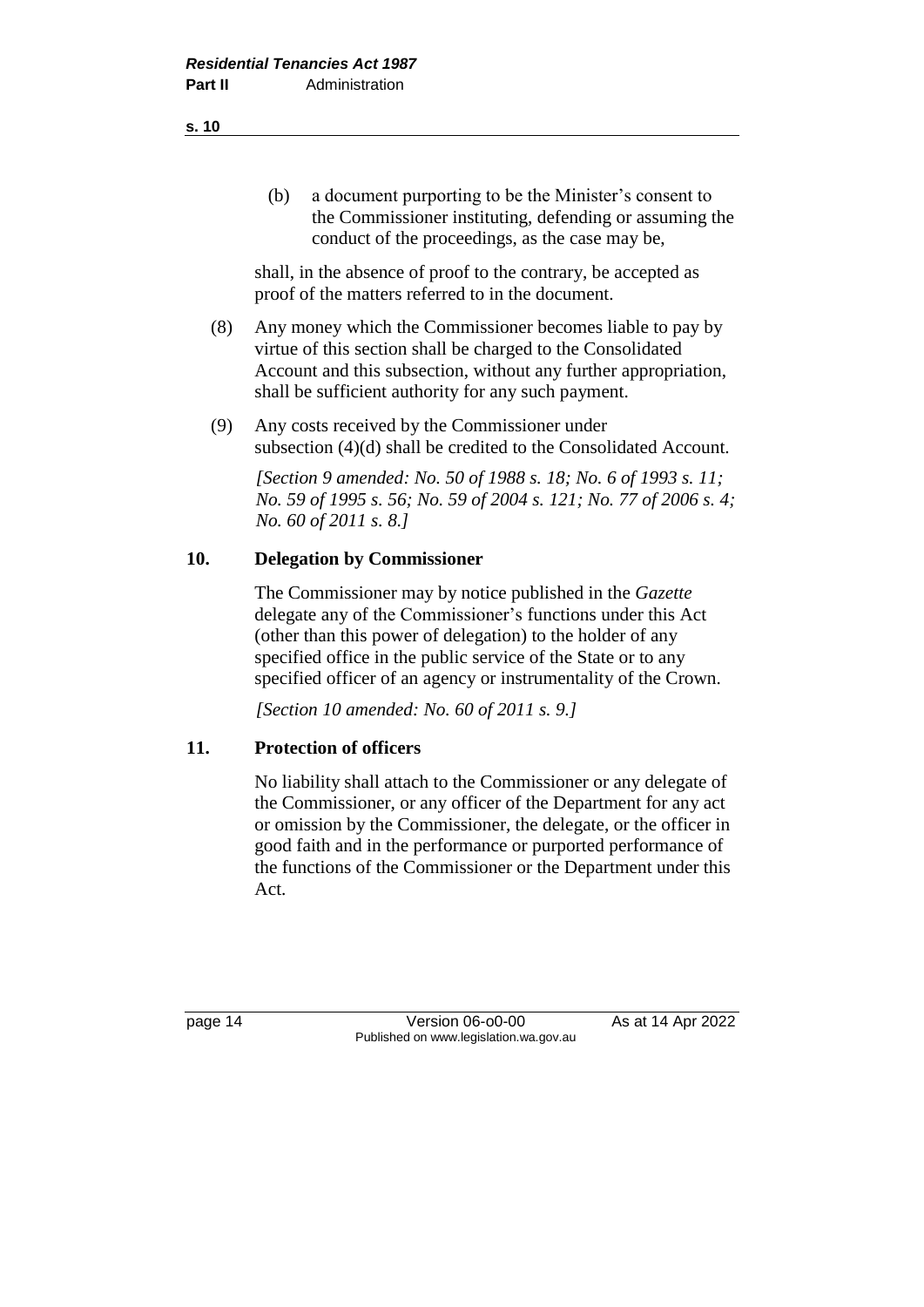#### **11A. Information officially obtained to be confidential**

(1) A person who misuses information obtained by reason of any function that person has, or at any time had, in the administration of this Act commits an offence.

Penalty for this subsection: a fine of \$20 000.

- (2) A person misuses information if it is, directly or indirectly, recorded, used, or disclosed to another person, other than —
	- (a) in the course of duty; or
	- (b) under this Act; or
	- (c) for the purposes of the investigation of any suspected offence or the conduct of proceedings against any person for an offence; or
	- (d) in a manner that could not reasonably be expected to lead to the identification of any person to whom the information refers; or
	- (e) with the consent of the person to whom the information relates, or each of them if there is more than one.
- (3) In this section —

*information* means information concerning the affairs of a person.

*[Section 11A inserted: No. 28 of 2006 s. 136; amended: No. 60 of 2011 s. 10; No. 3 of 2019 s. 25.]*

### **11B. Powers of investigation**

The *Fair Trading Act 2010* section 61 and Part 6 of that Act apply to this Act.

*[Section 11B inserted: No. 58 of 2010 s. 189.]*

As at 14 Apr 2022 Version 06-00-00 Published on www.legislation.wa.gov.au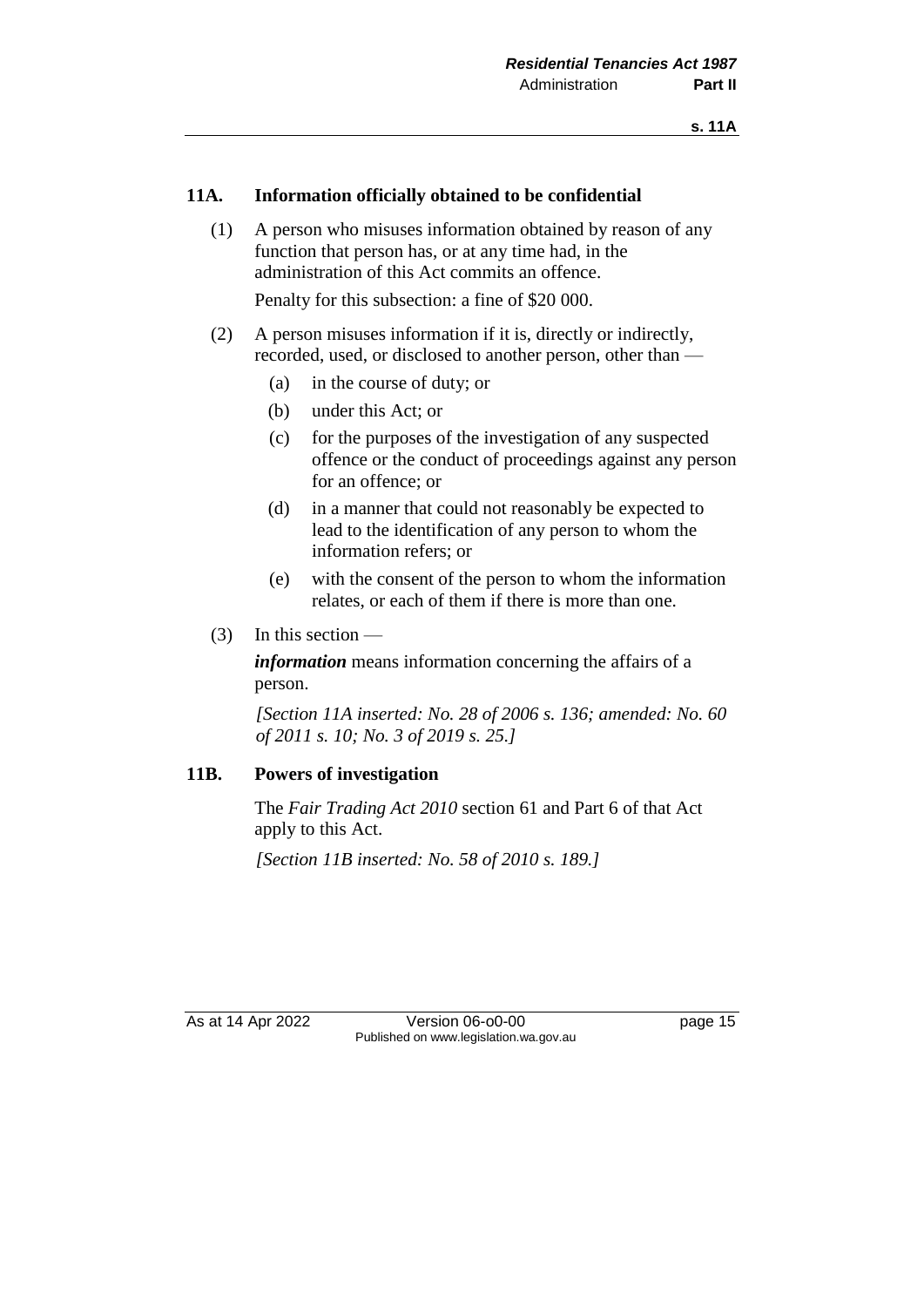**s. 12**

# **Part III — Determination of disputes**

## **12. Terms used**

In this Part —

*prescribed amount* means \$10 000 or such other amount as may be prescribed;

*prescribed dispute* means any matter that may be the subject of an application under this Act, other than an application made under this Act that is, or involves, a claim for an amount over the prescribed amount, but includes an application made under clause 8 of Schedule 1, irrespective of the amount claimed.

*[Section 12 inserted: No. 59 of 2004 s. 119.]* 

## **12A. Jurisdiction over prescribed disputes**

- (1) The Magistrates Court has exclusive jurisdiction to hear and determine a prescribed dispute and such disputes are not justiciable by any other court or tribunal.
- (2) A prescribed dispute is a minor case for the purposes of Part 4 of the *Magistrates Court (Civil Proceedings) Act 2004* and the jurisdiction conferred by subsection (1) is to be exercised accordingly.

*[Section 12A inserted: No. 59 of 2004 s. 119.]* 

# **13. Jurisdiction over other disputes**

- (1) If an application made under this Act is, or involves, a claim for an amount over the prescribed amount, any court that is competent to hear and determine a claim founded on contract for the amount of that claim has jurisdiction to hear and determine the application.
- (2) To the extent that subsection (1) confers jurisdiction on the Magistrates Court, that jurisdiction is not to be exercised in accordance with Part 4 of the *Magistrates Court (Civil Proceedings) Act 2004*.

page 16 **Version 06-00-00** As at 14 Apr 2022 Published on www.legislation.wa.gov.au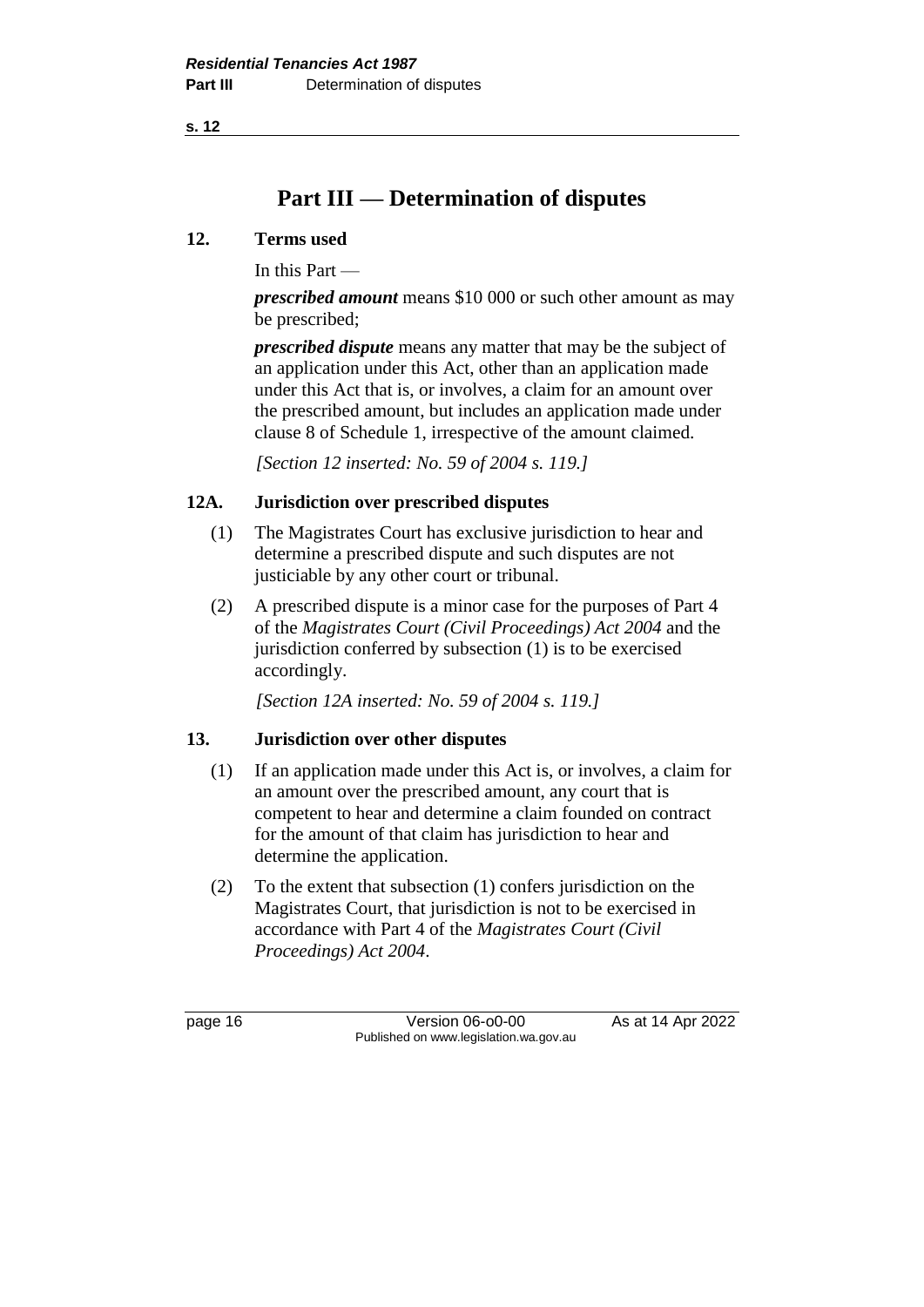- (3) Despite subsection (2), the parties to an application referred to in subsection (1) in respect of which the Magistrates Court has jurisdiction may consent in writing (which consent is irrevocable) to the proceedings being heard and determined by the Magistrates Court in accordance with Part 4 of the *Magistrates Court (Civil Proceedings) Act 2004*.
- (4) In respect of the hearing and determination of an application referred to in subsection (1) —
	- (a) the practice and procedure applicable in the court dealing with the application shall, subject to subsection (3), apply and this Part (other than this subsection) and regulations made for the purposes of this Part shall not apply; but
	- (b) subject to paragraph (a), this Act shall apply.
- (5) If on an application referred to in subsection (1) the plaintiff recovers an amount that is not more than the prescribed amount, the plaintiff shall not be awarded any costs unless the court is satisfied that at the time of making the application there were reasonable grounds for the plaintiff to believe that the plaintiff had a claim for an amount over the prescribed amount.

*[Section 13 inserted: No. 59 of 2004 s. 119; amended: No. 60 of 2011 s. 11.]* 

# **13A. Magistrates Court's jurisdiction**

- (1) For the purpose of exercising the jurisdiction conferred by section 12A and 13, the Magistrates Court is to be constituted by a magistrate.
- (2) Despite subsection (1), a registrar of the Magistrates Court may, subject to the directions of a magistrate, exercise the court's jurisdiction in respect of any application that is to be dealt with in accordance with Part 4 of the *Magistrates Court (Civil Proceedings) Act 2004* if —
	- (a) the application is within a prescribed class of applications; and

As at 14 Apr 2022 Version 06-00-00 Page 17 Published on www.legislation.wa.gov.au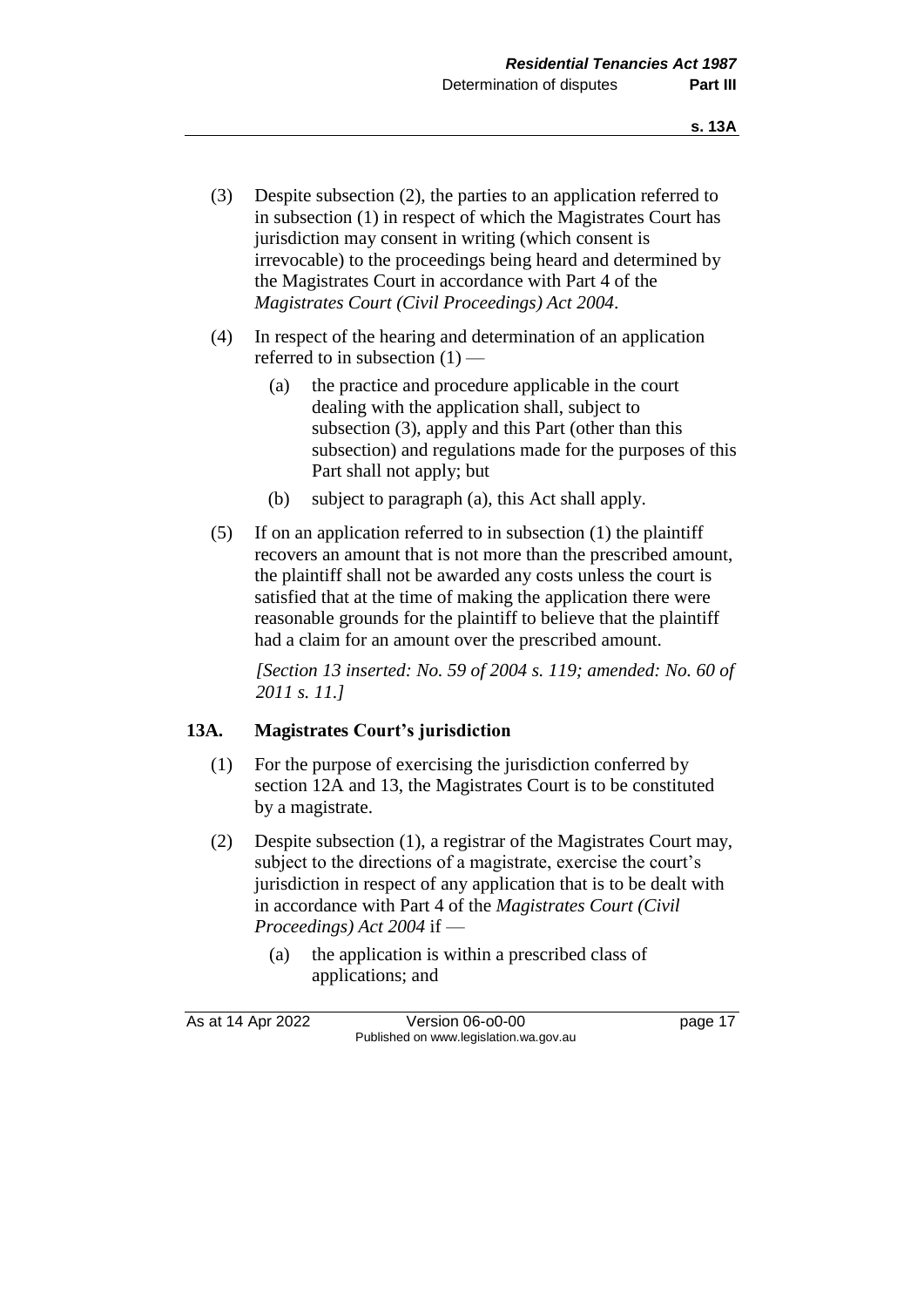**s. 13B**

- $(b)$  either
	- (i) the application is not disputed; or
	- (ii) a party to the application does not appear.
- (3) An application made under this Act to the Magistrates Court shall be made to the court at the place nearest to the place where the premises the subject of the proceedings are situated.
- (4) Subsection (3) does not prevent the Magistrates Court from making an order under the *Magistrates Court (Civil Proceedings) Act 2004* section 22 that proceedings under this Act are to be conducted at another place in the State.

*[Section 13A inserted: No. 59 of 2004 s. 119; amended: No. 60 of 2011 s. 12.]* 

# **13B. Appeals from decisions of registrar**

A person dissatisfied with a decision of a registrar in respect of a matter on which a registrar has exercised jurisdiction under section 13A(2) may appeal to a magistrate under section 29 of the *Magistrates Court Act 2004*.

*[Section 13B inserted: No. 69 of 2006 s. 29.]*

# **14. Time for determination of proceedings**

Proceedings under this Act shall be heard and determined wherever practicable within 14 days after they are instituted and, where that is not practicable, as expeditiously as possible.

# **15. Applications for relief and orders that may be made**

(1) Where a lessor or tenant under a residential tenancy agreement or a party to an agreement for an option to enter into a residential tenancy agreement claims that a breach of the agreement has occurred or that a dispute has arisen under the agreement, the lessor or tenant may apply for relief to a competent court.

page 18 **Version 06-00-00** As at 14 Apr 2022 Published on www.legislation.wa.gov.au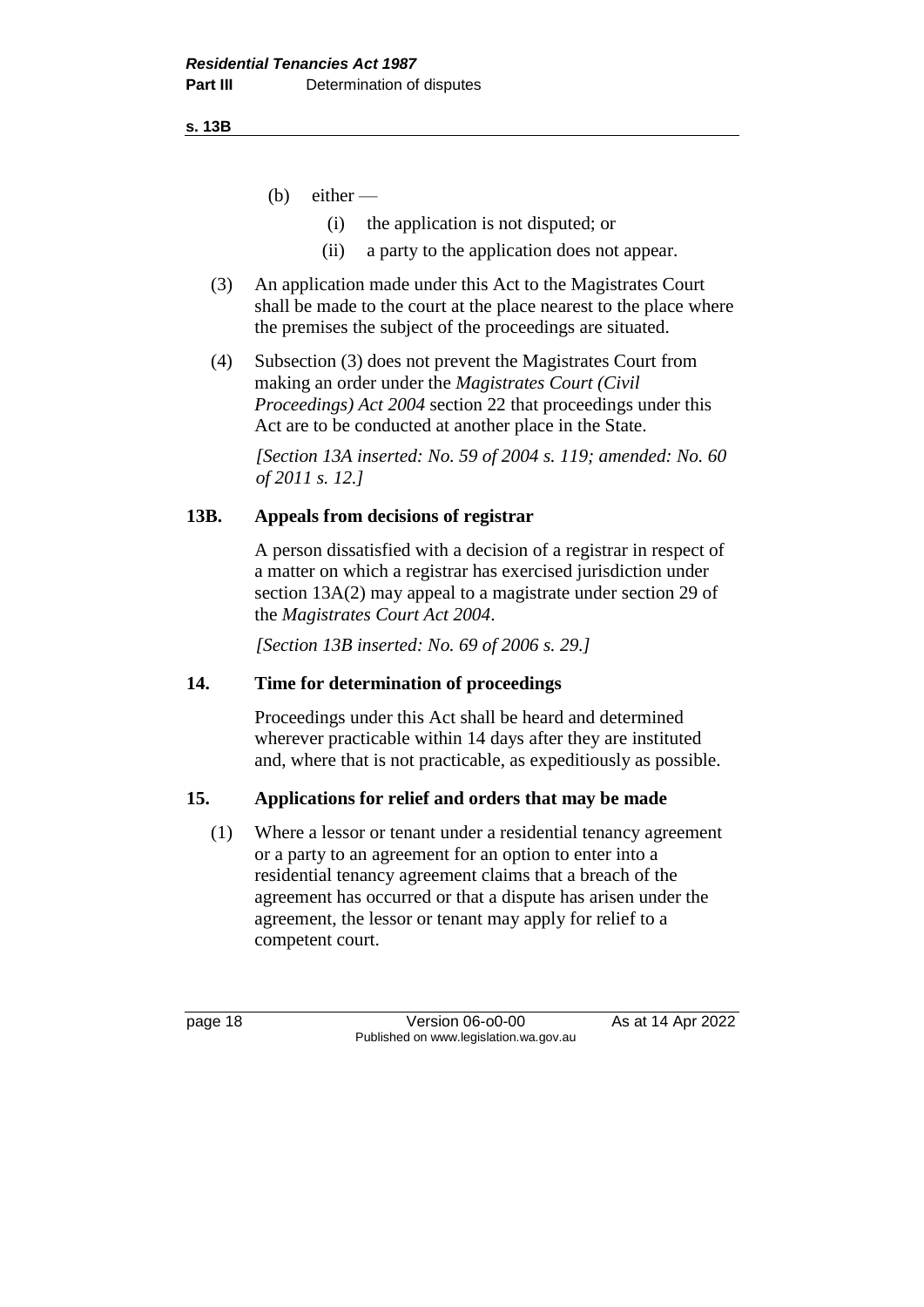- (2) Upon such an application the court may
	- (a) by such order as it considers appropriate in the circumstances —
		- (i) restrain any action in breach of the agreement; or
		- (ii) require any action in performance of the agreement;

and

- (b) order the payment of any amount payable under the agreement; and
- (c) order the payment of compensation for loss or injury, other than personal injury, caused by any breach of the agreement; and
- (d) authorise payment of the rent under the agreement into the Magistrates Court until the agreement has been performed or any application for compensation has been determined, and order that such rent be paid out towards the cost of remedying the breach or towards the amount of any compensation or otherwise as it considers appropriate; and
- (e) make such ancillary or incidental order as the court considers appropriate.
- (3) The court may make an order under subsection (2)(a) notwithstanding that it provides a remedy in the nature of an injunction or order for specific performance in circumstances in which such remedy would not otherwise be available.
- (4) Upon an application with respect to the breach of a residential tenancy agreement, the court shall take into account any previous breaches by the lessor or tenant of the agreement.
- (5) The court may order that a person be joined as a party to the proceedings if the court considers that —
	- (a) the person ought to be bound by, or have the benefit of, a decision of the court in the proceedings; or
	- (b) the person's interests are affected by the proceedings; or

| As at 14 Apr 2022 | Version 06-o0-00                       | page 19 |
|-------------------|----------------------------------------|---------|
|                   | Published on www.legislation.wa.gov.au |         |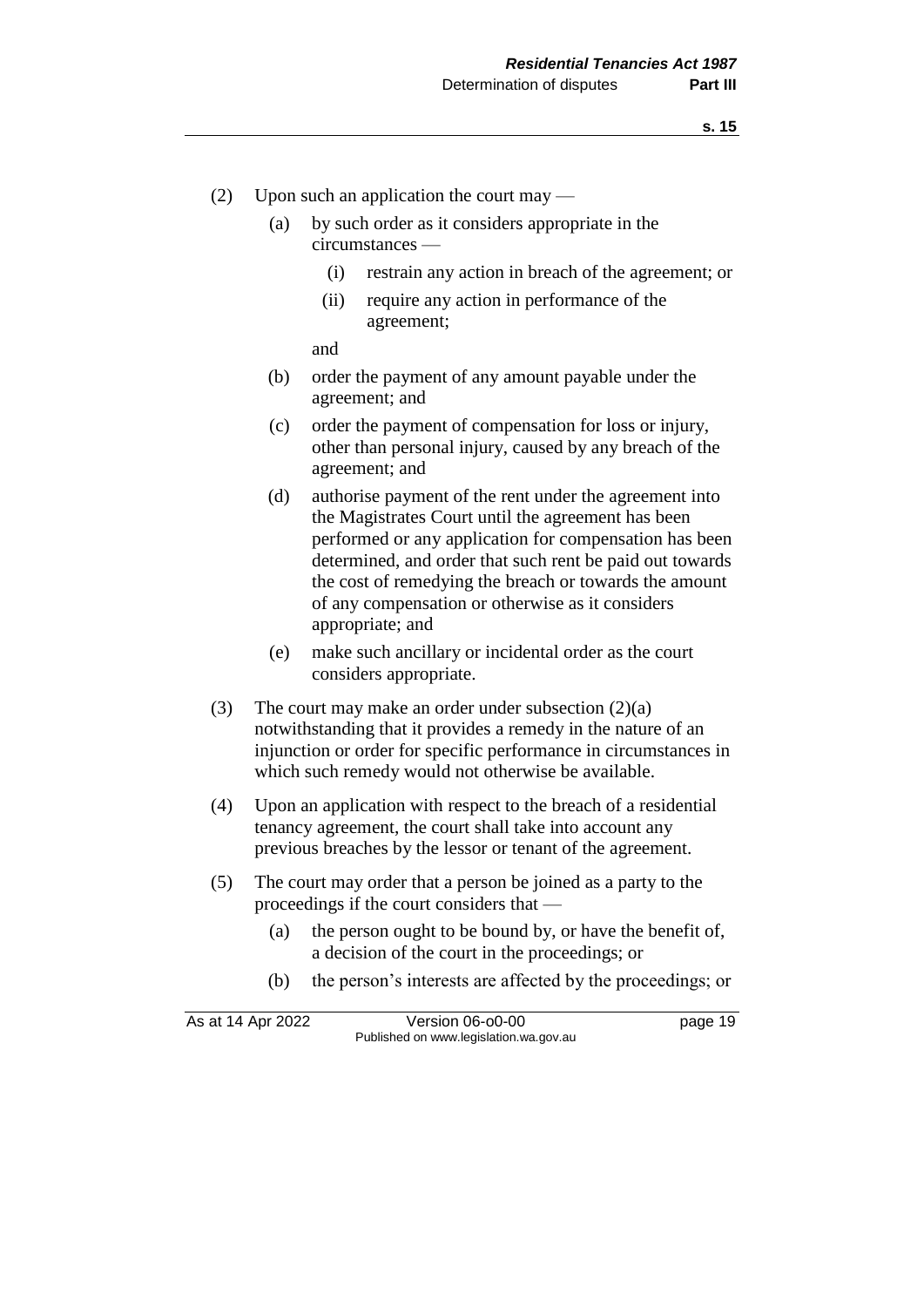(c) for any other reason it is desirable that the person be joined as a party.

(6) The court may make an order under subsection (5) on the application of any person or on its own initiative.

*[Section 15 amended: No. 50 of 1988 s. 8 and 18; No. 59 of 2004 s. 120 and 121; No. 60 of 2011 s. 13 and 89; No. 17 of 2014 s. 5.]* 

# **16. Enforcement**

(1) A person shall not, without reasonable excuse, fail to comply with an order under section 15(2) other than an order for payment of any amount.

Penalty for this subsection: a fine of \$10 000.

(2) An order made under this Act by a competent court may be enforced as if it were a judgment of that court.

*[Section 16 amended: No. 50 of 1988 s. 9; No. 59 of 2004 s. 121; No. 60 of 2011 s. 14; No. 3 of 2019 s. 25.]* 

# **17A. Disputes between tenants**

- (1) Where 2 or more tenants under a residential tenancy agreement are jointly liable under the agreement to pay an amount to the lessor and one of the tenants (the *first tenant*) pays another tenant's portion of that amount, the first tenant may apply to a competent court for an order that the other tenant pay to the first tenant the other tenant's portion.
- (2) The court hearing the application may
	- (a) make the order referred to in subsection (1); and
	- (b) order the payment of compensation to the first tenant by the other tenant for loss or injury, other than personal injury, caused by a failure by the other tenant to pay that tenant's portion of the amount referred to in subsection (1); and

page 20 **Version 06-00-00** As at 14 Apr 2022 Published on www.legislation.wa.gov.au

**s. 16**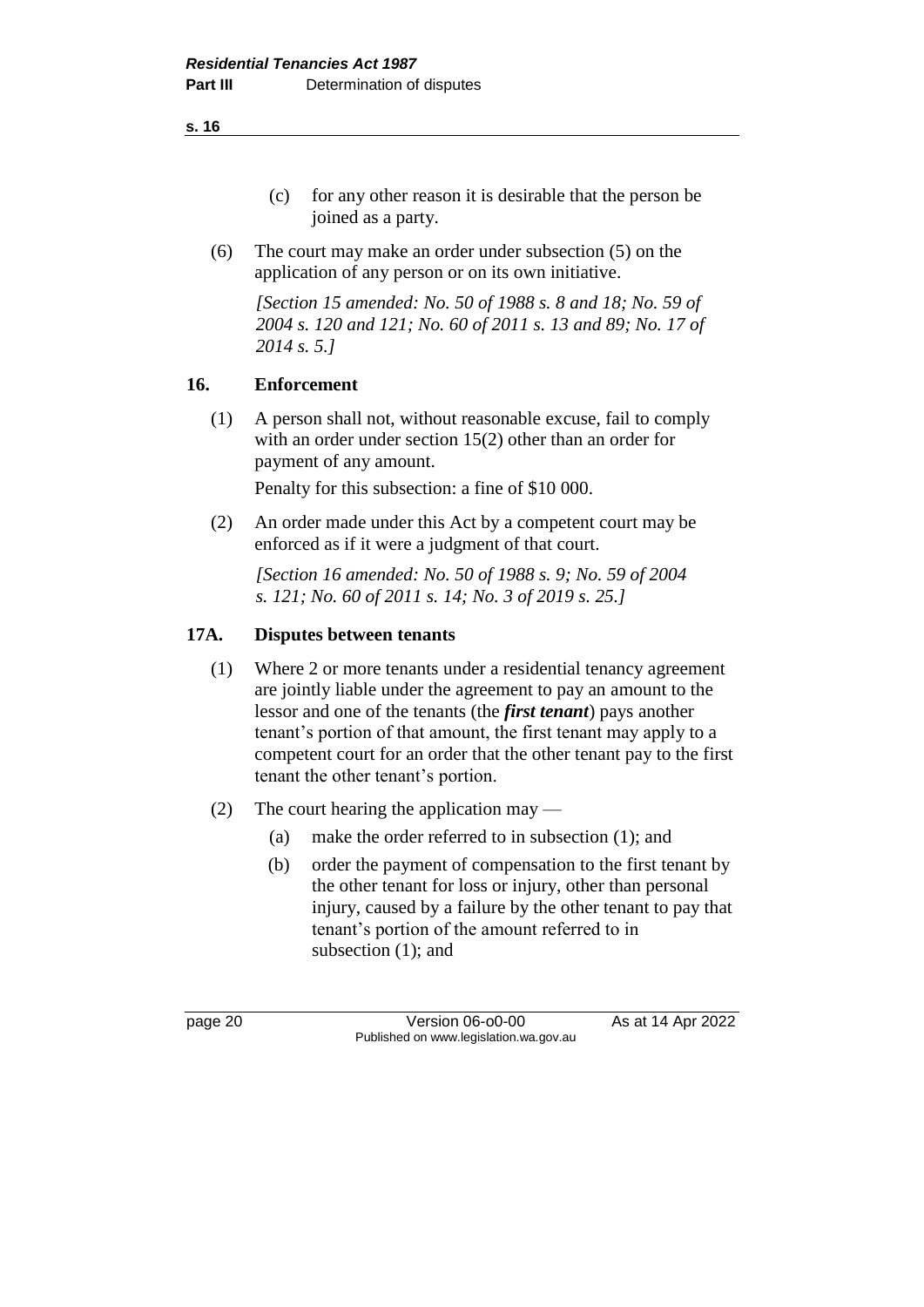(c) make such ancillary or incidental order as the court considers appropriate.

*[Section 17A inserted: No. 60 of 2011 s. 15.]* 

# **17B. Determination of rights and liabilities after termination of tenant's interest on grounds of family violence**

- (1) A tenant, or former tenant, under a residential tenancy agreement may apply to a competent court for a determination of the rights and liabilities of the parties to the agreement once the former tenant's interest in the agreement has been terminated under section 60(1)(ba) or (bb).
- (2) When hearing an application under subsection (1) or section 71 $AE(3)$ , the court —
	- (a) must determine the rights and liabilities of the parties to the agreement, as affected by the termination; and
	- (b) may order a party to pay compensation to another party for loss or injury, other than personal injury, relating to the termination.
- (3) Without limiting subsection (2), a determination or order under that provision may apportion the disposal of a security bond to the lessor and each tenant or former tenant as appropriate having regard to subsection (4).
- (4) Despite any law to the contrary, each tenant under a residential tenancy agreement has an equal interest in the security bond in respect of the agreement unless the court in a particular case determines otherwise under this section.
- (5) In making a determination or order under subsection (2), the court must have regard to all of the following principles —
	- (a) that family violence is a fundamental violation of human rights and is unacceptable in any form;
	- (b) the need to prevent further victimisation of a person who has experienced family violence through the unjust

As at 14 Apr 2022 Version 06-o0-00 page 21 Published on www.legislation.wa.gov.au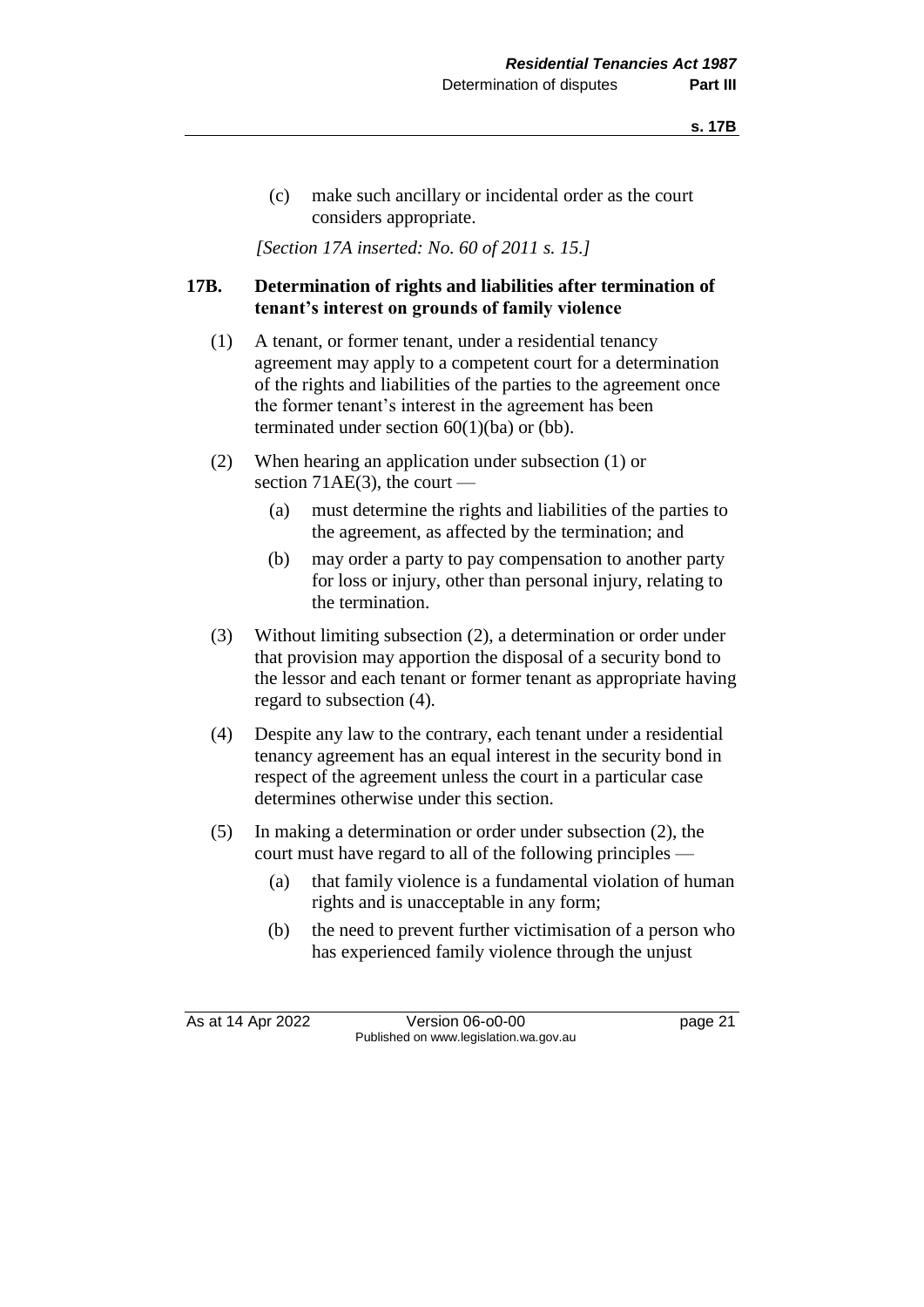application of the principle of joint and several liability or the principle of vicarious liability;

- (c) the need to maximise the safety of persons who have experienced family violence by reducing any financial burden arising from the family violence;
- (d) the need to prevent, or reduce to the greatest extent possible, the consequences of family violence;
- (e) the need to protect the wellbeing of children by preventing them from being subjected or exposed to further family violence;
- (f) the need to encourage perpetrators of family violence to accept responsibility for their behaviour and the effect it has on others.
- (6) Nothing in subsection (2) is to be read as enabling the court to order compensation for early termination of a residential tenancy agreement.

*[Section 17B inserted: No. 3 of 2019 s. 5.]* 

# **17. Application to vary or set aside order**

- (1) A person who is or was a party to any proceedings on an application under this Act may apply to a competent court for an order varying or setting aside an order made in those proceedings if the application was heard in the person's absence.
- (2) An application to vary or set aside an order, other than an order under section 84, must be made within 14 days after the making of the order.

*[Section 17 amended: No. 50 of 1988 s. 18; No. 59 of 2004 s. 121; No. 60 of 2011 s. 16.]* 

page 22 Version 06-o0-00 As at 14 Apr 2022 Published on www.legislation.wa.gov.au

**s. 17**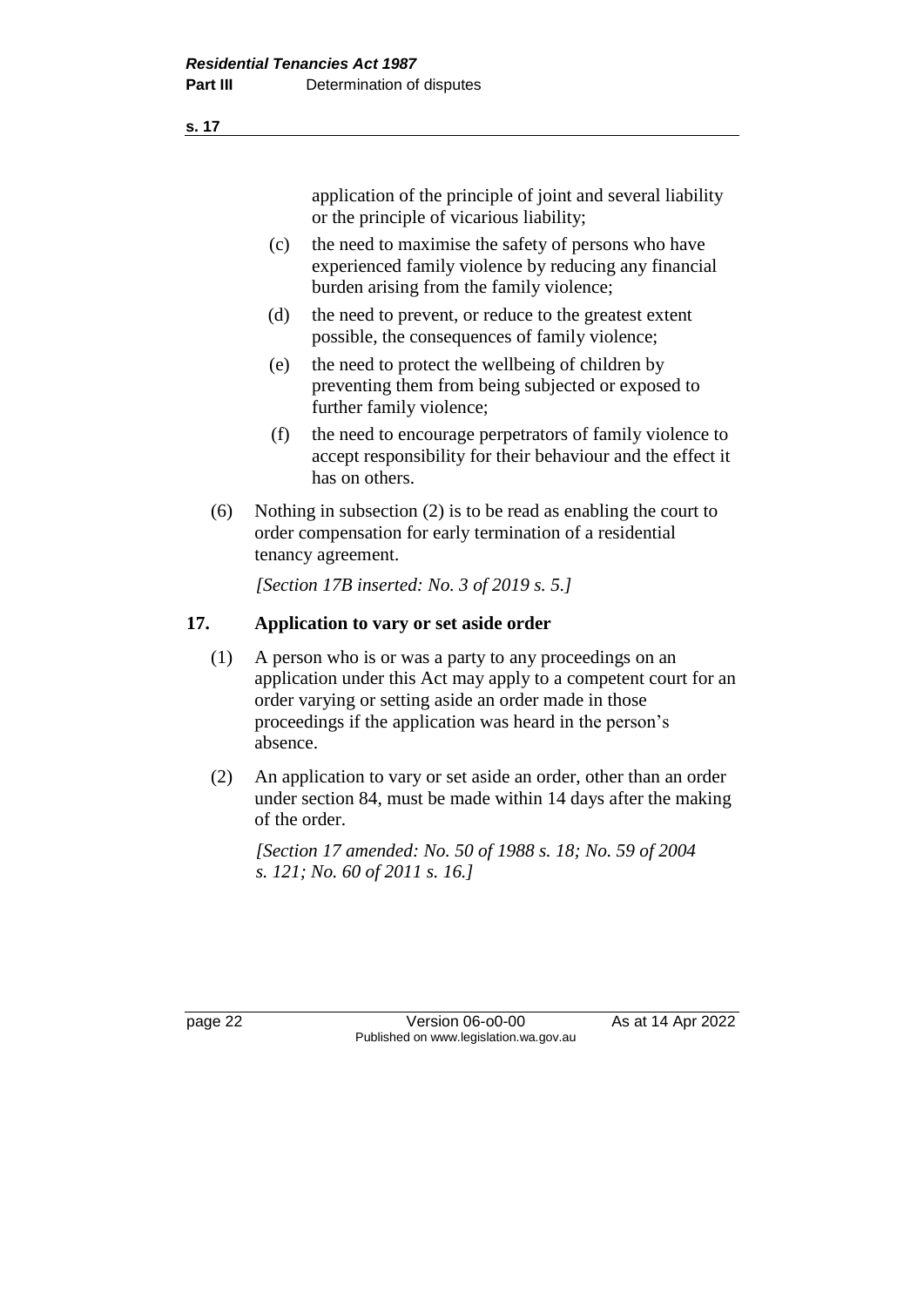#### **18. Form of applications and notice of hearing**

- (1) Any application under this Act shall
	- (a) be made in writing in a form approved by the Minister; and
	- (b) be accompanied by the prescribed fee (if any).
- (2) Before a competent court hears an application the court shall
	- (a) give to the applicant notice in writing setting out the time and place of the hearing; and
	- (b) give to any other party
		- (i) notice in writing setting out the time and place of the hearing; and
		- (ii) such notice of the nature of the application as is required by rules of court or directed by the court in a particular case.

*[Section 18 amended: No. 50 of 1988 s. 10; No. 59 of 2004 s. 121.]* 

## **19. Witnesses and inspection of documents**

#### (1) For the purpose of any proceedings —

- (a) a competent court may by summons
	- (i) require the attendance of any person before the court; or
	- (ii) require the production of any books, papers or documents; or
	- (iii) require both such attendance and production;
- (b) a competent court may
	- (i) inspect any books, papers or documents produced, retain them for such reasonable period as it thinks fit, and make copies of any of them, or of any of their contents;

As at 14 Apr 2022 Version 06-o0-00 page 23 Published on www.legislation.wa.gov.au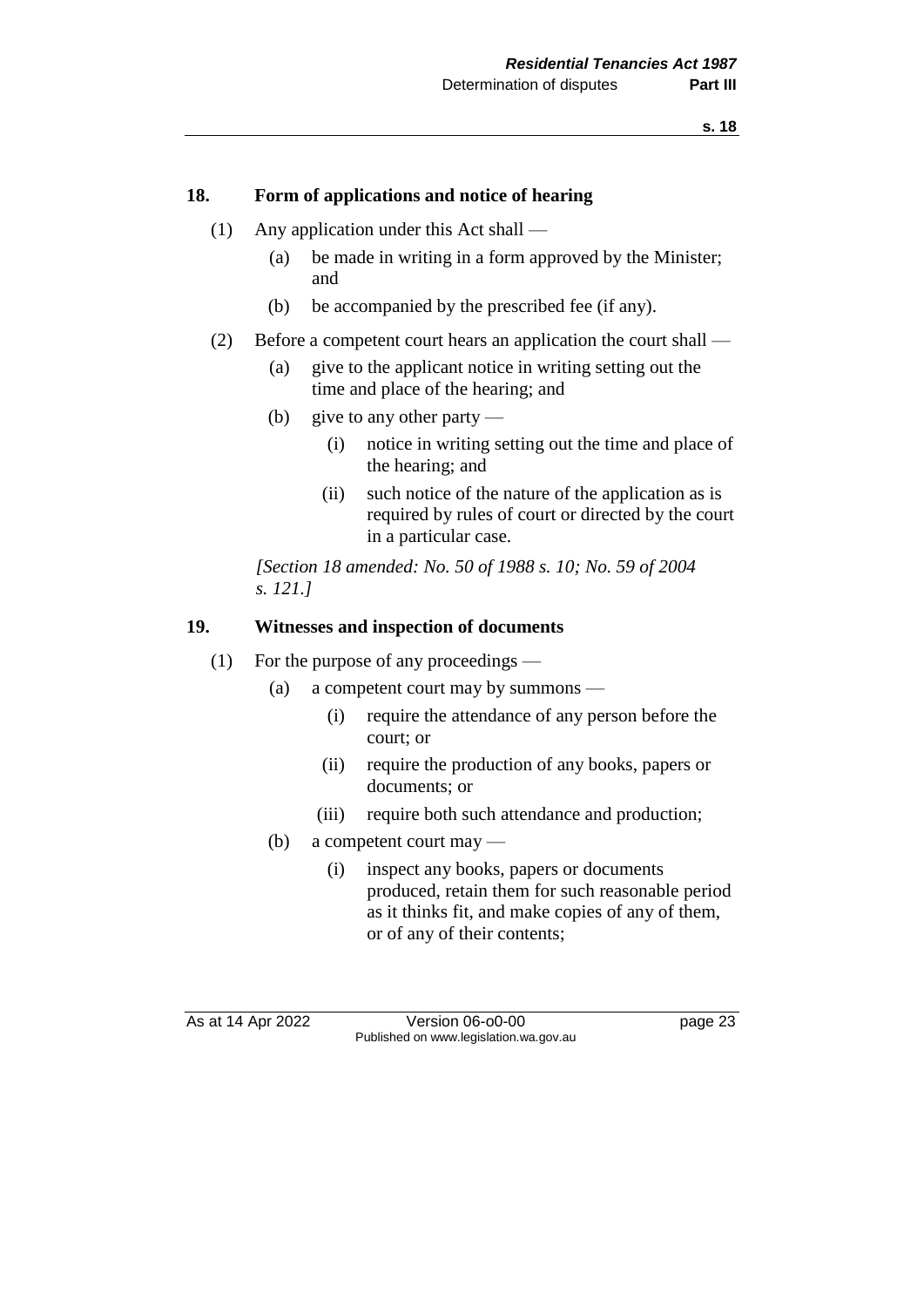(ii) require any person appearing before it to make an oath or affirmation that the person will truly answer any relevant question put to the person by the court or any person appearing before the court;

- (iii) require any person appearing before it (whether the person has been summoned to appear or not) to answer any relevant question put to the person by the court or any person appearing before the court.
- (2) A person shall not
	- (a) without reasonable excuse fail to comply with the requirements of a summons served on the person under subsection (1); or
	- (b) refuse or fail to comply with a requirement under subsection (1).

Penalty for this subsection: a fine of \$10 000.

*[Section 19 amended: No. 50 of 1988 s. 11 and 18; No. 59 of 2004 s. 120(2) and 121; No. 60 of 2011 s. 17; No. 3 of 2019 s. 25.]* 

# **20. General powers in proceedings**

A competent court hearing any application may —

- (a) hear the application in such manner as it considers best suited to the purposes of this Act; and
- (b) decline to entertain the application if it considers that the application is frivolous; and
- (c) proceed to hear and determine the application in the absence of any party thereto; and
- (d) where a person contravenes subsection (2) of section 19, issue a warrant to bring the person before a competent court for the purposes of subsection (1) of that section; and

**s. 20**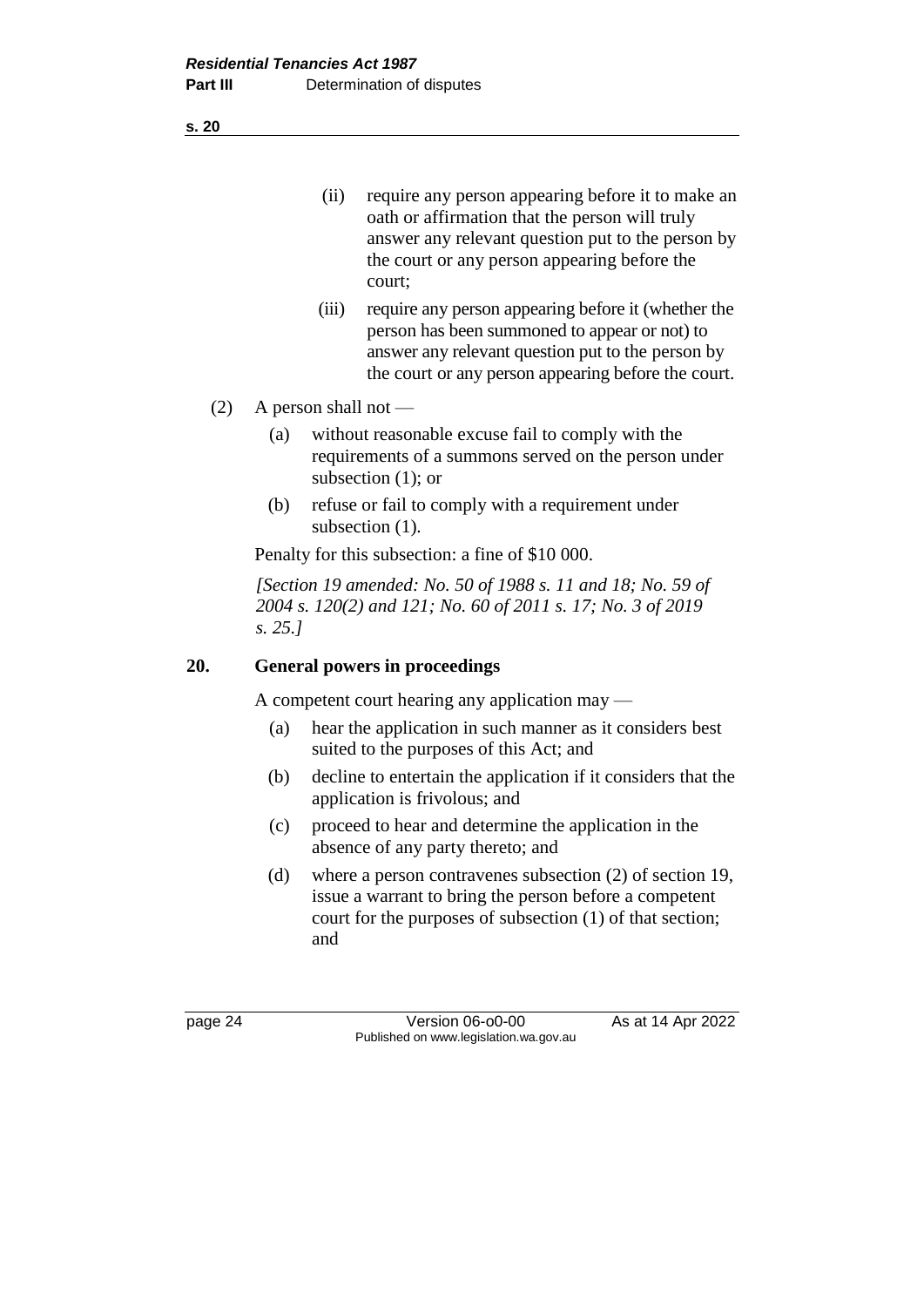- (e) order the refund to a person of a fee paid under section 18(1) by that person; and
- (f) extend or shorten any period prescribed by or under this Act within which any action must be taken, such power to extend a period being exercisable notwithstanding that that period has expired; and
- (g) vary or set aside any order where it considers there are proper grounds for doing so; and
- (h) adjourn the hearing to any time or place or to a time and place to be fixed; and
- (i) allow the amendment of the application; and
- (j) hear the application jointly with any other application; and
- (k) receive in evidence any transcript of evidence in proceedings before the court or any other court and draw any conclusions of fact therefrom that it considers proper; and
- (l) adopt, as it considers proper, any findings, decision or judgment of the court or any other court that may be relevant to the proceedings; and
- (m) generally give all such directions and do all such things that it thinks necessary or expedient in the proceedings.

*[Section 20 amended: No. 50 of 1988 s. 12 and 18; No. 59 of 2004 s. 120(1) and (2) and 121; No. 60 of 2011 s. 18.]* 

#### **21. Evidence**

In any proceedings on an application under this Act, a competent court shall not be bound by the rules of evidence but may inform itself upon any matter relating to the proceedings in such manner as it thinks fit.

*[Section 21 inserted: No. 59 of 2004 s. 121.]* 

As at 14 Apr 2022 Version 06-o0-00 page 25 Published on www.legislation.wa.gov.au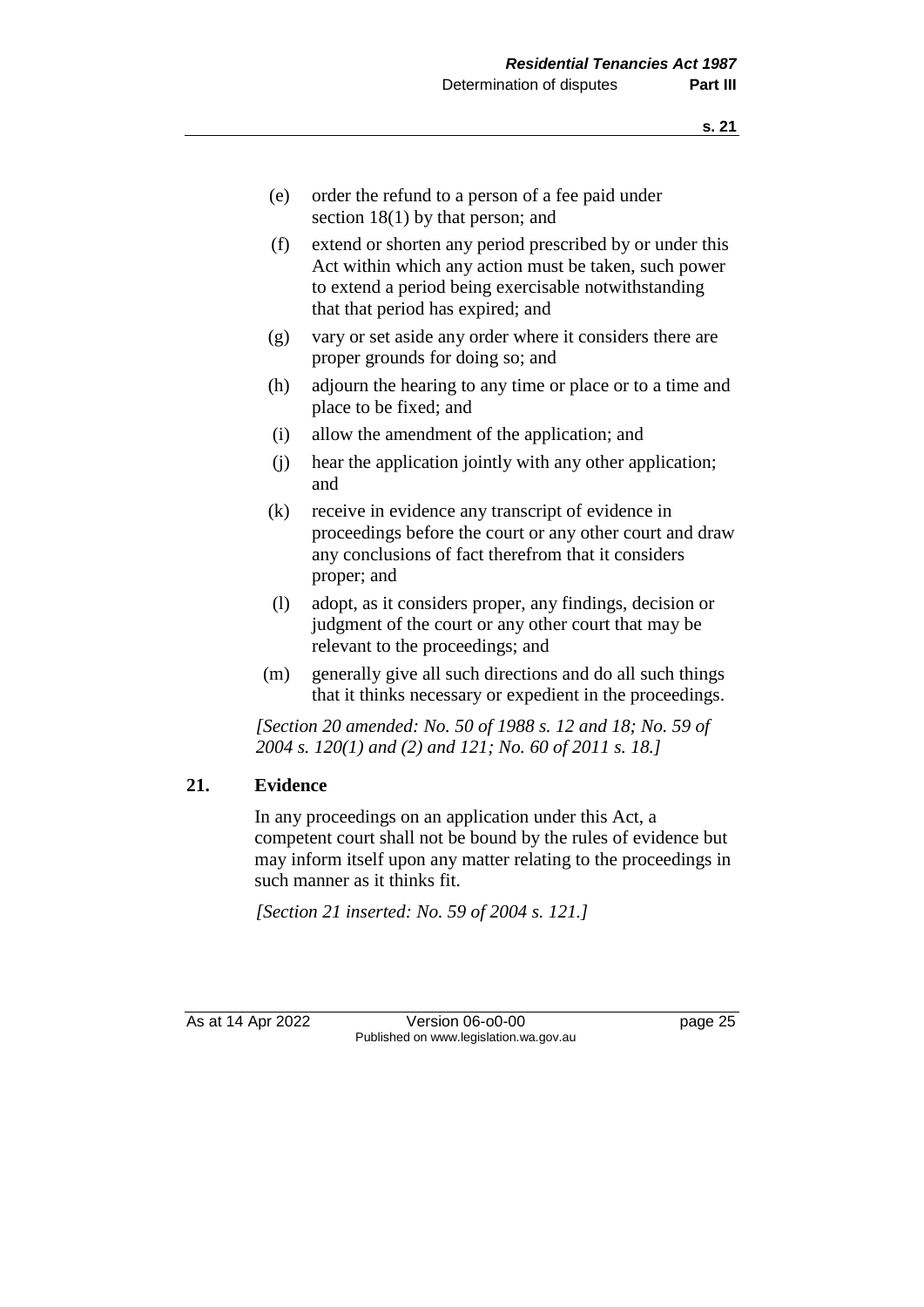**s. 22**

#### **22. Presentation of cases**

 $(1A)$  In this section —

*proceedings* means proceedings under this Act other than proceedings for an offence against this Act.

- (1) Except as provided in this section, a party to any proceedings shall present the party's own case and not be represented or assisted in the presentation of the party's case by another person.
- (2) A party to any proceedings may be represented or assisted by an agent in the presentation of the party's case if —
	- (a) the agent is authorised by the party to do so and is
		- (i) the property manager of the premises the subject of the proceedings; or
		- (ii) employed or engaged by a non-profit association or similar body to act as an advocate for tenants or lessors in proceedings;
		- or
	- (b) the court makes an order under subsection (3C).
- (3A) The authorisation mentioned in subsection  $(2)(a)$  must
	- (a) be made in writing in a form approved by the Minister; and
	- (b) be lodged with the court together with the application, or response to the application, to which the proceedings relate, as the case requires.
- (3B) Without limiting how an agent representing or assisting a party under subsection  $(2)(a)$  may represent or assist the party, the agent may initiate proceedings on behalf of the party.
- (3C) The court may order that a party to proceedings may be represented or assisted by an agent in the presentation of the

page 26 Version 06-o0-00 As at 14 Apr 2022 Published on www.legislation.wa.gov.au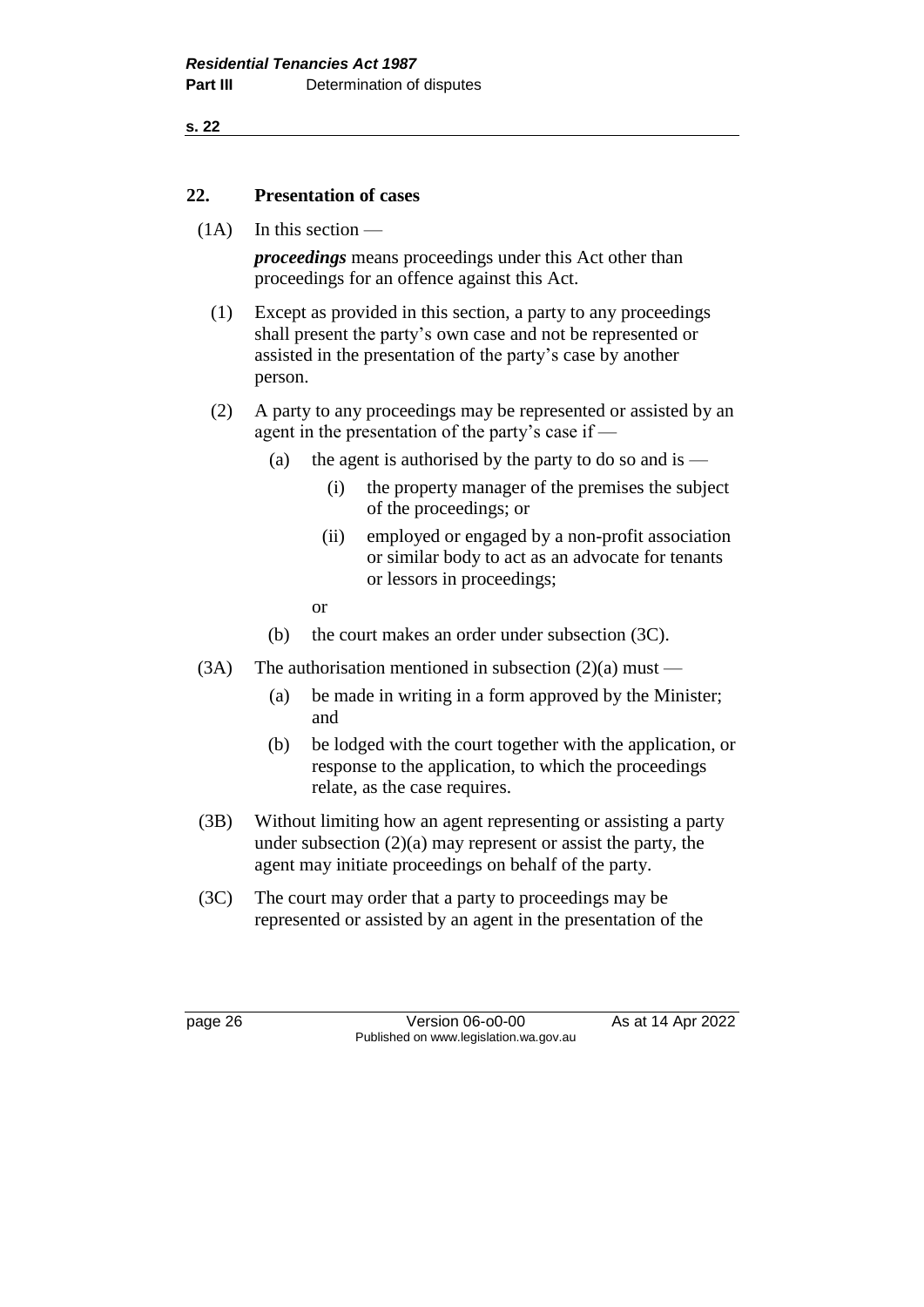party's case if the court hearing the proceeding is satisfied  $that -$ 

- (a) the party is unable to appear personally or conduct the proceedings on the party's own behalf; and
- (b) another party to the proceedings will not be disadvantaged by the party being represented by, or assisted by, the agent.
- (3) All or any of the parties to any proceedings may be represented by legal practitioners if any of the following applies —
	- (a) all the parties agree and the court hearing the proceedings is satisfied that any party who is not so represented will not be unfairly disadvantaged;
	- (b) one of the parties is a legally qualified person;
	- (c) one of the parties is a body corporate and any other party elects to be so represented;
	- (d) the court is satisfied that one of the parties is unable to conduct the proceedings without representation by a legal practitioner;
	- (e) the proceedings are instituted or defended, or the conduct thereof has been assumed, by the Commissioner.
- (4) This section does not prevent
	- (a) a body corporate from being represented by an officer or employee of the body corporate (not being a legally qualified person) authorised to conduct the proceedings on its behalf (whether or not the officer or employee is remunerated by the body corporate for representing it in the proceedings); or
	- (b) a person from acting as an interpreter for a party, if the person's fee does not exceed an amount fixed by the court at the hearing.

As at 14 Apr 2022 Version 06-o0-00 page 27 Published on www.legislation.wa.gov.au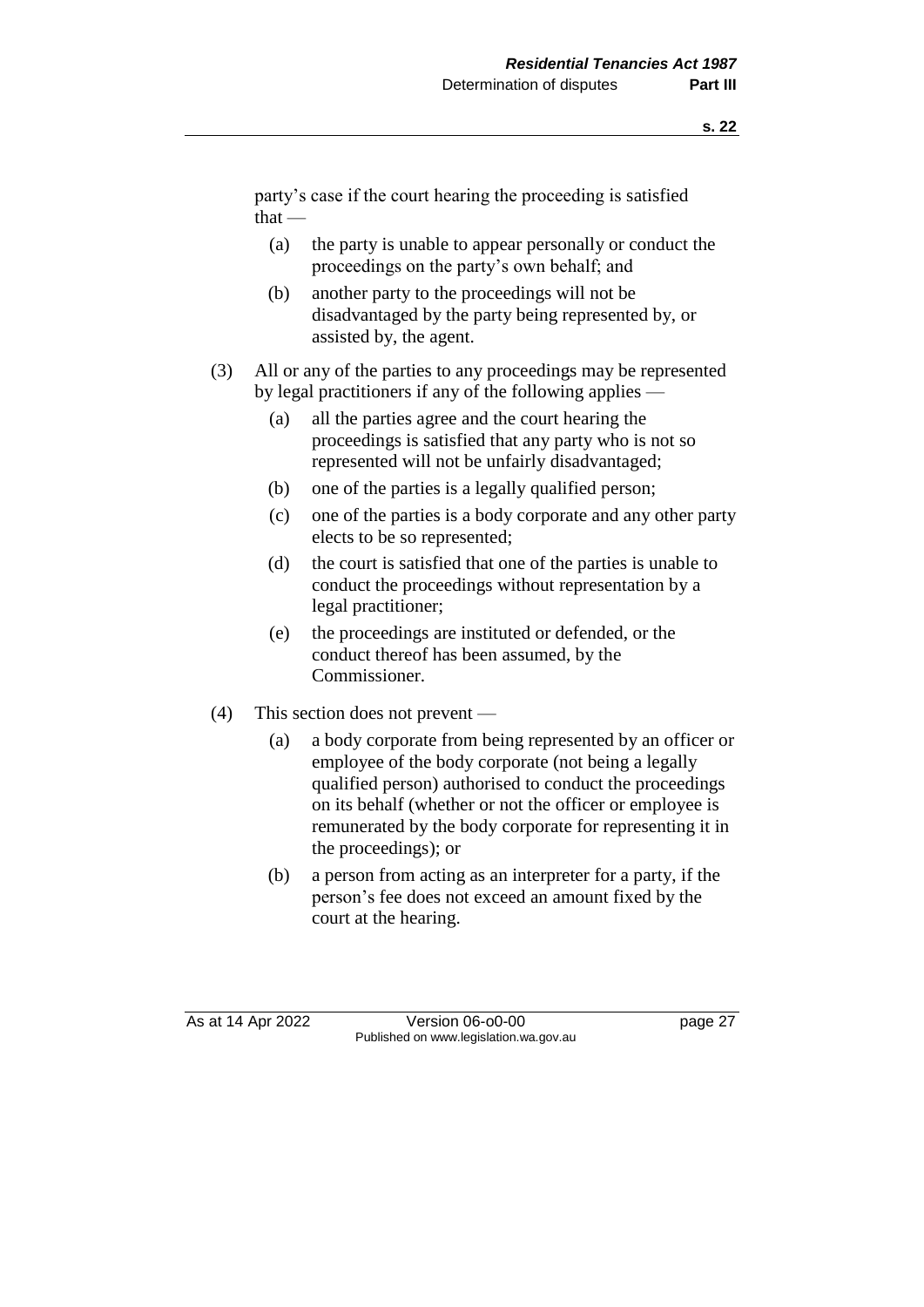- (5) A person shall not demand or receive any fee or reward for representing or assisting a party to proceedings unless —
	- (a) the person is a legal practitioner; or
	- (b) where the party is a body corporate, the person is an officer or employee of the body corporate representing it under subsection (4); or
	- (c) where the party is a lessor, the person is a property manager of the premises the subject of the proceedings.

Penalty for this subsection: a fine of \$5 000.

 $(6)$  In this section —

*agent* means any person who is not a legally qualified person;

*legal practitioner* means an Australian legal practitioner within the meaning of that term in the *Legal Profession Act 2008* section 3;

*legally qualified person* means an Australian lawyer within the meaning of that term in the *Legal Profession Act 2008* section 3 or a person who holds or has held legal qualifications under the laws of this State or any other place.

*[Section 22 amended: No. 50 of 1988 s. 18; No. 65 of 2003 s. 61; No. 59 of 2004 s. 120(3); No. 21 of 2008 s. 698; No. 60 of 2011 s. 19; No. 3 of 2019 s. 25; No. 25 of 2019 s. 65.]* 

# **23. Settlement by conciliation**

- (1) If before or during the hearing of any proceedings it appears to a competent court either from the nature of the case or from the attitude of the parties that there is a reasonable possibility of matters in dispute between the parties being settled by conciliation, it may —
	- (a) interview the parties in private (either with or without any person who may be representing any of them or assisting any of them in the presentation of the party's case); and

page 28 **Version 06-00-00** As at 14 Apr 2022 Published on www.legislation.wa.gov.au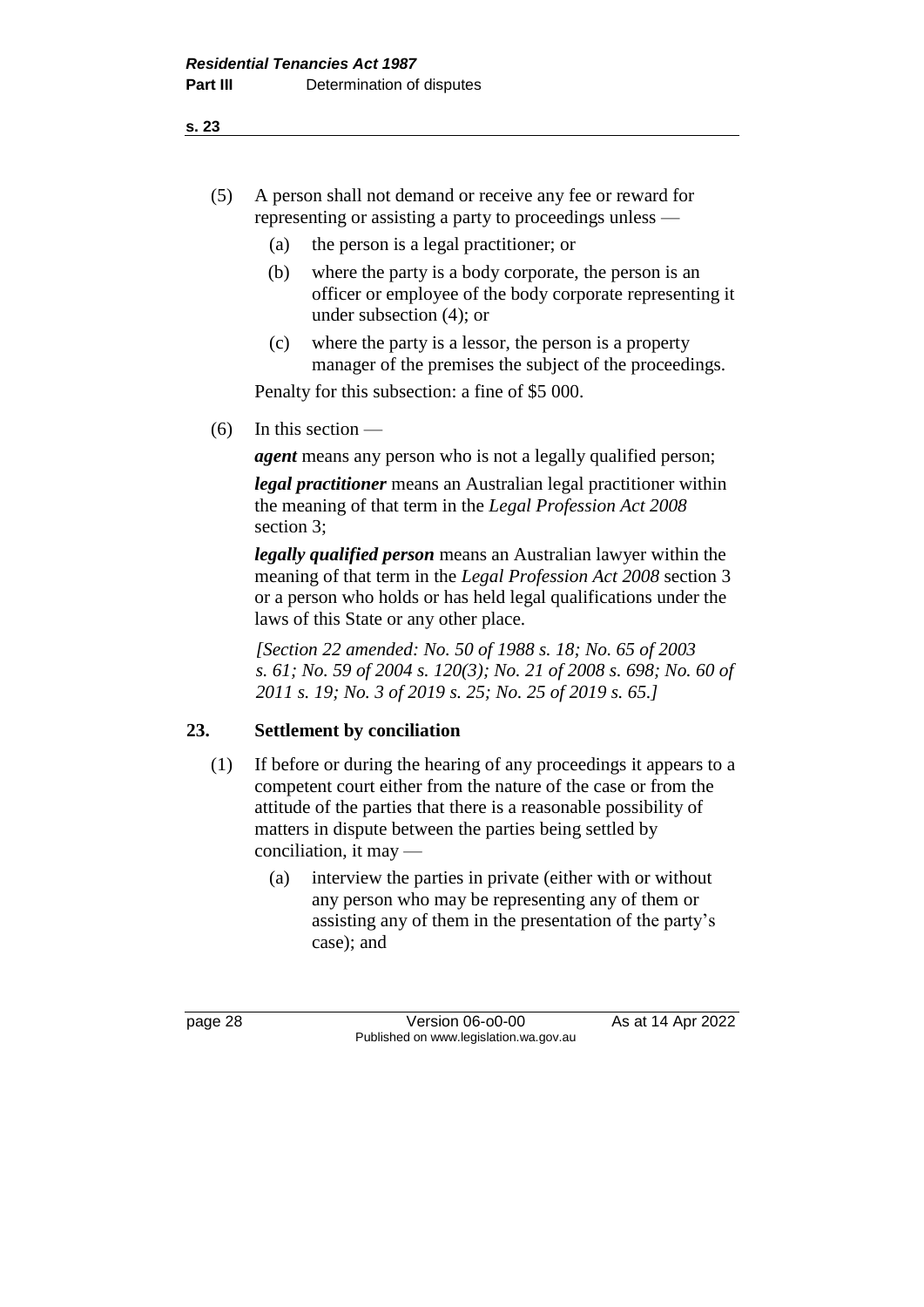- (b) endeavour to bring about a settlement of the proceedings on terms that are fair to all parties.
- (2) Nothing said or done in the course of any attempt to settle proceedings under this section shall subsequently be given in evidence in any proceedings nor shall the judicial officer who presided be thereby disqualified from hearing or continuing to hear the proceedings if the judicial officer thinks fit to do so.
- (3) Where proceedings are settled under this section, the court may embody the terms of the settlement in an order.
- (4) The order is valid despite any inconsistency with Part IV or V.

*[Section 23 amended: No. 50 of 1988 s. 18; No. 59 of 2004 s. 120(2) and (3) and 121; No. 60 of 2011 s. 20.]* 

#### **24. Costs**

- (1) A competent court hearing proceedings shall not award costs, unless —
	- (a) all parties to the proceedings were represented by legal practitioners, as defined in section 22(6); or
	- (b) it is of the opinion that there are special circumstances justifying the award of costs.
- (2) Where a party to the proceedings has paid a fee under section 18(1), nothing in subsection (1) is to be taken to prevent a court making an order which requires any other party to the proceedings to pay to the first-mentioned party the amount of that fee.

*[Section 24 amended: No. 50 of 1988 s. 18; No. 59 of 1995 s. 45; No. 59 of 2004 s. 120(2) and (3) and 121.]* 

#### **25. Reservation of question of law**

(1) A competent court hearing proceedings may reserve any question of law for the decision of the Supreme Court.

As at 14 Apr 2022 Version 06-o0-00 page 29 Published on www.legislation.wa.gov.au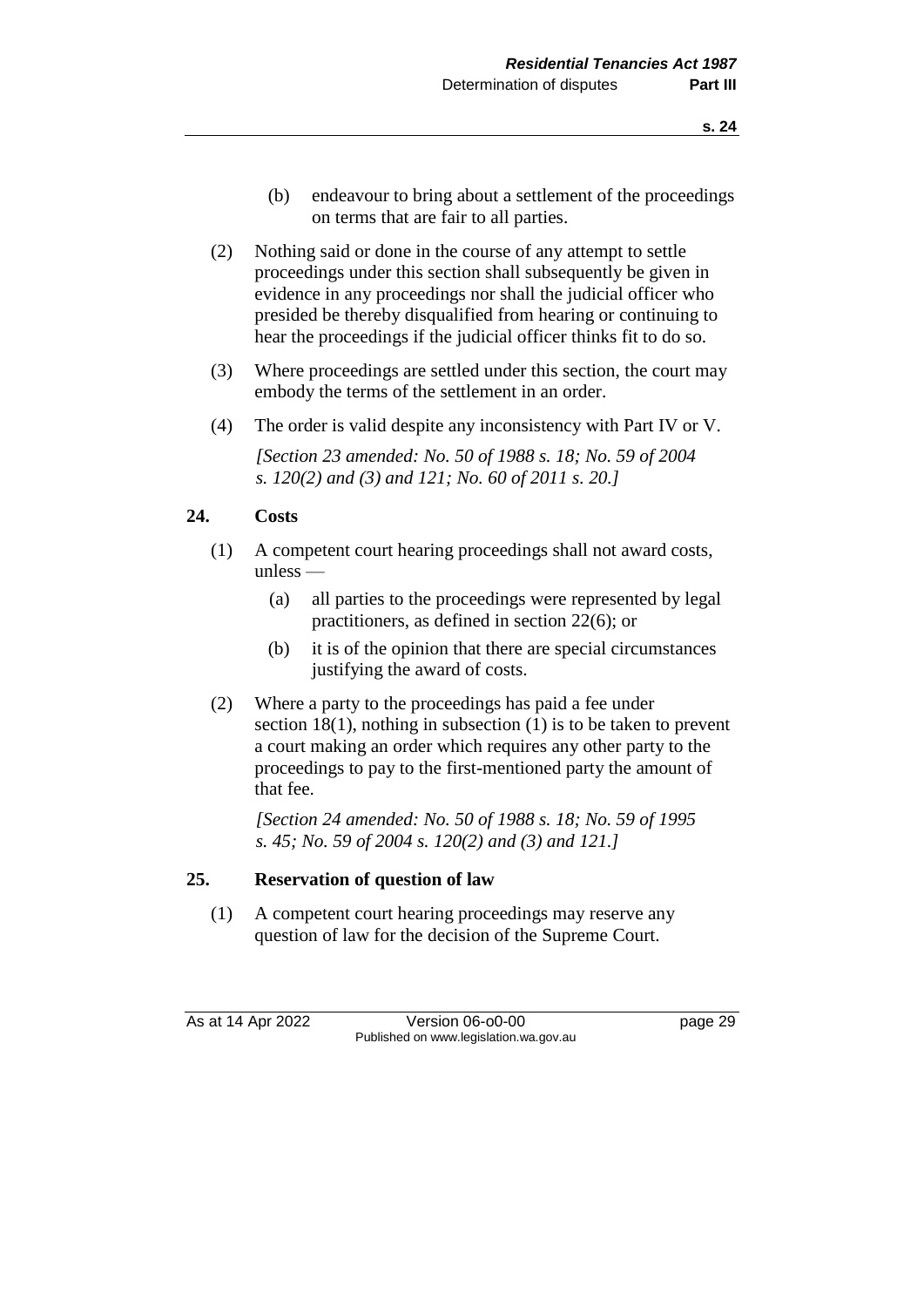(2) Any costs arising from the reservation of any question under this section, including any costs incurred by the parties to the proceedings, shall be charged to the Consolidated Account and this subsection, without any further appropriation, shall be sufficient authority for any such payment.

*[Section 25 amended: No. 50 of 1988 s. 18; No. 6 of 1993 s. 11; No. 59 of 1995 s. 56; No. 59 of 2004 s. 121; No. 77 of 2006 s. 4.]* 

# **26. Finality of proceedings**

- (1) An order made by a court under this Act is final and binding on all parties to the proceedings in which the order is made and on all persons who under this Act could have become entitled to be joined as a party to the proceeding in which the order is made, and no appeal shall lie in respect thereof.
- (2) No declaratory judgment shall be given and no order shall be made under section 36 of the *Magistrates Court Act 2004* in respect of proceedings taken or to be taken under this Act in the Magistrates Court or any order made in such proceedings by that court, unless the Supreme Court is satisfied that the Magistrates Court had or has no jurisdiction conferred by or under this Act in respect of the proceedings or that a party to the proceedings has been denied natural justice.
- (3) This section applies despite Part 7 of the *Magistrates Court (Civil Proceedings) Act 2004*.

*[Section 26 amended: No. 50 of 1988 s. 13; No. 59 of 2004 s. 120(3) and 121; No. 69 of 2006 s. 30.]* 

page 30 **Version 06-00-00** As at 14 Apr 2022 Published on www.legislation.wa.gov.au

**s. 26**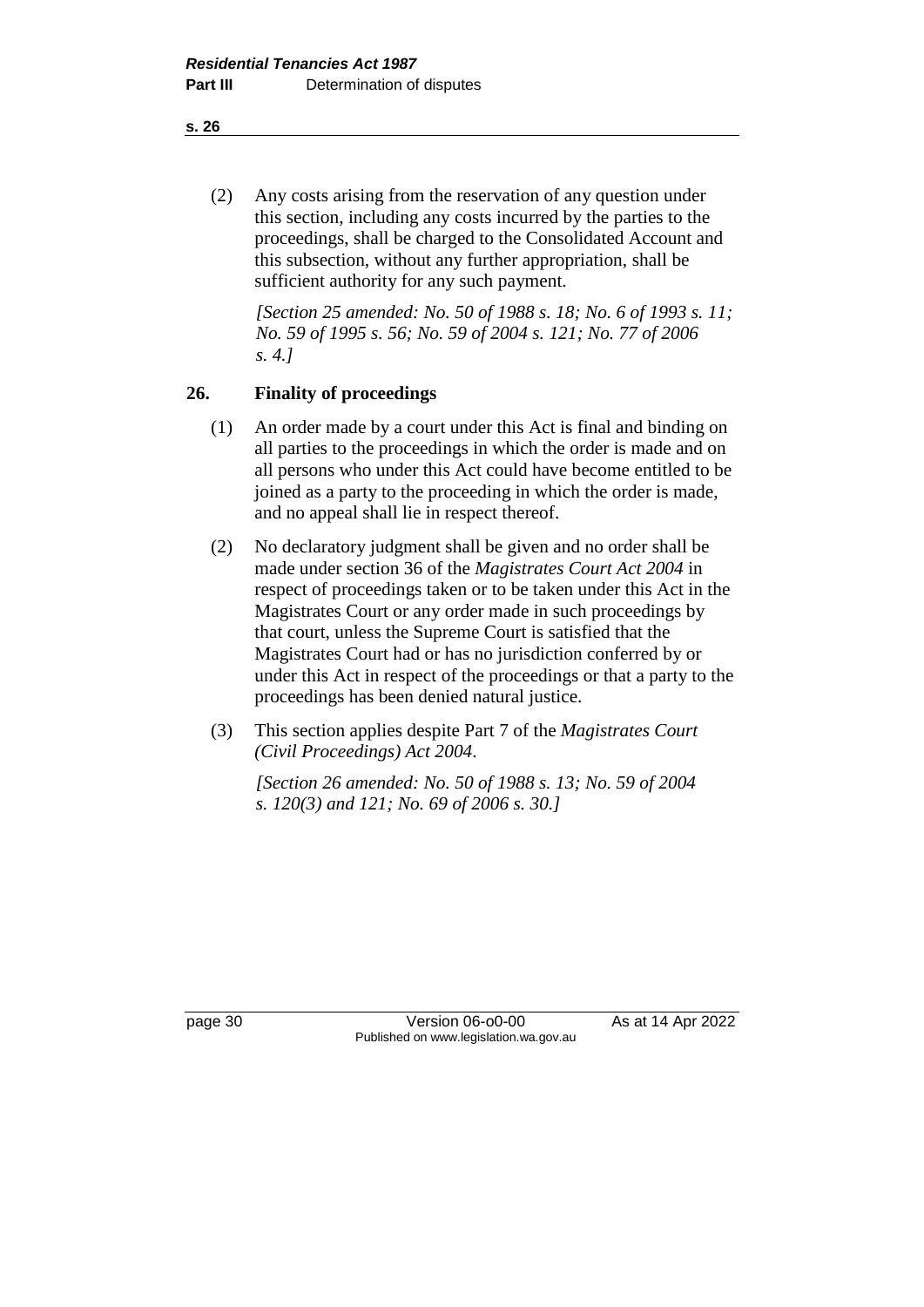# **Part IV — Residential tenancy agreements**

*[Heading inserted: No. 60 of 2011 s. 21.]*

# **Division 1A — Form of residential tenancy agreement and associated documents**

*[Heading inserted: No. 60 of 2011 s. 22.]*

# **27A. Written residential tenancy agreement to be in prescribed form**

A lessor must not enter into a written residential tenancy agreement except in the prescribed form.

Penalty: a fine of \$5 000.

*[Section 27A inserted: No. 60 of 2011 s. 22.]* 

# **27B. Information to be given to tenant by lessor**

A lessor must give a copy of the information (if any) prescribed for the purposes of this section to each tenant —

- (a) in the case of a written residential tenancy agreement, at the time of entering into the agreement; or
- (b) in any other case, within 14 days after the tenant has taken possession of the residential premises.

Penalty: a fine of \$5 000.

*[Section 27B inserted: No. 60 of 2011 s. 22.]* 

# **27C. Property condition report at start and end of tenancy**

- (1) A lessor must, within 7 days after a tenant has entered into occupation of residential premises under a residential tenancy agreement —
	- (a) prepare a report describing the condition of the premises; and
	- (b) provide 2 copies of the report to the tenant.

Penalty for this subsection: a fine of \$5 000.

As at 14 Apr 2022 Version 06-o0-00 page 31 Published on www.legislation.wa.gov.au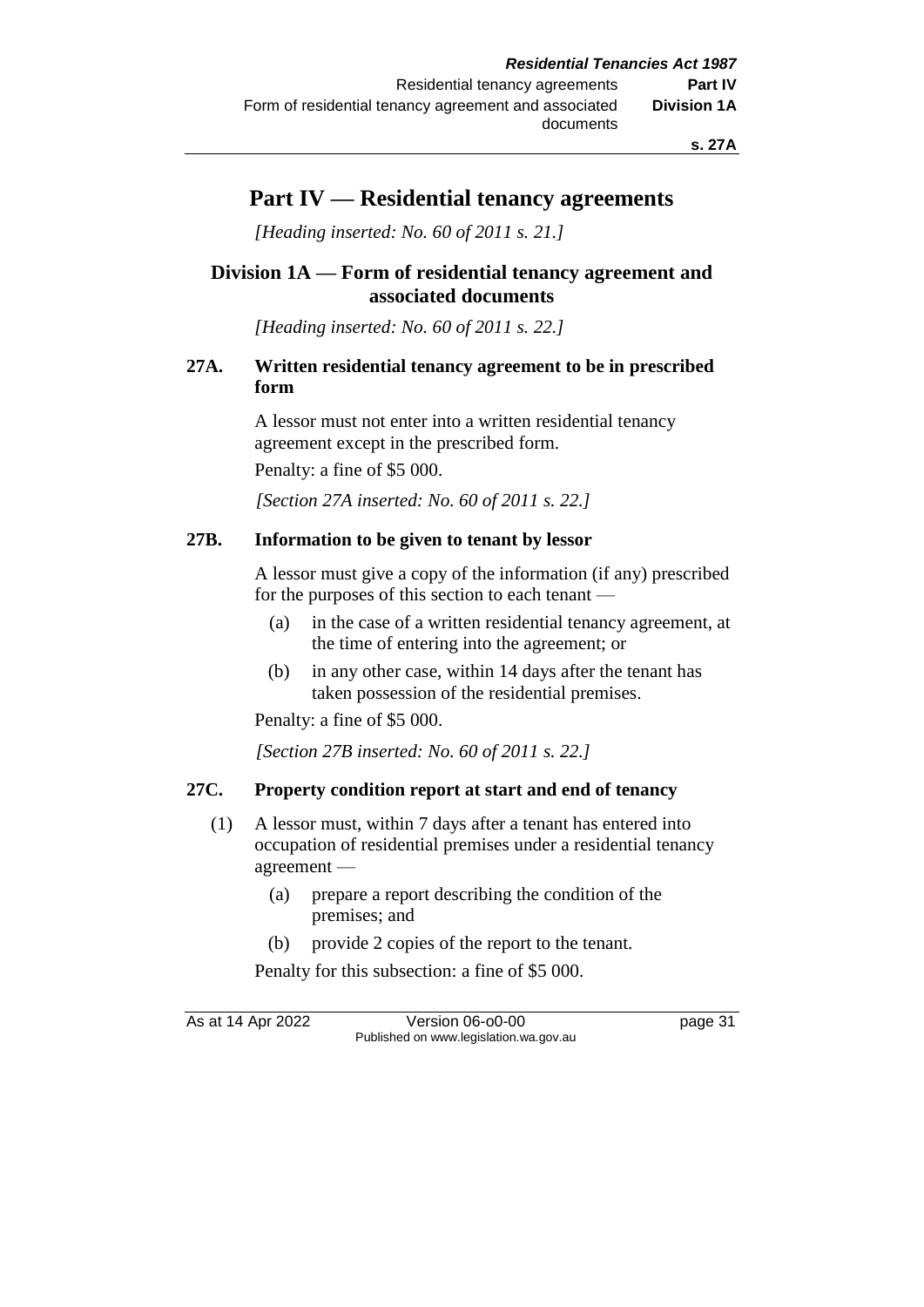| <b>Residential Tenancies Act 1987</b> |                                                                   |  |  |  |
|---------------------------------------|-------------------------------------------------------------------|--|--|--|
| <b>Part IV</b>                        | Residential tenancy agreements                                    |  |  |  |
| <b>Division 1A</b>                    | Form of residential tenancy agreement and associated<br>documents |  |  |  |
| s. 27C                                |                                                                   |  |  |  |

| (2)  | A tenant given copies of a report under subsection $(1)(b)$ who<br>disagrees with any information in the report must, within 7 days<br>of receiving the copies                                                                        |       |                                                                                                                    |  |  |
|------|---------------------------------------------------------------------------------------------------------------------------------------------------------------------------------------------------------------------------------------|-------|--------------------------------------------------------------------------------------------------------------------|--|--|
|      | (a)                                                                                                                                                                                                                                   |       | mark a copy in a manner that shows the information<br>with which the tenant disagrees; and                         |  |  |
|      | (b)                                                                                                                                                                                                                                   |       | give the copy back to the lessor.                                                                                  |  |  |
| (3)  | If the tenant does not give a copy of the report back to the lessor<br>under subsection $(2)$ , the tenant is to be taken to accept the<br>report as a true and accurate description of the condition of the<br>residential premises. |       |                                                                                                                    |  |  |
| (4)  | A lessor must, as soon as practicable, and in any event within<br>14 days, after the termination of a tenancy or tenant's interest in<br>a residential tenancy agreement —                                                            |       |                                                                                                                    |  |  |
|      | (a)                                                                                                                                                                                                                                   |       | conduct an inspection of the residential premises; and                                                             |  |  |
|      | (b)                                                                                                                                                                                                                                   |       | prepare a final report describing the condition of the<br>premises; and                                            |  |  |
|      | (c)                                                                                                                                                                                                                                   |       | provide a copy of the report to the tenant.                                                                        |  |  |
|      | Penalty for this subsection: a fine of \$5 000.                                                                                                                                                                                       |       |                                                                                                                    |  |  |
| (4A) |                                                                                                                                                                                                                                       |       | A lessor is taken to comply with subsection (4) if, before the<br>termination of a tenant's interest, the lessor — |  |  |
|      | (a)                                                                                                                                                                                                                                   |       | enters residential premises under section 46(6B); and                                                              |  |  |
|      | (b)                                                                                                                                                                                                                                   |       | in relation to that entry -                                                                                        |  |  |
|      |                                                                                                                                                                                                                                       | (i)   | conducts an inspection of the premises; and                                                                        |  |  |
|      |                                                                                                                                                                                                                                       | (ii)  | prepares a report describing the condition of the<br>premises; and                                                 |  |  |
|      |                                                                                                                                                                                                                                       | (iii) | provides a copy of the report to the tenant.                                                                       |  |  |
| (5)  | The tenant is to be given a reasonable opportunity to be present<br>at the inspection conducted under subsection $(4)(a)$ or $(4A)(a)$ .                                                                                              |       |                                                                                                                    |  |  |

page 32 Version 06-o0-00 As at 14 Apr 2022 Published on www.legislation.wa.gov.au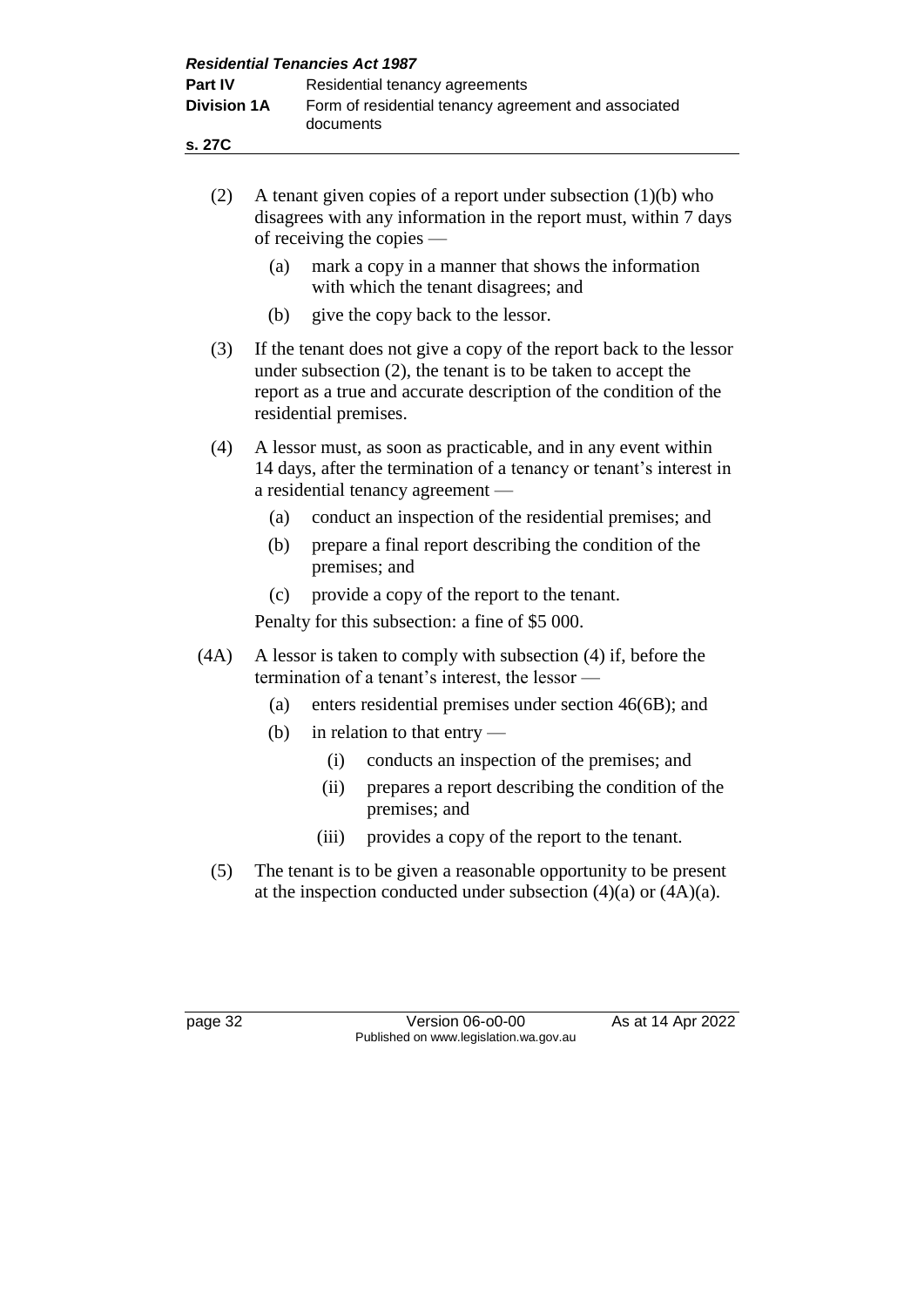(6) The regulations may prescribe information that must be included in a property condition report.

*[Section 27C inserted: No. 60 of 2011 s. 22; amended: No. 3 of 2019 s. 6 and 25.]* 

# **Division 1 — Rent and security bonds**

# **27. Restriction on consideration for tenancy agreement**

(1) Subject to subsection (2), a person shall not require or receive from a tenant any monetary amount for or in relation to a residential tenancy agreement other than rent and a security bond.

Penalty for this subsection: a fine of \$5 000.

- (2) Subsection (1) does not apply to
	- (a) any amount, not exceeding a prescribed amount, required or received as consideration for an option to enter into a residential tenancy agreement if —
		- (i) upon the option being exercised, the amount is refunded in cash or applied towards the rent payable under the agreement; or
		- (ii) upon the option being refused, and within 7 days of the decision to refuse the option, the amount is refunded in cash, by electronic means or in any other prescribed way;

and

- (b) any amount that the lessor is authorised by any other provision of this Act to require or receive; and
- *[(c) deleted]*
- (d) any other payment of a prescribed class.

*[Section 27 amended: No. 59 of 1995 s. 46 and 55; No. 60 of 2011 s. 23 and 89; No. 3 of 2019 s. 25.]* 

As at 14 Apr 2022 Version 06-00-00 Published on www.legislation.wa.gov.au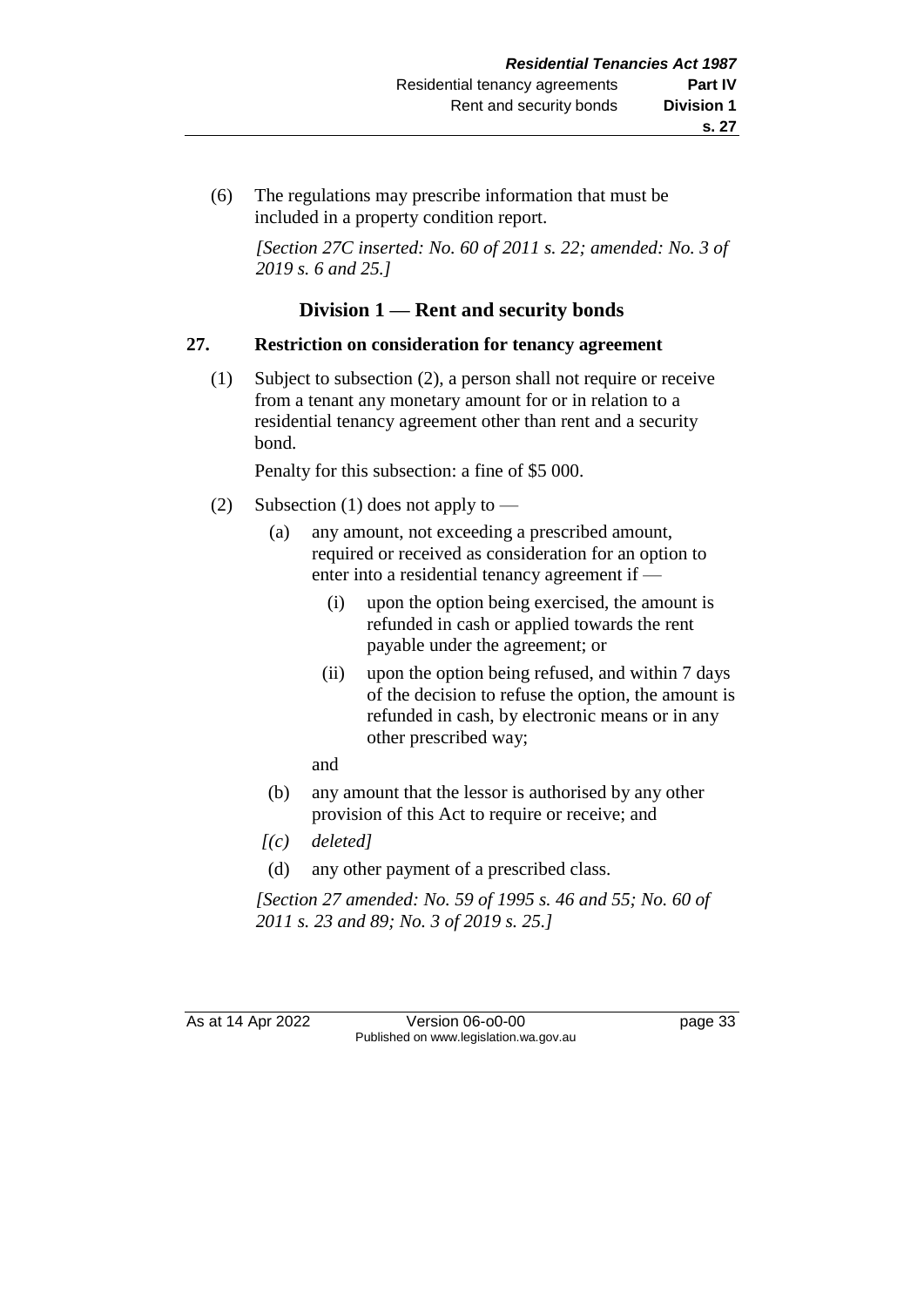#### **28. Rent in advance**

(1) A person shall not require before or during the first 2 weeks of the tenancy under a residential tenancy agreement as rent under the agreement an amount exceeding 2 weeks' rent.

Penalty for this subsection: a fine of \$5 000.

- (2) A person must not require any payment of rent (other than the first payment) under a residential tenancy agreement —
	- (a) until the period of the tenancy in respect of which any previous payment has been made has elapsed; and
	- (b) unless the amount does not exceed 2 weeks' rent.

Penalty for this subsection: a fine of \$5 000.

*[Section 28 amended: No. 59 of 1995 s. 55; No. 60 of 2011 s. 24; No. 3 of 2019 s. 25.]* 

#### **29. Security bonds**

(1A) In this section, unless the contrary intention appears —

*pet* does not include an assistance dog as defined in the *Dog Act 1976* section 8(1);

*security bond* includes an instalment of a security bond.

- $(1)$  A person shall not
	- (a) require the payment of, or receive, more than one security bond in relation to any residential tenancy agreement; or
	- (b) require the payment of, or receive, a security bond of an amount exceeding in the aggregate —
		- (i) 4 weeks' rent under the residential tenancy agreement in relation to which it is required or received; and
		- (ii) if the tenant is permitted to keep on the premises any pet capable of carrying parasites that can affect humans — a prescribed amount to meet the cost of any fumigation of the premises that

page 34 Version 06-o0-00 As at 14 Apr 2022 Published on www.legislation.wa.gov.au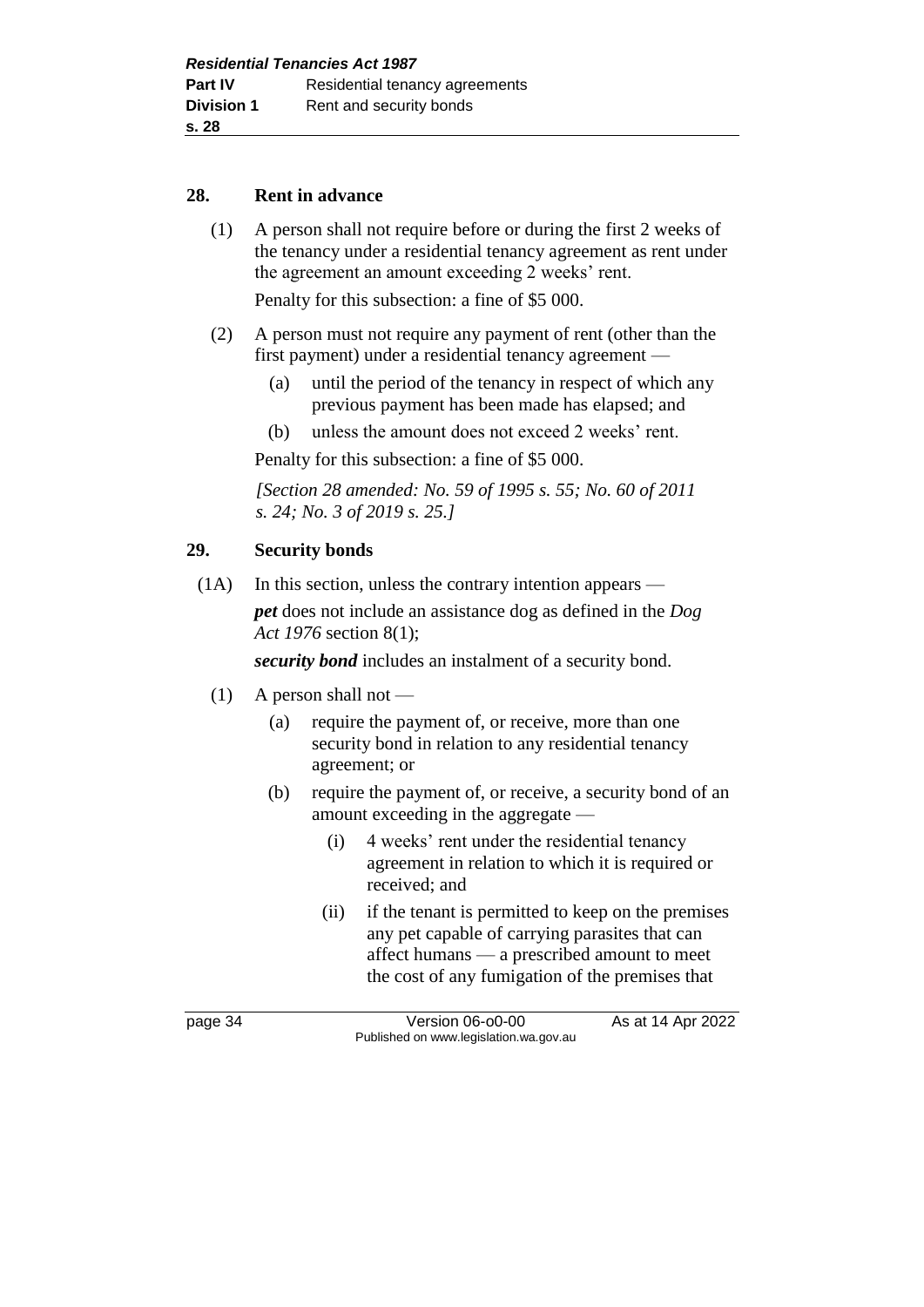may be required on the termination of the tenancy.

Penalty for this subsection: a fine of \$5 000.

- (2A) Subsection (1)(a) does not prevent a person from receiving a security bond in instalments.
	- (2) Subsection (1)(b) does not apply in relation to a residential tenancy agreement where the weekly rate of rent payable under the agreement exceeds a prescribed amount.
	- (3) Where, during the period of 6 months after the day on which the tenancy under a residential tenancy agreement commenced, the rent payable under the agreement decreases or is decreased, the amount paid in excess of the lower or, as the case may be, lowest rate of rent payable under the agreement during that period, together with the amount (if any) allowed by subsection  $(1)(b)(ii)$ , shall be deemed to have been paid as a security bond.
	- (4) A person who receives a security bond paid in relation to a residential tenancy agreement —
		- (a) shall forthwith give or cause to be given to the person paying the bond a receipt specifying the date on which the bond was received, the name of the person paying the bond, the amount paid and the premises in respect of which it is paid; and
		- (b) shall pay the amount of the bond to the bond administrator in accordance with Schedule 1 clause 5A; and
		- (c) shall, at the time of making the payment referred to in paragraph (b), lodge with the bond administrator a record in a form approved by the Minister relating to the payment.
		- *[(d) deleted]*

Penalty for this subsection: a fine of \$20 000.

As at 14 Apr 2022 Version 06-o0-00 page 35 Published on www.legislation.wa.gov.au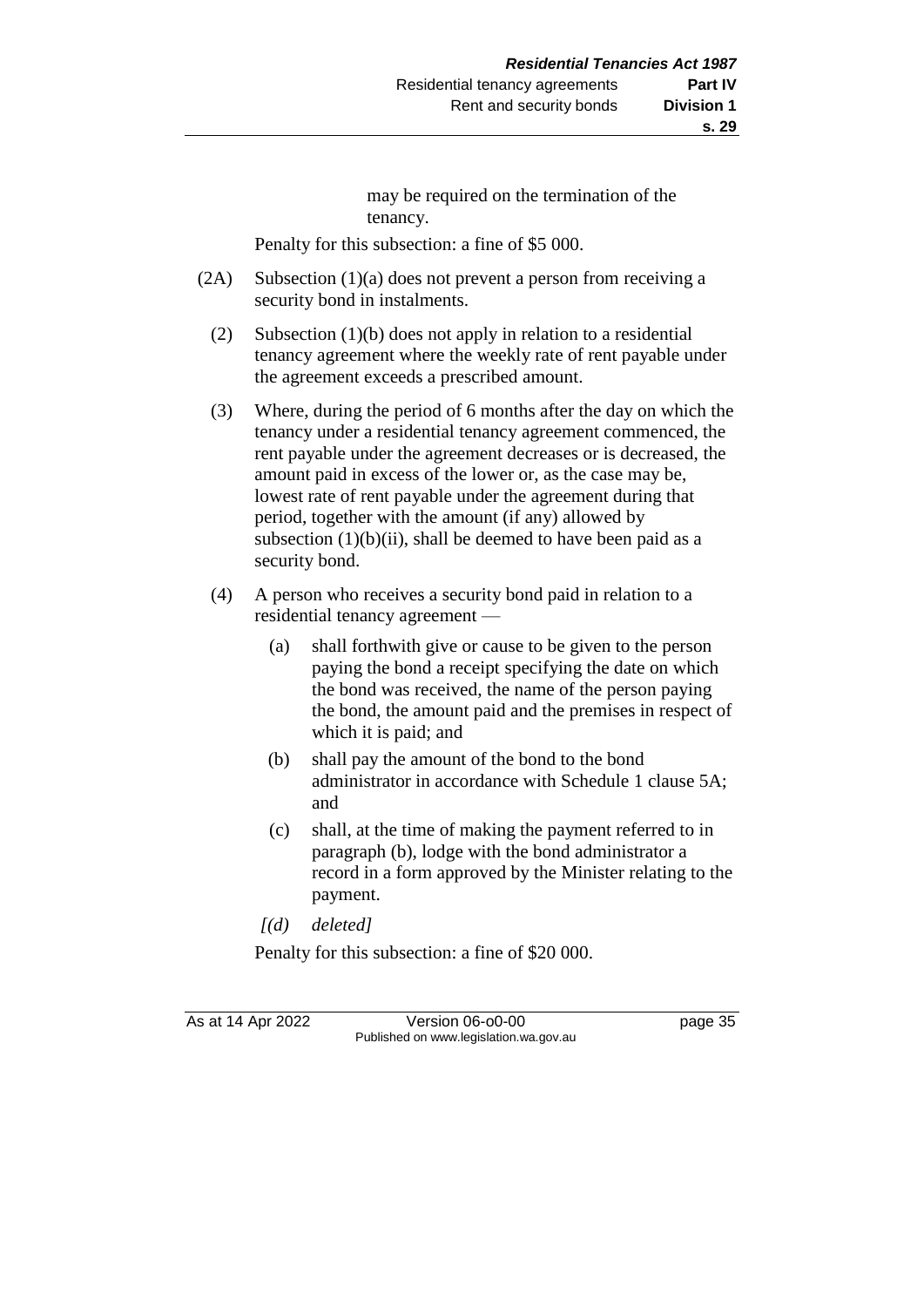- *[(5) deleted]*
- (6) A person shall not make an entry in a record referred to in subsection (4)(c) that the person knows is false or misleading in a material particular.

Penalty for this subsection: a fine of \$5 000.

- (7) The bond administrator must pay the amount of the security bond in accordance with Schedule 1 clause 5.
- (8) A lessor and property manager must ensure that an application form referred to in Schedule 1 clause  $5(1)(a)$  is not signed by a tenant unless —
	- (a) the residential tenancy agreement to which the security bond relates has terminated; and
	- (b) any amount of the security bond to be paid to the lessor or tenant is stipulated on the form.

Penalty for this subsection: a fine of \$5 000.

(9) Nothing in subsection  $(1)(a)$  prevents the lessor from requiring further payment from a remaining tenant towards the security bond in order to cover the disposal of a former tenant's portion of the security bond under section 17B(3).

*[Section 29 amended: No. 59 of 1995 s. 47 and 55; No. 69 of 2006 s. 31; No. 60 of 2011 s. 25; No. 18 of 2013 s. 62; No. 3 of 2019 .s 7 and 25.]* 

*[29A. Deleted: No. 60 of 2011 s. 26.]*

#### **30. Variation of rent (except where calculated by reference to tenant's income)**

(1) Subject to this section and except where rent payable under a residential tenancy agreement is calculated by reference to the tenant's income, the rent payable under a residential tenancy agreement may be increased by the lessor by written notice to the tenant, in a form approved by the Minister, specifying the

page 36 **Version 06-00-00** As at 14 Apr 2022 Published on www.legislation.wa.gov.au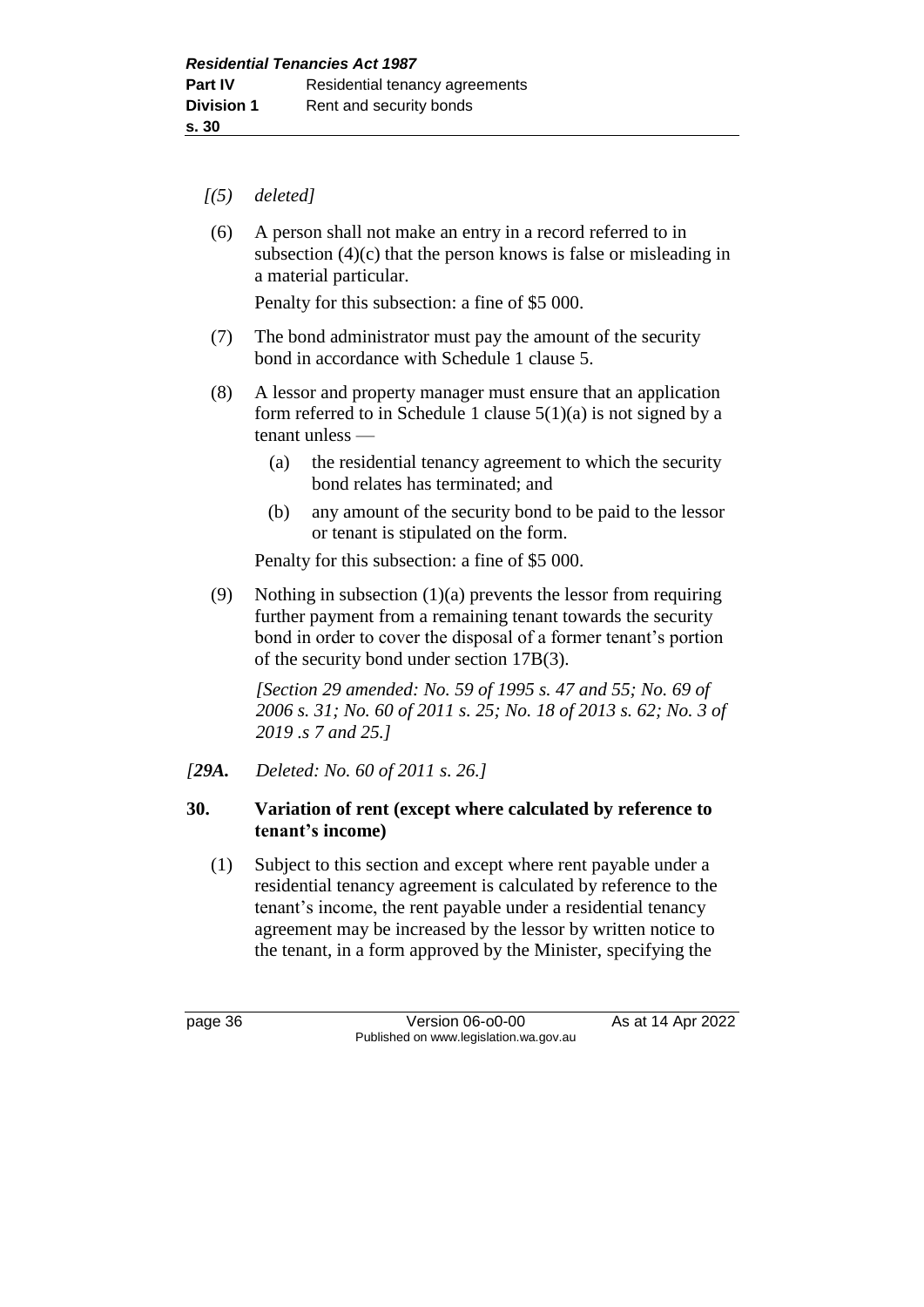amount of the increased rent and the day as from which the increased rent becomes payable, being a day —

- (a) not less than 60 days after the day on which the notice is given; and
- (b) not less than 6 months after the day on which the tenancy commenced, or, if the rent has been increased under this section, the day on which it was last so increased,

but otherwise the rent shall not increase or be increased.

- (2) The right of the lessor to increase rent in accordance with subsection  $(1)$  —
	- (a) is not exercisable in relation to a residential tenancy agreement that creates a tenancy for a fixed term during the currency of that term unless the amount of the increase, or the method of calculating the amount of the increase, is set out in the agreement; and
	- (b) in any case, may be excluded or limited by agreement between the lessor and the tenant.
- (3) A notice of increase of rent that has been given in accordance with this section and that has not been withdrawn by the lessor varies the residential tenancy agreement to the effect that the increased rent specified in the notice is payable under the agreement as from the day specified in the notice.

*[Section 30 amended: No. 60 of 2011 s. 27, 88 and 89.]* 

# **31A. Variation of rent where calculated by reference to tenant's income**

(1) Where rent payable under a residential tenancy agreement is calculated by reference to the tenant's income, the method by which the rent is calculated by reference to that income may be changed by the lessor in accordance with this section but otherwise the rent must not increase or be increased.

As at 14 Apr 2022 Version 06-o0-00 page 37 Published on www.legislation.wa.gov.au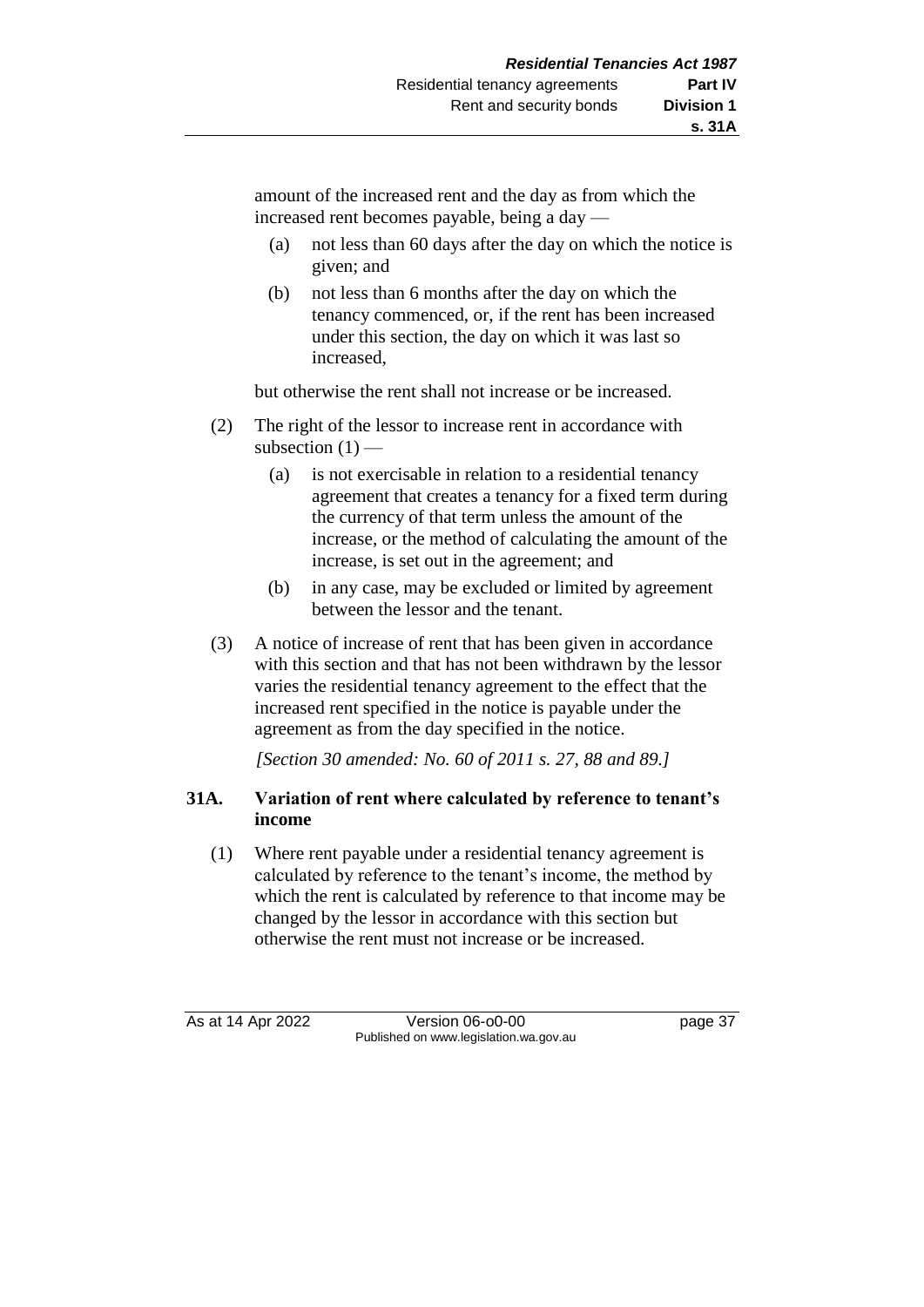- (2) The method may be changed by notice in writing to the tenant, in a form approved by the Minister, specifying —
	- (a) the change to the method; and
	- (b) the day as from which the change will take effect, being a day —
		- (i) not less than 60 days after the day on which the notice is given; and
		- (ii) not less than 6 months after the day on which the tenancy commenced, or, if the means of calculating rent has been changed under this section, the day on which it was last so changed.

*[Section 31A inserted: No. 60 of 2011 s. 28.]* 

# **31B. Increase in rent after renegotiating lease**

- (1) Subsection (2) has effect if  $-$ 
	- (a) a residential tenancy agreement creates a tenancy for a fixed term (the *former agreement*); and
	- (b) the parties enter into a new residential tenancy agreement in relation to the same premises (the *new agreement*) that is to commence immediately after the end of the term of the former agreement, whether under the terms of the agreement or under section 76C.
- (2) The tenant cannot be required under the new agreement to pay an amount of rent, in respect of the first 30 days of the new agreement, that is more than the amount that would have been payable under the former agreement if the former agreement had continued to have effect during that period.

*[Section 31B inserted: No. 23 of 2014 s. 88.]* 

# **31. Increase in security bond**

(1) Where the amount of the rent payable under a residential tenancy agreement has been increased under section 30 or 31A, the amount of the security bond payable under the agreement

page 38 Version 06-o0-00 As at 14 Apr 2022 Published on www.legislation.wa.gov.au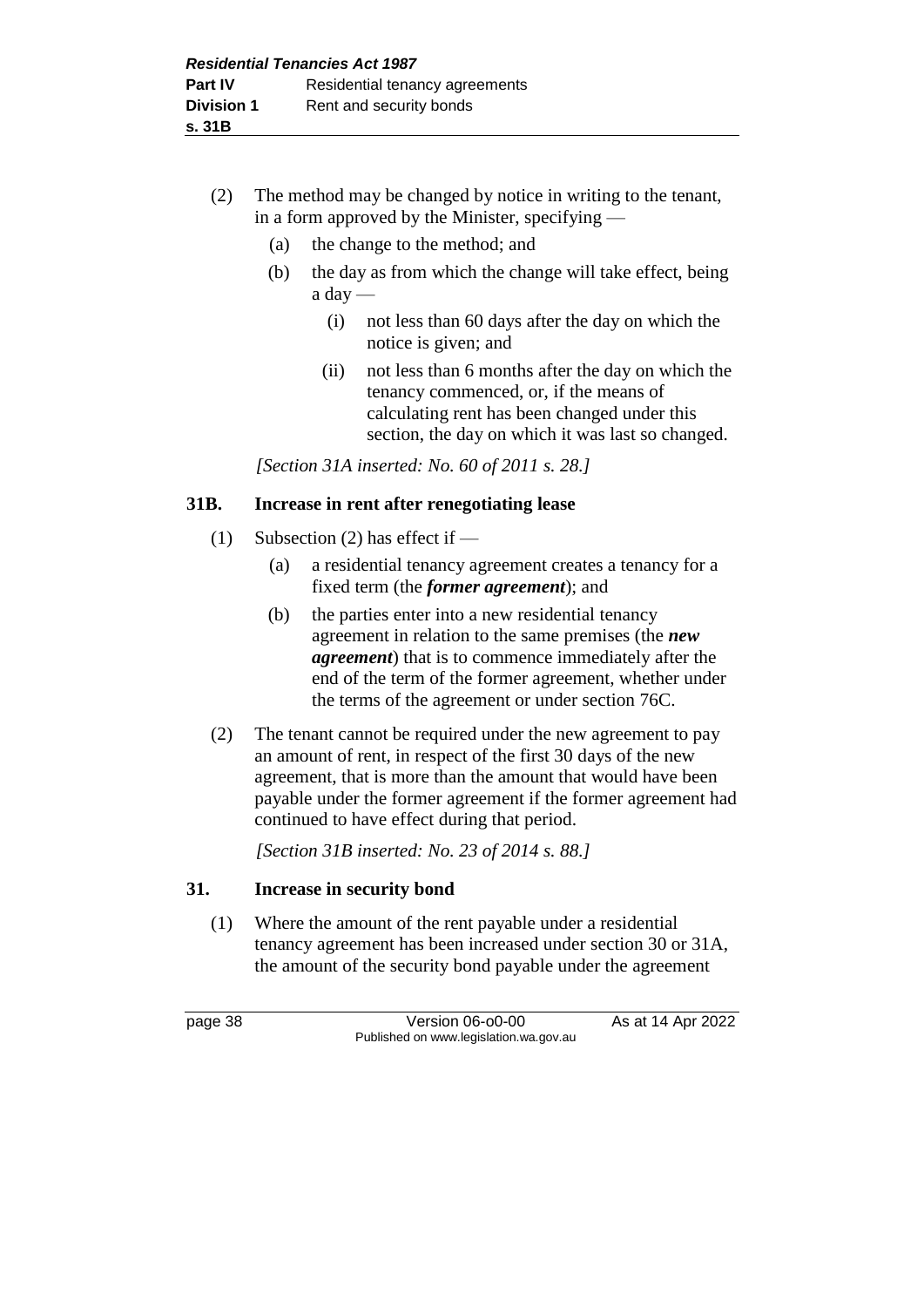may be increased by the lessor by notice in writing to the tenant specifying the amount of the increase and the day on which it is payable, being a day —

- (a) not less than 60 days after the day on which the notice is given; and
- (b) not less than 6 months after the day on which the tenancy commenced, or, if the amount of the security bond has been increased under this section, the day on which it was last so increased,

but otherwise the amount of the security bond shall not increase or be increased.

- (2) The amount of a security bond may not be increased under this section to an amount that would exceed the aggregate of —
	- (a) 4 weeks' rent under the residential tenancy agreement at the time at which the amount of the increase would be payable; and
	- (b) any amount provided for by section  $29(1)(b)(ii)$ .
- (3) A notice of increase of the amount of a security bond that has been given in accordance with this section and that has not been withdrawn by the lessor varies the residential tenancy agreement to the effect that the amount of the increase specified in the notice is payable under the agreement on the day specified in the notice.
- (4) Section 29(4) applies to an amount paid under this section.

*[Section 31 amended: No. 60 of 2011 s. 29 and 89; No. 23 of 2014 s. 89.]* 

# **32. Limitation of excessive rents in certain circumstances**

(1) A tenant under a residential tenancy agreement may apply to a competent court for an order declaring that the rent payable in respect of the premises is excessive.

As at 14 Apr 2022 Version 06-o0-00 page 39 Published on www.legislation.wa.gov.au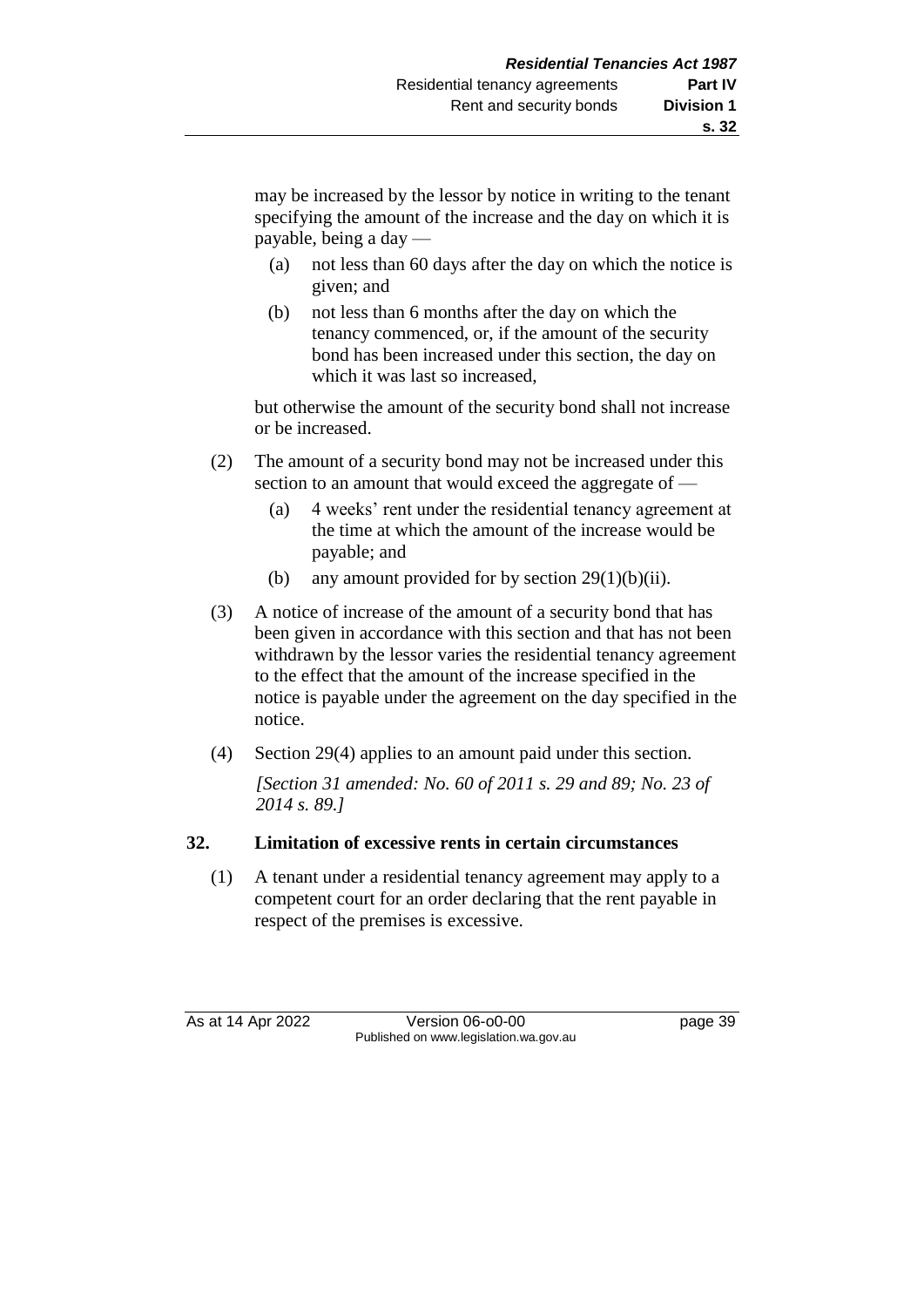- (2) An application under subsection (1) must be made not more than 30 days, or any greater period as the court thinks fit having regard to the justice and merits of the case, after —
	- (a) the tenant has received notice of
		- (i) an increase in the rent payable; or
		- (ii) a change in the method of calculating rent that results in an increase in the rent payable;
		- or
	- (b) there has been, without any default on the part of the tenant, a significant reduction in the chattels or facilities provided with the premises.
- (3A) An application under subsection (1) may be made despite the fact that the tenant has paid, or agreed to pay, the rent to which the application relates.
	- (3) The court shall, in determining whether or not the rent payable in respect of the premises is excessive, have regard to —
		- (a) the general level of rents for comparable premises in the locality or a similar locality; and
		- (b) the estimated capital value of the premises at the date of the application; and
		- (c) the amount of the outgoings in respect of the premises required to be borne by the lessor under the agreement; and
		- (d) the estimated cost of any services provided by the lessor or tenant under the agreement; and
		- (e) the value and nature of the chattels provided with the premises for use by the tenant; and
		- (f) the accommodation and amenities provided in the premises and the state of repair and general condition thereof; and
		- (g) any other relevant matter.

page 40 **Version 06-00-00** As at 14 Apr 2022 Published on www.legislation.wa.gov.au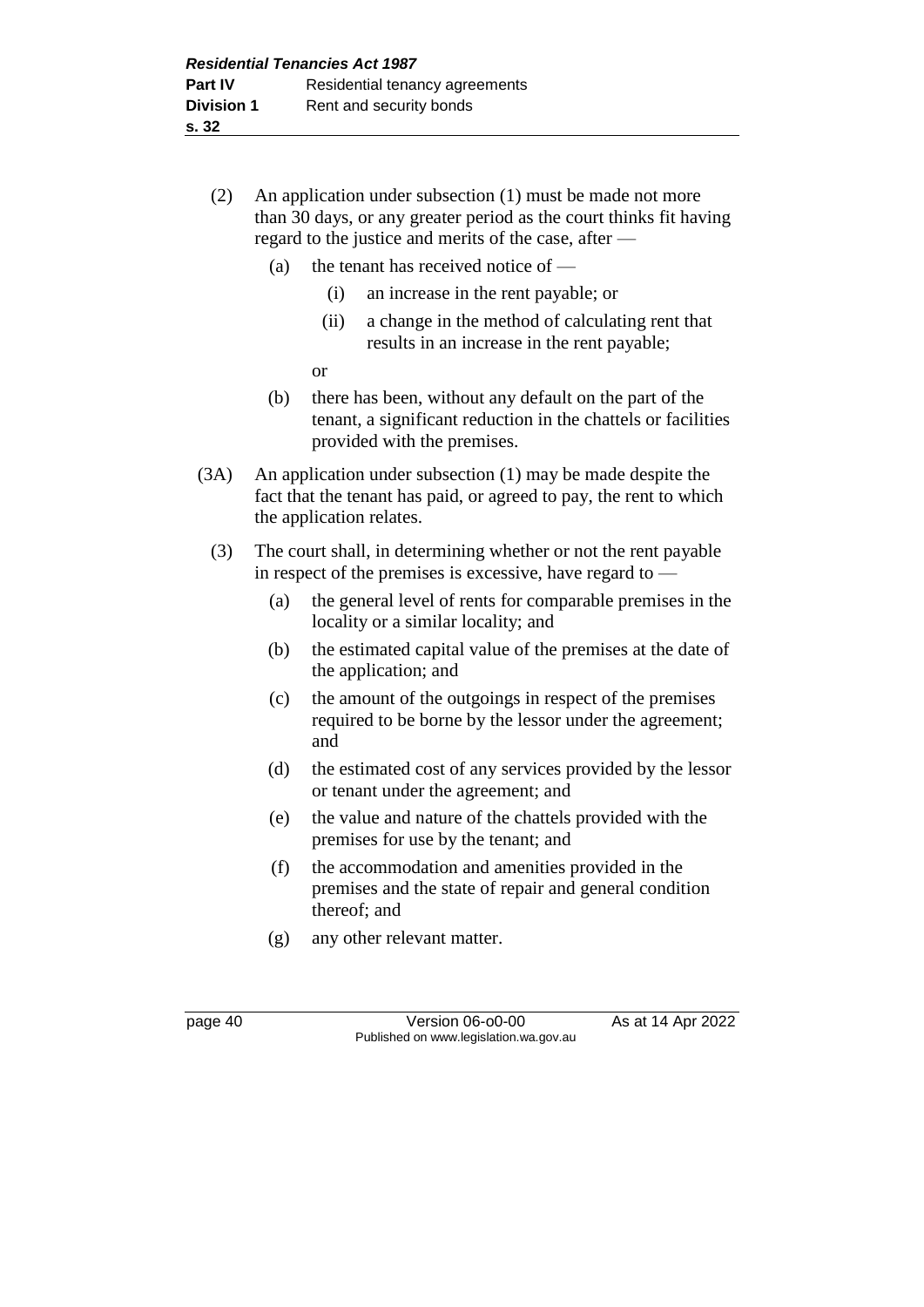- (4) Where a court determines on an application under this section that the rent payable in respect of the premises is excessive, it may, having regard to the justice and merits of the case, order that from a specified day, which may be a day earlier than the date of the application by the tenant, the rent payable in respect of the premises under the residential tenancy agreement shall not exceed a specified amount.
- (5) An order made by a court under subsection (4) has effect until the expiration of the tenancy of the person who applied for the order or of such period not exceeding 6 months as is fixed by the court commencing on the day on which the order is made, whichever is the earlier.
- (6) A court may, upon application by the lessor of any premises in respect of which an order under this section has been made, if satisfied having regard to the matters set out in subsection (3) that it is just to do so, vary or revoke the order.
- (7) A person shall not demand or receive any rent in respect of premises of an amount that exceeds the amount fixed by an order under this section in respect of the premises.

Penalty for this subsection: a fine of \$5 000.

*[Section 32 amended: No. 50 of 1988 s. 18; No. 59 of 2004 s. 120 and 121; No. 60 of 2011 s. 30 and 89; No. 3 of 2019 s. 25.]* 

# **33. Duty to give receipt for rent**

(1) A person who receives any rent under a residential tenancy agreement shall, within 3 days after receiving the rent (not including an "excluded day" as defined in section 61(2) of the *Interpretation Act 1984*), prepare and give to the person paying the rent a receipt specifying the date on which the rent was received, the name of the person paying the rent, the amount paid, the period of the tenancy in respect of which it is paid, and the premises in respect of which it is paid.

Penalty for this subsection: a fine of \$5 000.

As at 14 Apr 2022 Version 06-o0-00 page 41 Published on www.legislation.wa.gov.au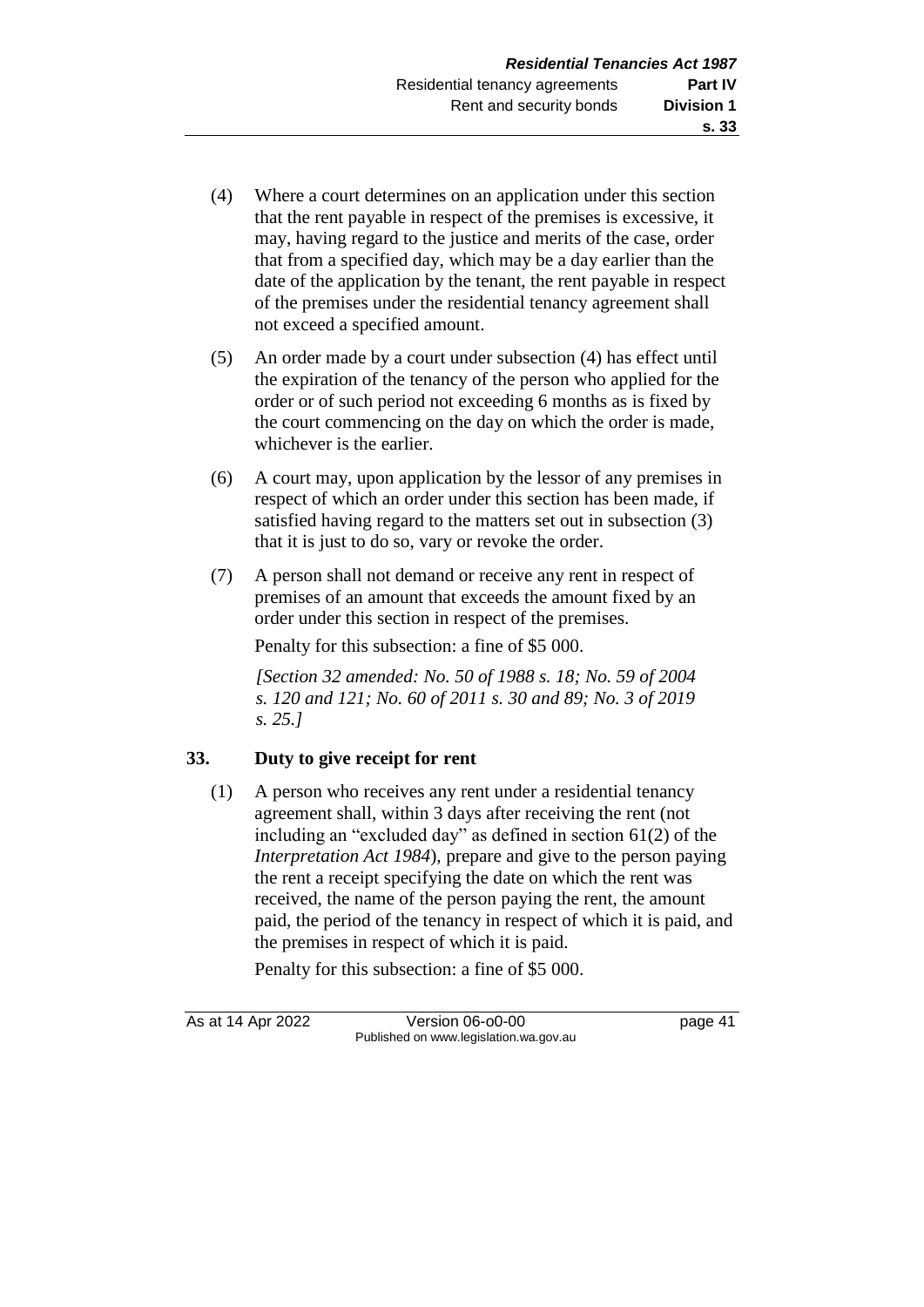- (2) Subsection (1) does not apply to rent paid under a residential tenancy agreement between the lessor and tenant into an account at an ADI (authorised deposit-taking institution) as defined in section 5 of the *Banking Act 1959* (Commonwealth) nominated by the lessor.
- (3) Nothing in subsection (1) shall be read as limiting section 69 of the *Real Estate and Business Agents Act 1978*.

*[Section 33 amended: No. 59 of 1995 s. 55; No. 26 of 1999 s. 100(2); No. 60 of 2011 s. 31, 88 and 89; No. 3 of 2019 s. 25.]* 

# **34A. Manner of payment of rent**

Except as otherwise provided in a residential tenancy agreement, a tenant under the agreement may pay rent in the form of cash or a cheque, or in the manner referred to in section 33(2).

*[Section 34A inserted: No. 60 of 2011 s. 32.]* 

# **34. Proper records of rent to be kept**

(1) A lessor shall keep, or cause to be kept, a record in accordance with subsection (2A) showing the rent received in respect of the premises.

Penalty for this subsection: a fine of \$5 000.

- (2A) The record should specify all of the following
	- (a) the fact that the payment is for rent;
	- (b) the date the rent is received;
	- (c) the name of the person paying the rent;
	- (d) the amount paid;
	- (e) the period in respect of which it is paid;
	- (f) the premises in respect of which it is paid.

page 42 **Version 06-00-00** As at 14 Apr 2022 Published on www.legislation.wa.gov.au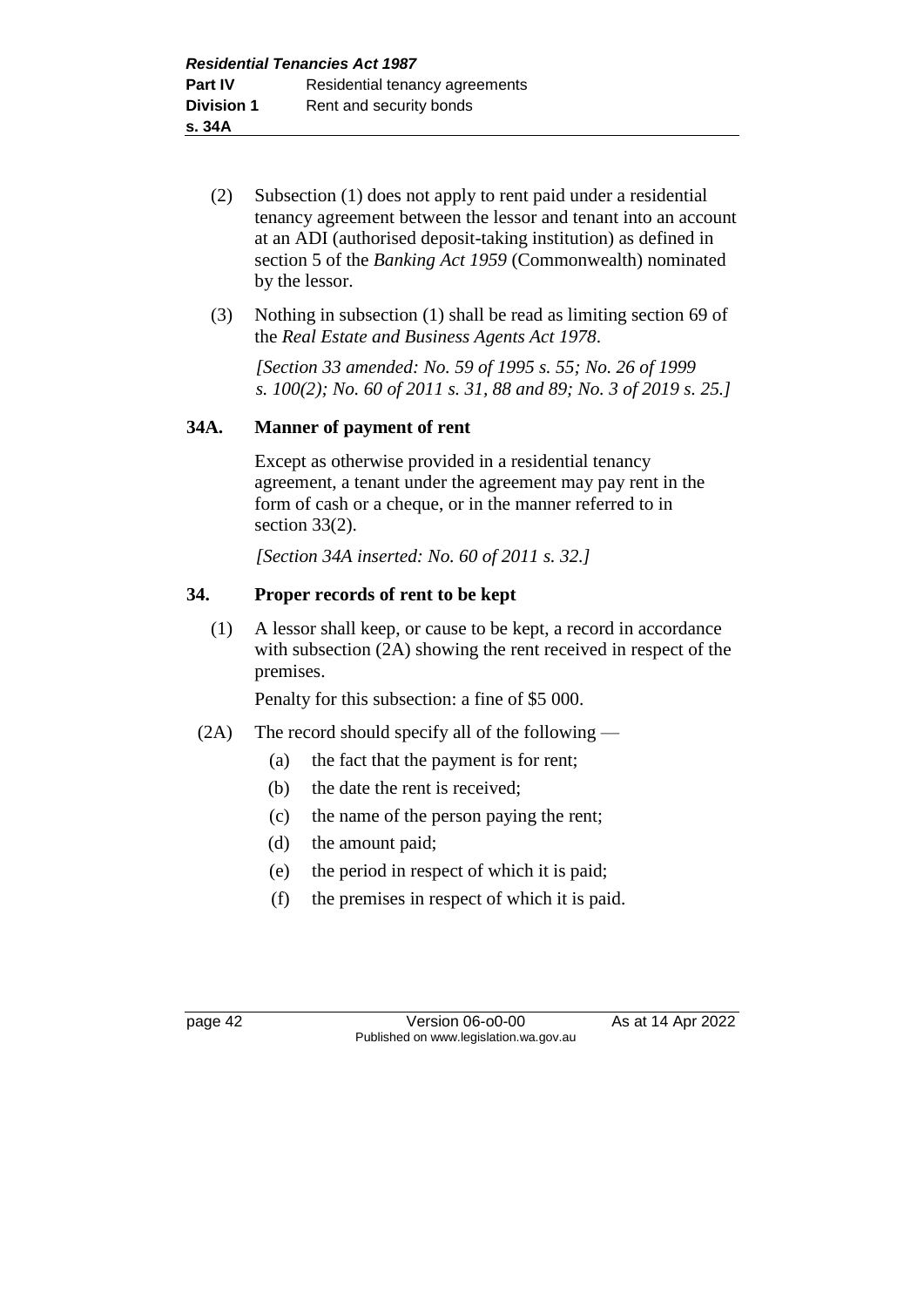(2) No person shall make in any record referred to in subsection (1) any entry that the person knows is false or misleading in a material particular.

Penalty for this subsection: a fine of \$5 000.

*[Section 34 amended: No. 59 of 1995 s. 55; No. 60 of 2011 s. 33 and 89; No. 3 of 2019 s. 25.]* 

# **35. Payment of rent by post-dated cheques etc. prohibited**

No person shall require a post-dated cheque or other negotiable instrument that is post-dated in payment of rent.

Penalty: a fine of \$5 000.

*[Section 35 amended: No. 59 of 1995 s. 55; No. 60 of 2011 s. 34.]* 

# **36. Apportionment of rent**

Rent payable shall accrue from day to day and upon termination be apportioned accordingly, and the appropriate amount shall be payable or recoverable forthwith.

# **Division 2 — Standard terms**

*[Heading amended: No. 60 of 2011 s. 35.]*

*[37. Deleted: No. 60 of 2011 s. 36.]*

# **38. Tenant's responsibility for cleanliness and damage**

- (1) It is a term of every residential tenancy agreement that the tenant —
	- (a) shall keep the premises in a reasonable state of cleanliness; and
	- (b) shall notify the lessor as soon as practicable after any damage to the premises; and

As at 14 Apr 2022 Version 06-o0-00 page 43 Published on www.legislation.wa.gov.au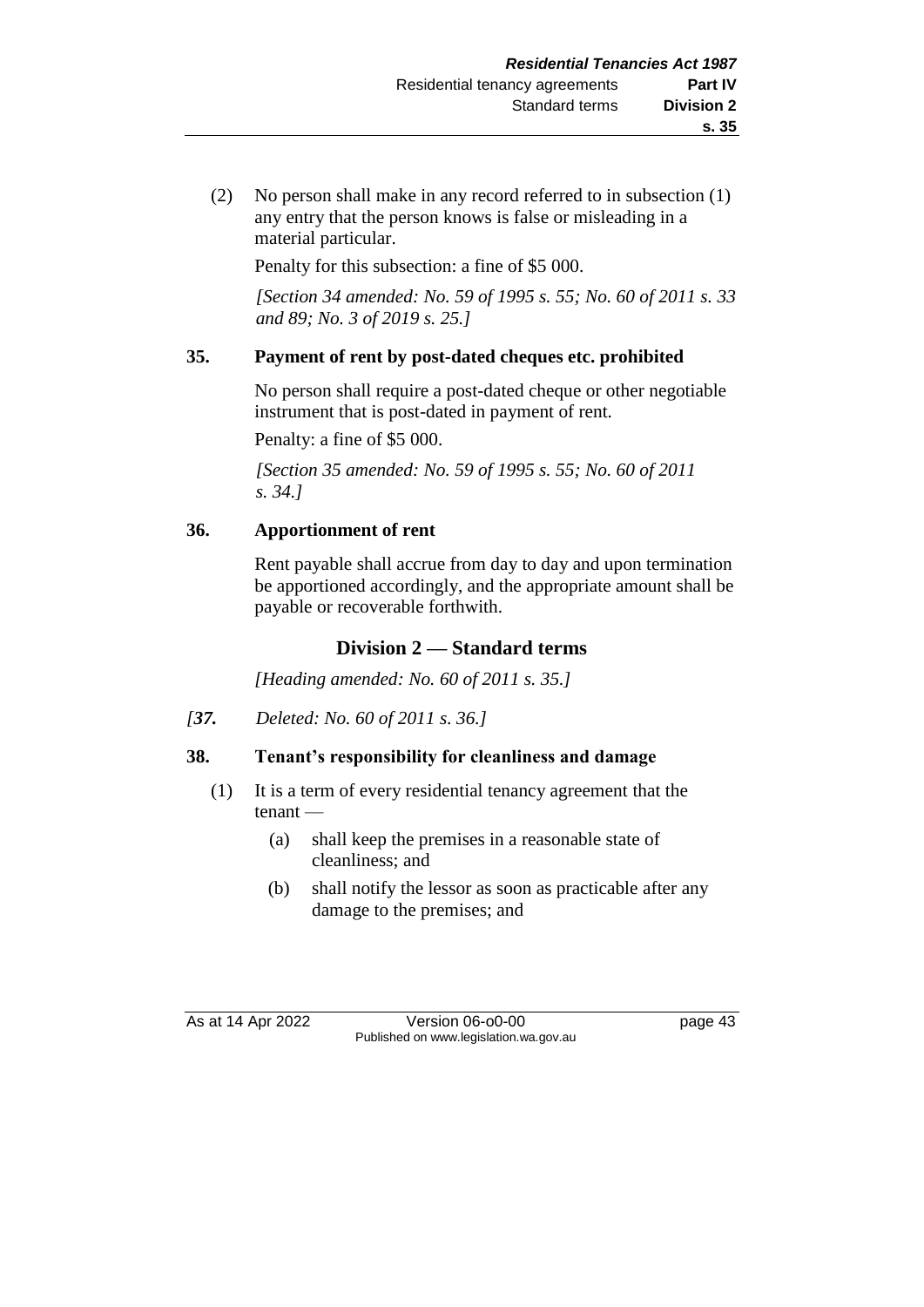- (c) shall not intentionally or negligently cause or permit damage to the premises or, where relevant, a common area or chattels in the common area.
- (2) In this section *premises* includes chattels provided with the premises (whether under the agreement or not) for use by the tenant.

*[Section 38 amended: No. 60 of 2011 s. 37 and 89; No. 25 of 2019 s. 66.]*

#### **39. Tenant's conduct on premises**

It is a term of every residential tenancy agreement that the tenant —

- (a) shall not use the premises, or cause or permit the premises to be used, for any illegal purpose; and
- (b) shall not cause or permit a nuisance.

*[Section 39 amended: No. 60 of 2011 s. 38.]*

#### **40. Vacant possession**

 $(1)$  In this section —

*premises* does not include —

- (a) any part of the premises in respect of which the tenant does not have a right of exclusive occupation; or
- (b) any part of the premises to which the parties to the residential tenancy agreement have agreed the tenant will not have access.
- (2) It is a term of every residential tenancy agreement that the tenant must have vacant possession of the premises on the day on which the tenant is entitled to enter into occupation of the premises under the agreement.

*[Section 40 inserted: No. 60 of 2011 s. 39.]*

page 44 Version 06-o0-00 As at 14 Apr 2022 Published on www.legislation.wa.gov.au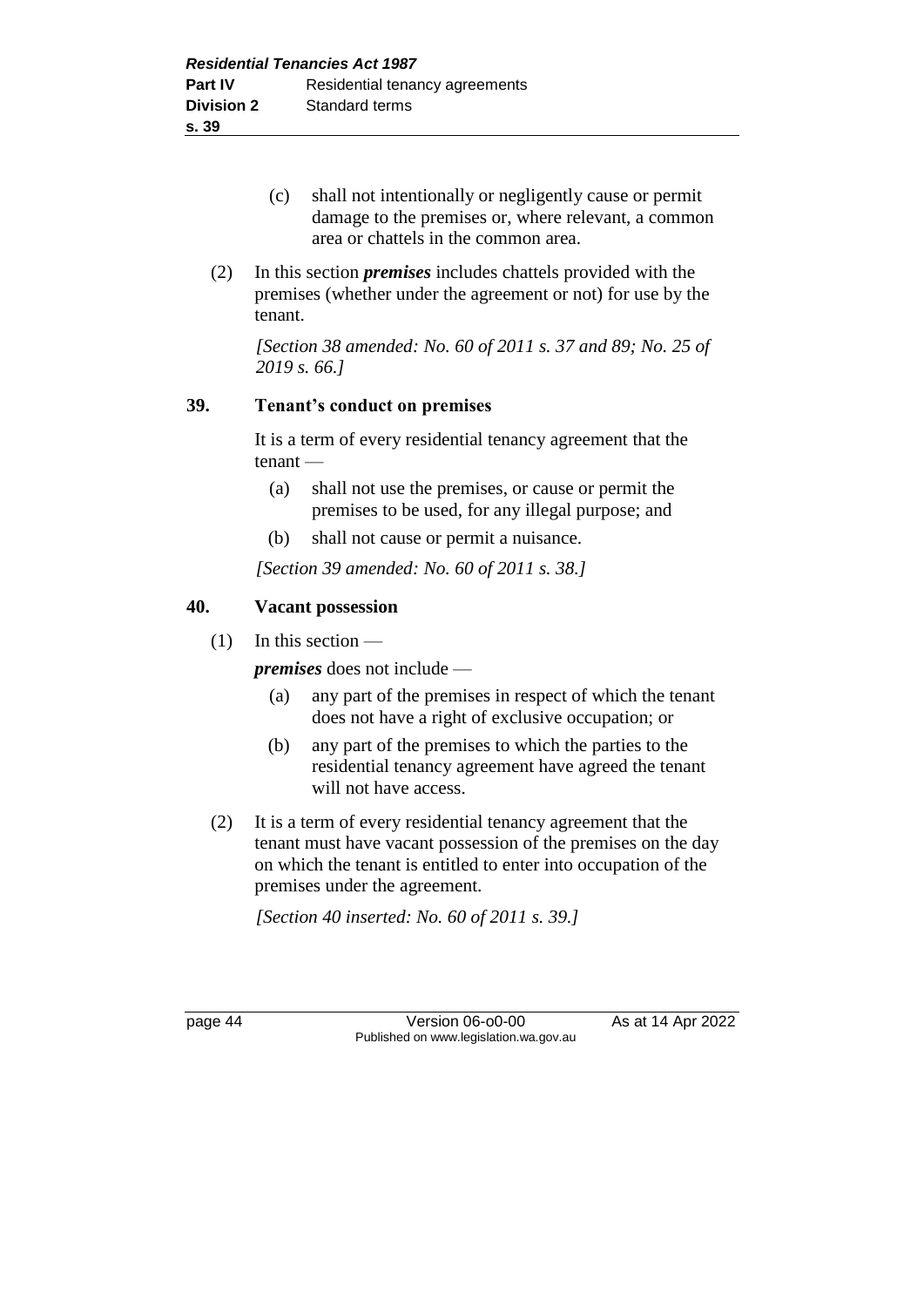# **41. Legal impediments to occupation as residence**

It is a term of every residential tenancy agreement on the part of the lessor that there is not any legal impediment of which, at the time of entering into the agreement, the lessor had or ought reasonably to have had knowledge to occupation of the premises as a residence for the tenancy period.

*[Section 41 amended: No. 60 of 2011 s. 40 and 89; No. 3 of 2019 s. 8.]*

# **42. Lessor's responsibility for cleanliness and repairs**

(1) In this section —

*premises* includes fixtures and chattels provided with the premises, but does not include —

- (a) any fixture or chattel disclosed by the lessor as not functioning before the agreement was entered into; or
- (b) any other fixture or chattel that the tenant could not reasonably have expected to be functioning at the time the agreement was entered into.
- (2) It is a term of every residential tenancy agreement that the lessor —
	- (a) must deliver up to the tenant vacant possession of the premises in a reasonable state of cleanliness and a reasonable state of repair having regard to its age and character; and
	- (b) must maintain the premises in a reasonable state of repair having regard to its age and character and must conduct any repairs within a reasonable period after the need for the repair arises; and
	- (c) must comply with all requirements in respect of buildings, health and safety under any other written law insofar as they apply to the premises.

*[Section 42 inserted: No. 60 of 2011 s. 41.]*

As at 14 Apr 2022 Version 06-o0-00 page 45 Published on www.legislation.wa.gov.au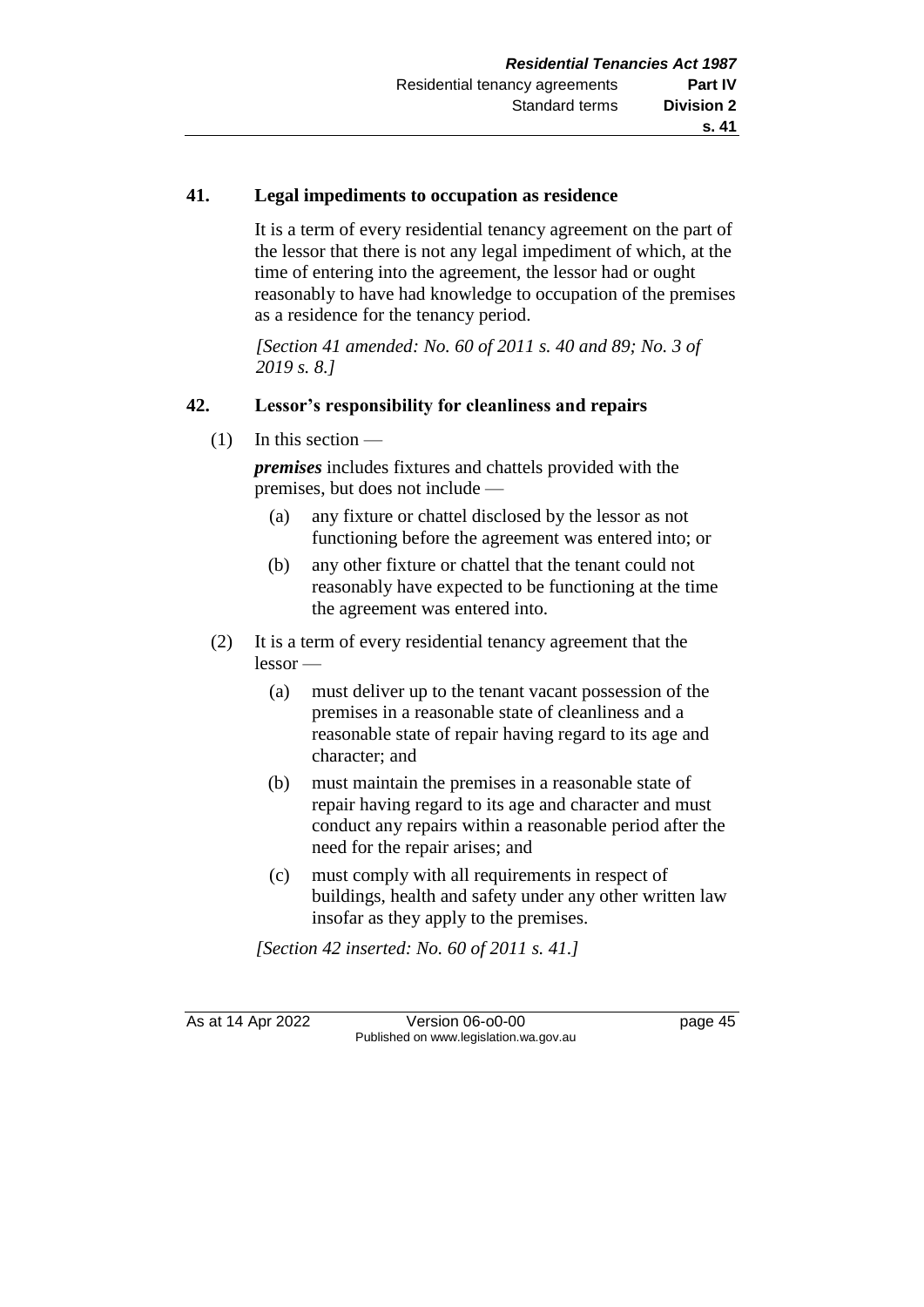#### **43. Urgent repairs**

(1) In this section —

*prescribed period*, in relation to the carrying out of urgent repairs, means —

- (a) in relation to repairs necessary for the supply or restoration of a service prescribed as an essential service — 24 hours; or
- (b) in relation to any other urgent repairs 48 hours or any prescribed longer period;

*suitable repairer*, in relation to urgent repairs, means a person who is suitably qualified, trained or, if necessary under any written law, licensed or otherwise authorised, to undertake the work necessary to carry out the repairs;

*urgent repairs*, in relation to residential premises, means repairs to the premises that are necessary —

- (a) for the supply or restoration of a service prescribed as an essential service; or
- (b) to avoid
	- (i) exposing a person to the risk of injury; or
	- (ii) exposing property to damage; or
	- (iii) causing the tenant undue hardship or inconvenience.
- (2) It is a term of every residential tenancy agreement that if a need for urgent repairs arises otherwise than as a result of a breach of the agreement by the tenant —
	- (a) the tenant is to notify the lessor of the need for those repairs as soon as practicable after the need arises; and
	- (b) the lessor is to ensure that the repairs are carried out by a suitable repairer as soon as practicable after that notification.

page 46 Version 06-o0-00 As at 14 Apr 2022 Published on www.legislation.wa.gov.au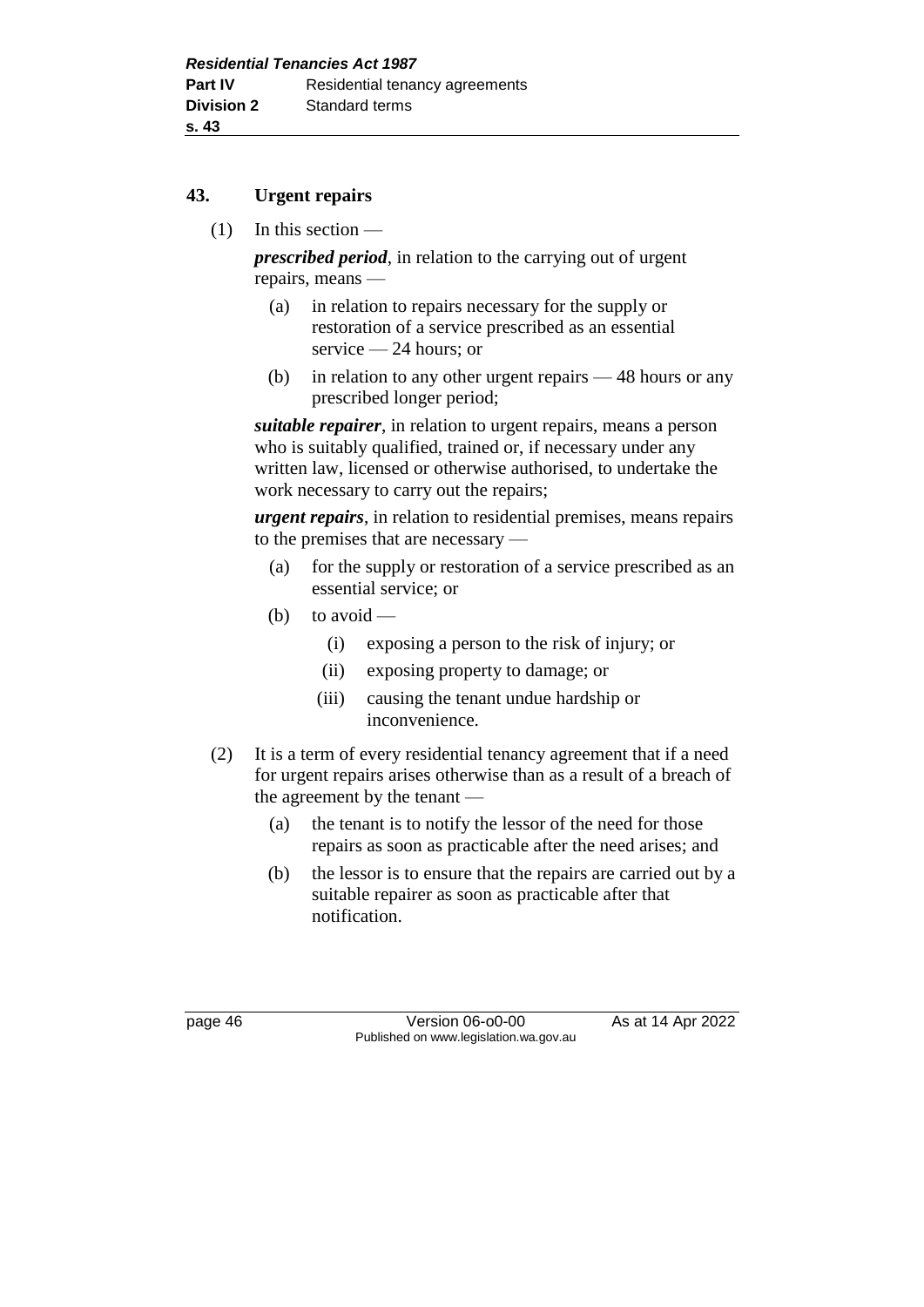- (3) It is a term of every residential tenancy agreement that if, within the prescribed period after the need for the urgent repairs arises, the tenant is unable to contact the lessor or, having notified the lessor of the need for the repair, the lessor fails to ensure that the repairs are carried out by a suitable repairer as soon as practicable after that notification —
	- (a) the tenant may arrange for the repairs to be carried out by a suitable repairer to the minimum extent necessary to effect those repairs; and
	- (b) the lessor must, as soon as practicable after the repairs are carried out, reimburse the tenant for any reasonable expense incurred by the tenant in arranging for those repairs to be carried out and paying for those repairs.

*[Section 43 inserted: No. 60 of 2011 s. 41; amended: No. 3 of 2019 s. 9.]*

# **44. Quiet enjoyment**

 $(1)$  In this section —

*premises* includes fixtures and chattels provided with the premises, but does not include —

- (a) any fixture or chattel disclosed by the lessor as not functioning before the agreement was entered into; or
- (b) any other fixture or chattel that the tenant could not reasonably have expected to be functioning at the time the agreement was entered into.
- (2) It is a term of every residential tenancy agreement
	- (a) that the tenant is to have quiet enjoyment of the premises without interruption by the lessor or any person claiming by, through or under the lessor or having superior title to that of the lessor; and
	- (b) that the lessor must not cause or permit any interference with the reasonable peace, comfort or privacy of the tenant in the use by the tenant of the premises; and

As at 14 Apr 2022 Version 06-o0-00 page 47 Published on www.legislation.wa.gov.au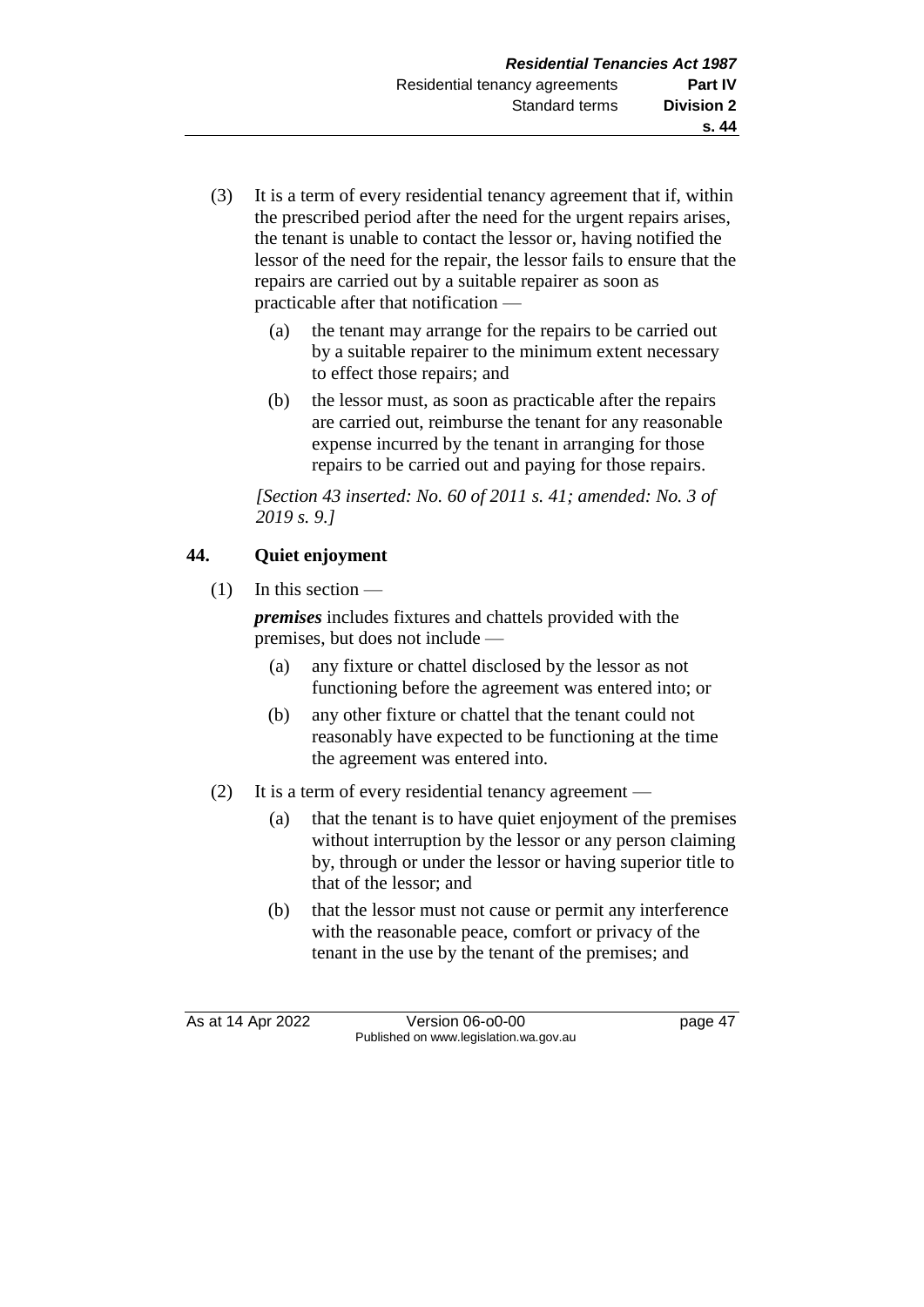(c) that the lessor must take all reasonable steps to enforce the obligation of any other tenant of the lessor in occupation of adjacent premises not to cause or permit any interference with the reasonable peace, comfort or privacy of the tenant in the use by the tenant of the premises.

*[Section 44 inserted: No. 60 of 2011 s. 41.]*

#### **45. Securing premises**

- (1) It is a term of every residential tenancy agreement
	- (a) that the lessor must provide and maintain such means to ensure that the residential premises are reasonably secure as are prescribed; and
	- (b) that any lock or other means of securing the residential premises must not be altered, removed or added by a lessor or tenant without the consent of the other given at, or immediately before, the time that the alteration, removal or addition is carried out; and
	- (c) that, except as provided in subsection (2), the lessor or the tenant must not unreasonably withhold the consent referred to in paragraph (b).
- (2) It is a term of every residential tenancy agreement
	- (a) that a tenant may alter or add any lock or other means of securing the residential premises —
		- (i) after the termination of a person's interest in a residential tenancy agreement under section  $60(1)(bc)$ ; or
		- (ii) in any event, if it is necessary to prevent the commission of family violence that the tenant suspects, on reasonable grounds, is likely to be committed against the tenant or a dependant of the tenant;

and

page 48 Version 06-00-00 As at 14 Apr 2022 Published on www.legislation.wa.gov.au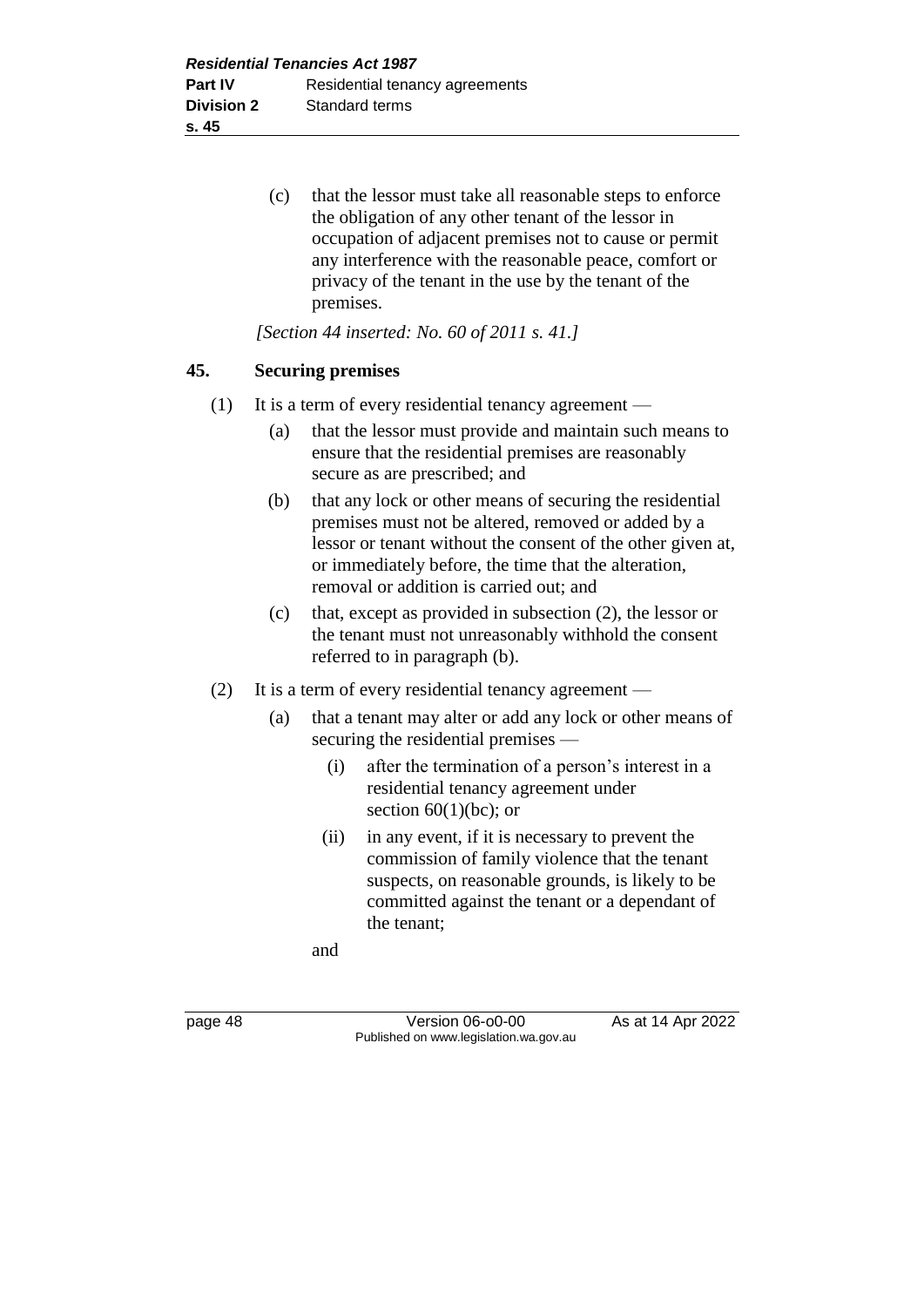- (b) that the tenant must give to the lessor a copy of the key to any lock or other means of securing the residential premises altered or added under paragraph (a) as soon as practicable, and in any event within 7 days, after the lock or other means of securing the residential premises has been altered or added; and
- (c) that the lessor must not give a copy of a key referred to in paragraph  $(b)$  —
	- (i) to a person whose interest in the residential tenancy agreement has been terminated under section  $60(1)(bc)$ ; or
	- (ii) in any event, to a person who the tenant has instructed the lessor in writing not to give the copy of the key.
- (3) A tenant who breaches a term referred to in subsection (2)(b) without reasonable excuse, in addition to any civil liability that the tenant might incur, commits an offence.

Penalty for this subsection: a fine of \$5 000.

(4) Subsection (2)(b) does not apply if the lessor is a person reasonably suspected of being likely to commit the family violence referred to in subsection (2)(a)(ii).

*[Section 45 inserted: No. 60 of 2011 s. 41; application modified: Residential Tenancies Regulations 1989 r. 7A; amended: No. 3 of 2019 s. 10.]*

# **46. Lessor's right of entry**

 $(1)$  In this section —

*lessor*, in relation to premises, includes the property manager of the premises acting on behalf of the lessor;

*notice* means notice in a form approved by the Commissioner;

*premises* means any part of the premises in respect of which the tenant has a right of exclusive occupation;

As at 14 Apr 2022 Version 06-o0-00 page 49 Published on www.legislation.wa.gov.au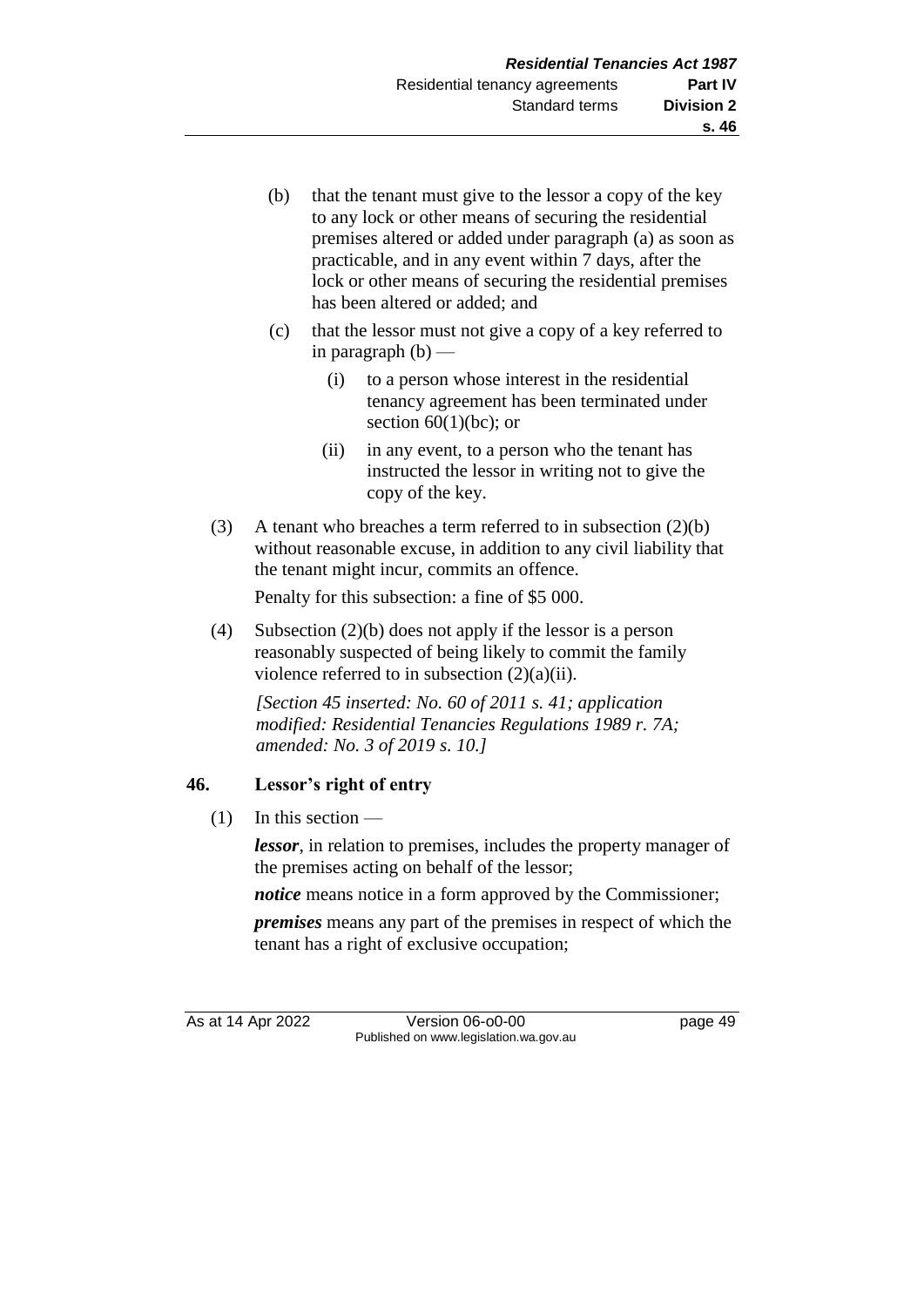#### *reasonable time* means —

- (a) between 8.00 a.m. and 6.00 p.m. on a weekday; or
- (b) between 9.00 a.m. and 5.00 p.m. on a Saturday; or
- (c) at any other time agreed between the lessor and each tenant.
- (2) It is a term of every residential tenancy agreement that the lessor may enter the premises in all or any of the following circumstances but not otherwise —
	- (a) in any case of emergency;
	- (b) for conducting routine inspections of the premises or any other purpose, on a day and at a reasonable time, specified by notice in writing given to the tenant —
		- (i) not less than 7 days before the proposed entry; and
		- (ii) within 14 days before the proposed entry;
	- (c) at any reasonable time for the purpose of collecting the rent under the agreement, where it is payable not more frequently than once every week and it is agreed that the rent be collected at the premises;
	- (d) under section  $77(4)$ ;
	- (e) for the purpose of carrying out or inspecting necessary repairs to or maintenance of the premises, at any reasonable time, after giving the tenant not less than 72 hours notice in writing before the proposed entry;
	- (f) for the purpose of showing the premises to prospective tenants, at any reasonable time and on a reasonable number of occasions during the period of 21 days preceding the termination of the agreement, after giving the tenant reasonable notice in writing;
	- (g) for the purpose of showing the premises to prospective purchasers, at any reasonable time and on a reasonable number of occasions, after giving the tenant reasonable notice in writing;

page 50 Version 06-00-00 As at 14 Apr 2022 Published on www.legislation.wa.gov.au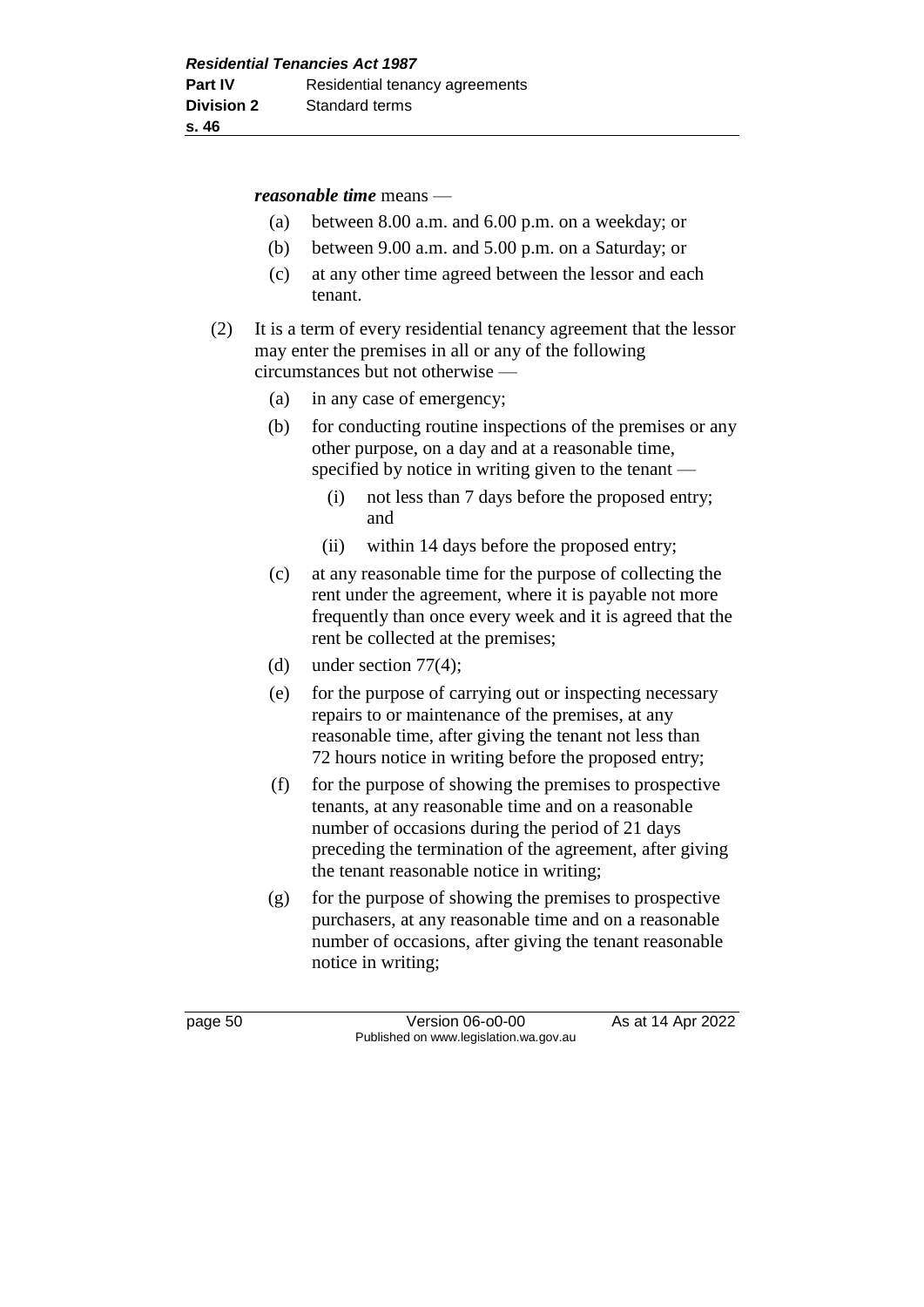- (ga) for the purpose of inspecting the premises and assessing any damage after the termination of a tenant's interest under —
	- (i) section  $60(1)(ba)$  or (bb); or
	- (ii) section  $60(1)(bc)$ ;
	- (h) with the consent of the tenant given at, or immediately before, the time of entry.
- (3) It is a term of every residential tenancy agreement that the lessor may enter the premises under subsection (2)(b) for the purpose of inspecting the premises not more than 4 times in any 12 month period.
- (4) It is a term of every residential tenancy agreement that if it would unduly inconvenience the tenant for the lessor to enter the premises as specified in a notice given under subsection (2), the lessor must make a reasonable attempt to negotiate a day and time for that entry that does not unduly inconvenience the tenant.
- (5) It is a term of every residential tenancy agreement that where a lessor gives a tenant notice of an intention to enter premises on a particular day under subsection (2), the notice must specify —
	- (a) the day of the entry; and
	- (b) whether the entry will be before or after 12.00 p.m. on that day.
- (6) It is a term of every residential tenancy agreement that if the lessor exercises a right of entry under subsection (2)(f) or (g) the tenant is entitled to be on the premises during the entry.
- (6A) It is a term of every residential tenancy agreement that the lessor may enter the premises under subsection  $(2)(ga)(i)$ .
	- (a) not more than 7 days after receiving notice under section 71AB(1) or 71AD(4); and
	- (b) not less than 3 days after giving notice to each tenant of the lessor's intention to enter the premises.

As at 14 Apr 2022 Version 06-o0-00 page 51 Published on www.legislation.wa.gov.au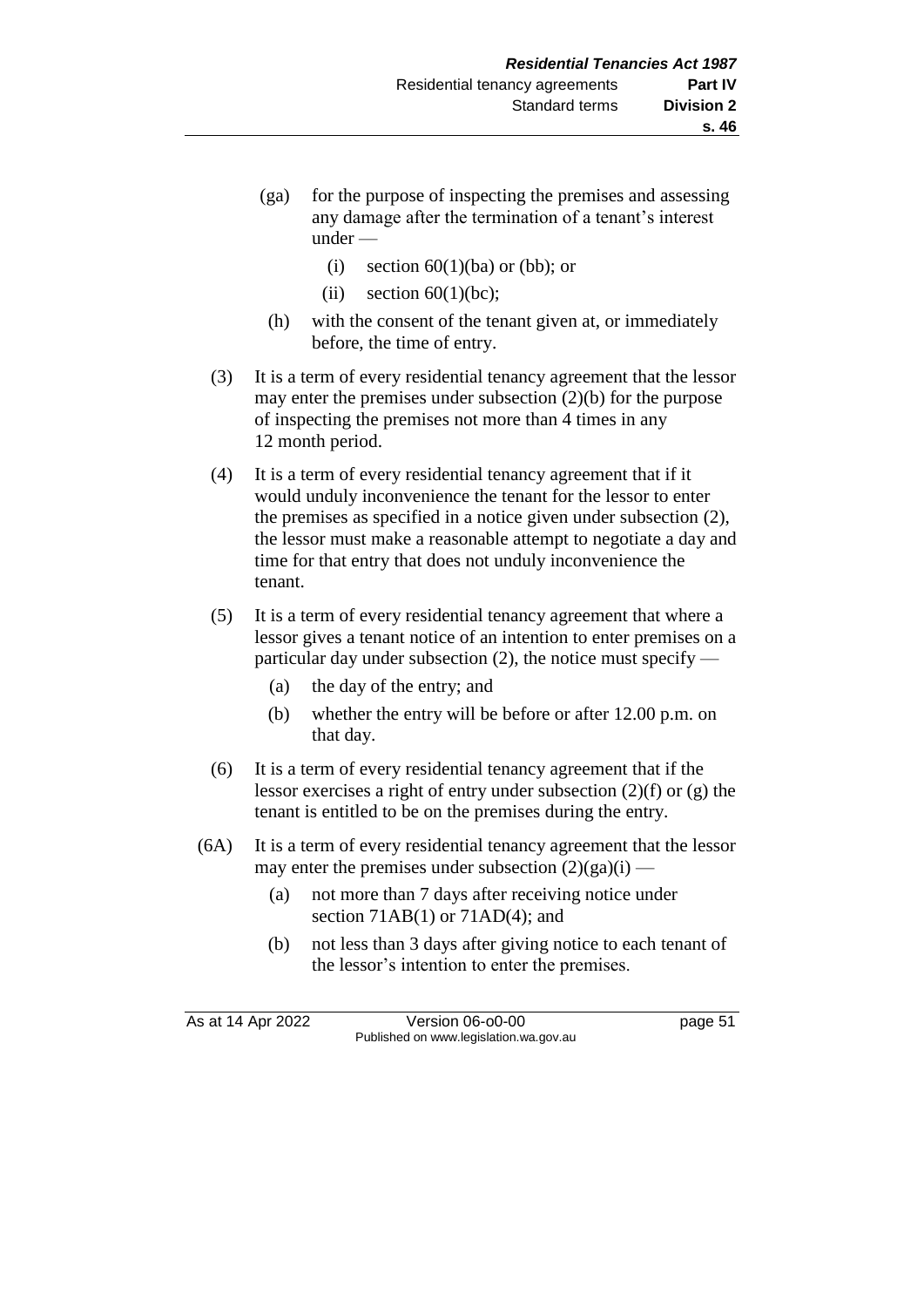- (6B) It is a term of every residential tenancy agreement that the lessor may enter the premises under subsection  $(2)(ga)(ii)$  —
	- (a) not more than 10 days before the hearing of the application under section 71AE; and
	- (b) not less than 3 days after giving notice to each tenant of the lessor's intention to enter the premises.
	- (7) It is a term of every residential tenancy agreement that the lessor exercising a right of entry under this section —
		- (a) must do so in a reasonable manner; and
		- (b) must not, without the tenant's consent, stay or permit others to stay on the premises longer than is necessary to achieve the purpose of the entry.
	- (8) It is a term of every residential tenancy agreement that the lessor is to compensate the tenant if the lessor or any person accompanying the lessor causes damage to the tenant's goods on the premises when exercising a right of entry under subsection (2).

*[Section 46 inserted: No. 60 of 2011 s. 41; amended: No. 42 of 2016 s. 4; No. 3 of 2019 s. 11.]*

# **47. Right of tenant to affix and remove fixtures etc.**

 $(1A)$  In this section —

*disability* means a disability —

- (a) which is attributable to an intellectual, psychiatric, cognitive, neurological, sensory, or physical impairment or a combination of those impairments; and
- (b) which is permanent or likely to be permanent; and
- (c) which may or may not be of a chronic or episodic nature; and
- (d) which results in a substantially reduced capacity of the person for communication, social interaction, learning or mobility.

page 52 Version 06-o0-00 As at 14 Apr 2022 Published on www.legislation.wa.gov.au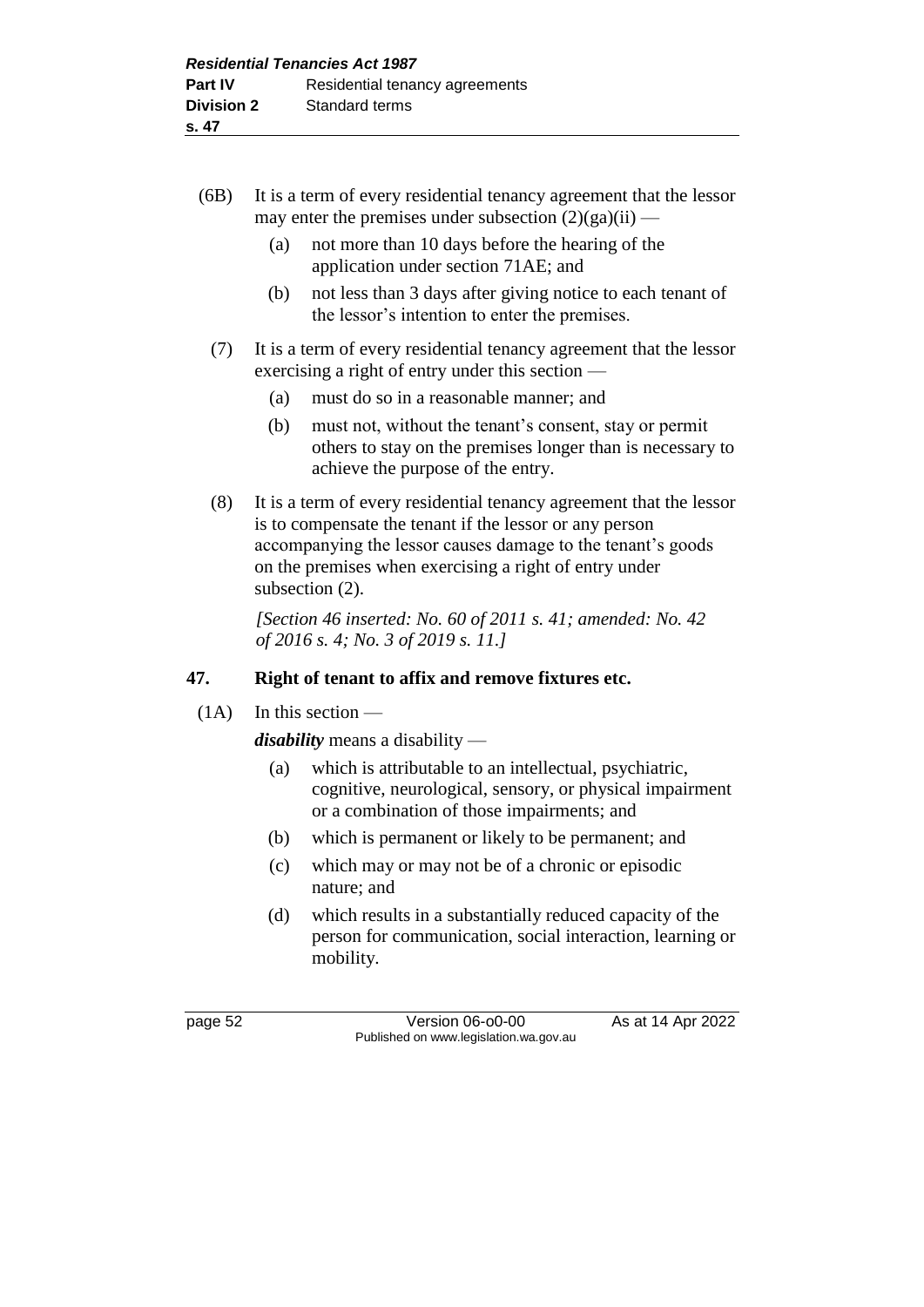- (1) Except as provided in subsections (2A) and (4), a residential tenancy agreement may provide that the tenant —
	- (a) shall not affix any fixture or make any renovation, alteration or addition to the premises; or
	- (b) may affix any fixture or make any renovation, alteration or addition to the premises, but only with the lessor's consent.
- (2) Where a residential tenancy agreement makes the provision described in subsection (1)(b) it is a term of the agreement that —
	- (a) the lessor shall not unreasonably withhold such consent; and
	- (b) the tenant may remove any fixture that the tenant has affixed to the premises, with the lessor's consent, during the period that the tenant has continued in possession of the premises under the agreement, unless the removal of the fixture would cause irreparable damage to the premises; and
	- (c) where the tenant causes any damage to the premises by removing any fixture, the tenant shall notify the lessor and, at the option of the lessor, repair the damage or compensate the lessor for any reasonable expenses incurred by the lessor in repairing the damage.
- (2A) It is a term of every residential tenancy agreement that
	- (a) a tenant may affix either or both of the following items to a wall of premises the subject of the agreement for the purpose of ensuring the safety of a child or a person with a disability, but only with the lessor's consent —
		- (i) furniture;
		- (ii) a thing to affix the furniture to the wall; and
- 

As at 14 Apr 2022 Version 06-00-00 Published on www.legislation.wa.gov.au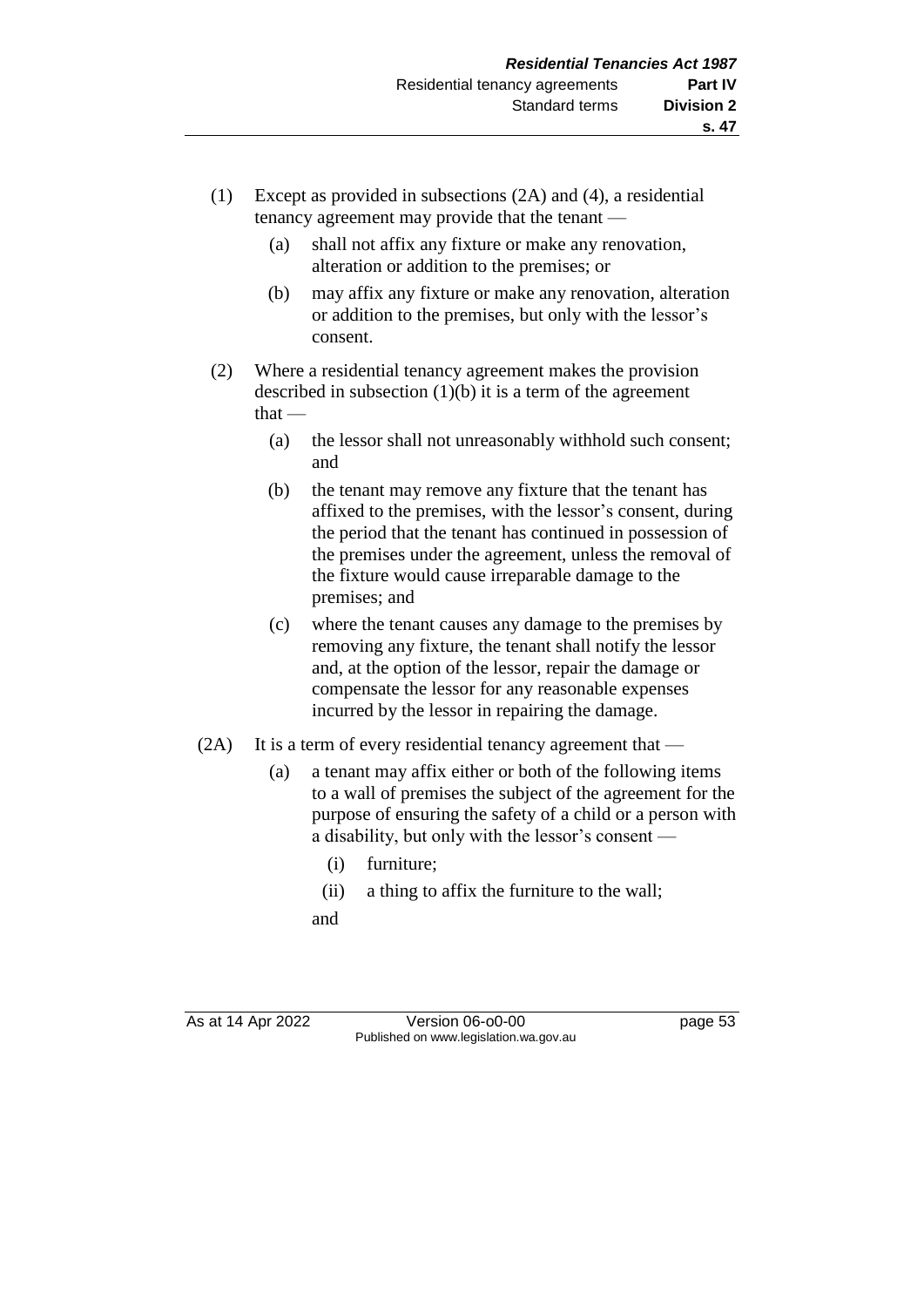| (b) |                                                                                                                                                      | the lessor may only refuse consent —                                                                                                                                  |  |
|-----|------------------------------------------------------------------------------------------------------------------------------------------------------|-----------------------------------------------------------------------------------------------------------------------------------------------------------------------|--|
|     | (i)                                                                                                                                                  | if affixing the item to the wall would disturb<br>material containing asbestos; or                                                                                    |  |
|     | (ii)                                                                                                                                                 | if the premises are entered in the Register of<br>Heritage Places compiled under the Heritage of<br>Western Australia Act 1990 section 46; or                         |  |
|     | (iii)                                                                                                                                                | if the premises is a lot in a scheme under the<br>Strata Titles Act 1985, the by-laws for the<br>scheme prohibit affixing the item to the wall of<br>the premises; or |  |
|     | (iv)                                                                                                                                                 | for a prescribed reason;                                                                                                                                              |  |
|     | and                                                                                                                                                  |                                                                                                                                                                       |  |
| (c) | unless the lessor agrees otherwise in writing, the tenant<br>must remove the item from the wall when the tenant<br>vacates the premises and either — |                                                                                                                                                                       |  |
|     | (i)                                                                                                                                                  | restore the wall to its original condition; or                                                                                                                        |  |
|     | (ii)                                                                                                                                                 | compensate the lessor for any reasonable<br>expenses incurred by the lessor in doing that<br>restoration;                                                             |  |
|     | and                                                                                                                                                  |                                                                                                                                                                       |  |
| (d) | the cost of affixing the item to the wall, removing it and<br>restoring the wall to its original condition must be borne<br>by the tenant; and       |                                                                                                                                                                       |  |
| (e) |                                                                                                                                                      | if the tenant causes damage to the premises when<br>affixing or removing the item or restoring the wall to its<br>original condition $-$                              |  |
|     | (i)                                                                                                                                                  | the tenant must notify the lessor in writing that<br>damage has been caused to the premises; and                                                                      |  |
|     | (ii)                                                                                                                                                 | the lessor may require the tenant to repair the                                                                                                                       |  |

(ii) the lessor may require the tenant to repair the damage and restore the premises to their original condition or compensate the lessor for the reasonable expenses incurred in doing the repair and restoration.

page 54 Version 06-o0-00 As at 14 Apr 2022 Published on www.legislation.wa.gov.au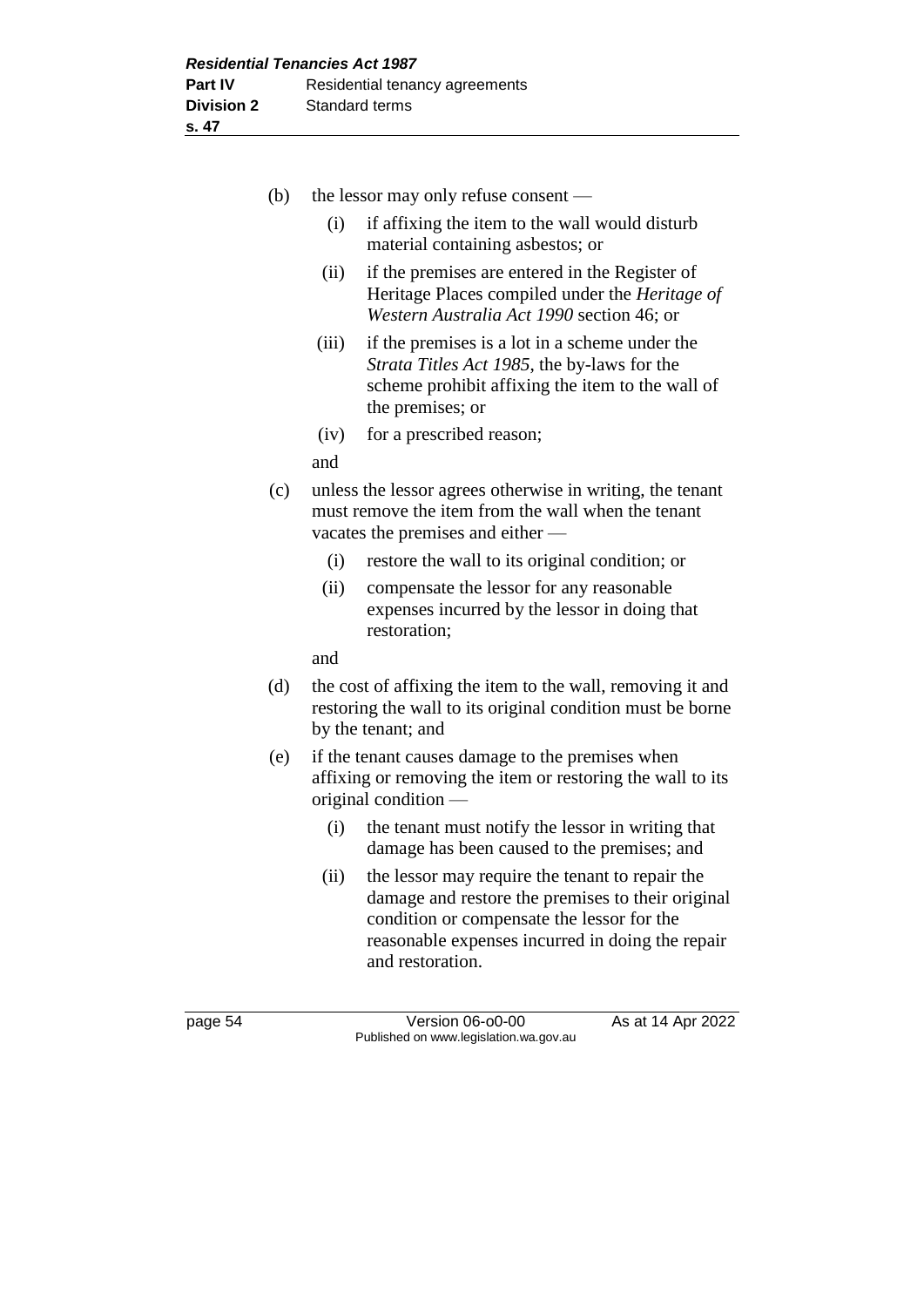- (2B) The lessor is taken to have consented to affixing the furniture or thing to the wall of the premises under subsection  $(2A)(a)$  if, and only if —
	- (a) the tenant has given the lessor a request, in a form approved by the Commissioner, seeking the lessor's consent to affix the item to the wall; and
	- (b) the lessor has not refused consent under subsection (2A)(b) within 14 days after the day on which the lessor receives the request.
	- (3) It is a term of every residential tenancy agreement that
		- (a) the lessor may affix any fixture or make any renovation, alteration or addition to the premises, but only with the tenant's consent; and
		- (b) the tenant must not unreasonably withhold such consent.
	- (4) It is a term of every residential tenancy agreement that a tenant may affix any prescribed fixture, or make any prescribed renovation, alteration or addition to the premises (the *prescribed alterations*), necessary to prevent entry onto the premises of a person —
		- (a) after the termination of the person's interest in a residential tenancy agreement under section 60(1)(bc); or
		- (b) in any event, if it is necessary to prevent the commission of family violence that the tenant suspects, on reasonable grounds, is likely to be committed by the person against the tenant or a dependant of the tenant.
	- (5) For the purposes of subsection  $(4)$ 
		- (a) the cost of making the prescribed alterations must be borne by the tenant; and
		- (b) the tenant must give written notice to the lessor of the tenant's intention to make the prescribed alterations; and
		- (c) work on the prescribed alterations must be undertaken by a qualified tradesperson, a copy of whose invoice the

As at 14 Apr 2022 Version 06-o0-00 page 55 Published on www.legislation.wa.gov.au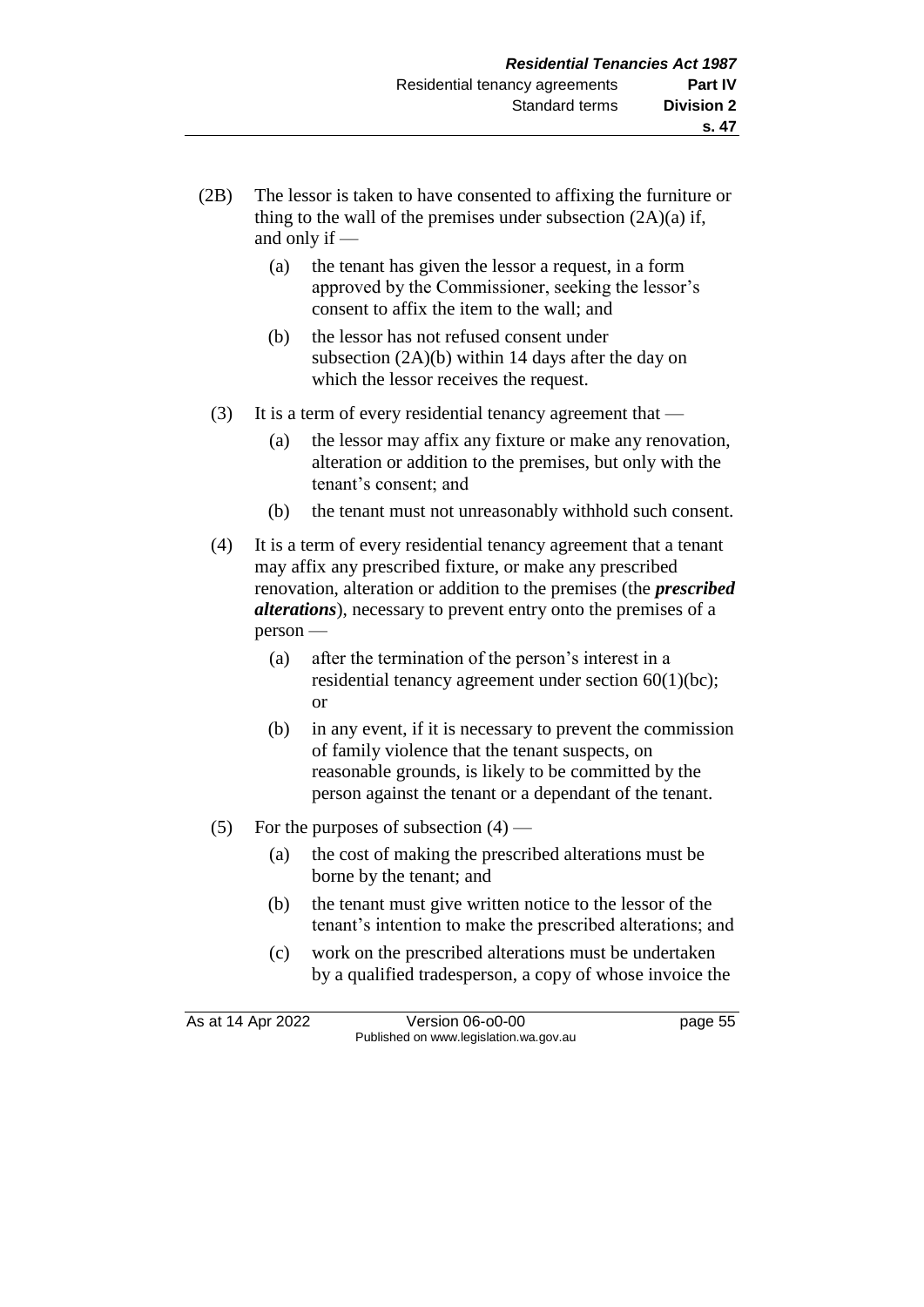tenant must provide to the lessor within 14 days of the alterations being completed; and

- (d) the prescribed alterations must be effected having regard to the age and character of the property and any applicable strata company by-laws; and
- (e) the tenant must restore the premises to their original condition at the end of the residential tenancy agreement if the lessor requires the tenant to do so and, where restoration work has been undertaken by a tradesperson, must provide to the lessor a copy of that tradesperson's invoice within 14 days of that work having been performed.
- (6) Subsection (4) does not apply to premises entered into the Register as defined in the *Heritage of Western Australia Act 1990* section 3(1) or in the register as defined in the *Heritage Act 2018* section 4.

*[Section 47 amended: No. 60 of 2011 s. 42, 88 and 89; No. 3 of 2019 s. 12; No. 25 of 2019 s. 67.]* 

# **48. Lessor to bear outgoings in respect of premises**

- (1) It is a term of every residential tenancy agreement that the lessor shall bear all rates, taxes or charges imposed in respect of the premises under any of the following written laws —
	- (a) the *Local Government Act 1995*;
	- (b) the *Land Tax Act 2002*;
	- (c) any written law under which a rate, tax or charge is imposed for water supply or sewerage services under the *Water Agencies (Powers) Act 1984*, other than a charge for water consumed.
- (2) It is a term of every residential tenancy agreement that contributions payable to a community corporation under the *Community Titles Act 2018* or a strata company under the *Strata Titles Act 1985* cannot be passed on to a tenant.

page 56 **Version 06-00-00** As at 14 Apr 2022 Published on www.legislation.wa.gov.au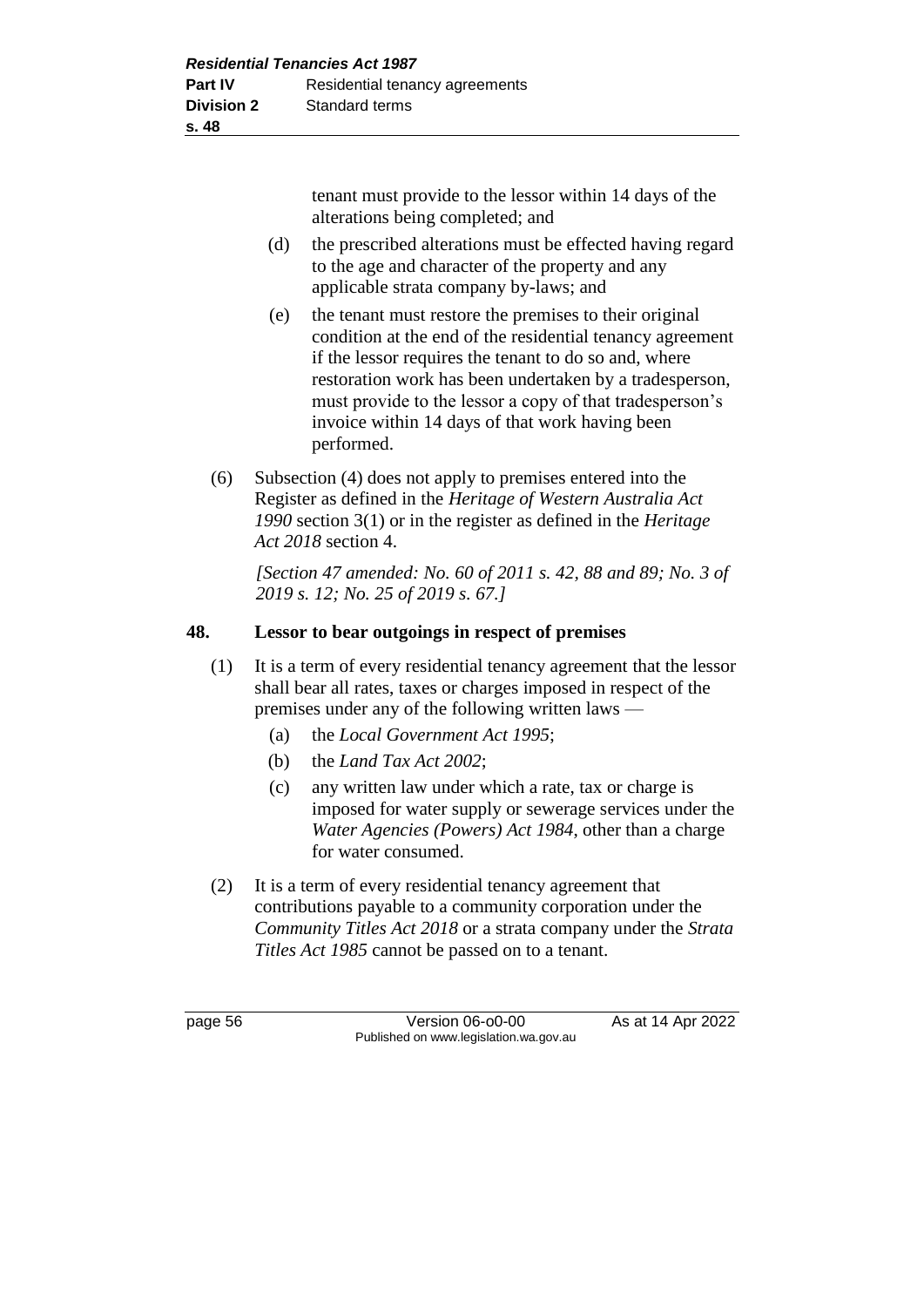*[Section 48 amended: No. 73 of 1995 s. 188; No. 14 of 1996 s. 4; No. 45 of 2002 s. 21; No. 60 of 2011 s. 43 and 89; No. 32 of 2018 s. 237.]* 

#### **49A. Lessor's and tenant's responsibilities in respect of public utility services**

 $(1)$  In this section —

*consumption*, in relation to a public utility service, means consumption of the utility that is calculated by metered unit;

*GST* has the meaning given in the *A New Tax System (Goods and Services Tax) Act 1999* (Commonwealth);

*public utility services* has the meaning given in the *Land Administration Act 1997* section 3(1);

*strata company* has the meaning given in the *Strata Titles Act 1985* section 3(1).

- (2) It is a term of every residential tenancy agreement that subsections (3) to (5) are terms of the agreement if —
	- (a) a public utility service is provided in relation to the premises the subject of the agreement; and
	- (b) the public utility service is provided under a contract between the provider of the public utility service and the lessor or a strata company.
- (3) The tenant must pay a charge for the provision of the service only if —
	- (a) the charge is for the tenant's consumption of the utility at the premises; and
	- (b) either  $-$ 
		- (i) the tenant's consumption of the utility is separately metered; or
		- (ii) although consumption at the premises is not separately metered, the charge is calculated in accordance with a method previously agreed to in writing by the lessor and the tenant;

As at 14 Apr 2022 Version 06-00-00 Published on www.legislation.wa.gov.au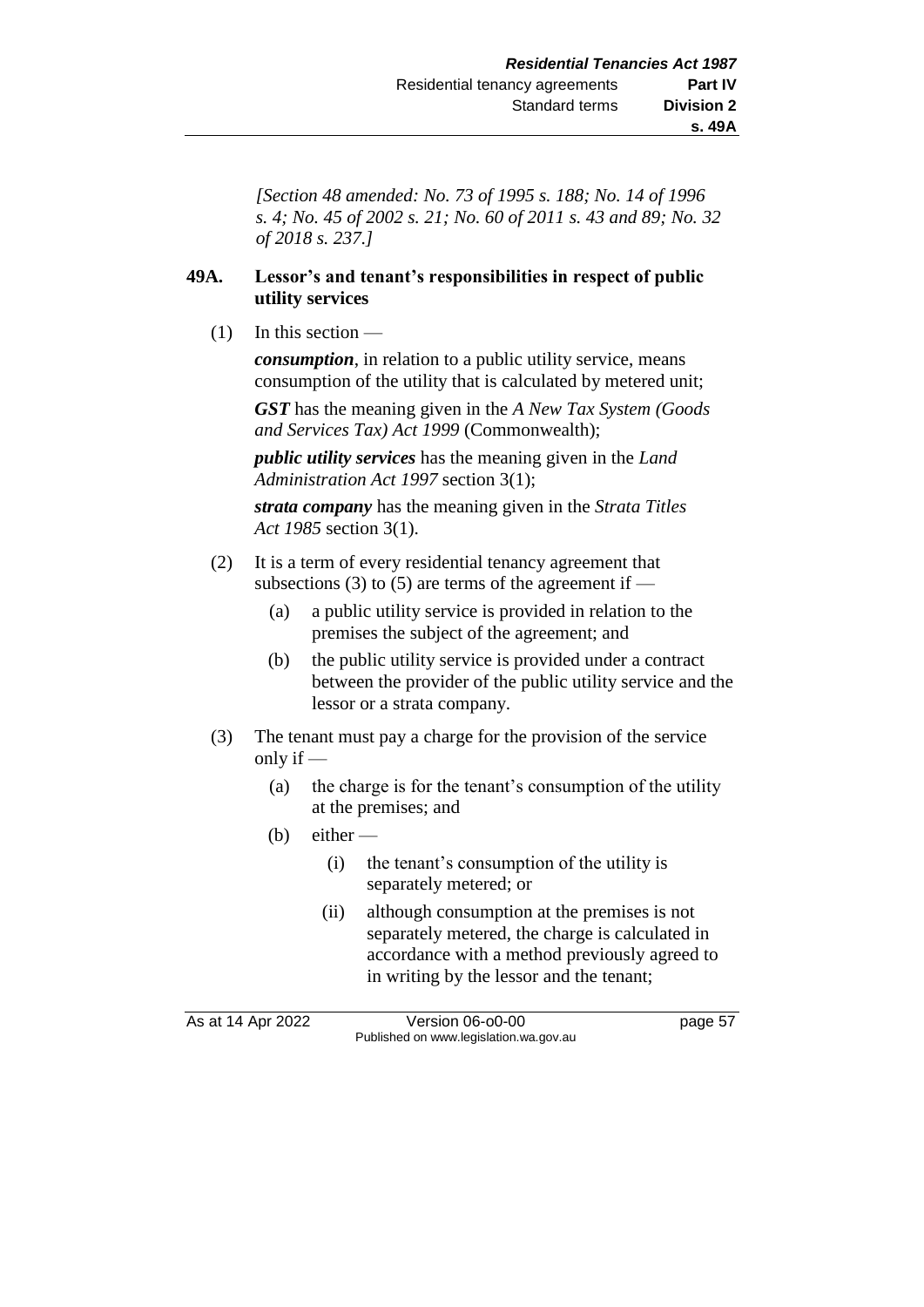and

- (c) the lessor gives the tenant a written notice under subsection (4) within 30 days after the lessor receives an invoice for the public utility service.
- (4) The notice must be in writing and set out the full details of the account for the charge, including —
	- (a) the total charge for the tenant's consumption of the utility; and
	- (b) if consumption at the premises is metered
		- (i) the meter readings; and
		- (ii) the charge per metered unit;

and

- (c) if consumption at the premises is not metered the charge calculated by the method agreed to under subsection  $(3)(b)(ii)$ ; and
- (d) the amount of GST payable in respect of the provision of the service to the premises.
- (5) However, despite subsection  $(3)(c)$ , if the tenancy ends within 30 days after the lessor receives an invoice for the public utility service, or the lessor receives the invoice after the tenancy has ended, the lessor —
	- (a) is not required to give the written notice under subsection (4) within 30 days after the lessor receives the invoice; and
	- (b) may give the notice to the tenant (or former tenant) as soon as practicable after the lessor receives the notice and locates the tenant.

*[Section 49A inserted: No. 60 of 2011 s. 44; amended: No. 25 of 2019 s. 68.]* 

page 58 Version 06-o0-00 As at 14 Apr 2022 Published on www.legislation.wa.gov.au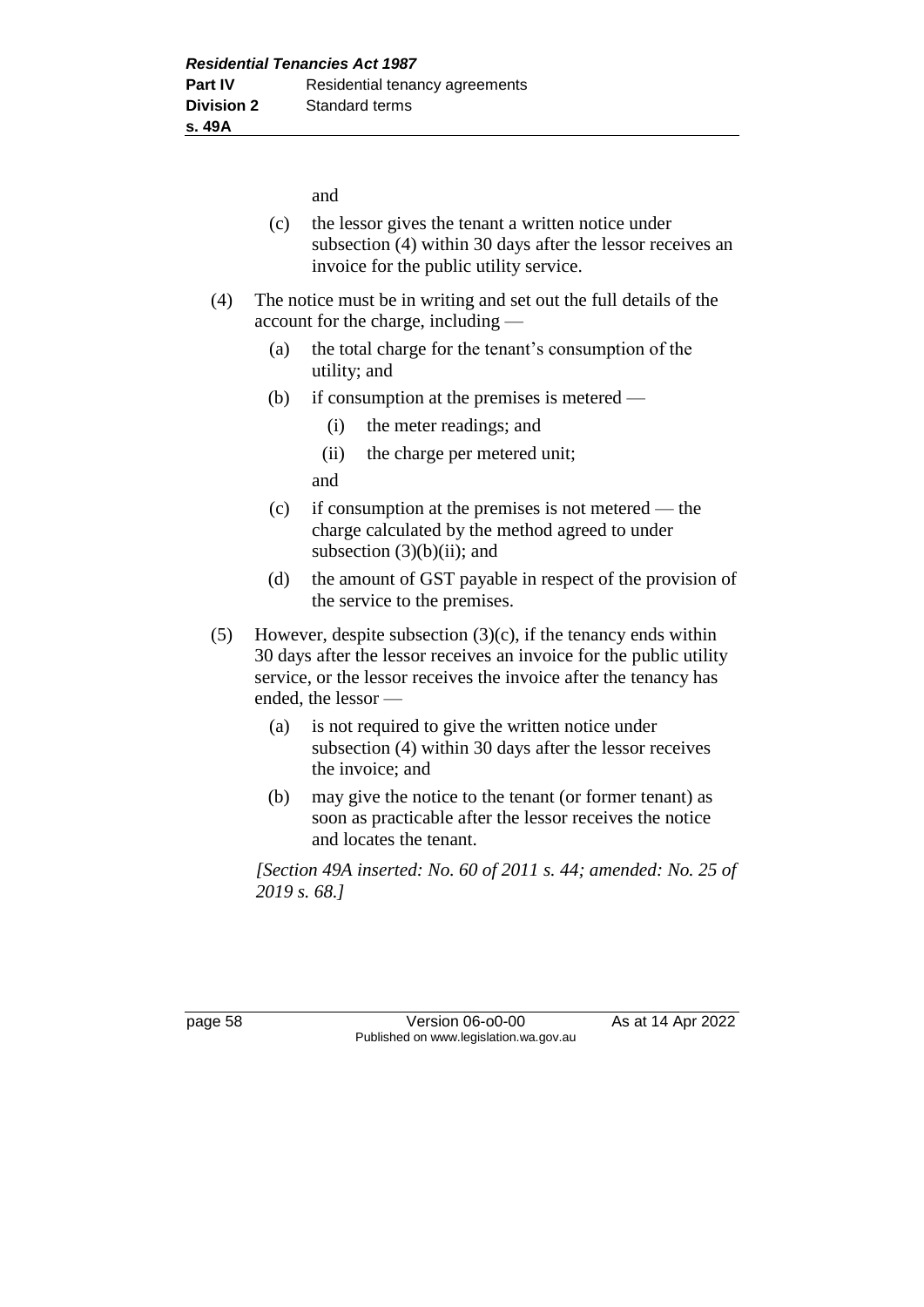#### **49. Right of tenant to assign or sub-let**

- (1) A residential tenancy agreement may provide that the tenant
	- (a) may assign the tenant's interest under the agreement or sub-let the premises; or
	- (b) shall not assign the tenant's interest under the agreement or sub-let the premises; or
	- (c) may assign the tenant's interest under the agreement or sub-let the premises only with the written consent of the lessor.
- (2) Where a residential tenancy agreement makes or is deemed to make the provision described in subsection  $(1)(c)$ , it is a term of the agreement —
	- (a) that the lessor shall not unreasonably withhold such consent; and
	- (b) that the lessor shall not make any charge for giving such consent other than the lessor's reasonable expenses incidental thereto.
- (3) Where a residential tenancy agreement does not make any of the provisions described in subsection (1), the agreement shall be deemed to contain the provision described in subsection (1)(c).

*[Section 49 amended: No. 60 of 2011 s. 45, 88 and 89.]* 

#### **50. Vicarious responsibility of tenant for breach by other person lawfully on premises**

- (1) It is a term of every residential tenancy agreement that, where a person other than the tenant is lawfully on the premises, the tenant is vicariously responsible for any act or omission by that person that would, if it had been an act or omission by the tenant, have constituted a breach of the agreement.
- (2) Subsection (1) does not extend to a person who is lawfully on the premises and whose authority to be on the premises does not derive from the permission, express or implied, of the tenant.

*[Section 50 amended: No. 60 of 2011 s. 46.]* 

As at 14 Apr 2022 Version 06-o0-00 page 59 Published on www.legislation.wa.gov.au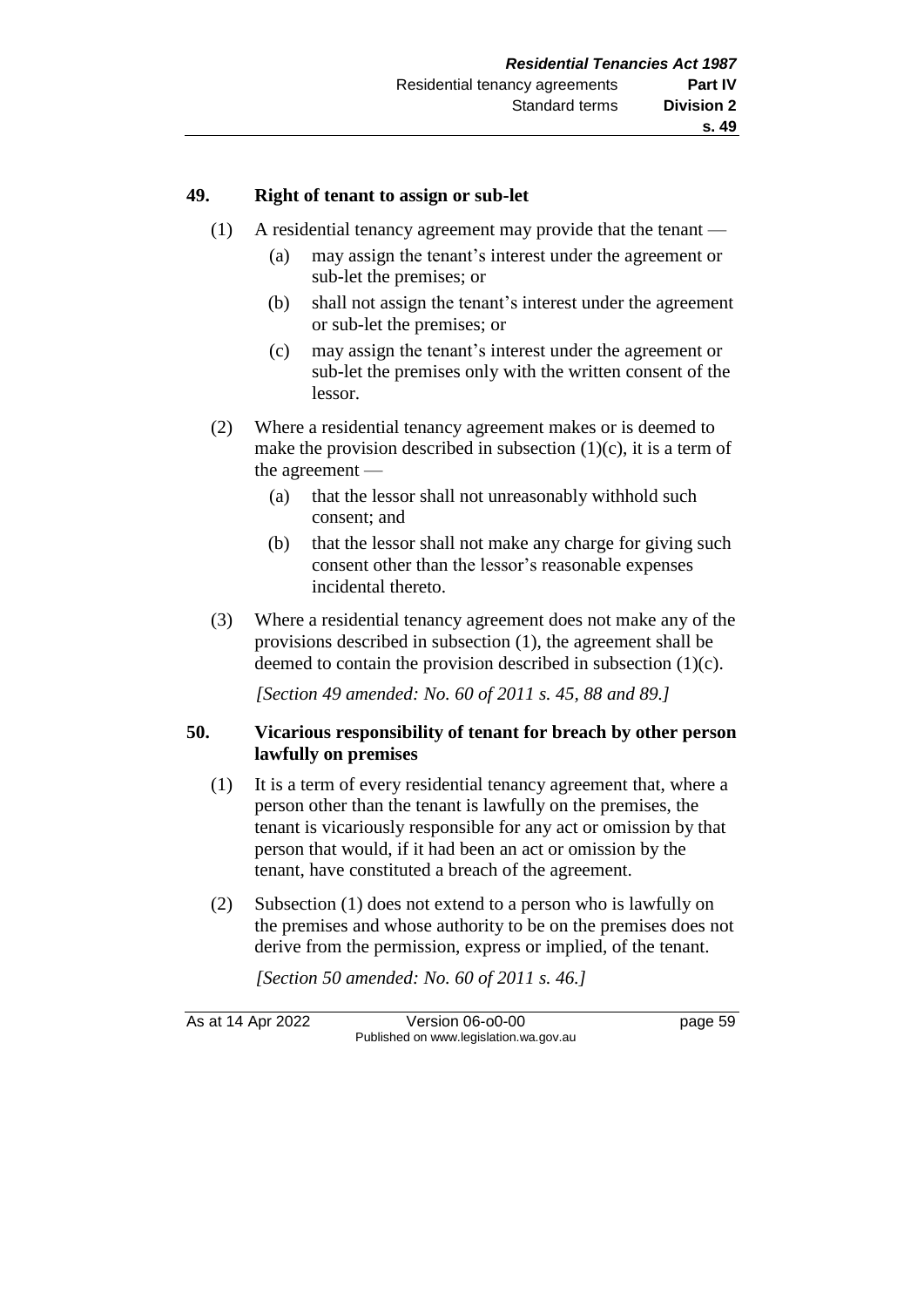# **Division 3 — General**

*[Heading inserted: No. 60 of 2011 s. 47.]* 

#### **51. Tenant to be notified of lessor's name and address**

- (1) Unless subsection (2) applies, at the time of entering into a residential tenancy agreement the lessor must notify the tenant, or cause the tenant to be notified, in writing of —
	- (a) if the lessor is an individual the full name and address  $of -$ 
		- (i) the lessor; and
		- (ii) any person having superior title to that of the lessor;

or

(b) if the lessor is a body corporate — the full name and business address of the secretary of the body corporate.

Penalty for this subsection: a fine of \$5 000.

- (2) If residential premises that are the subject of a residential tenancy agreement are managed by a property manager, the lessor and the property manager must, at the time of entering into the agreement, notify the tenant, or cause the tenant to be notified, in writing of —
	- (a) the full name of the lessor; and
	- (b) the full name and address of the property manager.

Penalty for this subsection: a fine of \$5 000.

- (3) Where a person succeeds another person as the lessor under a residential tenancy agreement, the new lessor must, within 14 days after the succession, notify the tenant, or cause the tenant to be notified, in writing of —
	- (a) the full name and address of the new lessor; and

page 60 Version 06-00-00 As at 14 Apr 2022 Published on www.legislation.wa.gov.au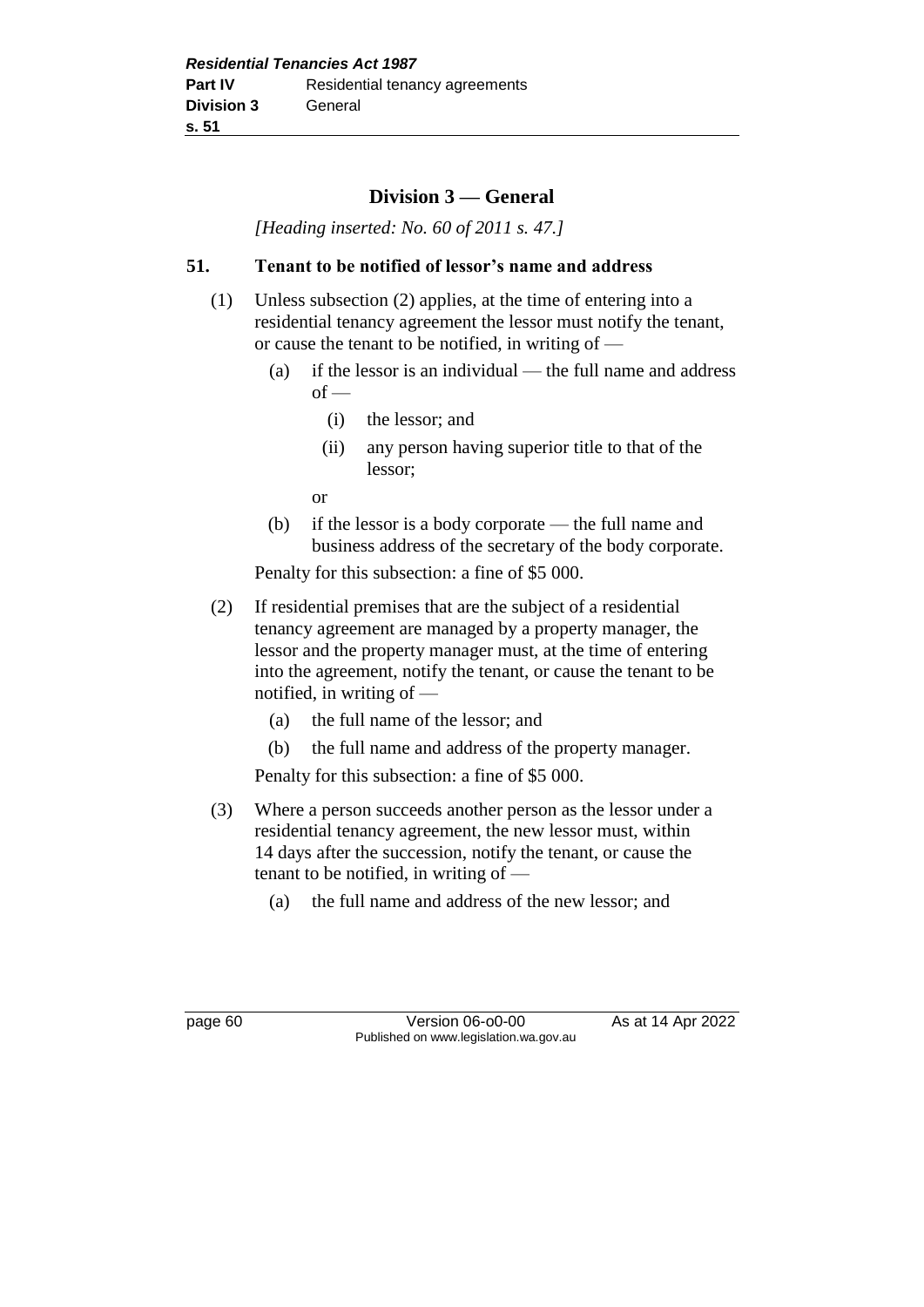(b) where the new lessor is a body corporate, the full name and business address of the secretary of the body corporate.

Penalty for this subsection: a fine of \$5 000.

(4) Where any name or address of which the lessor is required to notify the tenant under this section is changed, the lessor must, within 14 days after the change, notify the tenant, or cause the tenant to be notified, in writing of the changed name or address.

Penalty for this subsection: a fine of \$5 000.

*[Section 51 inserted: No. 60 of 2011 s. 48; amended: No. 3 of 2019 s. 25.]* 

# **52. Failure to pay rent with intention it be recovered from security bond**

A tenant shall not fail or refuse to pay any rent due under a residential tenancy agreement with the intention that the amount of such rent be recovered by the lessor from the security bond paid by the tenant.

Penalty: a fine of \$5 000.

*[Section 52 amended: No. 59 of 1995 s. 55; No. 60 of 2011 s. 49, 88 and 89.]* 

# **53. Tenant's name, place of employment and forwarding address**

(1) A tenant under a residential tenancy agreement must not falsely state to the lessor the tenant's name or place of employment.

Penalty for this subsection: a fine of \$5 000.

(2) Where a tenant has stated a place of employment to the lessor and that place is changed, the tenant must, within 14 days after the change, notify the lessor, or cause the lessor to be notified, in writing of the new place of employment.

Penalty for this subsection: a fine of \$5 000.

As at 14 Apr 2022 Version 06-o0-00 page 61 Published on www.legislation.wa.gov.au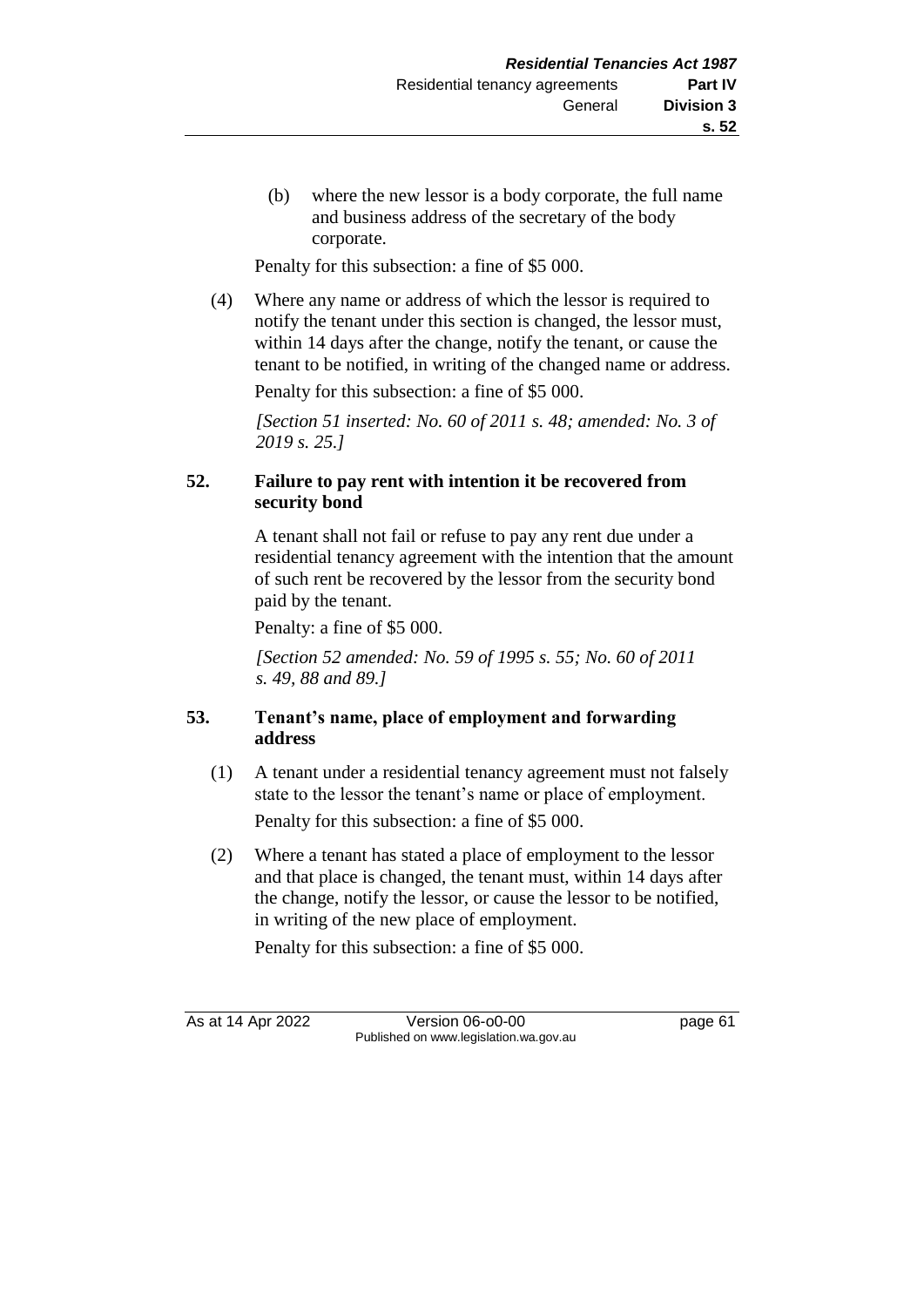- (3) A tenant under a residential tenancy agreement must, at the time of delivering up possession of the premises to which the agreement relates, notify the lessor, or cause the lessor to be notified, in writing of —
	- (a) the address at which the tenant intends to next reside; or
	- (b) the tenant's postal address.

Penalty for this subsection: a fine of \$5 000.

*[Section 53 inserted: No. 60 of 2011 s. 50; amended: No. 3 of 2019 s. 25.]* 

#### **54. Lessor to deliver copy of agreement to tenant**

- (1) A lessor or a property manager of residential premises who has required or invited a tenant to sign a written residential tenancy agreement or memorandum thereof shall —
	- (a) provide the tenant with a copy of the document at the time at which it is signed by the tenant; and
	- (b) ensure that a fully executed copy of the document is delivered to the tenant within 14 days after it has been signed and delivered by the tenant, or, where that is not reasonably practicable in the circumstances, within such longer period as is so practicable.

Penalty for this subsection: a fine of \$5 000.

(2) If a lessor or a property manager of residential premises fails to execute and deliver a copy of the document in accordance with subsection (1)(b), acceptance of rent by the lessor or property manager without reservation shall give to the document the same effect as if it had been fully executed.

*[Section 54 amended: No. 59 of 1995 s. 55; No. 60 of 2011 s. 51; No. 3 of 2019 s. 25.]* 

#### **55. Cost of written agreement to be borne by lessor**

Where a lessor requires the execution of a written residential tenancy agreement or a memorandum of a residential tenancy

page 62 Version 06-00-00 As at 14 Apr 2022 Published on www.legislation.wa.gov.au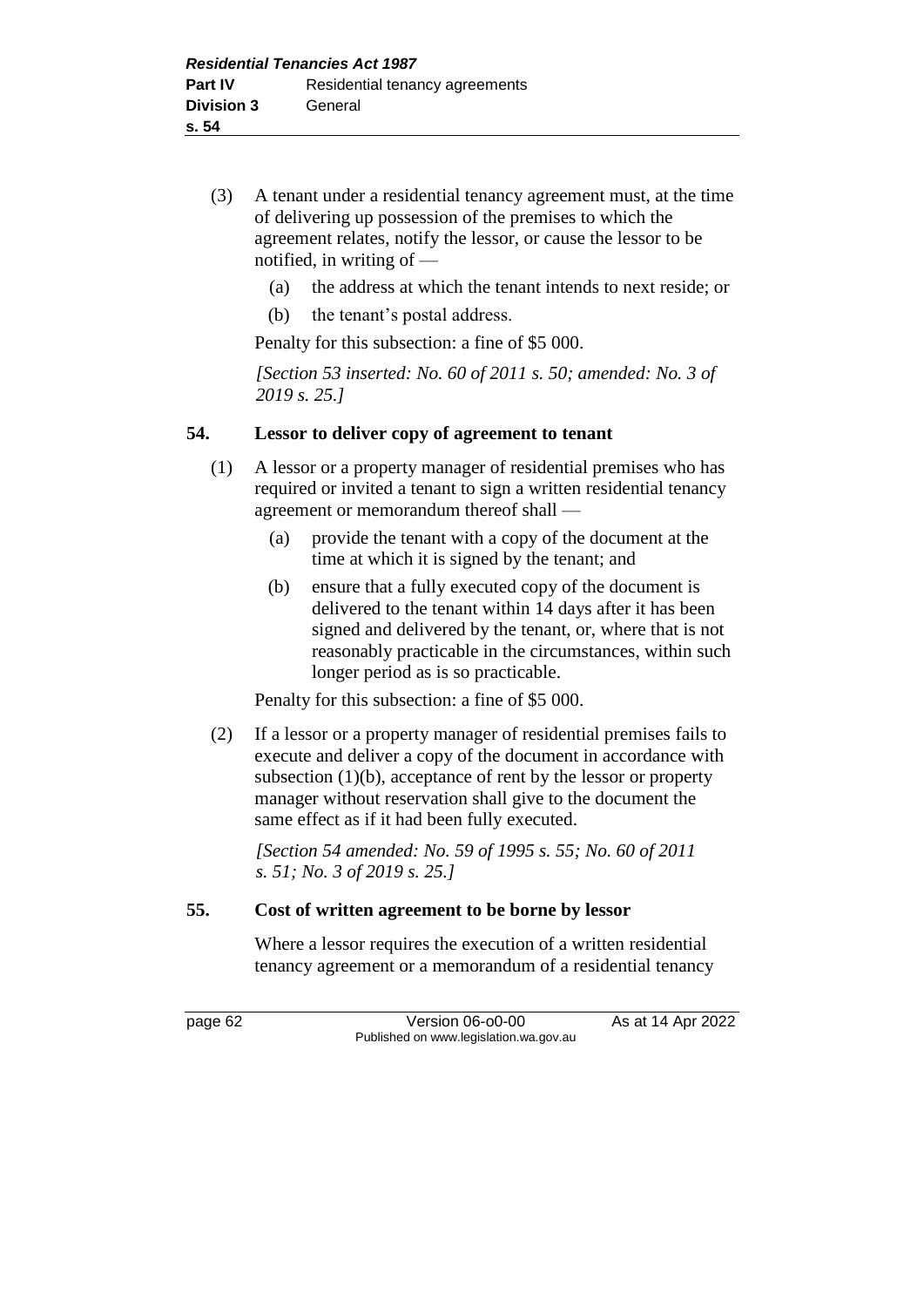agreement, the cost of its preparation must be borne by the lessor.

*[Section 55 inserted: No. 60 of 2011 s. 52.]* 

### **56. Discrimination against tenants with children**

(1) A person shall not refuse, or cause any person to refuse, to grant a tenancy to any person on the ground that it is intended that a child should live in the premises.

Penalty for this subsection: a fine of \$5 000.

- (2) A person shall not
	- (a) instruct any person not to grant; or
	- (b) state the person's intention, whether by advertisement or otherwise, not to grant,

a tenancy to any person on the ground that it is intended that a child should live in the premises.

Penalty for this subsection: a fine of \$5 000.

*[Section 56 amended: No. 59 of 1995 s. 55; No. 60 of 2011 s. 53; No. 3 of 2019 s. 25.]* 

## **56A. Discrimination against tenants subjected or exposed to family violence**

A person must not refuse, or cause any person to refuse, to grant a tenancy to any person on the ground that the person —

- (a) has been or might be subjected or exposed to family violence; or
- (b) has been convicted of a charge relating to family violence.

Penalty: a fine of \$5 000.

*[Section 56A inserted: No. 3 of 2019 s. 13.]* 

As at 14 Apr 2022 Version 06-o0-00 page 63 Published on www.legislation.wa.gov.au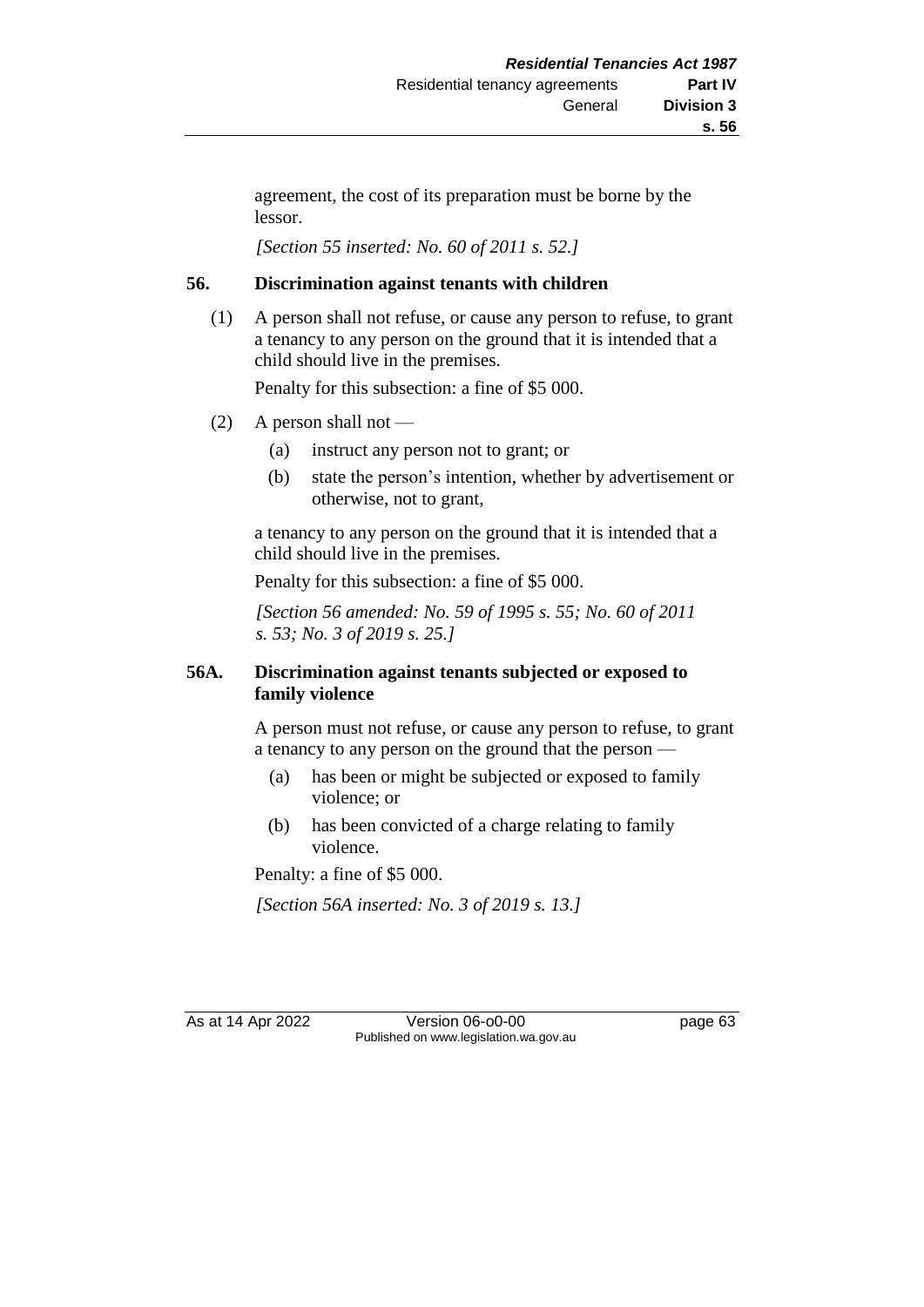#### **57. Accelerated rent and liquidated damages prohibited**

- (1) Where a residential tenancy agreement provides that, upon breach by the tenant of the agreement to pay rent or any other term of the agreement or breach of this Act or any other written law, the tenant is liable to pay —
	- (a) all or any part of the rent remaining payable under the agreement; or
	- (b) rent of an increased amount; or
	- (c) any amount by way of a penalty; or
	- (d) any amount by way of liquidated damages,

the provision is to that extent void and of no effect.

(2A) A lessor or property manager who executes a residential tenancy agreement with a provision of the kind referred to in subsection (1) commits an offence.

Penalty for this subsection: a fine of \$5 000.

(2) Where a residential tenancy agreement provides that, if the tenant does not breach the agreement to pay rent or any other term of the agreement or any provision of this Act or any other written law, the rent shall or may be decreased or the tenant shall or may be granted or paid a rebate, refund or other benefit, the agreement shall be deemed to have been varied from the commencement of the tenancy so that the tenant is entitled to the reduction, rebate, refund or other benefit in any event.

*[Section 57 amended: No. 60 of 2011 s. 54 and 88; No. 3 of 2019 s. 25.]* 

## **58. Duty of mitigation**

The rules under the law of contract relating to mitigation of loss or damage upon breach of a contract apply to and in relation to a breach of a residential tenancy agreement.

*[Section 58 amended: No. 60 of 2011 s. 55.]* 

page 64 Version 06-00-00 As at 14 Apr 2022 Published on www.legislation.wa.gov.au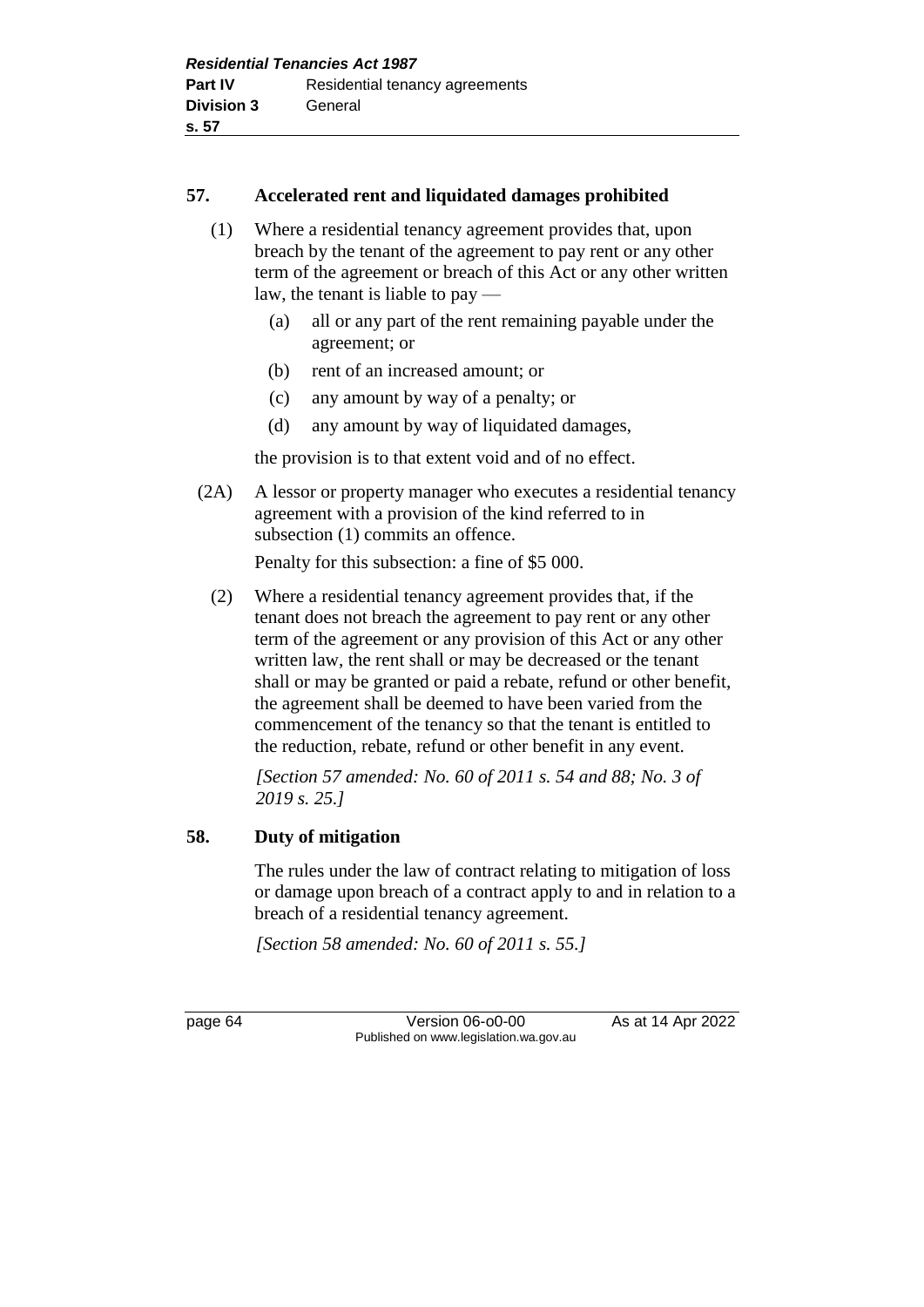## **59A. Minors**

(1) In this section —

*minor* means a person who has reached 16 years of age but who has not reached 18 years of age.

- (2) Despite any other law in force in this State
	- (a) a minor has the capacity to enter into a residential tenancy agreement as a tenant; and
	- (b) a residential tenancy agreement may be enforced in accordance with this Act against a minor who is a tenant.

*[Section 59A inserted: No. 60 of 2011 s. 56.]*

## **59B. Death of one of 2 or more tenants**

- (1) This section applies if
	- (a) 2 or more tenants are parties to a residential tenancy agreement; and
	- (b) the tenants are not joint tenants under the agreement; and
	- (c) one of the tenants dies.
- (2) On the death of the tenant
	- (a) the deceased tenant's interest in the tenancy ends; and
	- (b) the agreement continues in force with the parties to the agreement being the lessor and the surviving tenant or tenants.
- (3) Subsection (2) does not affect, as between the deceased tenant and the surviving tenant or tenants, any right (including, in particular, a right relating to a security bond) or liability of the deceased tenant existing immediately before the deceased tenant's death.

*[Section 59B inserted: No. 60 of 2011 s. 56.]*

As at 14 Apr 2022 Version 06-o0-00 page 65 Published on www.legislation.wa.gov.au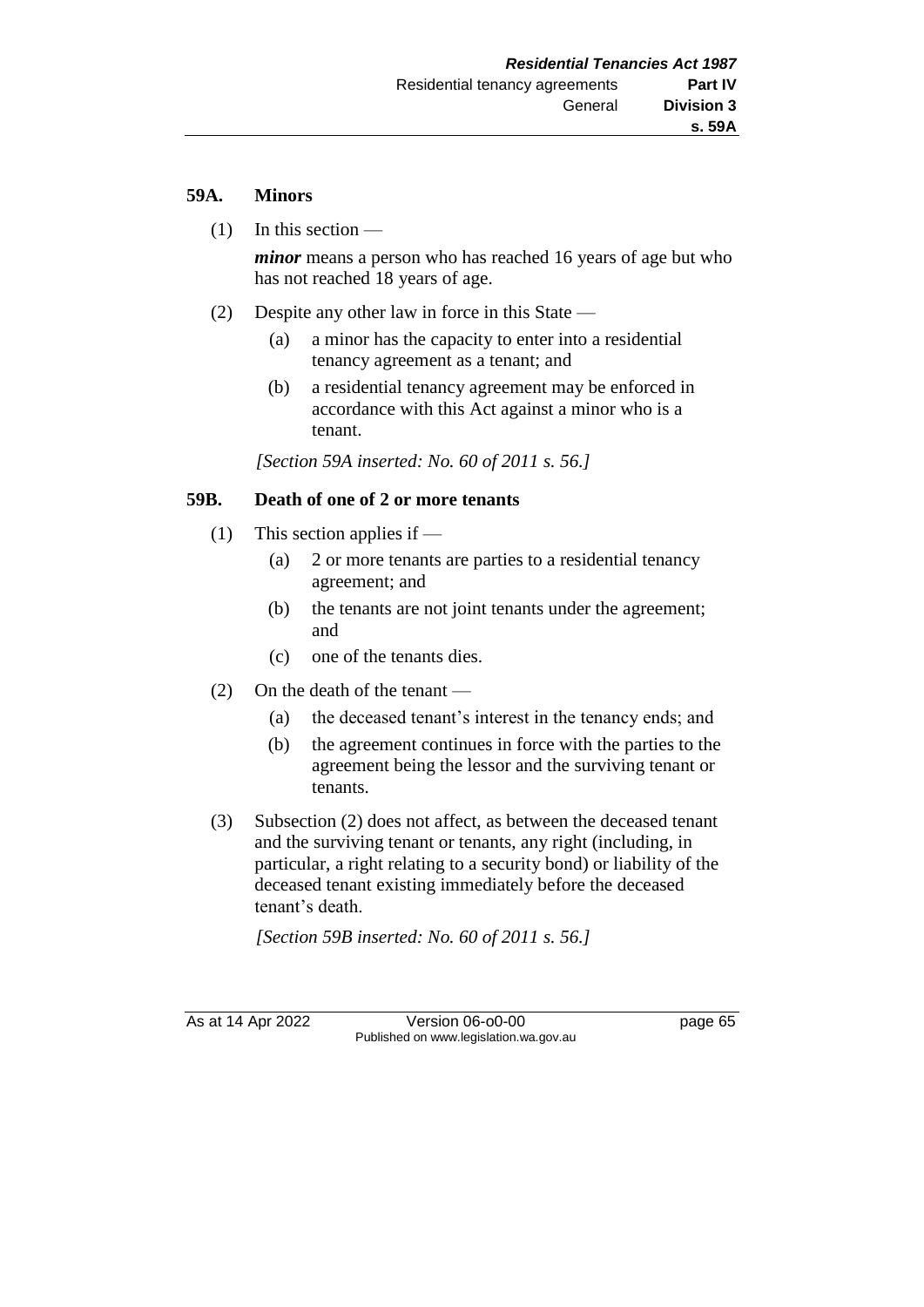#### **59C. Recognition of certain persons as tenants**

- (1) A person who is not a tenant but who is occupying residential premises to which a residential tenancy agreement applies may apply to a competent court to be recognised as a tenant under the agreement or to be joined as a party to any proceedings before the court relating to the premises, or both.
- (2) An application by a person to be recognised as a tenant may be made at the same time as any other application or during proceedings before the court or independently of any such other application or proceedings.
- (3) On application by a person under this section the court may make either or both of the following orders —
	- (a) an order recognising the person as a tenant under a residential tenancy agreement and in that case the person is to be taken, for the purposes of this or any other Act and of the agreement, to be a tenant under the agreement;
	- (b) an order joining the person as a party to proceedings.
- (4) In making an order referred to in subsection  $(3)(a)$  the court may order that the tenancy be continued on such of the terms and conditions of the residential tenancy agreement as it thinks are appropriate having regard to the circumstances of the case.

*[Section 59C inserted: No. 60 of 2011 s. 56.]*

#### **59D. Tenant compensation bonds**

 $(1)$  In this section —

*tenant compensation order* means an order under section 15(2)(b) in relation to a failure by a lessor to reimburse a tenant for reasonable expenses incurred by the tenant in arranging for urgent repairs to be carried out, and paying for those repairs, in accordance with section 43.

page 66 **Version 06-00-00** As at 14 Apr 2022 Published on www.legislation.wa.gov.au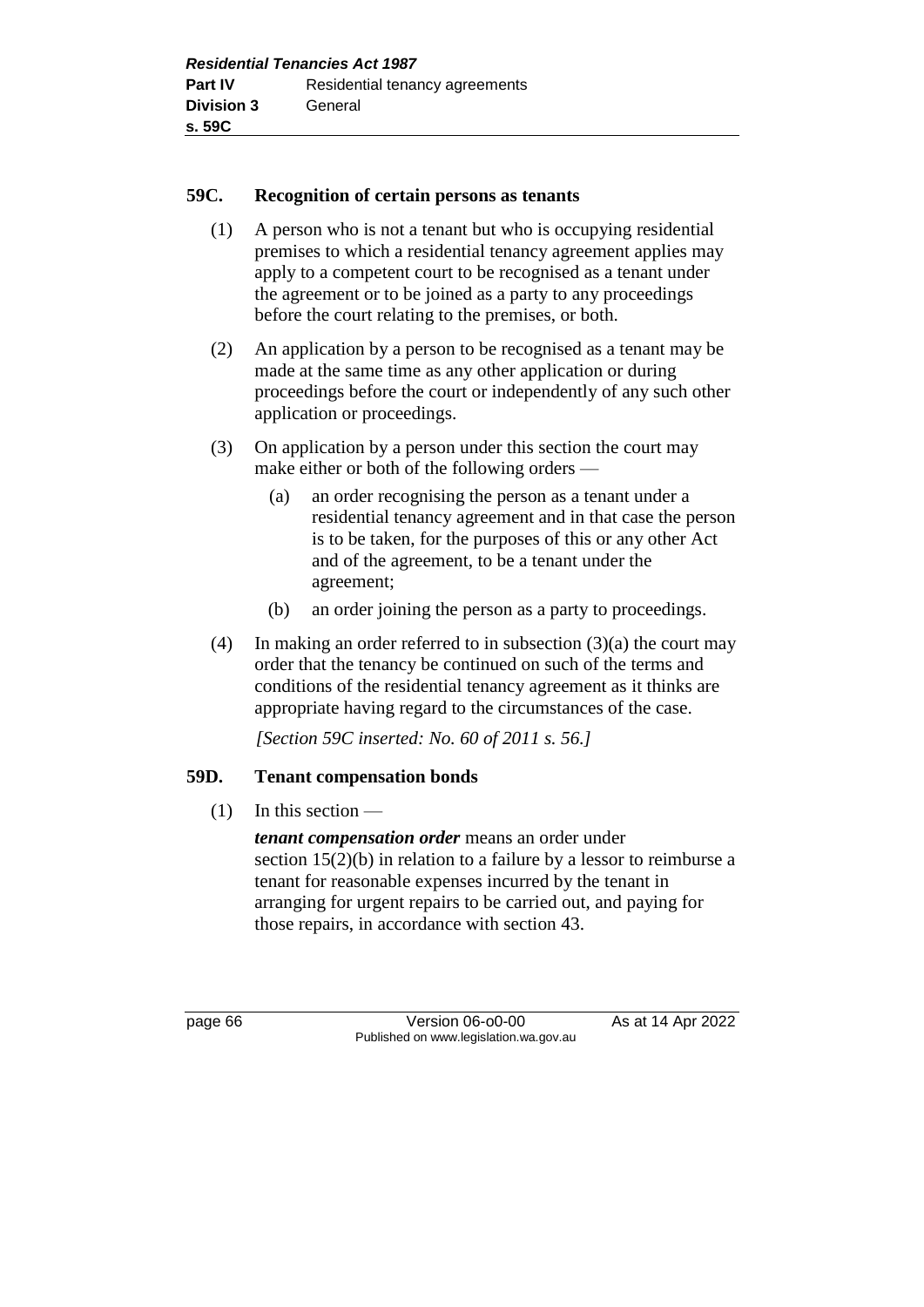- (2) A court that makes a tenant compensation order against a lessor may make a further order requiring the lessor to pay to the bond administrator a tenant compensation bond to cover any future tenant compensation orders that might be made against the lessor in respect of —
	- (a) a particular tenant or particular residential premises of the lessor; or
	- (b) any tenant or residential premises of the lessor.
- (3) The tenant compensation bond is to be an amount determined by the court.
- (4) The lessor may apply to the court for an order that the whole or part of a tenant compensation bond is to be paid back to the lessor.
- (5) The court may make the order referred to in subsection (4) if it is satisfied that it is appropriate in the circumstances to do so.
- (6) The bond administrator must pay the amount of the tenant compensation bond in accordance with —
	- (a) Schedule 1 clause 10; or
	- (b) an order under subsection (5) and Schedule 1 clause 11.

*[Section 59D inserted: No. 60 of 2011 s. 56.]*

## **59E. Interference with quiet enjoyment**

(1) A lessor who causes or permits interference with the reasonable peace, comfort or privacy of the tenant in the tenant's use of the premises commits an offence.

Penalty for this subsection: a fine of \$10 000.

(2) The liability of a person in civil proceedings is not affected by the commencement of proceedings against the person for an offence under subsection (1) or the conviction of the person in proceedings for the offence.

As at 14 Apr 2022 Version 06-o0-00 page 67 Published on www.legislation.wa.gov.au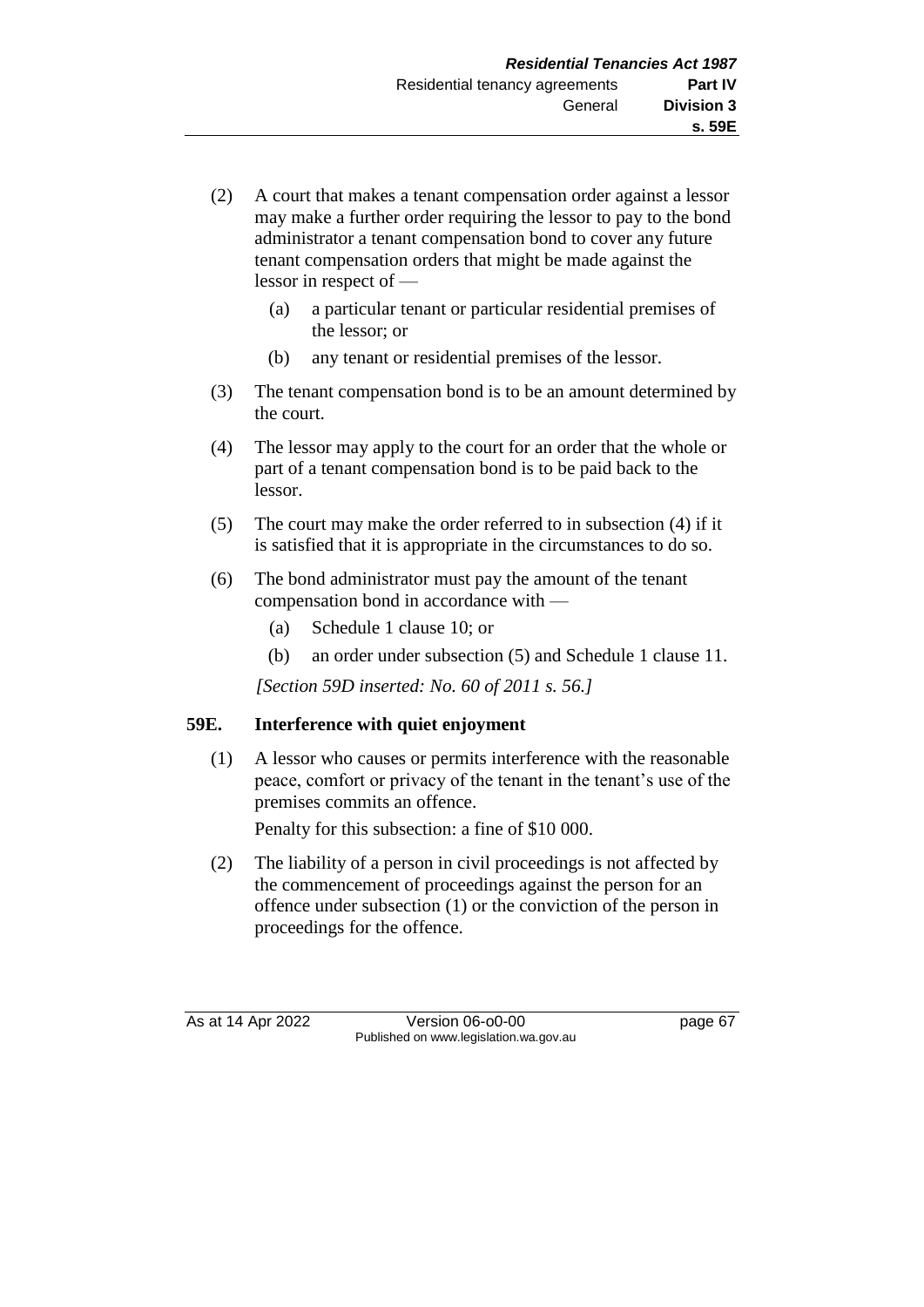- (3) When a charge of an offence under subsection (1) relates to a failure by the lessor to give the tenant a copy of a key to the premises, it is a defence to the charge to prove that —
	- (a) the copy of the key had been given to the lessor under section  $45(2)(b)$ ; and
	- (b) the tenant was a person to whom the lessor was instructed not to give the copy of the key under section  $45(2)(c)(ii)$ .

*[Section 59E inserted: No. 60 of 2011 s. 56; amended: No. 3 of 2019 s. 14 and 25.]*

#### **59F. Offences relating to security of residential premises**

- (1) A lessor or tenant who breaches the term referred to in section 45(1)(b) without reasonable excuse commits an offence. Penalty for this subsection: a fine of \$20 000.
- (2) A property manager of residential premises who, without reasonable excuse alters, removes or adds a lock or other means of securing the residential premises without the consent of the tenant given at, or immediately before, the time that the alteration, removal or addition is carried out, in addition to any civil liability that the property manager might incur, commits an offence.

Penalty for this subsection: a fine of \$20 000.

(2A) A lessor who breaches the term referred to in section  $45(2)(c)$ without reasonable excuse commits an offence.

Penalty for this subsection: a fine of \$20 000.

(3) The liability of a person in civil proceedings is not affected by the commencement of proceedings against the person for an offence under this section or the conviction of the person in proceedings for the offence.

*[Section 59F inserted: No. 60 of 2011 s. 56; amended: No. 3 of 2019 s. 15 and 25.]*

page 68 Version 06-00-00 As at 14 Apr 2022 Published on www.legislation.wa.gov.au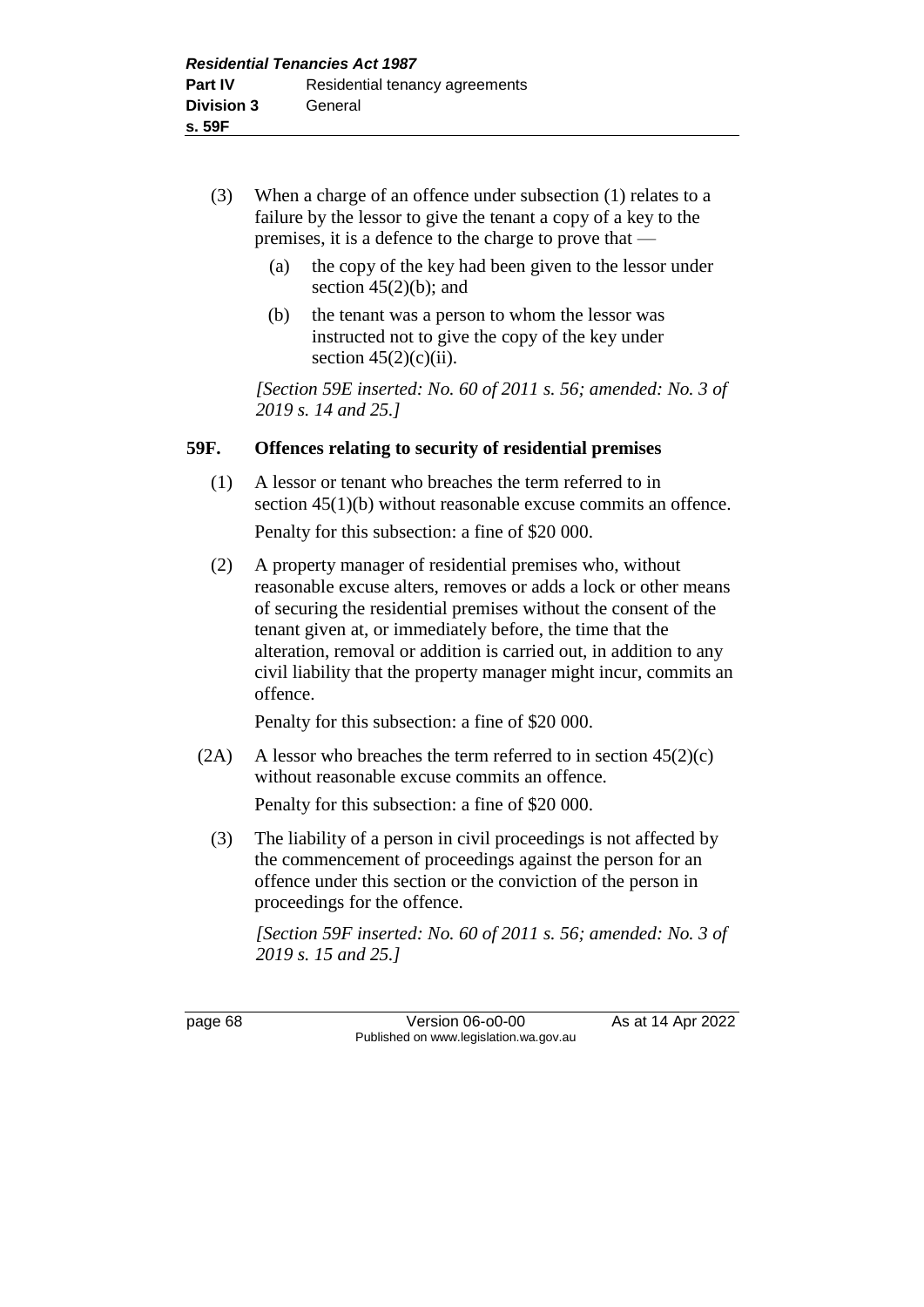# **Part V — Termination of residential tenancy agreements**

## **Division 1 — How residential tenancy agreements are terminated**

*[Heading inserted: No. 60 of 2011 s. 57.]*

*[59. Deleted: No. 60 of 2011 s. 58.]* 

## **60. How residential tenancy agreements and tenant's interests in agreements are terminated**

- (1) Despite any Act or law to the contrary, a residential tenancy agreement shall not terminate or be terminated except in one of the following circumstances —
	- (a) where the lessor or tenant gives notice of termination under this Act and —
		- (i) the tenant delivers up vacant possession of the premises on or after the expiration of the period of notice required under this Act; or
		- (ii) a competent court, upon application by the lessor, terminates the agreement under section 71;
	- (b) in the case of a tenancy for a fixed term, where the lessor or tenant gives a notice of termination under section 70A and —
		- (i) the tenant delivers up possession of the premises on or after the day on which the term of the agreement expires in accordance with that section; or
		- (ii) a competent court, upon application by the lessor, terminates the agreement under section 72;

As at 14 Apr 2022 Version 06-o0-00 page 69 Published on www.legislation.wa.gov.au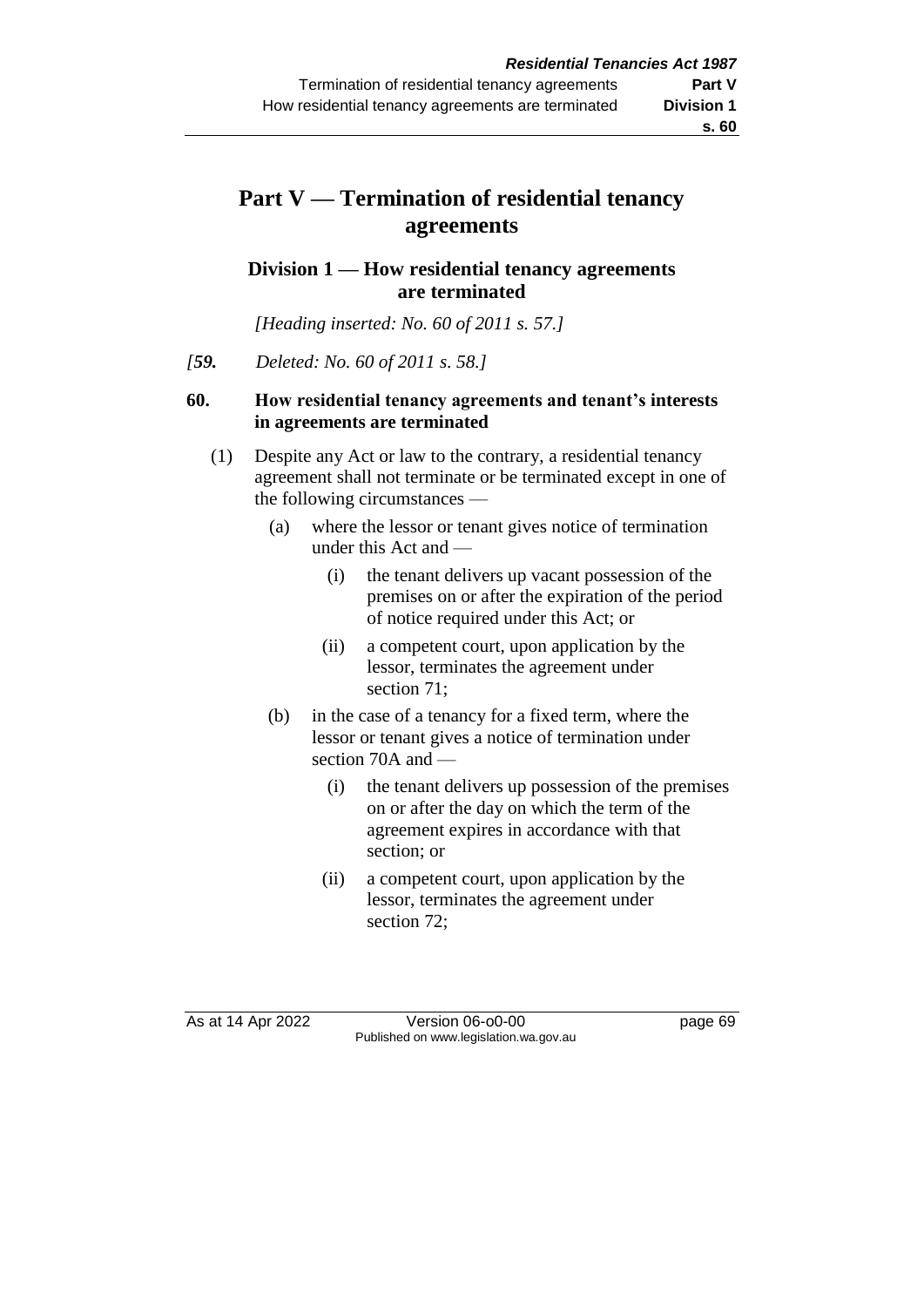| (ba) | in the case of a particular tenant's interest in the<br>agreement, where the tenant -                                                                                                         |
|------|-----------------------------------------------------------------------------------------------------------------------------------------------------------------------------------------------|
|      | (i)<br>gives notice under section $71AB(1)$ of<br>termination of the tenant's interest together with<br>at least 1 of the documents required under<br>section 71AB(2); and                    |
|      | (ii)<br>vacates the premises on or after the expiration of<br>the period of notice required under<br>section $71AB(5)$ ;                                                                      |
| (bb) | in the case of a particular tenant's interest in the<br>agreement, where the tenant                                                                                                           |
|      | (i)<br>gives notice under section 71AD(4) of<br>termination of the tenant's interest; and                                                                                                     |
|      | (ii)<br>vacates the premises on or after the expiration of<br>the period of notice required under<br>section $71AD(5)$ ;                                                                      |
| (bc) | in the case of a particular tenant's interest in the<br>agreement, where a competent court terminates the<br>tenant's interest under section 71AE;                                            |
| (c)  | where a competent court terminates the agreement under<br>section 73, 74, 75A or 75;                                                                                                          |
| (d)  | where a person having superior title to that of the lessor<br>becomes entitled to possession of the premises;                                                                                 |
| (e)  | where a mortgagee in respect of the premises takes<br>possession of the premises in pursuance of the mortgage;                                                                                |
| (f)  | where the tenant abandons the premises;                                                                                                                                                       |
| (g)  | where the tenant delivers up vacant possession of the<br>premises pursuant to an agreement in writing between<br>the lessor and the tenant to terminate the residential<br>tenancy agreement; |
| (h)  | where the agreement terminates by merger;                                                                                                                                                     |
| (i)  | where every tenant dies.                                                                                                                                                                      |

page 70 Version 06-o0-00 As at 14 Apr 2022 Published on www.legislation.wa.gov.au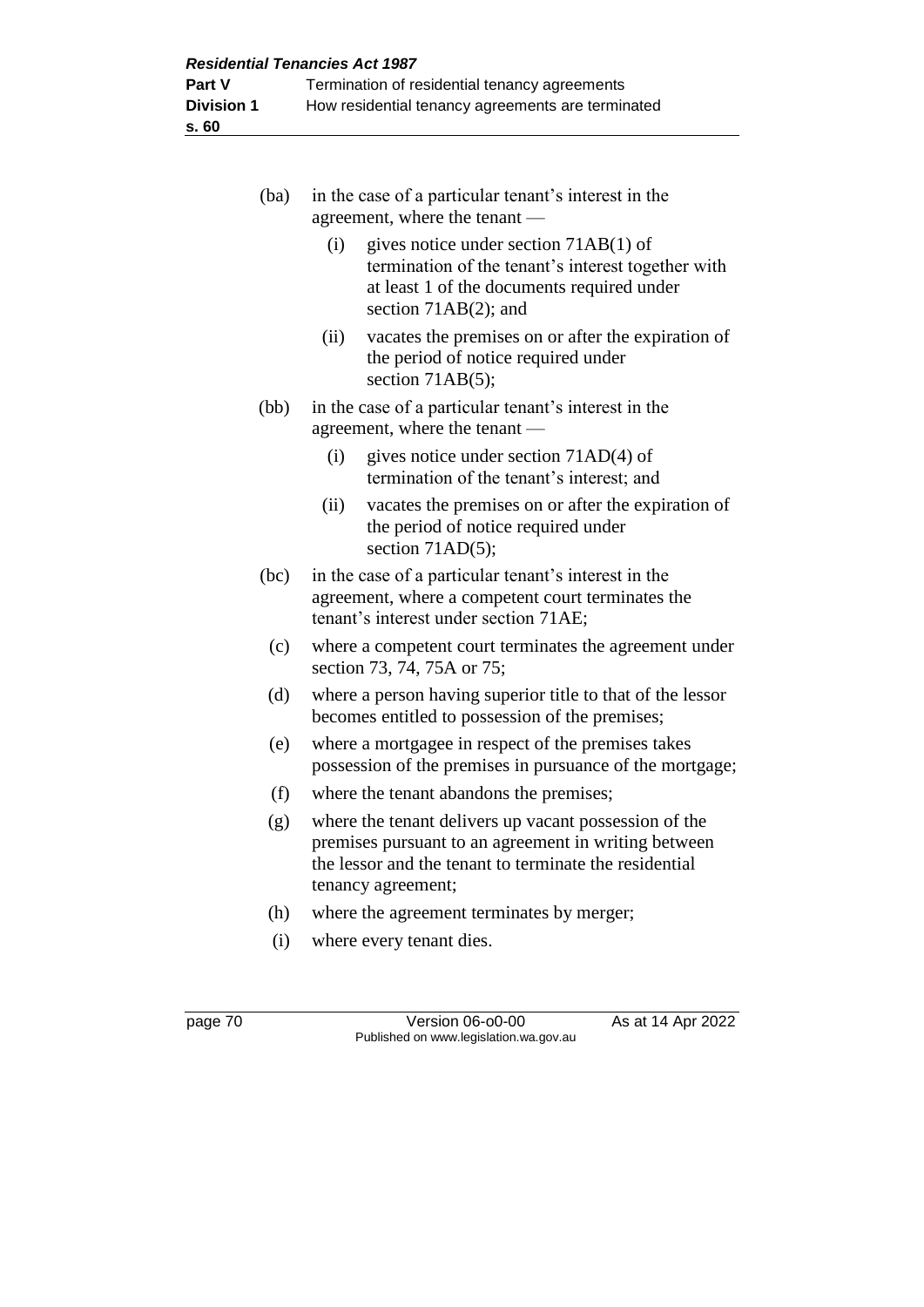(2) The termination of a tenant's interest in a residential tenancy agreement does not terminate the agreement in respect of any other tenant under the agreement.

*[Section 60 amended: No. 50 of 1988 s. 18; No. 59 of 1995 s. 49; No. 59 of 2004 s. 120(1); No. 60 of 2011 s. 59, 88, 89 and 91; No. 3 of 2019 s. 16.]* 

## **Division 2 — Notices of termination**

*[Heading inserted: No. 60 of 2011 s. 60.]*

## **61. Form of notice of termination by lessor**

Notice of termination of a residential tenancy agreement by the lessor must —

- (a) be in writing and in the prescribed form; and
- (b) be signed by the lessor or a property manager of the residential premises; and
- (c) identify the premises the subject of the agreement; and
- (d) specify the day on which possession of the premises is to be delivered up by the tenant; and
- (e) specify and give particulars of the ground, if any, upon which the notice is given.

*[Section 61 inserted: No. 60 of 2011 s. 61.]*

#### **62. Notice of termination by lessor upon ground of breach of term of agreement**

- (1) A lessor may give notice of termination of a residential tenancy agreement to the tenant upon the ground that the tenant has breached a term of the agreement and the breach has not been remedied.
- (2) Where a lessor gives notice of termination under this section, the period of notice shall be not less than 7 days before the day on which the tenant is required under the notice to give the lessor possession of the premises.

As at 14 Apr 2022 Version 06-o0-00 page 71 Published on www.legislation.wa.gov.au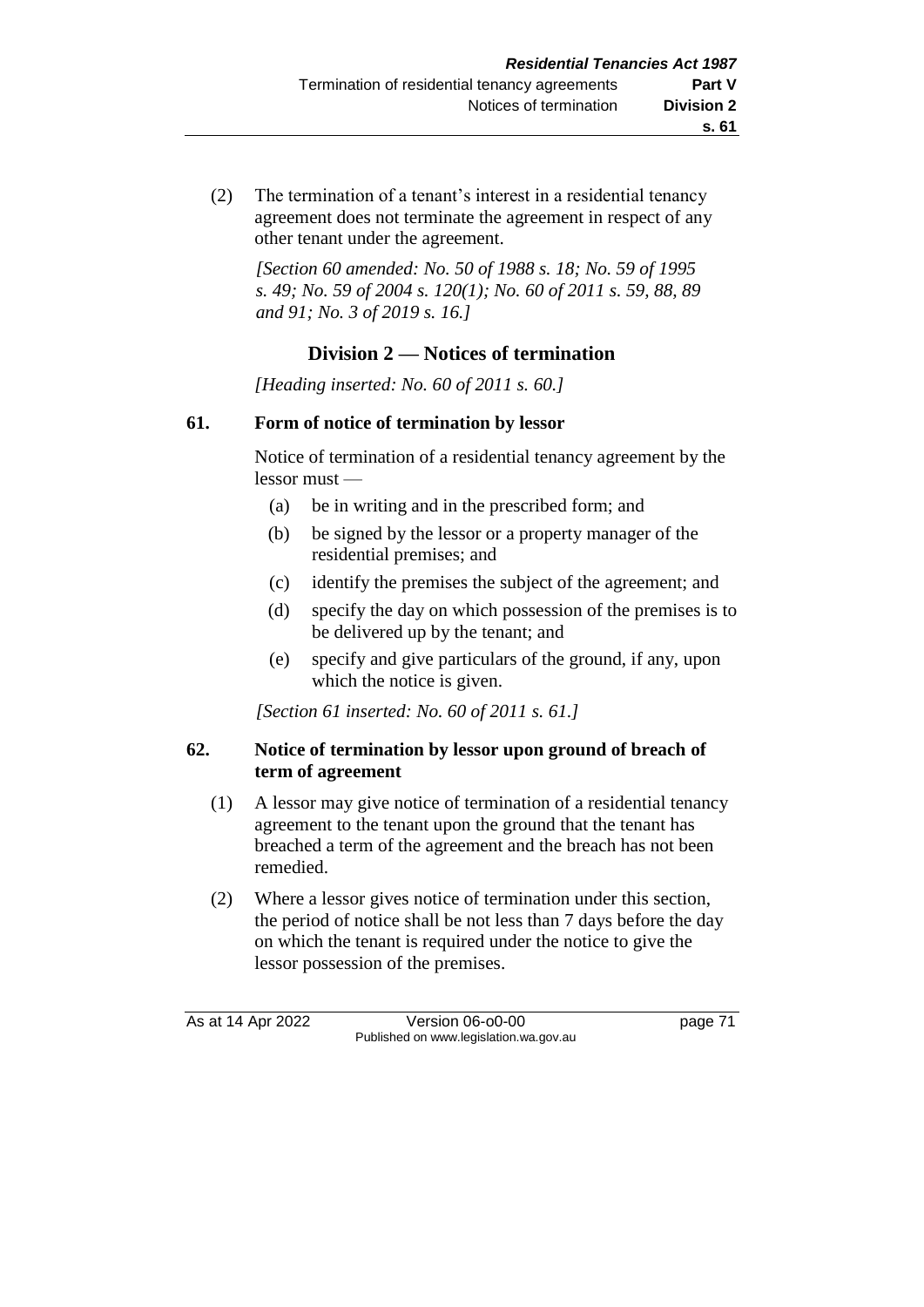- (3) Where notice of termination is given under this section upon the ground of a breach of the agreement other than the agreement to pay rent, the notice is ineffectual unless a notice specifying the breach and requiring that it be remedied is given to the tenant not less than 14 days before the notice of termination is given.
- (4) Where notice of termination is given under this section upon the ground of a breach of the agreement to pay rent —
	- (a) the notice is ineffectual unless a notice specifying the breach of the agreement and requiring payment of the rent is given to the tenant not less than 14 days before the notice of termination is given; and
	- (b) the notice is not rendered ineffectual by failure by the lessor to make a prior formal demand for payment of the rent.
- (5) Despite subsection (4)(a), notice of termination upon the ground of a breach of the agreement to pay rent may be given immediately the breach occurs but where notice is so given —
	- (a) the lessor shall not make an application under section 71 if the rent due under the agreement is paid in full before the day specified in the notice as the day on which the tenant is to deliver up possession of the premises; and
	- (b) the lessor shall not continue proceedings in respect of an application under section 71 if —
		- (i) the rent due under the agreement; and
		- (ii) the amount of any fee paid by the lessor under section 18(1),

are paid in full to the lessor not less than one day before the hearing of application; and

- (c) the hearing of an application under section 71 shall take place not less than 21 days after notice is given.
- (5a) Where an application is made, or proceedings in respect of an application are continued, in contravention of subsection (5), any order made under section 71(2) in respect of the application is of no effect.

page 72 Version 06-o0-00 As at 14 Apr 2022 Published on www.legislation.wa.gov.au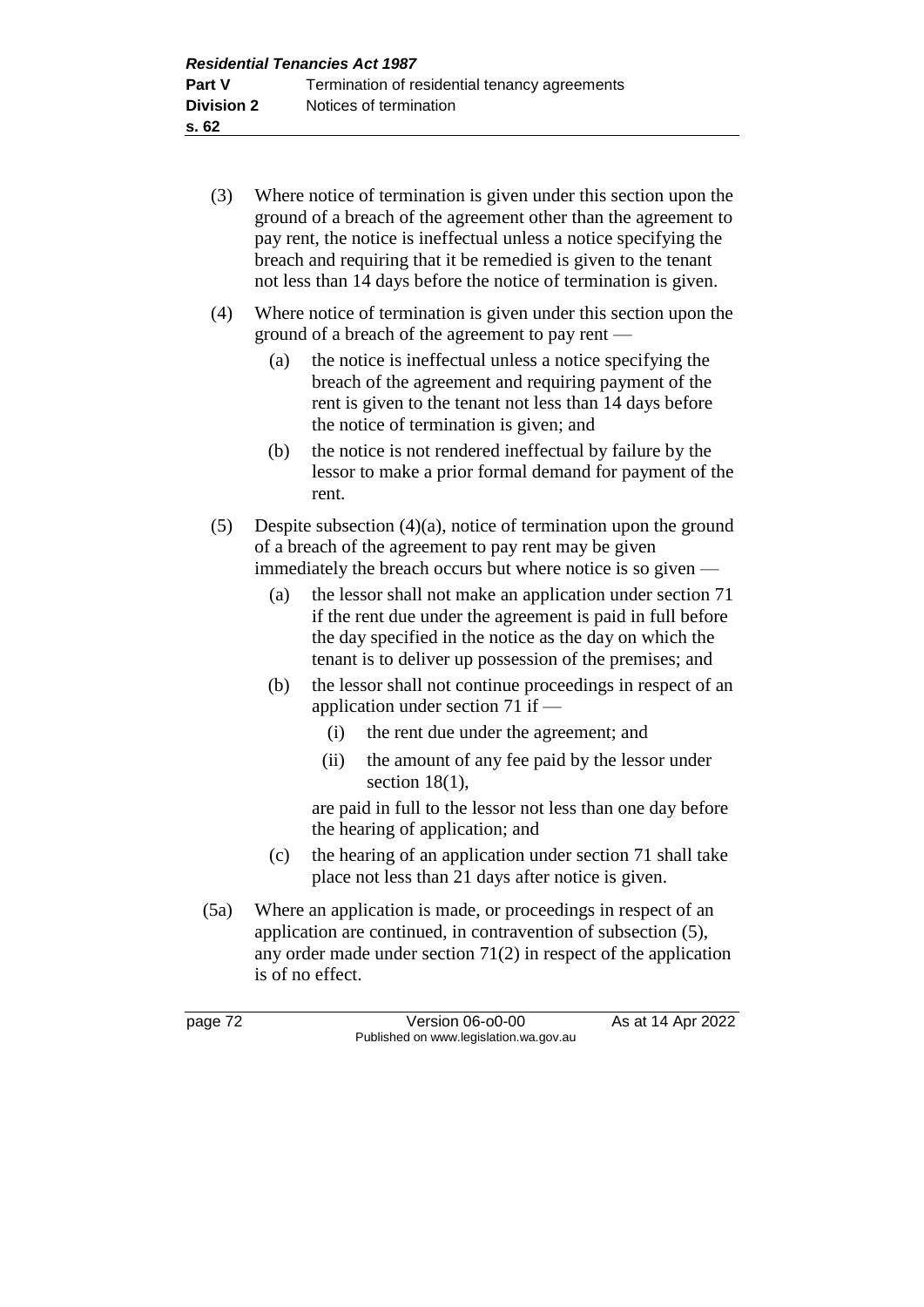- (6) Where notice of termination is given under this section in respect of a residential tenancy agreement that creates a tenancy for a fixed term, the notice is not ineffectual by reason of the fact that the day specified as the day on which the tenant is to deliver up possession of the premises is earlier than the last day of that term.
- (7) Failure by a tenant under a residential tenancy agreement that creates a tenancy for a fixed term to deliver up vacant possession of the premises at the expiration of the term does not constitute a breach of the agreement.

*[Section 62 amended: No. 59 of 1995 s. 50; No. 60 of 2011 s. 62, 88 and 89.]* 

#### **63. Notice of termination by lessor who has entered into contract of sale**

- (1) A lessor may give notice of termination of a residential tenancy agreement to the tenant on the ground that the lessor has entered into a contract for the sale of the premises to which the agreement relates and under that contract the lessor is required to give vacant possession of the premises.
- (2) Where a lessor gives notice of termination under subsection (1) the period of notice must be not less than 30 days before the day on which the tenant is required under the notice to give to the lessor possession of the premises.
- (3) A lessor, or a property manager acting on behalf of the lessor, must not give notice of termination under this section that the person knows is false or misleading in a material particular. Penalty for this subsection: a fine of \$10 000.
- (4) This section does not apply to a residential tenancy agreement that creates a tenancy for a fixed term during the currency of that term.

*[Section 63 inserted: No. 60 of 2011 s. 63; amended: No. 3 of 2019 s. 25.]*

As at 14 Apr 2022 Version 06-o0-00 page 73 Published on www.legislation.wa.gov.au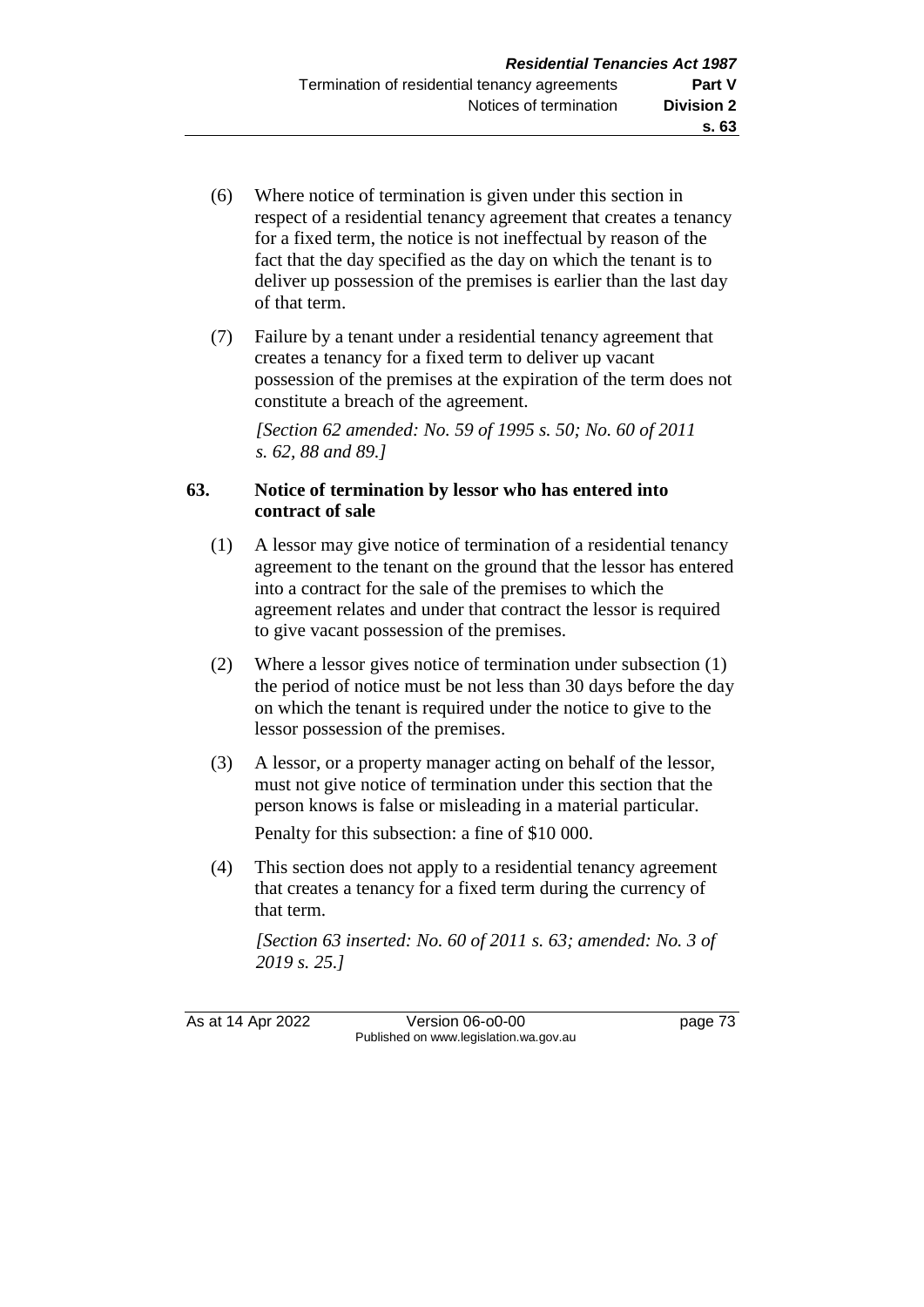#### **64. Notice of termination by lessor without any ground**

- (1) A lessor may give notice of termination of a residential tenancy agreement to the tenant without specifying any ground for the notice.
- (2) Where a lessor gives notice of termination under this section, the period of notice must be not less than 60 days before the day on which the tenant is required under the notice to give to the lessor possession of the premises.
- (3) A tenant may, within 7 days after receiving a notice of termination under this section, apply to a competent court for an order —
	- (a) that the period of notice be extended by a further period of up to 60 days; or
	- (b) if the tenant is of the opinion that the grounds set out in section  $71(3)(b)(i)$  apply — that the residential tenancy agreement is not terminated as a consequence of the notice.
- (4) On an application under subsection (3) the court may, as it thinks fit having regard to the justice and merits of the case —
	- (a) extend the period of notice for a further period of up to 60 days and make such other orders as to compensation of the lessor for any loss caused by the extension or as to any other matter that it considers is, in the circumstances of the case, appropriate; or
	- (b) make an order that the residential tenancy agreement is not terminated as a consequence of the notice; or
	- (c) make an order referred to in section 71(2) and in that case the court must specify the day as from which the order for possession operates, being a day that is the later of —
		- (i) a day not less than 60 days after the day on which the notice of termination was received; or

page 74 Version 06-o0-00 As at 14 Apr 2022 Published on www.legislation.wa.gov.au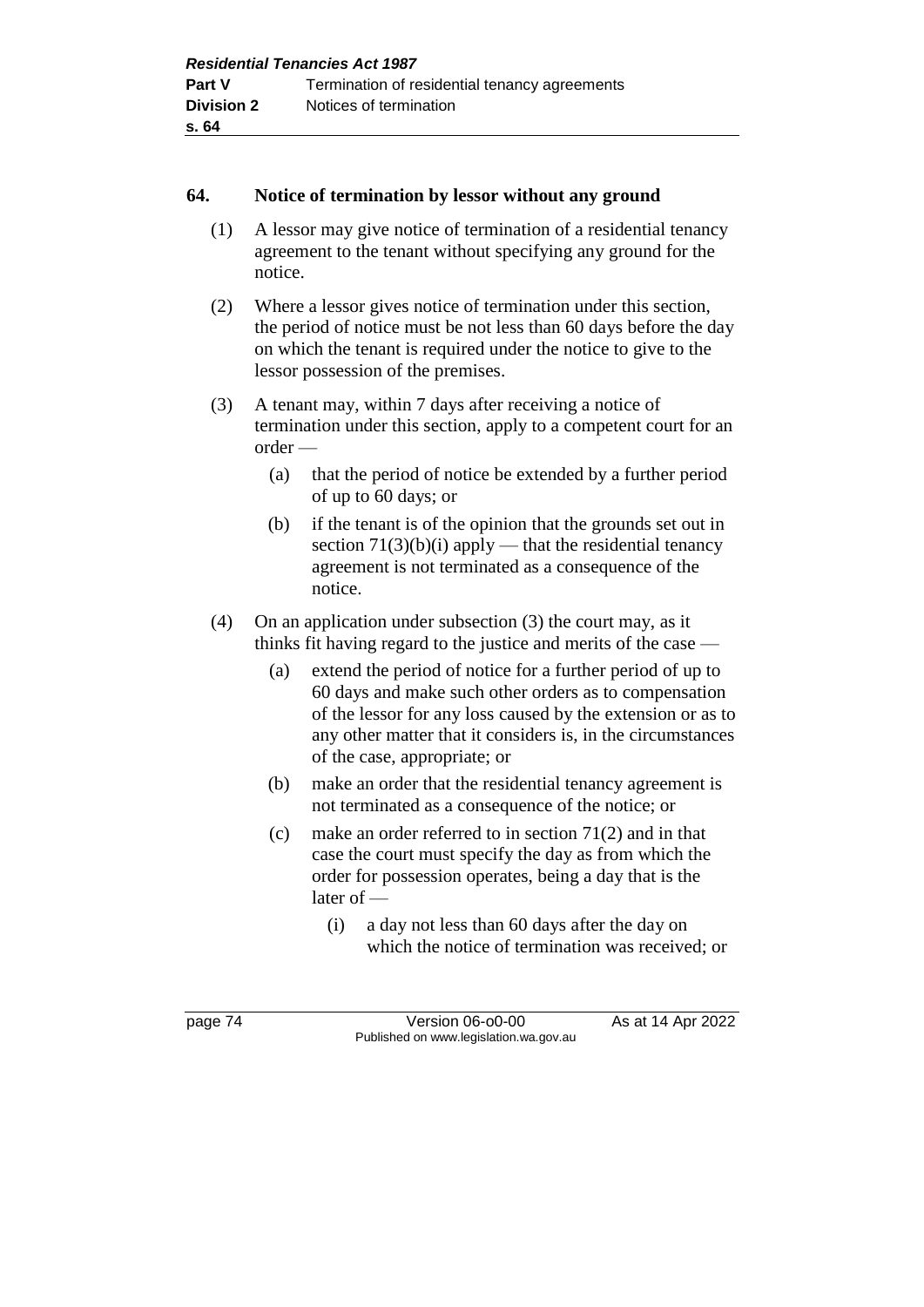- (ii) a day within 7 days after the day on which the order was made.
- (5) This section does not apply in relation to a residential tenancy agreement that creates a tenancy for a fixed term during the currency of that term.

*[Section 64 inserted: No. 60 of 2011 s. 63.]*

## **65. Termination by lessor where s. 32 invoked**

- (1) Where proceedings are pending for an order, or an order is in force, under section 32 fixing the maximum rent in respect of premises the subject of a residential tenancy agreement —
	- (a) any notice of termination of the agreement given by the lessor under section 64 is ineffectual; and
	- (b) any other notice of termination of the agreement given by the lessor is ineffectual unless first authorised by a competent court under subsection (2).
- (2) A competent court may, upon application by a lessor, authorise the lessor to give notice of termination, if it is satisfied that neither the institution of the proceedings for the order nor the making of the order has wholly or partly motivated the lessor to give notice of termination.

*[Section 65 amended: No. 50 of 1988 s. 18; No. 59 of 2004 s. 120(1) and (2); No. 60 of 2011 s. 64 and 89.]* 

## **66. Notice by lessor not waived by acceptance of rent**

A demand for, any proceeding for the recovery of, or acceptance of, rent by a lessor after the lessor has notice of a breach of the agreement by the tenant or has given the tenant notice of termination under this Act does not operate as a waiver of that breach or that notice.

*[Section 66 amended: No. 60 of 2011 s. 65 and 89.]* 

As at 14 Apr 2022 Version 06-o0-00 page 75 Published on www.legislation.wa.gov.au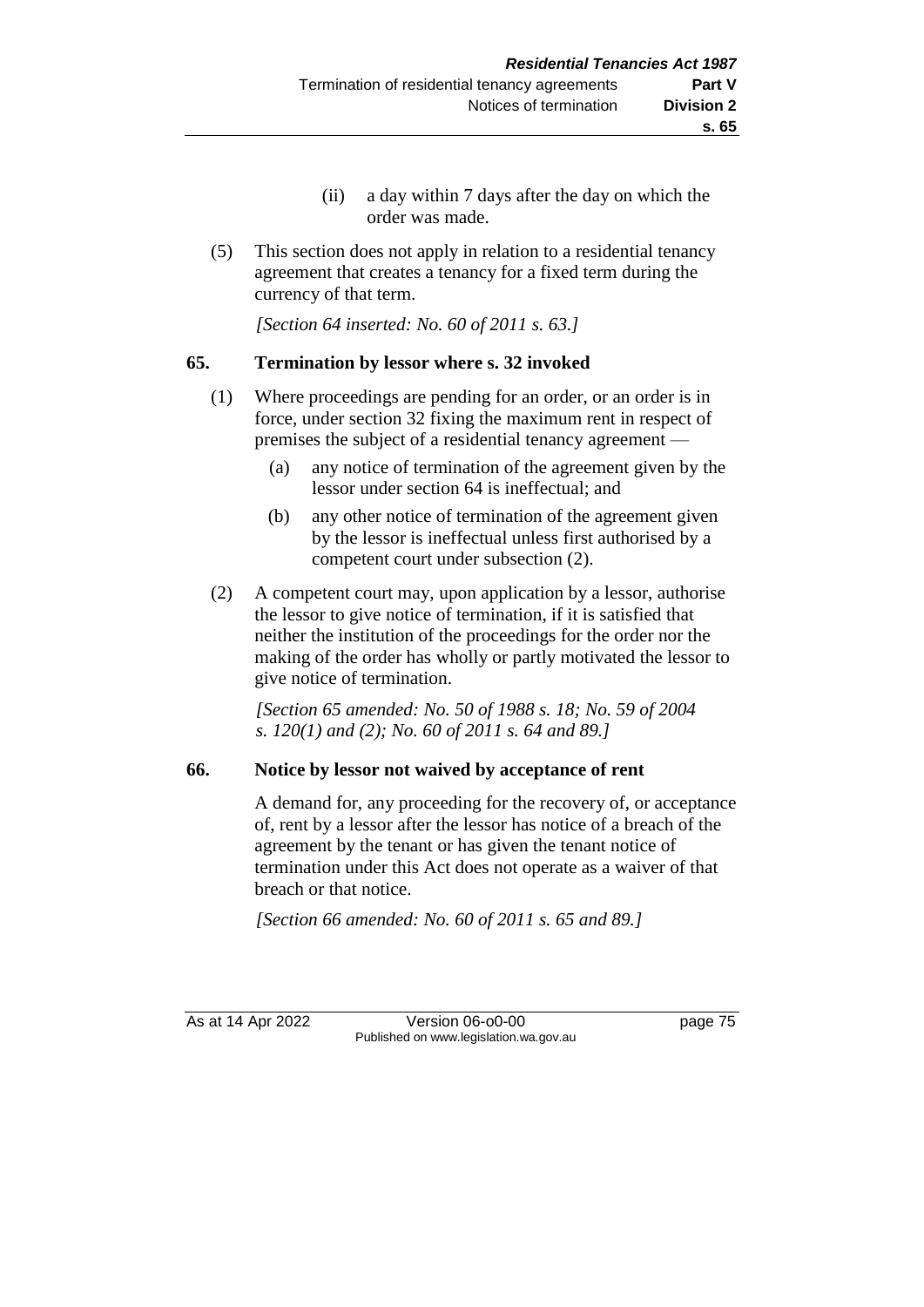#### **67. Form of notice of termination by tenant**

- (1) Except as provided in subsection (2), a notice of termination of a residential tenancy agreement, or of the tenant's interest in the agreement, must —
	- (a) be in writing; and
	- (b) be signed by the tenant and identify the premises the subject of the agreement; and
	- (c) specify the day on which the tenant will deliver up possession of the premises.
- (2) A notice given under section 71AB(1) must be in a prescribed form.

*[Section 67 amended: No. 60 of 2011 s. 88; No. 3 of 2019 s. 17.]* 

#### **68. Notice of termination by tenant**

- (1) A tenant may give notice of termination of a residential tenancy agreement to the lessor without specifying any ground for the notice.
- (2) Where a tenant gives notice of termination under this section, the period of notice must be not less than 21 days before the termination day.
- (3) This section does not apply in relation to a residential tenancy agreement that creates a tenancy for a fixed term during the currency of that term.

*[Section 68 amended: No. 60 of 2011 s. 66, 88 and 89.]* 

#### **69. Notice of termination by lessor or tenant where agreement frustrated**

(1) Where, otherwise than as a result of a breach of a residential tenancy agreement, the premises, or a part of the premises, the subject of that agreement are destroyed or rendered uninhabitable or cease to be lawfully usable as a residence or are

page 76 Version 06-o0-00 As at 14 Apr 2022 Published on www.legislation.wa.gov.au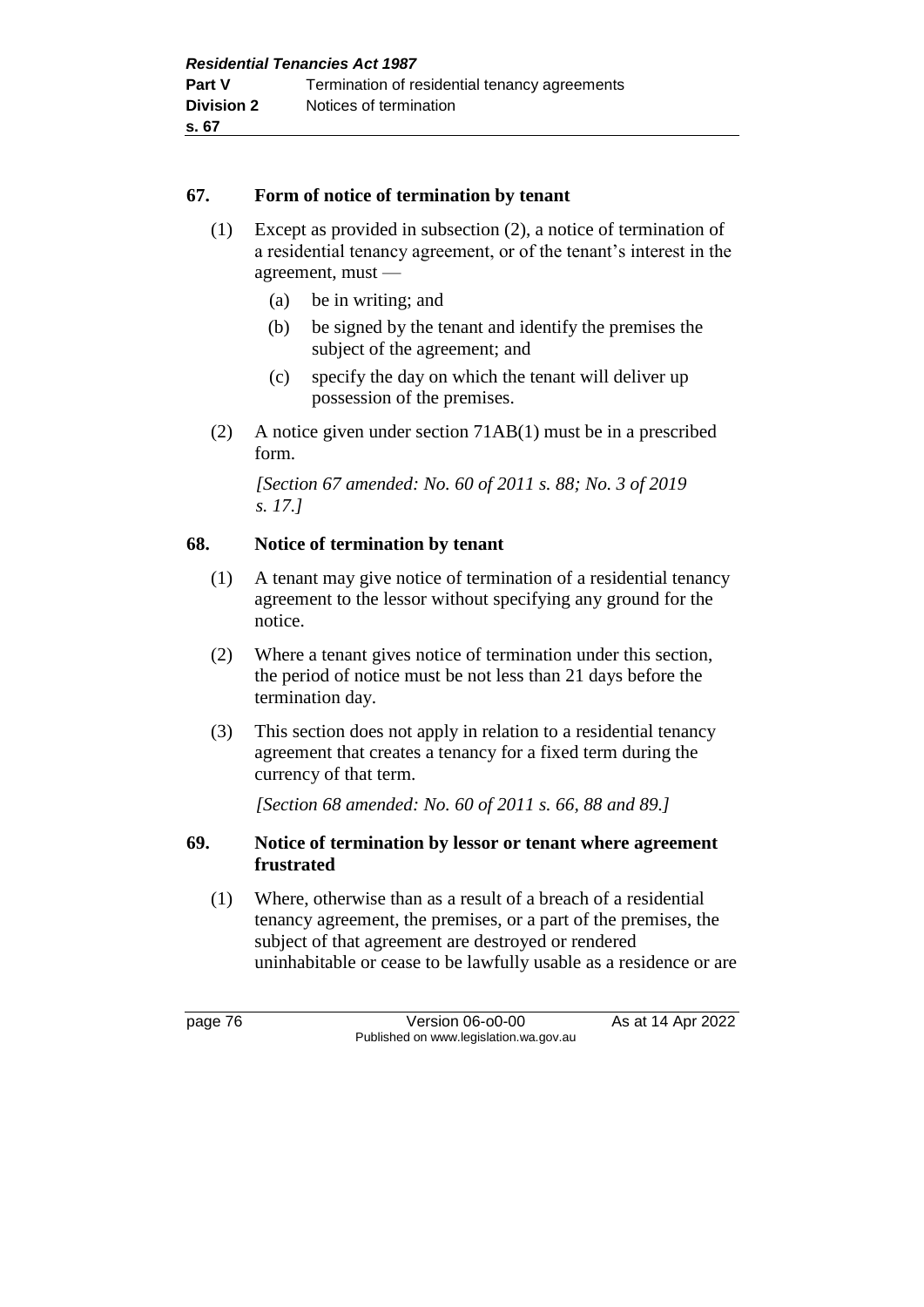appropriated or acquired by any authority by compulsory process —

- (a) the rent shall abate accordingly; and
- (b) the lessor or tenant may give notice of termination of the agreement to the other upon that ground.
- (2) Where a lessor gives notice of termination under this section, the period of notice shall be not less than 7 days before the termination day.
- (3) Where a tenant gives notice of termination under this section, the period of notice shall be not less than 2 days before the termination day.
- (4) Where notice of termination is given under this section in respect of a residential tenancy agreement that creates a tenancy for a fixed term, the notice is not ineffectual by reason of the fact that the day specified as the day on which the tenant is to, or will, deliver up possession of the premises is earlier than the last day of that term.

*[Section 69 amended: No. 60 of 2011 s. 67, 88 and 89.]* 

#### **70A. Notice of termination by lessor or tenant at end of fixed term tenancy**

 $(1)$  In this section —

*agreement* means a residential tenancy agreement that creates a tenancy for a fixed term;

*notice* means a notice of termination referred to in subsection (2);

*possession day* means the day specified in a notice as the day on which possession of the premises is to be delivered up by the tenant and has the meaning affected by subsection (6).

(2) Despite any other written law or a requirement under a contract, the term of a residential tenancy agreement does not end on the expiry day unless the lessor or tenant has given a notice of termination of the agreement to the other party specifying a day

As at 14 Apr 2022 Version 06-o0-00 page 77 Published on www.legislation.wa.gov.au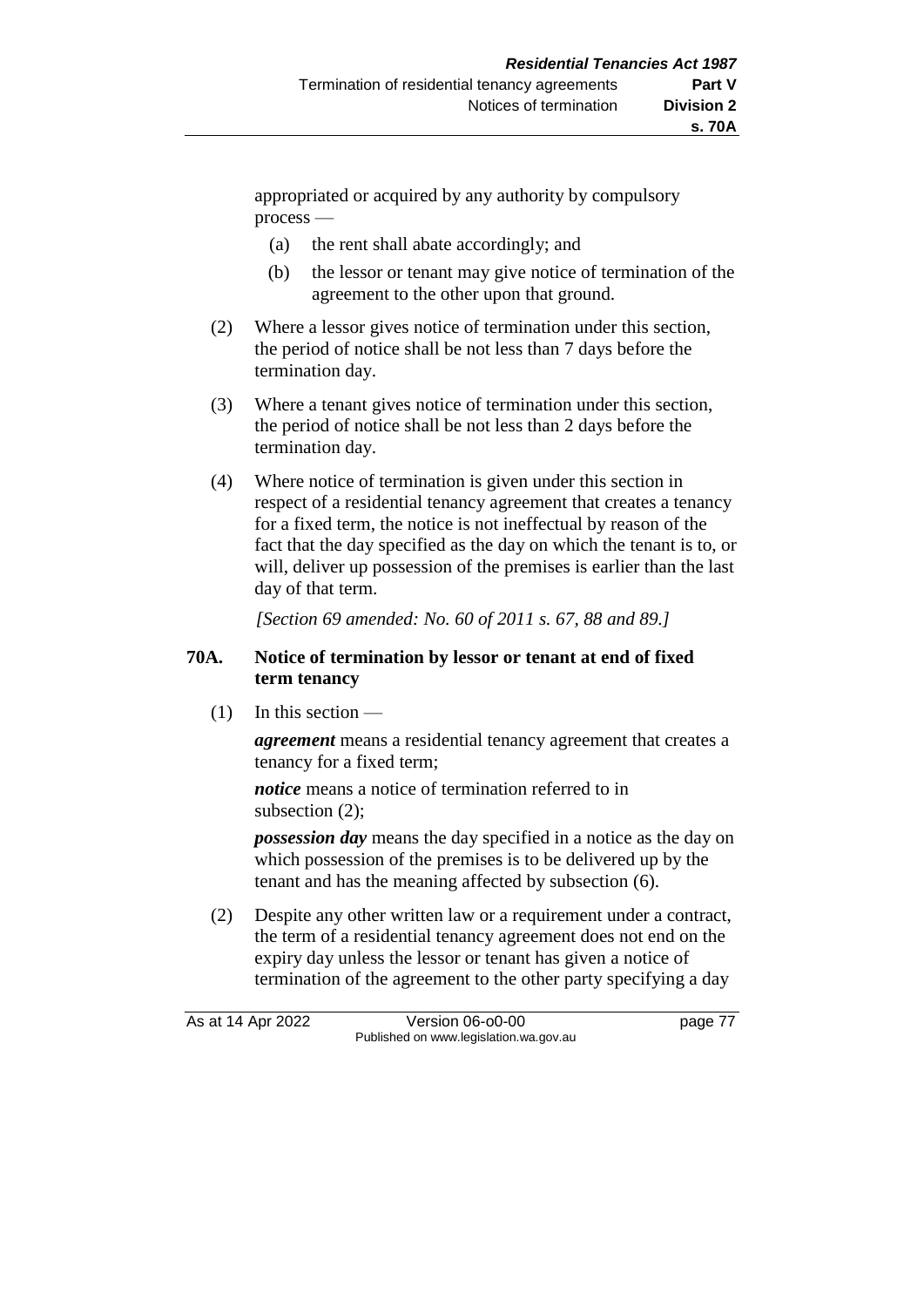on which possession of the residential premises is to be delivered up by the tenant.

- (3) The notice must be given not later than 30 days before the possession day.
- (4) The possession day must not be a day earlier than the expiry day.
- (5) If the possession day is later than the expiry day, then  $-$ 
	- (a) the term of the agreement expires on the possession day, and not on the expiry day; and
	- (b) the terms of the agreement are to be taken, for all purposes, to be varied to that extent.
- (6) If both the lessor and tenant give a notice to each other and the notices specify different possession days, then the day that is the earlier of the 2 days is to be taken to be the possession day.
- $(7)$  If
	- (a) the day on which the term of the agreement is to expire under subsection  $(5)(a)$  is the possession day under a notice given by the lessor; and
	- (b) the tenant delivers up possession of the premises after the expiry day but before the possession day,

then the day on which the tenant delivers up possession of the premises is to be taken to be the possession day for the purposes of subsection (5).

*[Section 70A inserted: No. 60 of 2011 s. 68.]* 

page 78 **Version 06-00-00** As at 14 Apr 2022 Published on www.legislation.wa.gov.au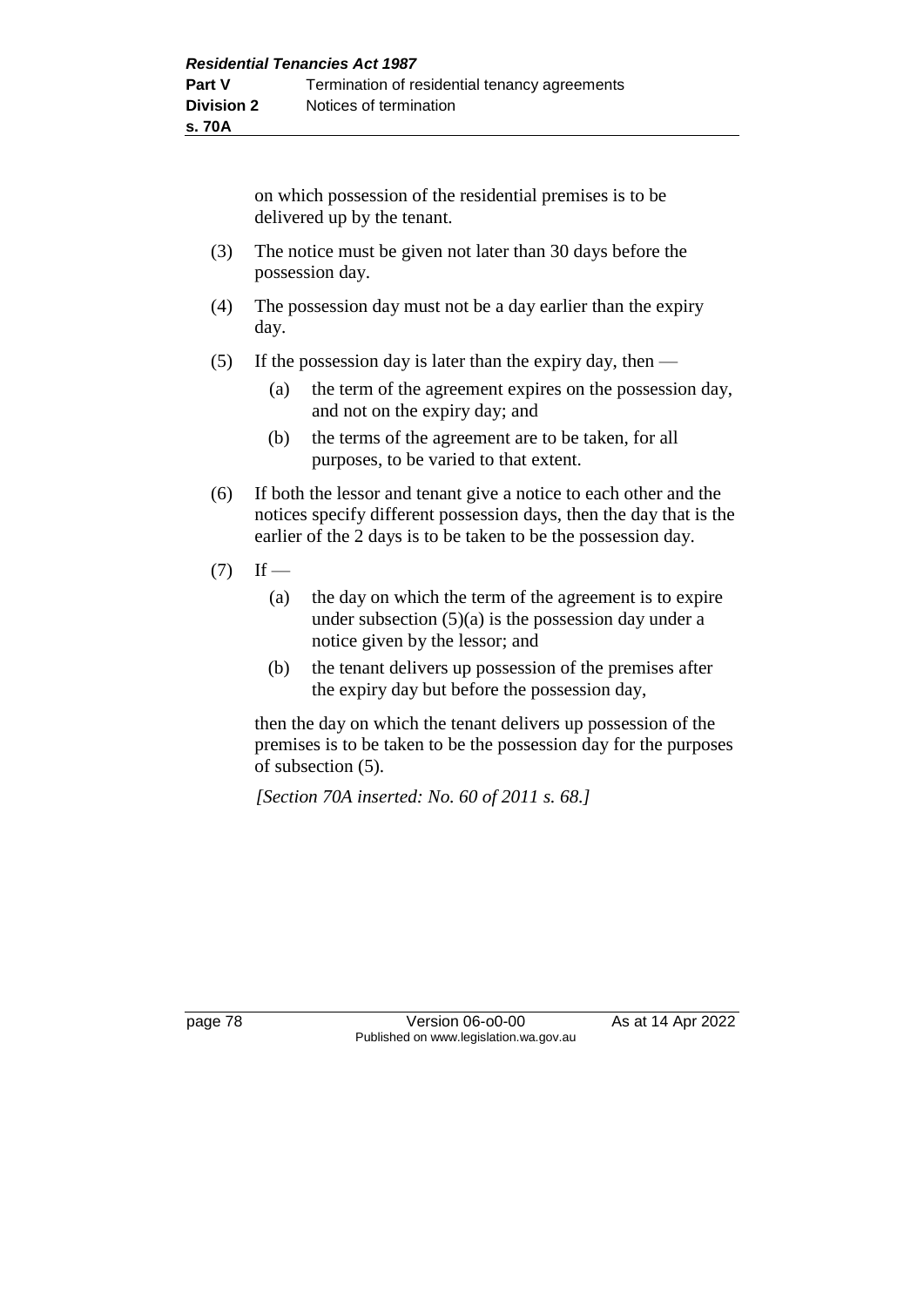#### **70. Effect of notice of termination of periodic tenancy**

Notice of termination of a residential tenancy agreement that creates a periodic tenancy is not ineffectual by reason of the fact —

- (a) that the period of the notice, being not less than the period required under this Act, is less than that which would otherwise have been required at law; or
- (b) that the day specified as the day on which the tenant is to, or will, deliver up possession of the premises is not the last day of a period of the tenancy.

*[Section 70 amended: No. 60 of 2011 s. 88.]* 

## **Division 2A — Special provisions about terminating tenant's interest on grounds of family violence**

*[Heading inserted: No. 3 of 2019 s. 18.]* 

#### **71AA. Terms used**

In this Division —

*DVO* has the meaning given under the *Domestic Violence Orders (National Recognition) Act 2017* section 4(1);

*Family Court injunction* means an injunction under the *Family Court Act 1997* section 235 or 235A or the *Family Law Act 1975* (Commonwealth) section 68B or 114;

*premises*, in relation to a residential tenancy agreement, means the residential premises to which the agreement relates.

*[Section 71AA inserted: No. 3 of 2019 s. 18.]*

## **71AB. Notice of termination of tenant's interest on ground that tenant subject to family violence**

(1) Despite any other provision of this Act or another written law or a requirement under a contract, a tenant may give to the lessor notice of termination of the tenant's interest in the residential tenancy agreement on the ground that the tenant or a dependant

As at 14 Apr 2022 Version 06-o0-00 page 79 Published on www.legislation.wa.gov.au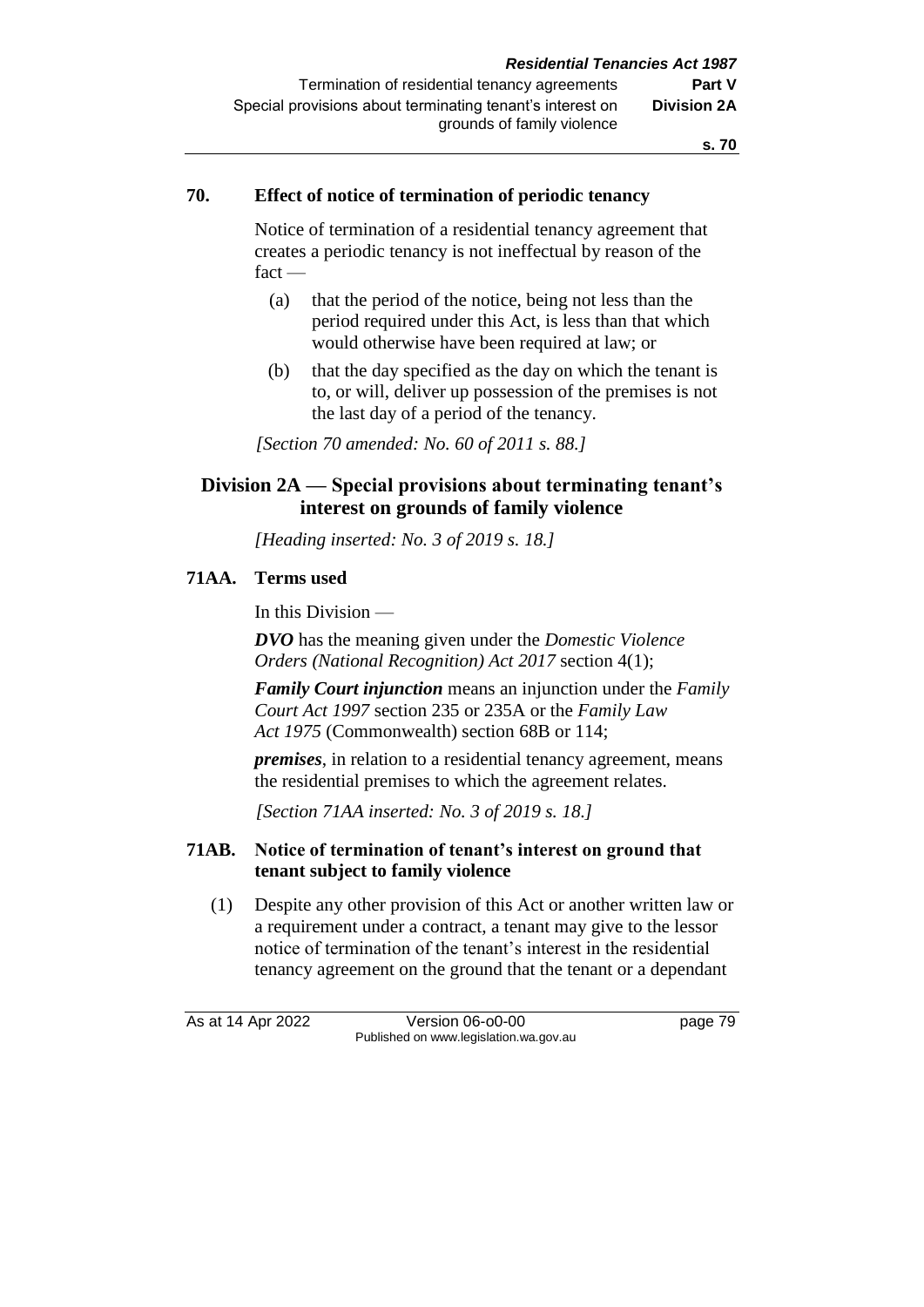**s. 71AB**

of the tenant is, during the tenancy period, likely to be subjected or exposed to family violence.

- (2) A notice under this section must be accompanied by a document, applicable during the tenancy period, comprising 1 of the following —
	- (a) a DVO;
	- (b) a Family Court injunction or an application for a Family Court injunction;
	- (c) a copy of a prosecution notice or indictment containing a charge relating to violence against the tenant or a court record of a conviction of the charge;
	- (d) a report of family violence, in a form approved by the Commissioner, completed by a person who has worked with the tenant and is 1 of the following —
		- (i) a person registered under the *Health Practitioner Regulation National Law (Western Australia)* in the medical profession;
		- (ii) a person registered under the *Health Practitioner Regulation National Law (Western Australia)* in the psychology profession;
		- (iii) a social worker as defined in the *Mental Health Act 2014* section 4;
		- (iv) a police officer;
		- (v) a person in charge of a women's refuge;
		- (vi) a prescribed person or class of persons.
- (3) The lessor must not disclose information in a document provided to the lessor under subsection (2) to another person except in accordance with this Act or another written law.

Penalty for this subsection: a fine of \$5 000.

page 80 Version 06-o0-00 As at 14 Apr 2022 Published on www.legislation.wa.gov.au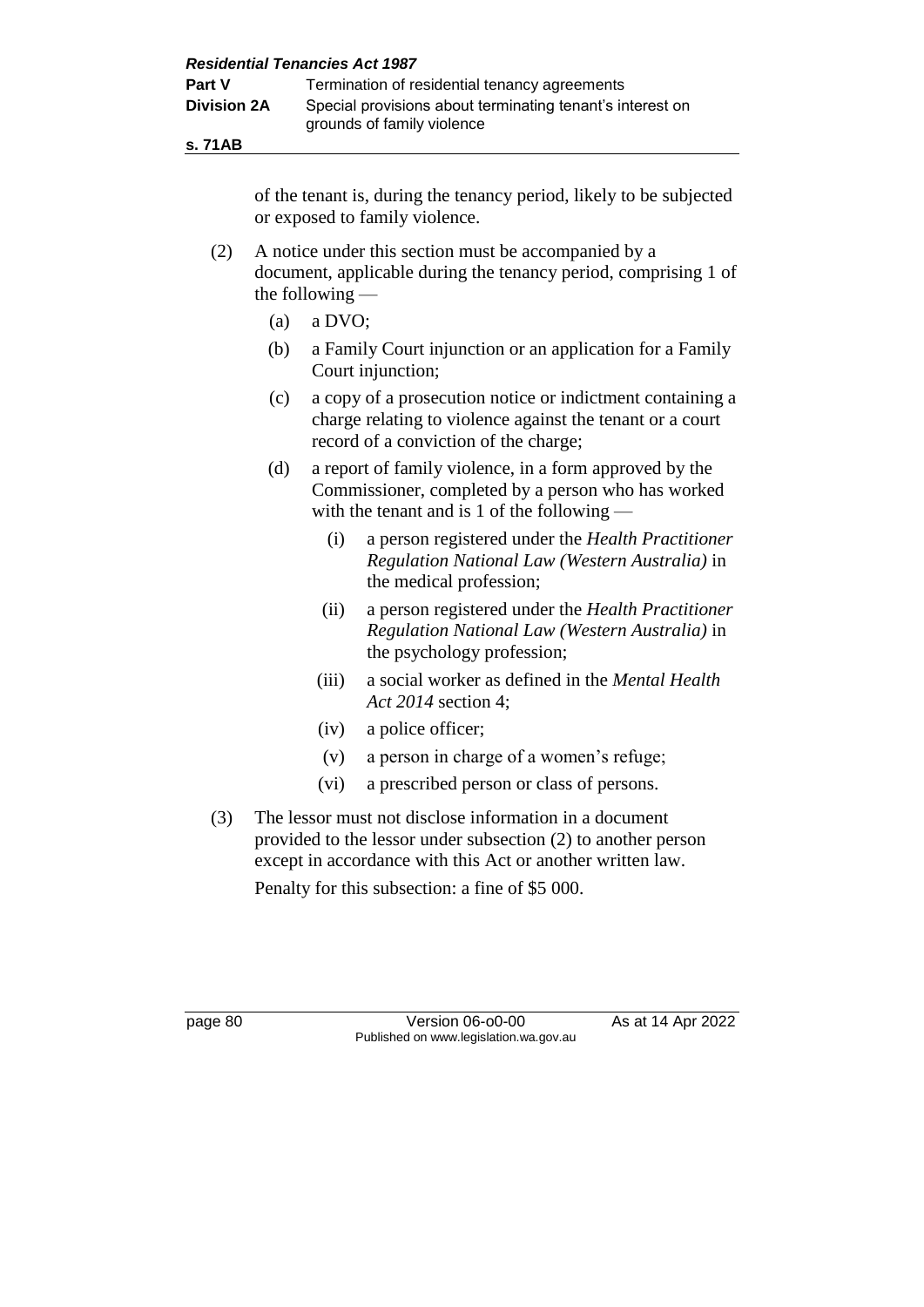(4) The lessor must ensure that information provided to the lessor under subsection (2) is kept in a secure manner so far as it is reasonably practicable to do so.

Penalty for this subsection: a fine of \$5 000.

(5) If a tenant gives notice under this section, the period of notice must be not less than 7 days before the termination day.

*[Section 71AB inserted: No. 3 of 2019 s. 18.]*

#### **71AC. Review of notice of termination under s. 71AB**

(1) In this section —

*terminating tenant* means a tenant who has given, or purportedly given, notice of termination under section 71AB.

- (2) A lessor may, within 7 days after receiving a notice under section 71AB, apply to a competent court to review whether notice was validly given under that section.
- (3) In its review, the court
	- (a) must examine whether the terminating tenant has complied with section 71AB in giving the notice; and
	- (b) cannot examine whether the terminating tenant, or a dependant of the tenant, has been or might be subject to family violence.
- (4) If the court finds that notice was not validly given under section 71AB, the court must make an order declaring that the terminating tenant's interest in the residential tenancy agreement has not been terminated, otherwise the court must dismiss the application.

*[Section 71AC inserted: No. 3 of 2019 s. 18.]*

#### **71AD. Rights of co-tenants after notice under s. 71AB**

 $(1)$  In this section —

*co-tenant*, in relation to a notice under section 71AB(1), does not include the tenant who gave the notice.

As at 14 Apr 2022 Version 06-o0-00 page 81 Published on www.legislation.wa.gov.au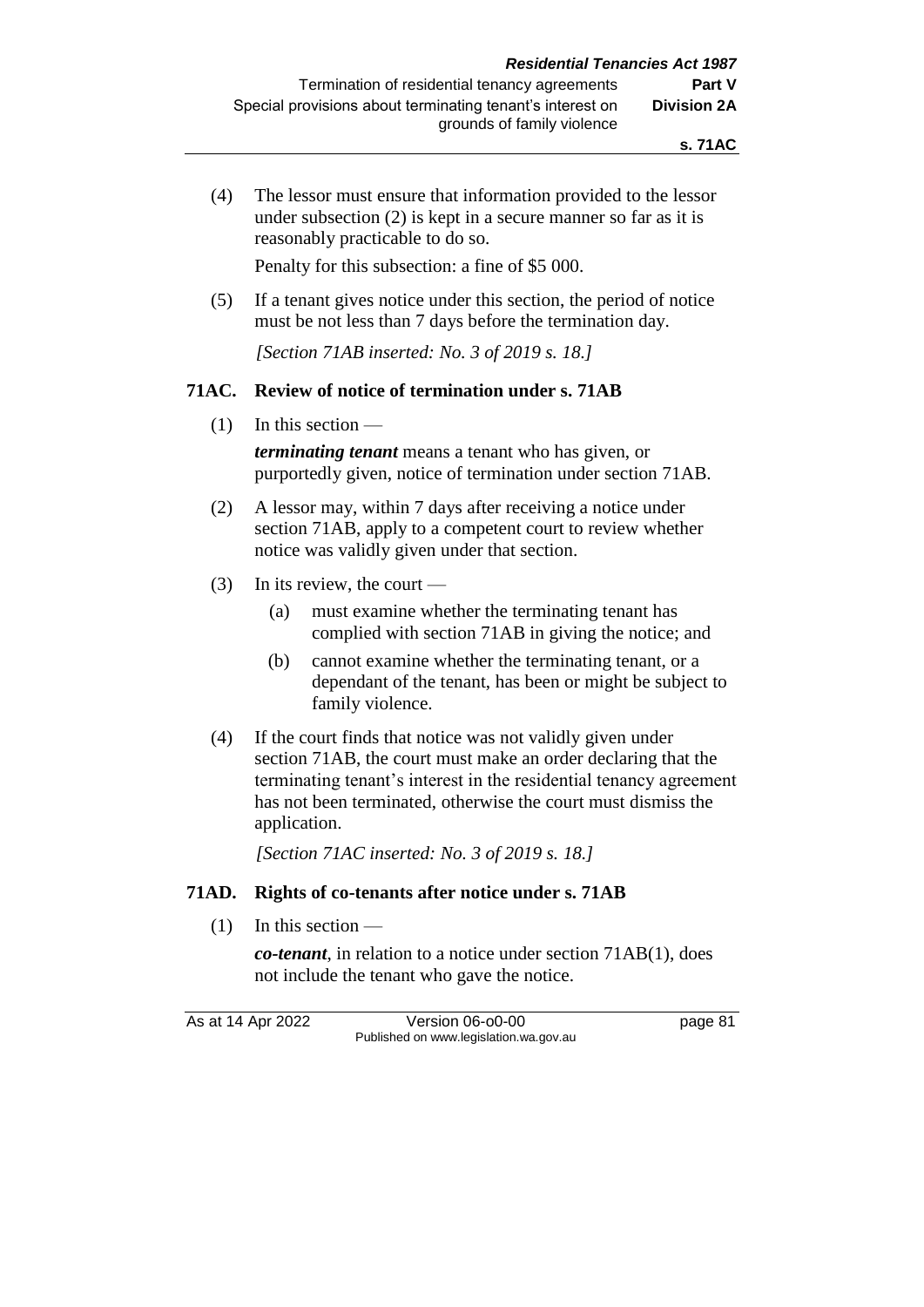| <b>Residential Tenancies Act 1987</b> |                                                                                                                                                                                           |                                                                                                                                                                                                                               |  |
|---------------------------------------|-------------------------------------------------------------------------------------------------------------------------------------------------------------------------------------------|-------------------------------------------------------------------------------------------------------------------------------------------------------------------------------------------------------------------------------|--|
| Part V                                |                                                                                                                                                                                           | Termination of residential tenancy agreements                                                                                                                                                                                 |  |
| <b>Division 2A</b>                    |                                                                                                                                                                                           | Special provisions about terminating tenant's interest on                                                                                                                                                                     |  |
| s. 71AE                               |                                                                                                                                                                                           | grounds of family violence                                                                                                                                                                                                    |  |
|                                       |                                                                                                                                                                                           |                                                                                                                                                                                                                               |  |
| (2)                                   |                                                                                                                                                                                           | A lessor must give a copy of a notice received by the lessor<br>under section 71AB(1) to each co-tenant under the residential<br>tenancy agreement within 7 days after receiving the notice.                                  |  |
| (3)                                   | Nothing in subsection (2) requires or permits the lessor to give a<br>copy of a document provided under section 71AB(2) to a<br>co-tenant.                                                |                                                                                                                                                                                                                               |  |
| (4)                                   | The co-tenant may, within 7 days after receiving the copy of the<br>notice, give notice of termination of the co-tenant's interest in<br>the residential tenancy agreement to the lessor. |                                                                                                                                                                                                                               |  |
| (5)                                   |                                                                                                                                                                                           | If a co-tenant gives notice of termination under subsection (4),<br>the period of notice must be not less than 21 days before the<br>termination day.                                                                         |  |
|                                       |                                                                                                                                                                                           | [Section 71AD inserted: No. 3 of 2019 s. 18.]                                                                                                                                                                                 |  |
| <b>71AE.</b>                          |                                                                                                                                                                                           | Termination of tenant's interest by court on grounds of<br>family violence                                                                                                                                                    |  |
| (1)                                   |                                                                                                                                                                                           | In this section $-$                                                                                                                                                                                                           |  |
|                                       |                                                                                                                                                                                           | excluded tenant means a tenant against whom an order is<br>sought or made under subsection (2);                                                                                                                               |  |
|                                       |                                                                                                                                                                                           | <i>family violence order</i> means a DVO, Family Court injunction or<br>other court order denying a tenant's right of occupancy in<br>premises under a residential tenancy agreement;                                         |  |
|                                       |                                                                                                                                                                                           | protected tenant means a tenant for whose benefit an order is<br>sought or made under subsection (2).                                                                                                                         |  |
| (2)                                   |                                                                                                                                                                                           | Despite any other provision of this Act or another written law,<br>or a requirement under a contract, a court may make an order<br>terminating a tenant's interest in a residential tenancy agreement<br>if it is satisfied — |  |
|                                       | (a)                                                                                                                                                                                       | that a family violence order is in force against the<br>excluded tenant; or                                                                                                                                                   |  |
|                                       | (b)                                                                                                                                                                                       | that the excluded tenant has, during the tenancy period,<br>committed family violence against the protected tenant<br>or a dependant of the protected tenant.                                                                 |  |
| page 82                               |                                                                                                                                                                                           | Version 06-o0-00<br>As at 14 Apr 2022<br>Published on www.legislation.wa.gov.au                                                                                                                                               |  |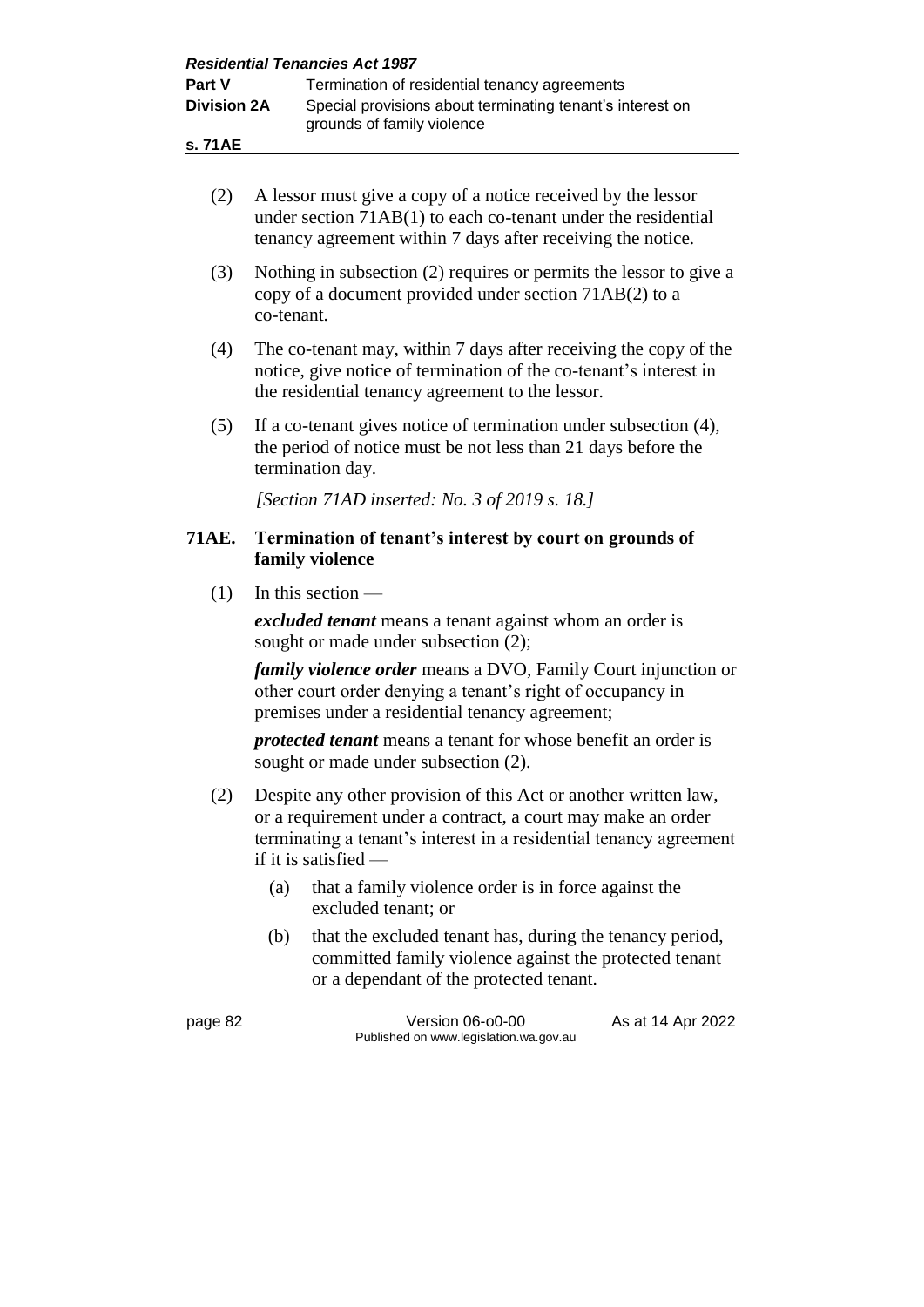- (3) The court may make the order on an application by any of the following —
	- (a) the excluded tenant;
	- (b) a protected tenant;
	- (c) a prescribed person acting on behalf of the protected tenant.
- (4) Before making the order the court must consider the following matters —
	- (a) the best interests of any child ordinarily resident at the premises;
	- (b) the best interests of the protected tenant, including, if the premises under the residential tenancy agreement are social housing premises, the ability of the tenant to meet any eligibility criteria for those premises;
	- (c) the effect the order might have on the lessor and any tenants other than the protected tenant;
	- (d) the effect the order might have on any pets kept on the premises;
	- (e) the fact that perpetrators of family violence might seek to misuse the protections offered to tenants and lessors under this Act to further their violence and the need to prevent that misuse.
- (5) The court is to have regard to the matter set out in subsection (4)(a) as being of primary importance.
- (6) The order takes effect on a day specified in the order, being a day that is not less than 7 days and not more than 30 days after the order is made.
- (7) The court may make the order in proceedings under this Act or the Act under which the family violence order is made.

*[Section 71AE inserted: No. 3 of 2019 s. 18.]*

As at 14 Apr 2022 Version 06-o0-00 page 83 Published on www.legislation.wa.gov.au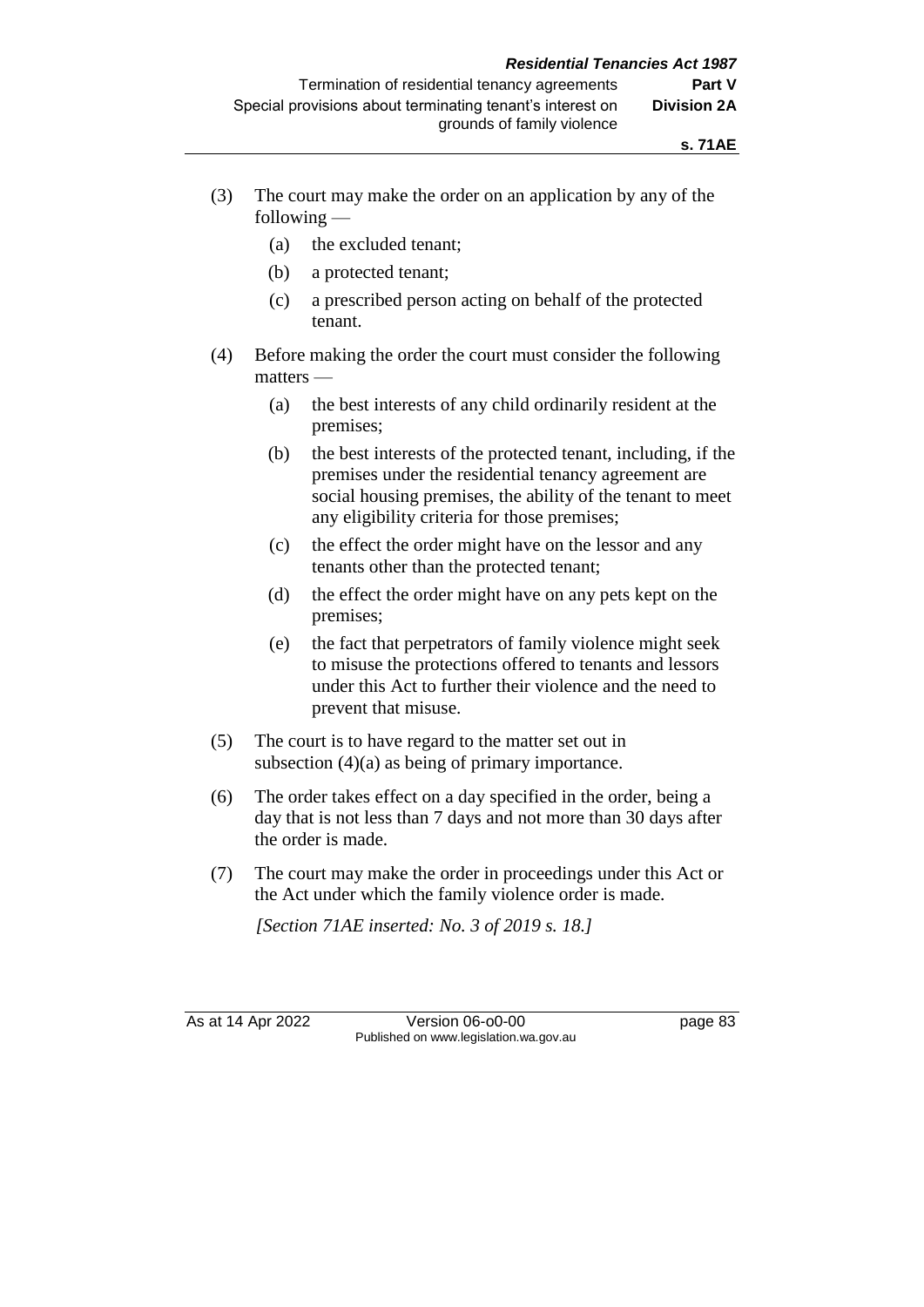**Part V** Termination of residential tenancy agreements **Division 3** Special provisions about terminating social housing tenancy agreements

**s. 71AF**

#### **71AF. Review of Division**

- (1) The Minister must carry out a review of the operation and effectiveness of this Division, and prepare a report based on the review, as soon as practicable after the  $3<sup>rd</sup>$  anniversary of the day on which this Division comes into operation.
- (2) Without limiting the scope of the review, the review must address the following —
	- (a) the effect of this Division on lessors' rights to recover debts owed by tenants;
	- (b) the effect of this Division on lessors' insurance policies;
	- (c) the effect of this Division on contractual certainty;
	- (d) the extent to which this Division affects contractual obligations upon lessors and co-tenants who are not perpetrators of family violence and the impact of those obligations;
	- (e) such other matters as appear to the Minister to be relevant.
- (3) The Minister must cause the report to be laid before each House of Parliament as soon as practicable after it is prepared, but not later than 12 months after the 3<sup>rd</sup> anniversary.

*[Section 71AF inserted: No. 3 of 2019 s. 18.]*

## **Division 3 — Special provisions about terminating social housing tenancy agreements**

*[Heading inserted: No. 60 of 2011 s. 92.]*

## **Subdivision 1 — Preliminary**

*[Heading inserted: No. 60 of 2011 s. 92.]*

#### **71A. Terms used**

In this Division —

*criteria* means the criteria approved under section 71E;

page 84 Version 06-o0-00 As at 14 Apr 2022 Published on www.legislation.wa.gov.au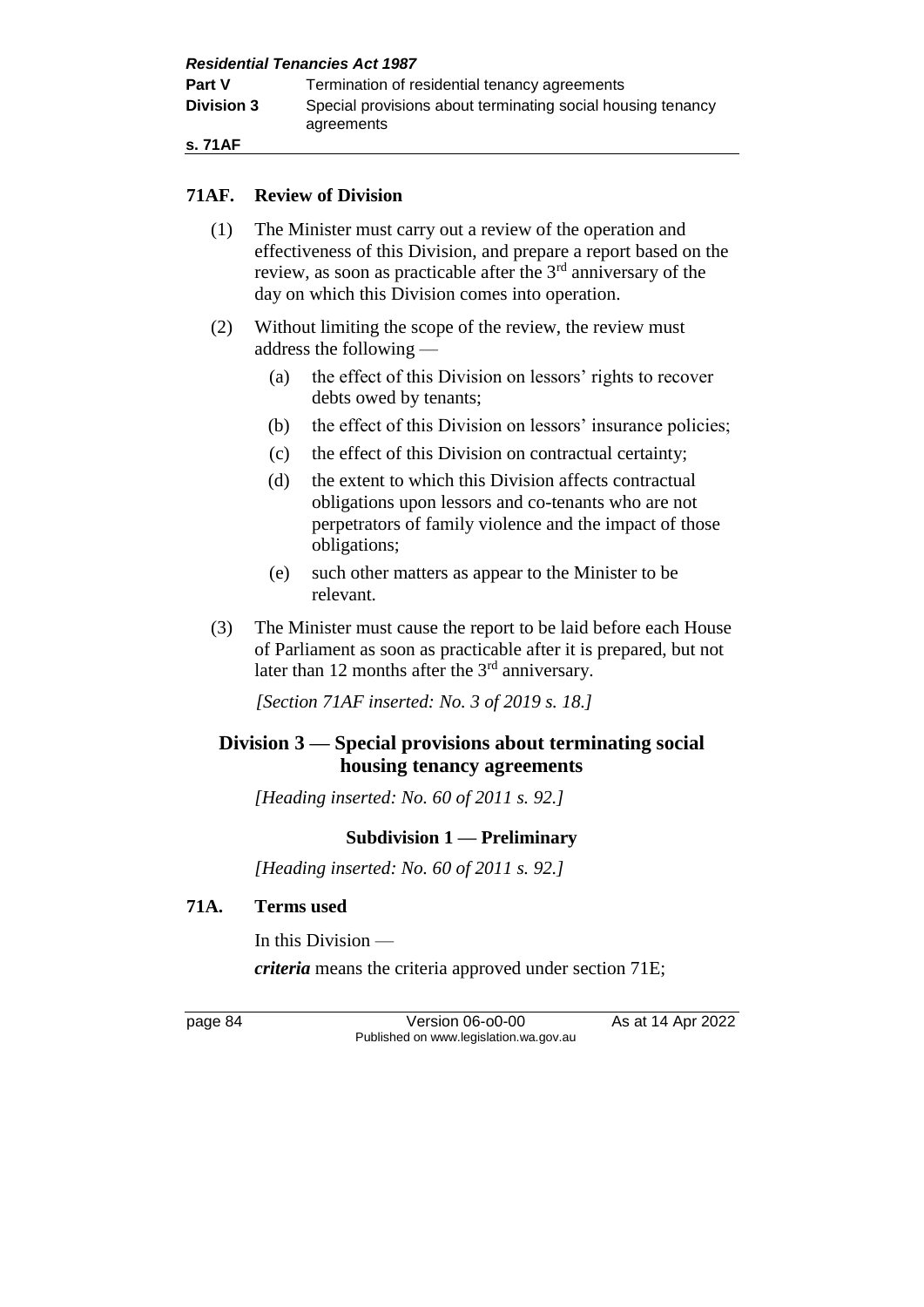*Housing Authority* means the Housing Authority referred to in the *Housing Act 1980* section 6(4);

*Minister for Housing* means the Minister to whom the administration of the *Housing Act 1980* is committed;

*social housing premises* means residential premises let by a social housing provider under a social housing tenancy agreement, but does not include any premises that are excluded by regulation from the ambit of this definition;

*social housing provider* means any of the following —

- (a) the Housing Authority;
- (b) a body or person prescribed, or of a class prescribed, for the purposes of this definition;

*social housing tenancy agreement* means a residential tenancy agreement in respect of social housing premises, but does not include any agreement that is excluded by regulation from the ambit of this definition.

*[Section 71A inserted: No. 60 of 2011 s. 92.]*

## **71B. Application of Division**

This Division does not limit the operation of the other provisions of this Part in relation to residential tenancy agreements that are social housing tenancy agreements.

*[Section 71B inserted: No. 60 of 2011 s. 92.]*

#### **Subdivision 2 — Notice of termination where tenant not eligible for social housing premises**

*[Heading inserted: No. 60 of 2011 s. 92.]*

#### **71C. Notice of termination by lessor on ground that tenant not eligible for social housing premises**

A lessor under a social housing tenancy agreement may give notice of termination of the agreement to the tenant on the ground that the lessor has determined, as the result of an assessment carried out under section 71D, that the tenant is not

As at 14 Apr 2022 Version 06-o0-00 page 85 Published on www.legislation.wa.gov.au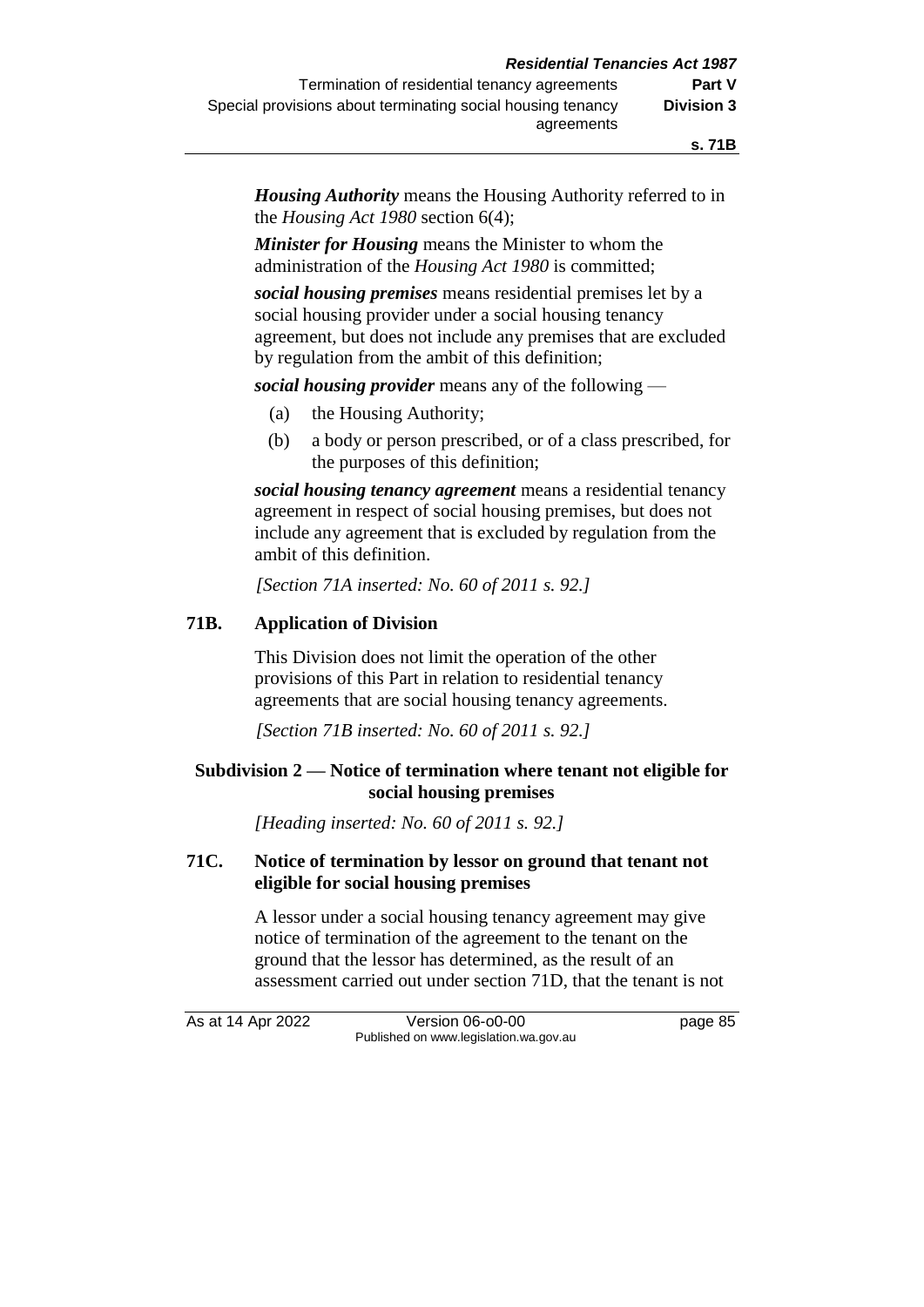**s. 71D**

eligible to reside in social housing premises, or to reside in the class of social housing premises to which the agreement relates.

*[Section 71C inserted: No. 60 of 2011 s. 92.]*

## **71D. Assessment of tenants eligibility for social housing premises**

- (1) In carrying out an assessment of the eligibility of a tenant under a social housing tenancy agreement (the *agreement*) to reside in social housing premises, or to reside in the class of social housing premises to which the agreement relates, the lessor is to apply the criteria approved under section 71E for the purposes of this Subdivision.
- (2) The lessor may request the tenant to provide any information that is reasonably required to enable the lessor to determine whether the tenant meets the criteria for the purposes of an assessment under this section.
- (3) If the tenant refuses to provide any such information to the lessor, the lessor may determine, without further inquiry, that the tenant is not eligible to reside in social housing premises, or to reside in the class of social housing premises to which the agreement relates.
- (4) In the case of a social housing tenancy agreement that creates a tenancy for a fixed term, an assessment under this section may not be carried out prior to 6 months before the end of the term.

*[Section 71D inserted: No. 60 of 2011 s. 92.]*

## **71E. Criteria for assessing eligibility of tenants for social housing premises under s. 71D**

- (1) The Minister for Housing is to approve criteria for the purposes of this Subdivision.
- (2) The criteria may differ from the criteria used to assess a person's eligibility to commence residing in social housing premises, or in a particular class of social housing premises.

page 86 Version 06-o0-00 As at 14 Apr 2022 Published on www.legislation.wa.gov.au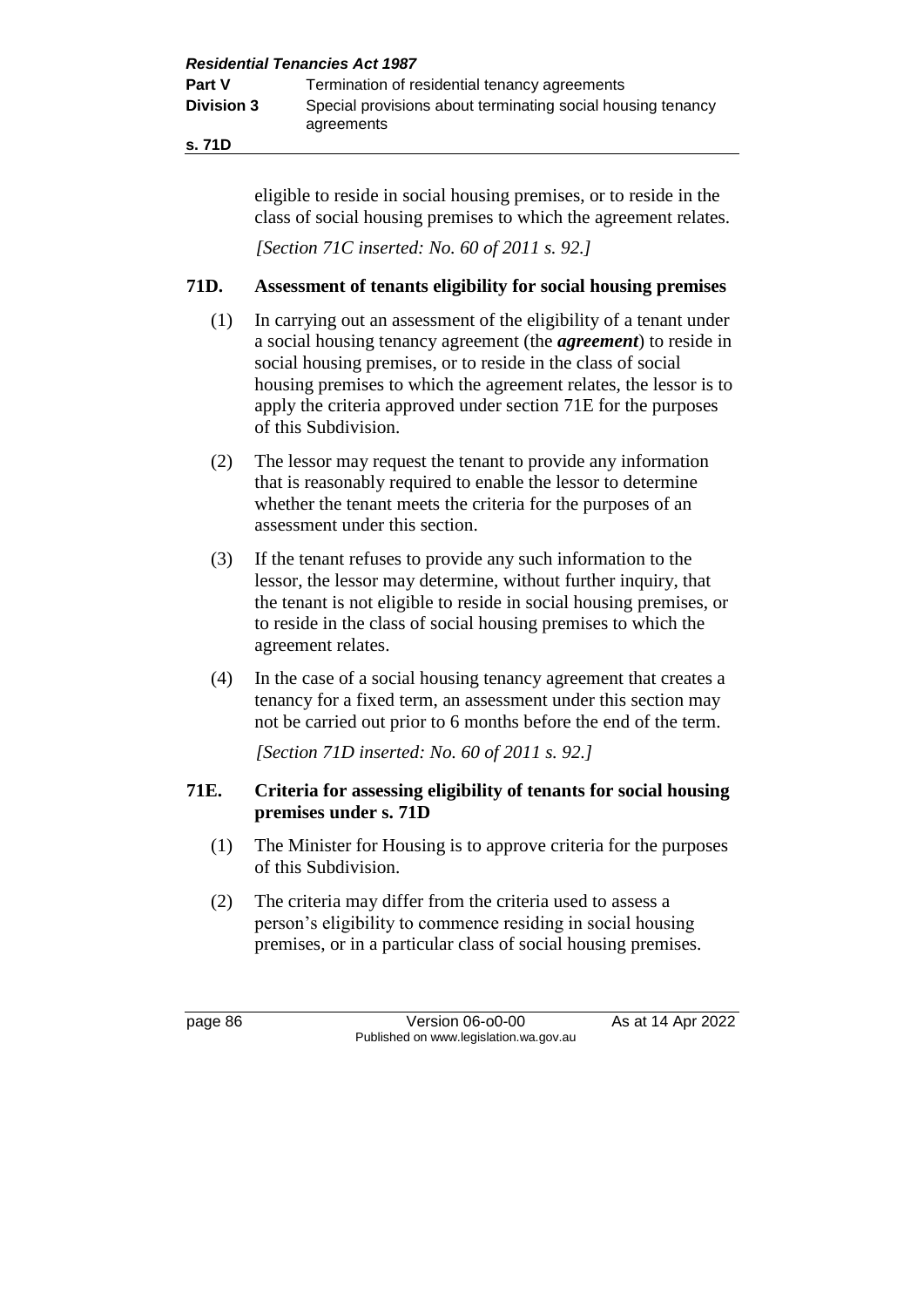- (3) The criteria must not relate to whether or not a tenant has complied with any term of a residential tenancy agreement.
- (4) The criteria must be made publicly available.
- (5) A copy of the criteria must be provided, on request, to any tenant under a social housing tenancy agreement free of charge and to other persons either free of charge or on payment of the reasonable cost incurred in copying the criteria.

*[Section 71E inserted: No. 60 of 2011 s. 92.]*

### **71F. Review of decision to give notice on ground that tenant not eligible for social housing premises**

- (1) Before giving notice of termination of a social housing tenancy agreement to a tenant on the ground referred to in section 71C, the lessor must advise the tenant of the decision to do so by notice in writing.
- (2) A notice given under this section must
	- (a) contain particulars of the reasons why the tenant is no longer considered eligible to reside in the premises; and
	- (b) state that the tenant may apply to the lessor for a review of the decision within 30 days after the notice is given and give particulars of how such an application may be made; and
	- (c) state that the tenant is entitled to make representations to the lessor in writing, or (if the tenant wishes) orally, as to why the agreement should not be terminated.
- (3) The tenant may, in accordance with the notice
	- (a) apply to the lessor for a review of the decision; and
	- (b) make representations in writing, or (if the tenant wishes) orally, to the lessor as to why the agreement should not be terminated.
- (4) If the tenant applies to the lessor for a review under this section, the lessor must review the decision, in accordance with any

As at 14 Apr 2022 Version 06-o0-00 page 87 Published on www.legislation.wa.gov.au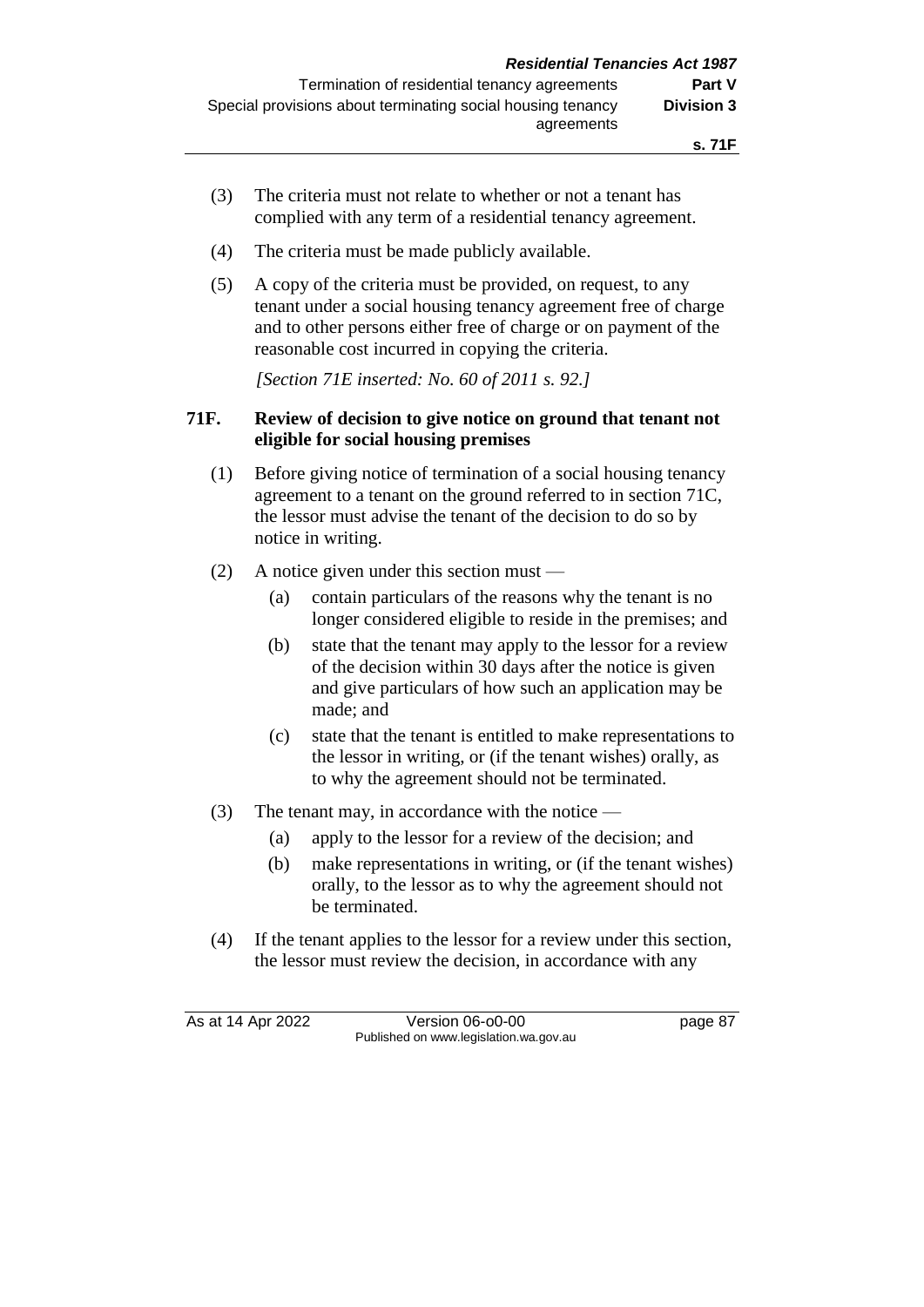**s. 71G**

procedures approved by the Minister for Housing for the purposes of this section, and consider any representations made by the tenant.

- (5) After the review is carried out, the lessor may
	- (a) give notice of termination of the agreement on the ground referred to in section 71C; or
	- (b) advise the tenant, by notice in writing, that the lessor has decided not to give notice of termination of the agreement.

*[Section 71F inserted: No. 60 of 2011 s. 92.]*

### **71G. Time periods to be observed where notice of termination given under this Subdivision**

- (1) A notice of termination of a social housing tenancy agreement cannot be given to a tenant on the ground referred to in section 71C before the later of the following —
	- (a) the end of the 30 day period within which the tenant may apply for a review under section 71F of the decision to give notice of termination;
	- (b) the end of any such review carried out in respect of that decision.
- (2) The notice of termination cannot specify as the day on which vacant possession of the premises is to be delivered up to the lessor a day that is earlier than —
	- (a) in the case of a social housing tenancy agreement that creates a tenancy for a fixed term, 60 days after the day on which the notice is given or the day the term of the agreement ends, whichever is the later; or
	- (b) in any other case, 60 days after the day on which the notice of termination is given.

*[Section 71G inserted: No. 60 of 2011 s. 92.]*

page 88 Version 06-o0-00 As at 14 Apr 2022 Published on www.legislation.wa.gov.au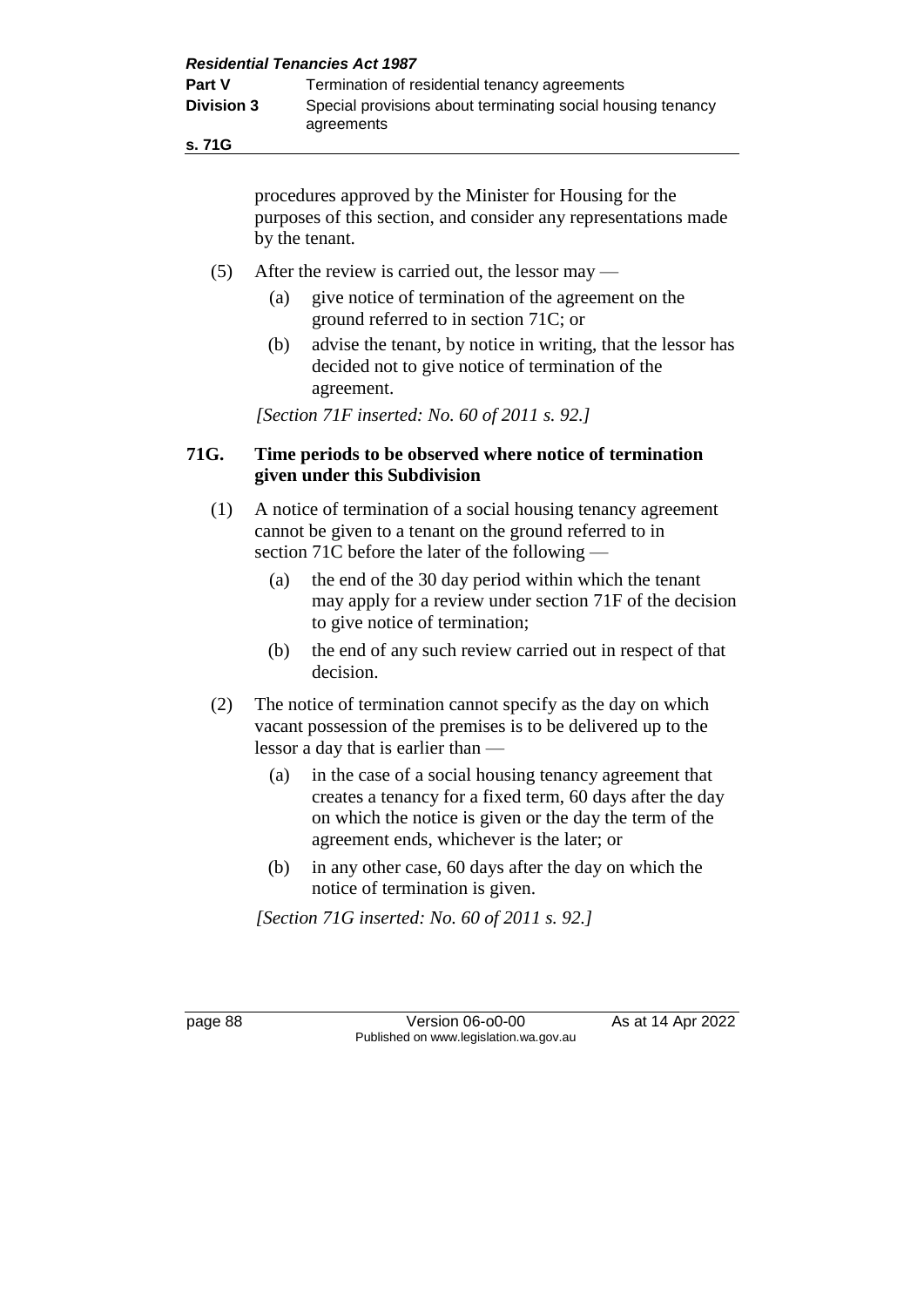#### **Subdivision 3 — Notice of termination where tenant offered alternative social housing premises**

*[Heading inserted: No. 60 of 2011 s. 92.]*

### **71H. Notice of termination by lessor where tenant offered alternative social housing premises**

A lessor under a social housing tenancy agreement may give notice of termination of the agreement (the *existing agreement*) to the tenant on the ground that the lessor has offered to enter into a new social housing tenancy agreement with the tenant in respect of alternative premises to the premises the subject of the existing agreement.

*[Section 71H inserted: No. 60 of 2011 s. 92.]*

### **71I. Review of decision to give notice on ground that tenant offered alternative social housing premises**

- (1) Before giving notice of termination of a social housing tenancy agreement to a tenant on the ground referred to in section 71H, the lessor must advise the tenant of the decision to do so by notice in writing.
- (2) The lessor may make the offer to enter into a new social housing tenancy agreement and give notice of the decision at the same time.
- (3) A notice given under this section must
	- (a) contain particulars of the reasons why the lessor wishes the tenant to move to alternative premises; and
	- (b) state that the tenant may apply to the lessor for a review of the decision within 30 days after the notice is given and give particulars of how such an application may be made; and
	- (c) state that the tenant is entitled to make representations to the lessor in writing, or (if the tenant wishes) orally, as to why the existing agreement should not be terminated.

As at 14 Apr 2022 Version 06-o0-00 page 89 Published on www.legislation.wa.gov.au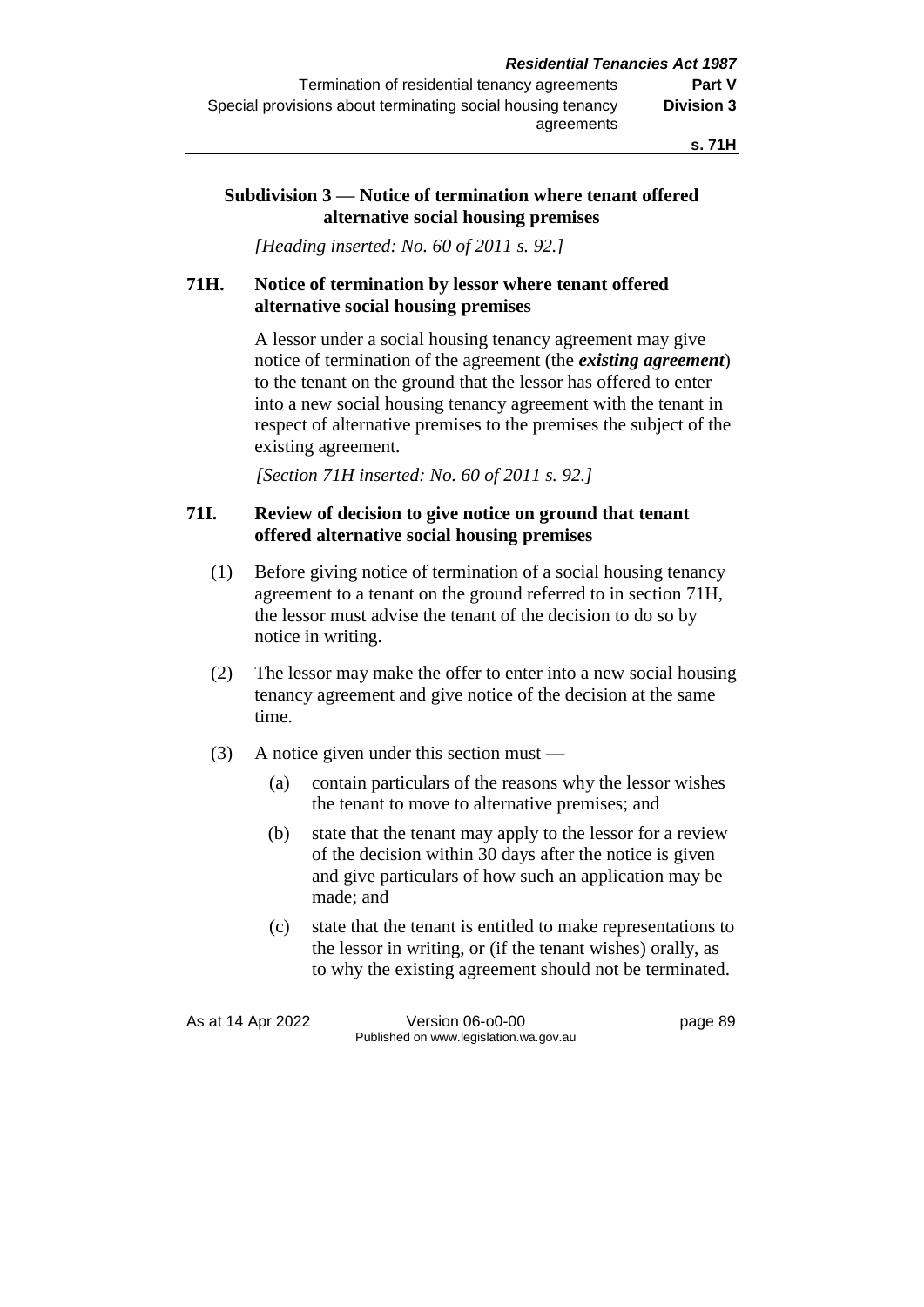| <b>Residential Tenancies Act 1987</b> |                                                                                                                                                                       |                                                                                                                                                                                                                                                                                                                                                                                                             |  |  |
|---------------------------------------|-----------------------------------------------------------------------------------------------------------------------------------------------------------------------|-------------------------------------------------------------------------------------------------------------------------------------------------------------------------------------------------------------------------------------------------------------------------------------------------------------------------------------------------------------------------------------------------------------|--|--|
| Part V<br><b>Division 3</b><br>s. 711 |                                                                                                                                                                       | Termination of residential tenancy agreements<br>Special provisions about terminating social housing tenancy<br>agreements                                                                                                                                                                                                                                                                                  |  |  |
|                                       |                                                                                                                                                                       |                                                                                                                                                                                                                                                                                                                                                                                                             |  |  |
| (4)                                   |                                                                                                                                                                       | The tenant may, in accordance with the notice $-$                                                                                                                                                                                                                                                                                                                                                           |  |  |
|                                       | (a)                                                                                                                                                                   | apply to the lessor for a review of the decision; and                                                                                                                                                                                                                                                                                                                                                       |  |  |
|                                       | (b)                                                                                                                                                                   | make representations in writing, or (if the tenant wishes)<br>orally, to the lessor as to why the existing agreement<br>should not be terminated.                                                                                                                                                                                                                                                           |  |  |
| (5)                                   |                                                                                                                                                                       | If the tenant applies to the lessor for a review under this section,<br>the lessor must review the decision, in accordance with any<br>procedures approved by the Minister for Housing for the<br>purposes of this section, and consider any representations made<br>by the tenant.                                                                                                                         |  |  |
| (6)                                   |                                                                                                                                                                       | After the review is carried out, the lessor may —                                                                                                                                                                                                                                                                                                                                                           |  |  |
|                                       | (a)                                                                                                                                                                   | give notice of termination of the existing agreement on<br>the ground referred to in section 71H; or                                                                                                                                                                                                                                                                                                        |  |  |
|                                       | (b)                                                                                                                                                                   | advise the tenant, by notice in writing, that the lessor has<br>decided not to give notice of termination of the existing<br>agreement; or                                                                                                                                                                                                                                                                  |  |  |
|                                       | (c)                                                                                                                                                                   | make a new offer to the tenant to enter into a new social<br>housing tenancy agreement in respect of alternative<br>premises that differ from those the subject of the offer in<br>respect of which the review was carried out.                                                                                                                                                                             |  |  |
| (7)                                   | If a new offer is made under subsection $(6)(c)$ , subsections $(1)$ to<br>(6) apply in relation to giving notice of termination in<br>connection with the new offer. |                                                                                                                                                                                                                                                                                                                                                                                                             |  |  |
| (8)                                   |                                                                                                                                                                       | If the situation referred to in subsection $(7)$ applies, the lessor is<br>required to give a second notice, and the tenant is entitled to a<br>second review, under this section, however, the lessor is not<br>required to give any further notice, and the tenant is not entitled<br>to any further review, under this section in relation to giving<br>notice of termination following a second review. |  |  |
|                                       |                                                                                                                                                                       | [Section 711 inserted: No. 60 of 2011 s. 92.]                                                                                                                                                                                                                                                                                                                                                               |  |  |
| page 90                               |                                                                                                                                                                       | Version 06-o0-00<br>As at 14 Apr 2022<br>Published on www.legislation.wa.gov.au                                                                                                                                                                                                                                                                                                                             |  |  |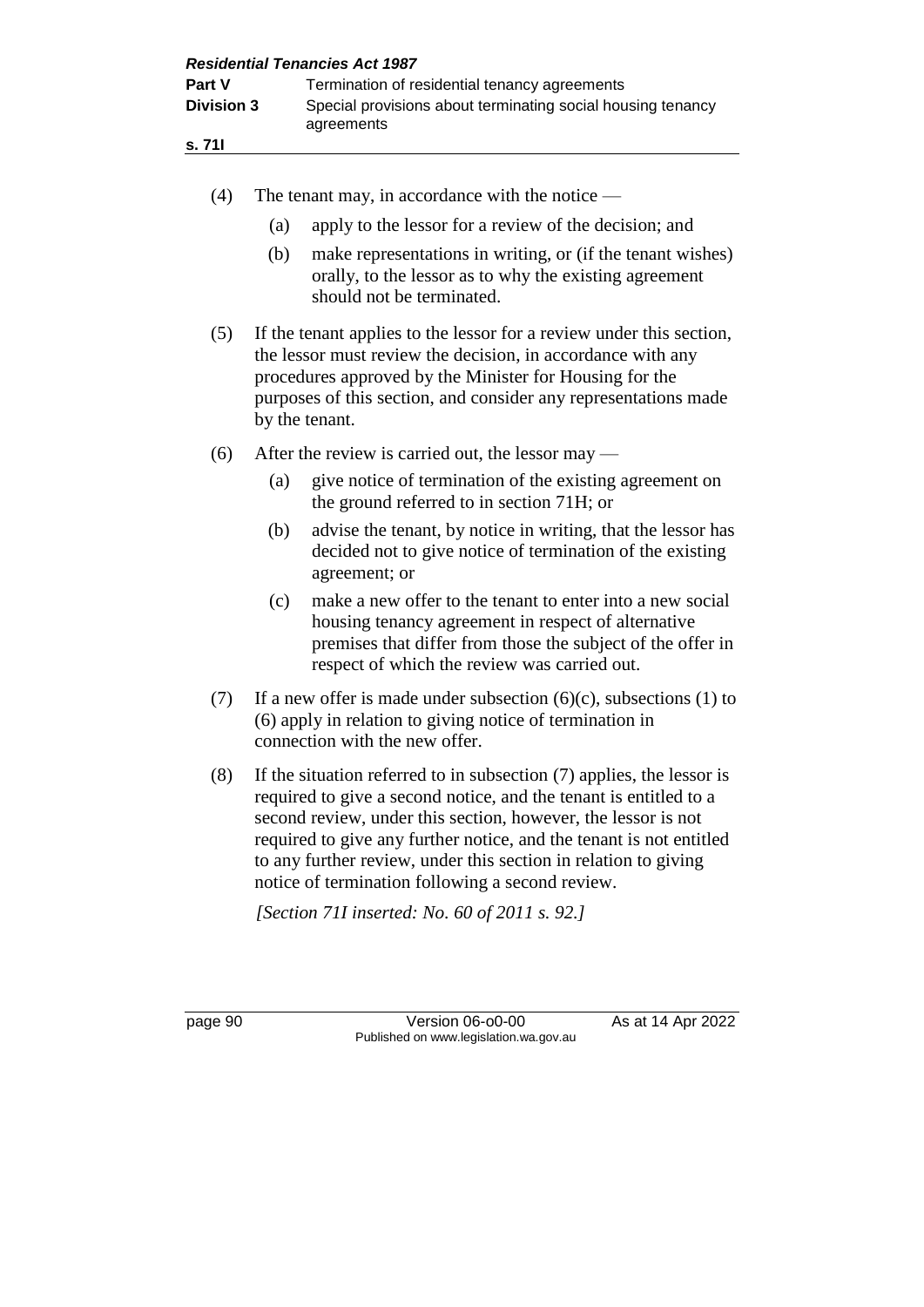### **71J. Time periods to be observed where notice of termination given under this Subdivision**

- (1) A notice of termination of a social housing tenancy agreement cannot be given to a tenant on the ground referred to in section 71H before the later of the following —
	- (a) the end of the 30 day period within which the tenant may apply for any review under section 71I of the decision to give the notice of termination;
	- (b) the end of any such review carried out in respect of that decision.
- (2) Despite subsection (1), if the lessor and tenant enter into a new social housing tenancy agreement before the end of that 30 day period or any such review, the notice of termination may be given on or after the day on which they enter into the new agreement.
- (3) The notice of termination cannot specify a day earlier than 60 days after the day on which the notice is given as the day on which vacant possession of the premises the subject of the existing agreement is to be delivered up to the lessor, unless it specifies an earlier day to which the tenant has consented.
- (4) The notice of termination is ineffective unless the alternative premises in connection with which the notice of termination is given are available for occupation no later than 7 days before the date specified in the notice as the day on which vacant possession is to be delivered up to the lessor.
- (5) In the case of a social housing tenancy agreement that creates a tenancy for a fixed term, the notice of termination is not ineffective merely because a day earlier than the day on which the term ends is specified as the day on which vacant possession is to be delivered up to the lessor.

*[Section 71J inserted: No. 60 of 2011 s. 92.]*

As at 14 Apr 2022 Version 06-o0-00 page 91 Published on www.legislation.wa.gov.au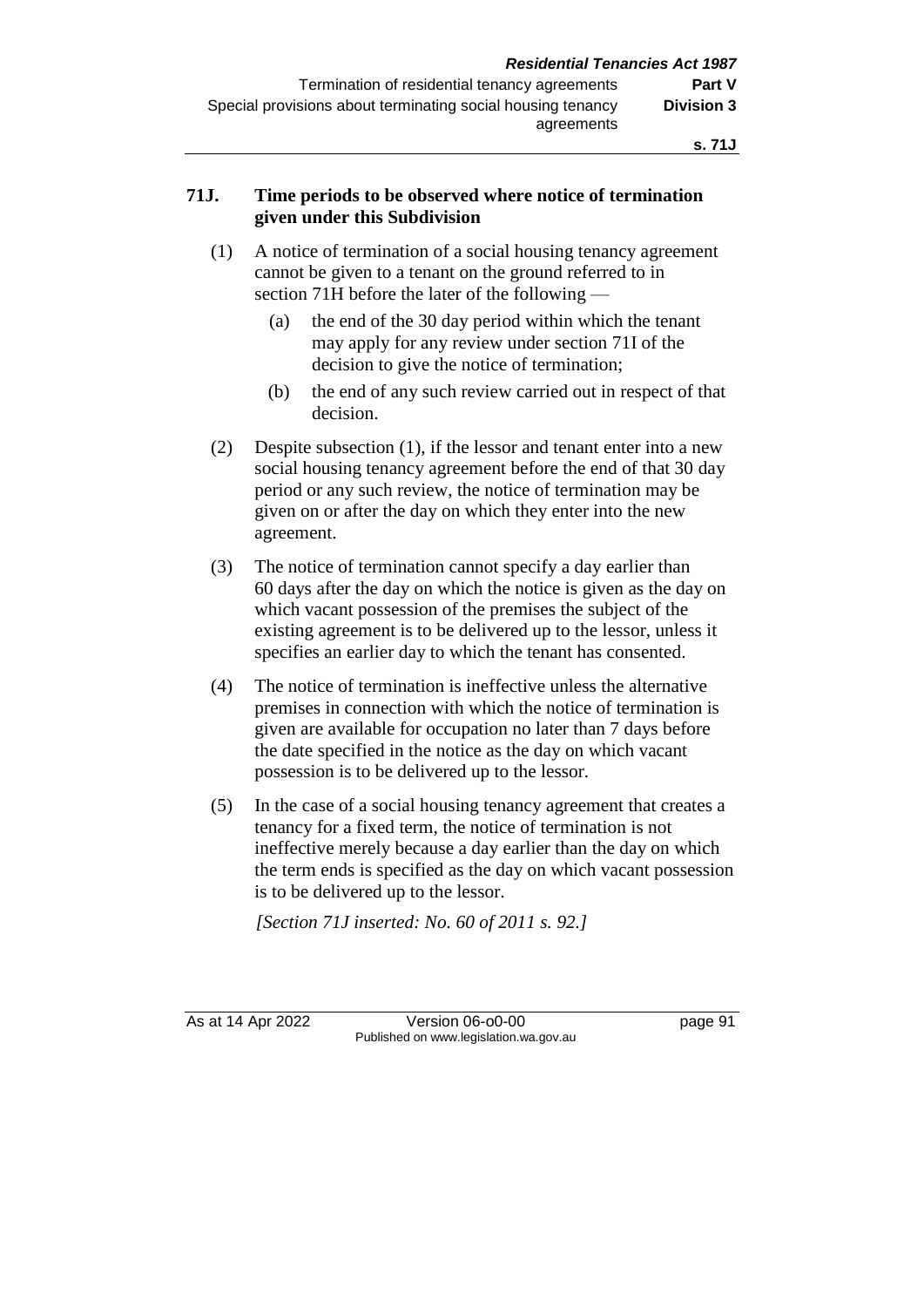## **Division 4 — Orders for termination of residential tenancy agreement**

*[Heading inserted: No. 60 of 2011 s. 69.]*

## **71. Application by lessor for termination and order for possession**

- (1) Where a lessor or a tenant under a residential tenancy agreement gives notice of termination to the other under this Act except under section 70A and the tenant fails to deliver up possession of the premises on the day specified, the lessor may, subject to section  $62(5)(a)$ , within 30 days after that day, apply to a competent court for an order terminating the agreement and an order for possession of the premises.
- (2) Subject to this section, a competent court shall, upon application under this section, make an order terminating the agreement and an order for possession of the premises, if it is satisfied —
	- (a) that notice of termination was given by the lessor or tenant to the other and that it complied with and was given in accordance with this Act; and
	- (b) where the notice was given by the lessor upon a particular ground prescribed by this Act, other than a notice given by a lessor on a ground referred to in section 71C or 71H, that the lessor has established that ground and, in the case of notice upon the ground of a breach by the tenant of a term of the agreement, that the breach is in all the circumstances such as to justify termination of the agreement; and
	- (c) where the notice was given by a lessor upon a ground referred to in section 71C or 71H, in respect of the relevant matters referred to in subsection (3A).

page 92 Version 06-00-00 As at 14 Apr 2022 Published on www.legislation.wa.gov.au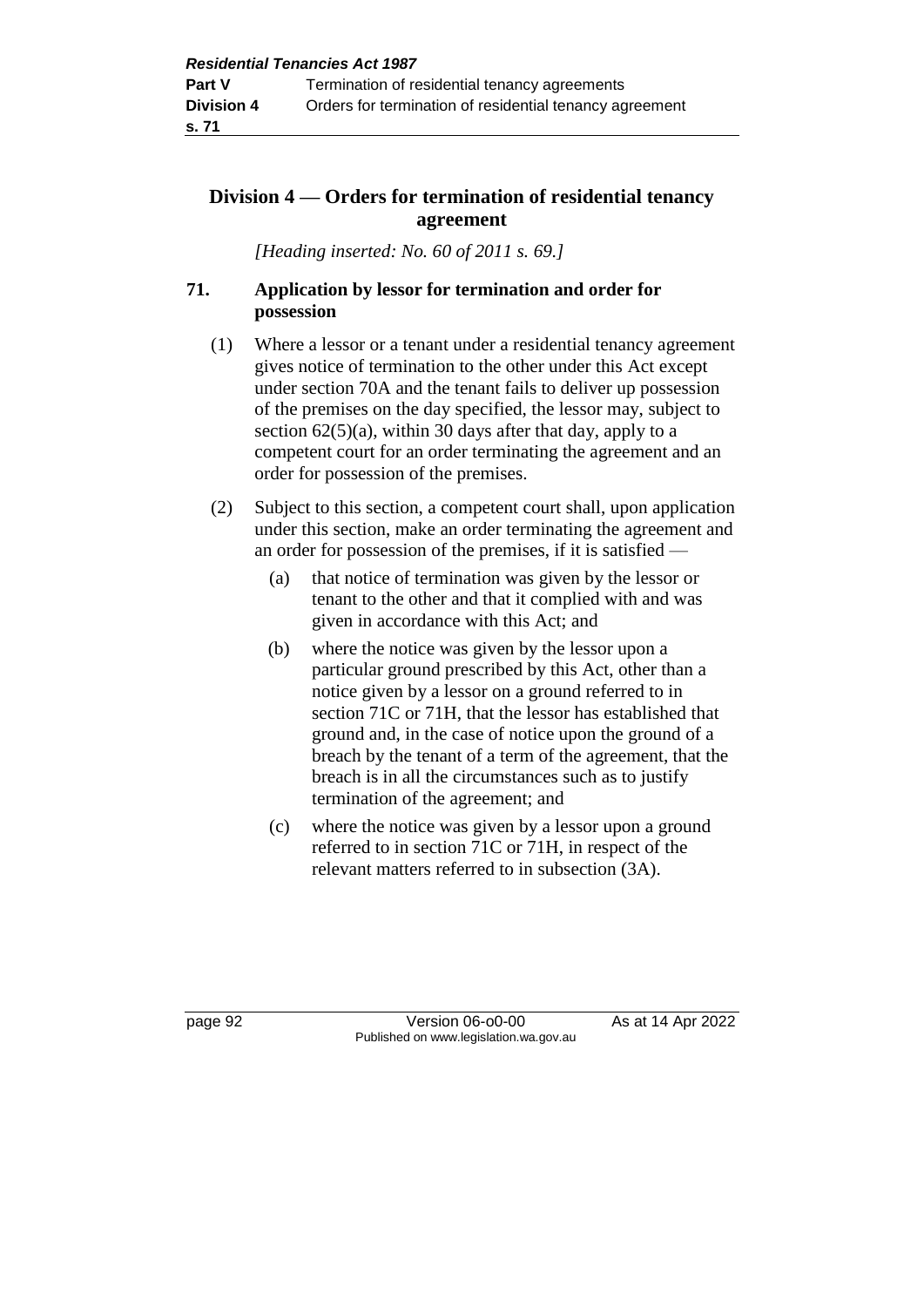- (3A) The matters in respect of which the court is to be satisfied for the purposes of subsection  $(2)(c)$  in respect of a social housing tenancy agreement are —
	- (a) where the notice was given by the lessor upon a ground referred to in section 71C, that the tenant is not eligible to reside in social housing premises, or to reside in the class of social housing premises to which the agreement relates under the criteria approved under section 71E for the purposes of Division 3 Subdivision 2; or
	- (b) where the notice was given by the lessor upon a ground referred to in section 71H, that the lessor has offered to enter into a new social housing tenancy agreement with the tenant in respect of alternative premises to the premises the subject of the existing agreement and those alternative premises (which might or might not be the same as the premises in connection which the notice was given) are available for occupation by the tenant.
- (3B) The court is not to make an order terminating a social housing tenancy agreement on a ground referred to in section 71C or 71H unless it is satisfied that —
	- (a) any notice required to be given under section 71F or 71I before giving notice of termination was given and that it was given in accordance with that section; and
	- (b) any review required to be carried out under section 71F or 71I was carried out and that it was carried out in accordance with that section.
- (3C) Without limiting the obligations of the court under subsection (2), in considering the circumstances of a case concerning social housing premises under that provision, the court, in addition to having regard to the circumstances of the tenant and other circumstances of the case, is to have regard to such of the following matters as may be relevant —
	- (a) any serious adverse effects the tenancy has had on neighbouring residents or other persons;

As at 14 Apr 2022 Version 06-o0-00 page 93 Published on www.legislation.wa.gov.au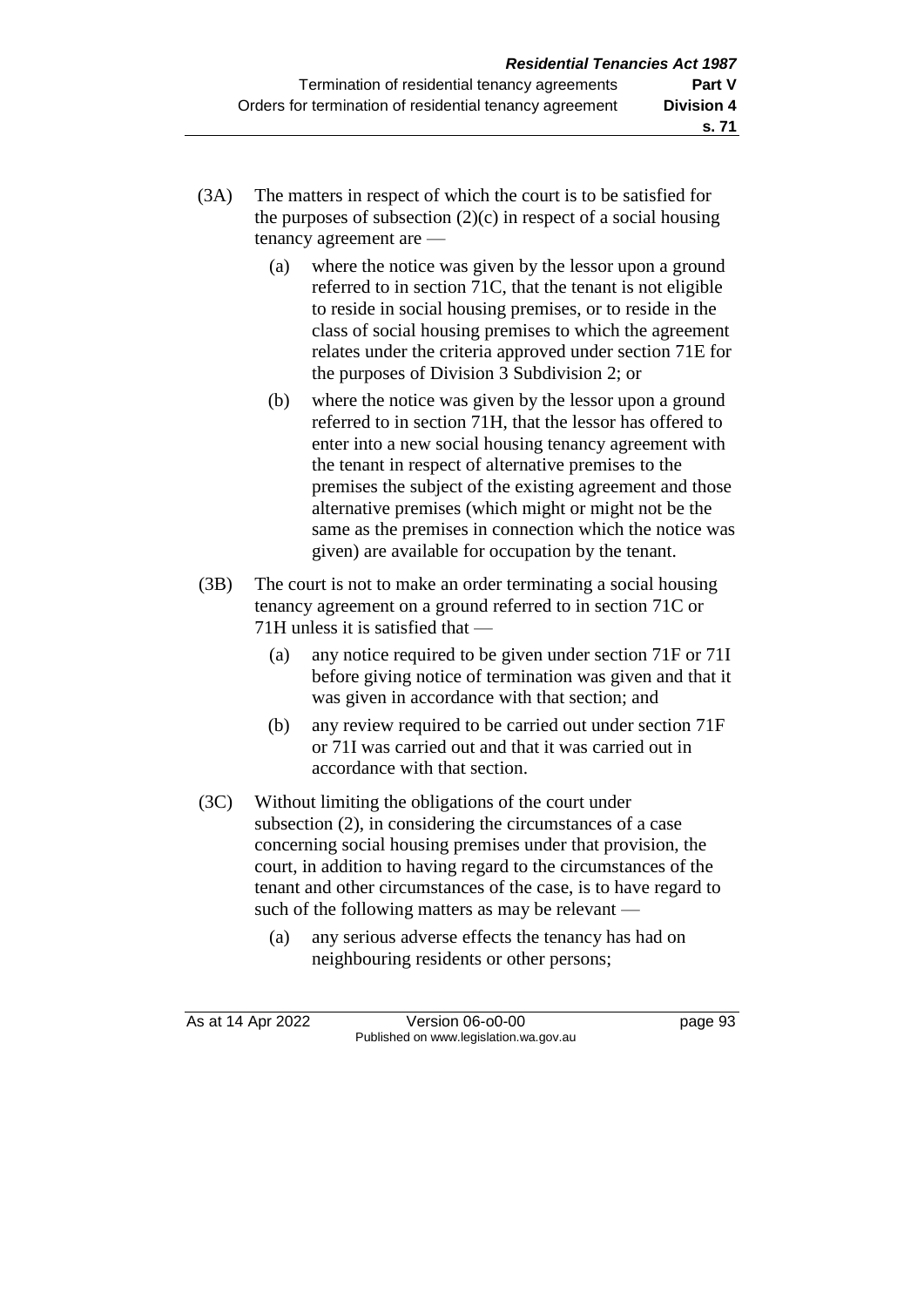| (b) | whether any breach of the residential tenancy agreement<br>was a serious one, and whether, given the behaviour or<br>likely behaviour of the tenant, a failure to terminate the<br>agreement would subject, or continue to subject,<br>neighbouring residents or any persons or property to<br>unreasonable risk; |
|-----|-------------------------------------------------------------------------------------------------------------------------------------------------------------------------------------------------------------------------------------------------------------------------------------------------------------------|
| (c) | the lessor's responsibility to its other tenants;                                                                                                                                                                                                                                                                 |
| (d) | whether the tenant, wilfully or otherwise, is or has been<br>in breach of an order of the court;                                                                                                                                                                                                                  |

- (e) the history of the tenancy concerned, including, if the tenant is a tenant under a social housing tenancy agreement, any prior tenancy of the tenant arising under any such agreement.
- (3) Notwithstanding subsection (2) the court may
	- (a) except where the premises the subject of the agreement are the principal place of residence of the lessor, suspend the operation of orders made under that subsection for a period not exceeding 30 days after the day on which the orders are made, if it is satisfied that it is desirable to do so having regard to the relative hardship that would be caused —
		- (i) to the lessor by suspending the orders; or
		- (ii) to the tenant by not suspending the orders;
		- or
	- (b) refuse to make the orders under that subsection, if it is satisfied —
		- (i) that the lessor was wholly or partly motivated to give the notice by the fact that the tenant had complained to a public authority or taken steps to secure or enforce his rights as a tenant; or
		- (ii) in the case of notice given by the lessor upon the ground of a breach by the tenant, that the tenant has remedied the breach, but in every case the

page 94 Version 06-00-00 As at 14 Apr 2022 Published on www.legislation.wa.gov.au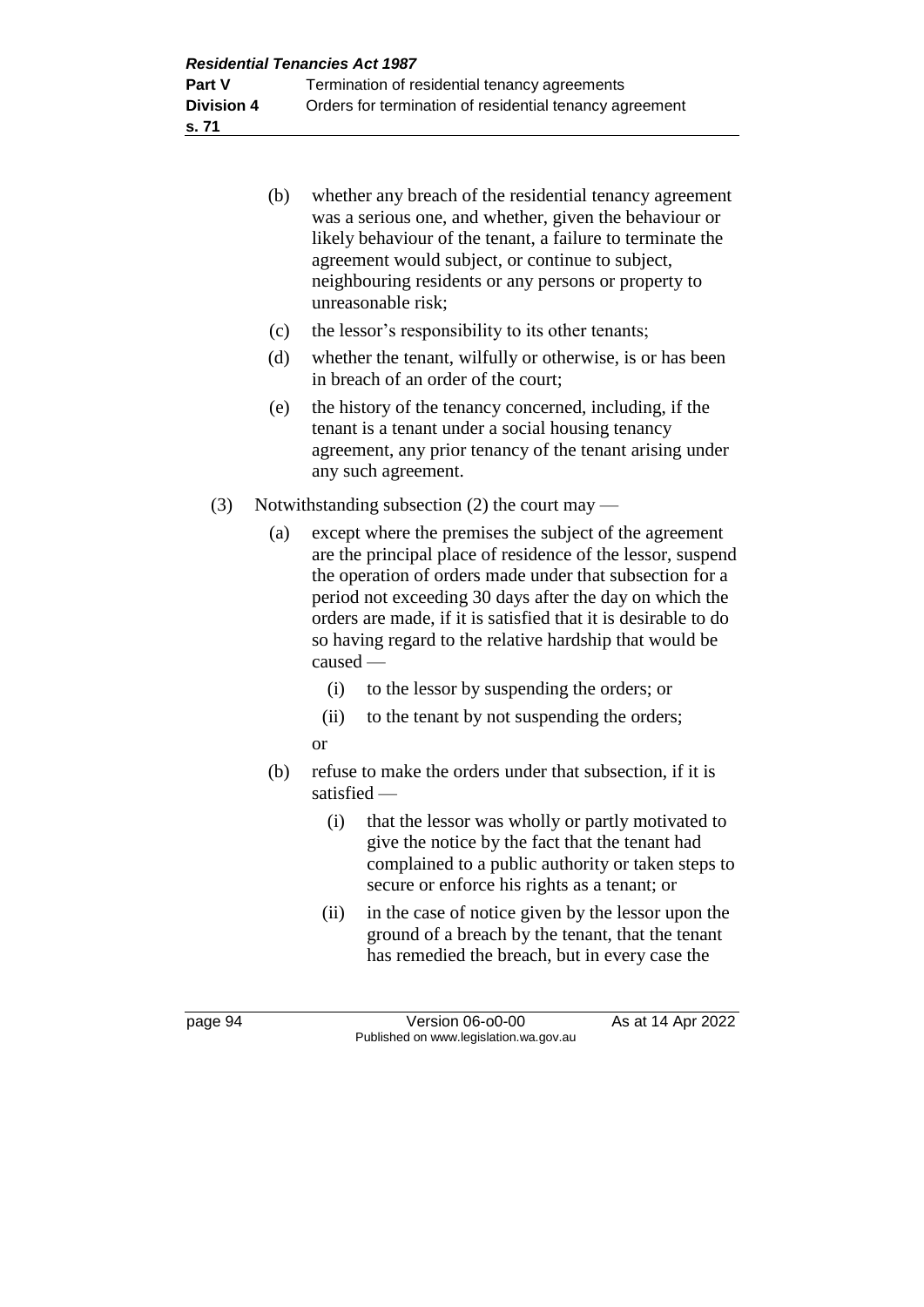court shall take into account any previous breaches of the agreement by the tenant; or

- (iii) in the case of notice given by the lessor upon the ground referred to in section 69, that the consequences of the lessor continuing to be bound by the agreement would not be unduly burdensome to the lessor.
- (4) Where in any proceedings upon an application under this section the court is satisfied that the tenant had, within the period of 6 months before notice was given by the lessor, complained to a public authority or taken steps to secure or enforce the tenant's rights as a tenant, the burden shall lie on the lessor to prove that the lessor was not wholly or partly motivated to give notice by that fact.
- (5) Subject to subsection (3)(a), where the court terminates a residential tenancy agreement and makes an order for possession of the premises under this section, it shall specify the day as from which the orders shall operate, being within 7 days after the day on which the orders are made.
- (6) The *Limitation Act 2005* does not apply to or in relation to an application under this section.

*[Section 71 amended: No. 50 of 1988 s. 18; No. 59 of 1995 s. 51; No. 59 of 2004 s. 120; No. 20 of 2005 s. 23; No. 60 of 2011 s. 70, 88, 89 and 93.]* 

## **72. Application for termination and order for possession in relation to fixed term agreements**

 $(1A)$  In this section —

*agreement* has the meaning given in section 70A(1); *possession day* has the meaning given in section 70A(1).

(1) Where a lessor or a tenant under an agreement gives notice of termination under section 70A and the tenant fails to deliver up possession of the premises on the possession day, the lessor

As at 14 Apr 2022 Version 06-o0-00 page 95 Published on www.legislation.wa.gov.au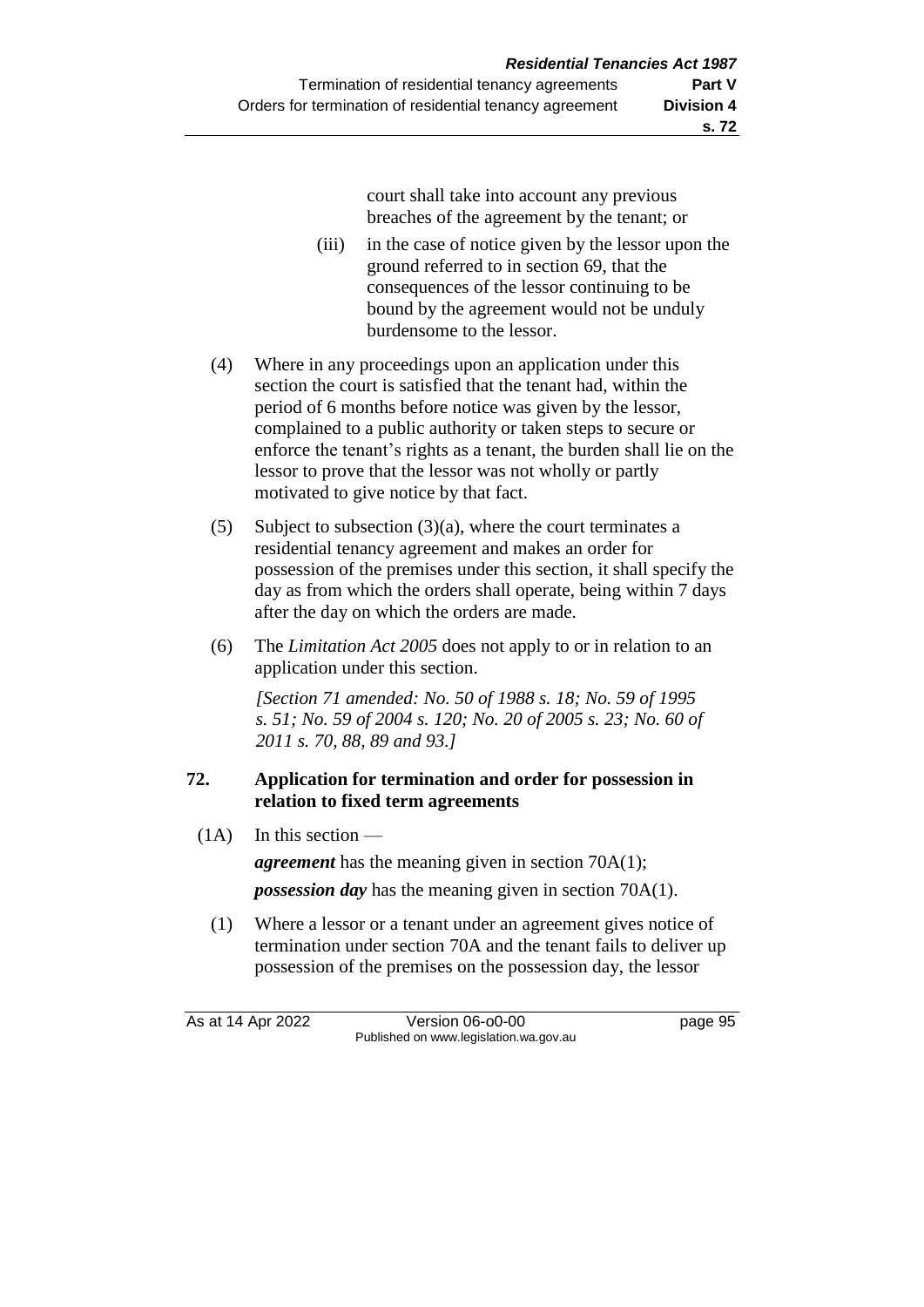may, within 30 days after the possession day, apply to a competent court for an order terminating the agreement and an order for possession of the premises.

- (2) Subject to this section, a competent court shall, upon application under this section, make an order terminating the agreement and an order for possession of the premises.
- (3) Notwithstanding subsection (2), except where the premises the subject of the agreement are the principal place of residence of the lessor, the court —
	- (a) may suspend the operation of orders under that subsection for a period not exceeding 30 days, if it is satisfied that it is desirable to do so having regard to the relative hardship that would be caused —
		- (i) to the lessor by suspending the orders; or
		- (ii) to the tenant by not suspending the orders;
		- and
	- (b) shall refuse to make the orders under that subsection where the term of the tenancy under the agreement is less than 90 days unless it is satisfied —
		- (i) that the lessor genuinely proposed, at the time that the lessor entered into the agreement, to use the premises after the expiration of the term for purposes inconsistent with the tenant continuing to occupy the premises; or
		- (ii) that the tenant of the tenant's own initiative sought a tenancy of a term of less than 90 days.
- (4) Subject to subsection  $(3)(a)$ , where the court terminates a residential tenancy agreement and makes an order for possession of the premises under this section, it shall specify the day as from which the orders shall operate, being within 7 days after the day on which the orders are made.

page 96 **Version 06-00-00** As at 14 Apr 2022 Published on www.legislation.wa.gov.au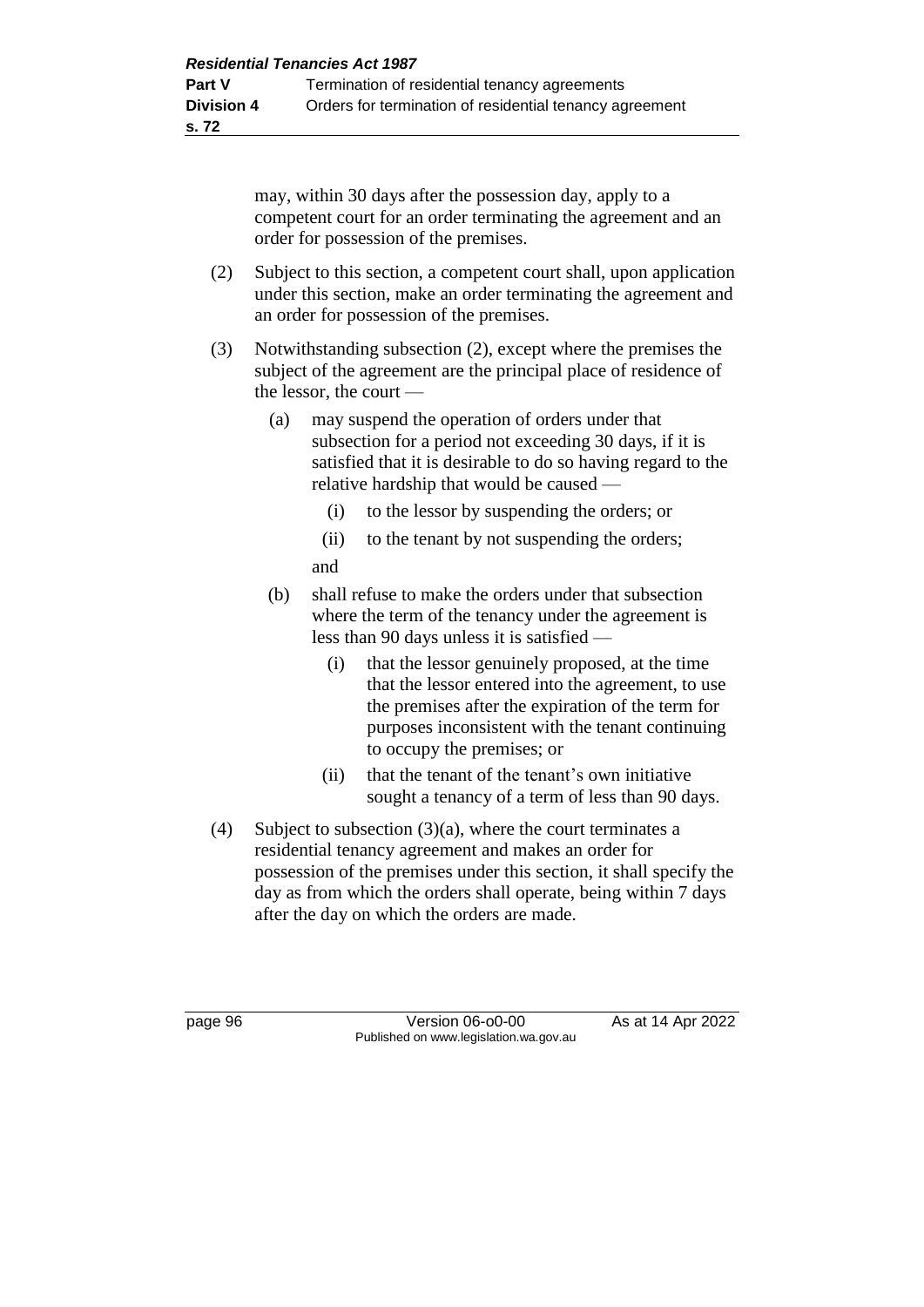(5) The *Limitation Act 2005* does not apply to or in relation to an application under this section.

*[Section 72 amended: No. 50 of 1988 s. 18; No. 59 of 2004 s. 120 and 121; No. 20 of 2005 s. 23; No. 60 of 2011 s. 71, 88 and 89.]*

### **73A. Notice of termination not required in certain cases**

An application under section 73, 74, 75A or 75 may be made whether or not notice of termination has been given.

*[Section 73A inserted: No. 60 of 2011 s. 94.]*

#### **73. Termination of agreement where tenant causing serious damage or injury**

- (1) A competent court may, upon application by the lessor under a residential tenancy agreement, terminate the agreement if it is satisfied that the tenant has intentionally or recklessly caused or permitted, or is likely intentionally or recklessly to cause or permit —
	- (a) serious damage to the premises or, where relevant, a common area or chattels in the common area; or
	- (b) injury to  $-$ 
		- (i) the lessor; or
		- (ii) the property manager of the premises; or
		- (iii) any person in occupation of or permitted on adjacent premises.
- (2) Where a court terminates a residential tenancy agreement under this section, it shall also make an order for possession of the premises of immediate effect.

*[Section 73 amended: No. 50 of 1988 s. 18; No. 59 of 2004 s. 120; No. 60 of 2011 s. 72, 88 and 89; No. 25 of 2019 s. 69.]* 

As at 14 Apr 2022 Version 06-o0-00 page 97 Published on www.legislation.wa.gov.au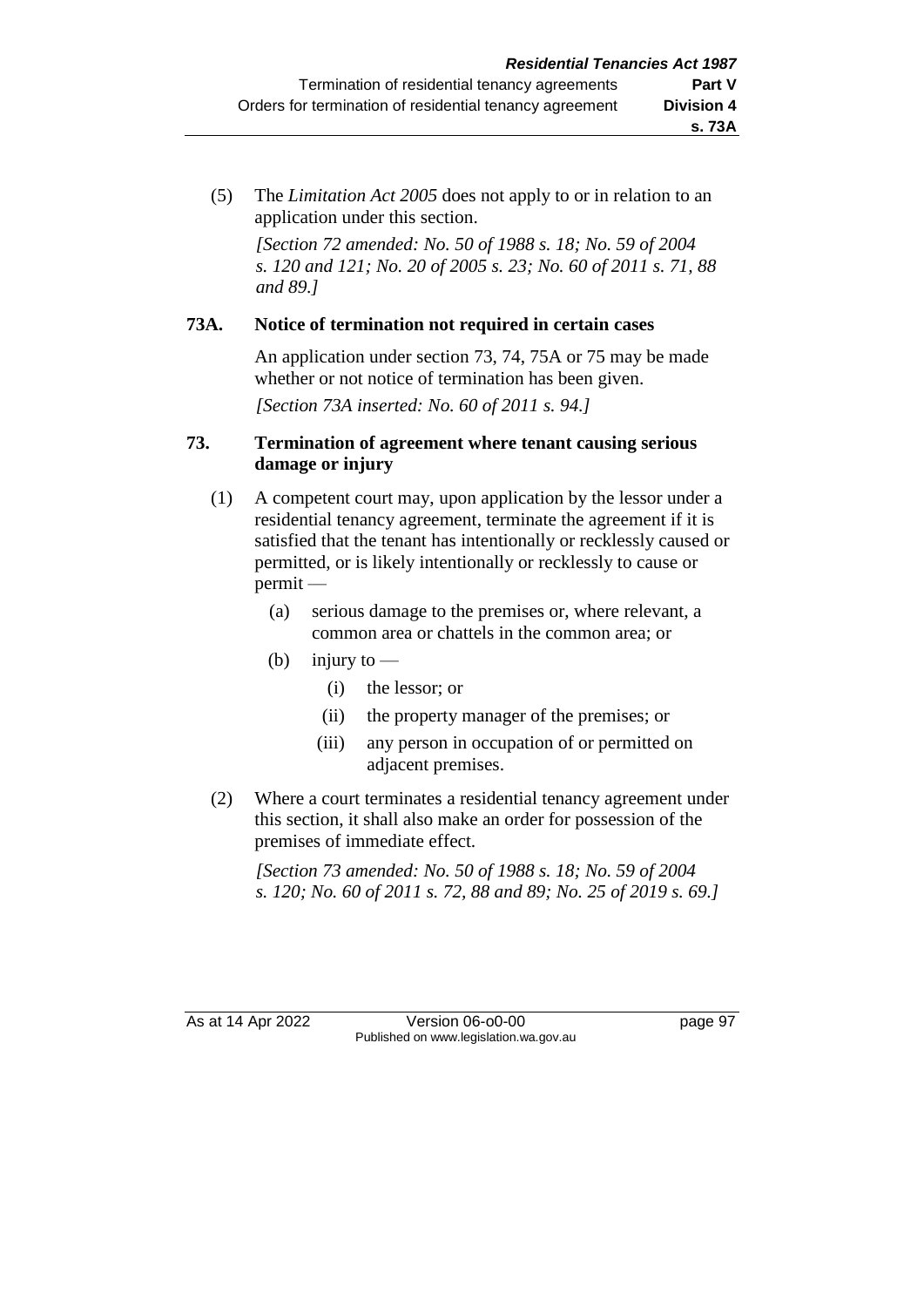### **74. Termination of agreement where lessor or tenant would otherwise suffer undue hardship**

- (1) A competent court may, upon application by the lessor or tenant under a residential tenancy agreement, terminate the agreement, if it is satisfied that the lessor or tenant would, in the circumstances of the case, suffer undue hardship if the lessor or tenant were required to terminate the agreement under any other provision of this Act.
- (2) Where a court terminates a residential tenancy agreement under this section, it  $-$ 
	- (a) shall also make an order for possession of the premises and shall specify a day as from which the orders shall operate that it considers is, in the circumstances of the case, appropriate; and
	- (b) may make such other orders as to compensation of the tenant or lessor for any loss caused thereby or as to any other matter that it considers is, in the circumstances of the case, appropriate.

*[Section 74 amended: No. 50 of 1988 s. 18; No. 59 of 2004 s. 120 and 121; No. 60 of 2011 s. 73 and 88.]* 

#### **75A. Termination of social housing tenancy agreement due to objectionable behaviour**

- (1) A competent court may, upon application by the lessor under a social housing tenancy agreement, terminate the agreement if it is satisfied that the tenant has —
	- (a) used the social housing premises, or caused or permitted the social housing premises to be used, for an illegal purpose; or
	- (b) caused or permitted a nuisance by the use of the social housing premises; or
	- (c) interfered, or caused or permitted any interference, with the reasonable peace, comfort or privacy of any person who resides in the immediate vicinity of the premises,

page 98 Version 06-o0-00 As at 14 Apr 2022 Published on www.legislation.wa.gov.au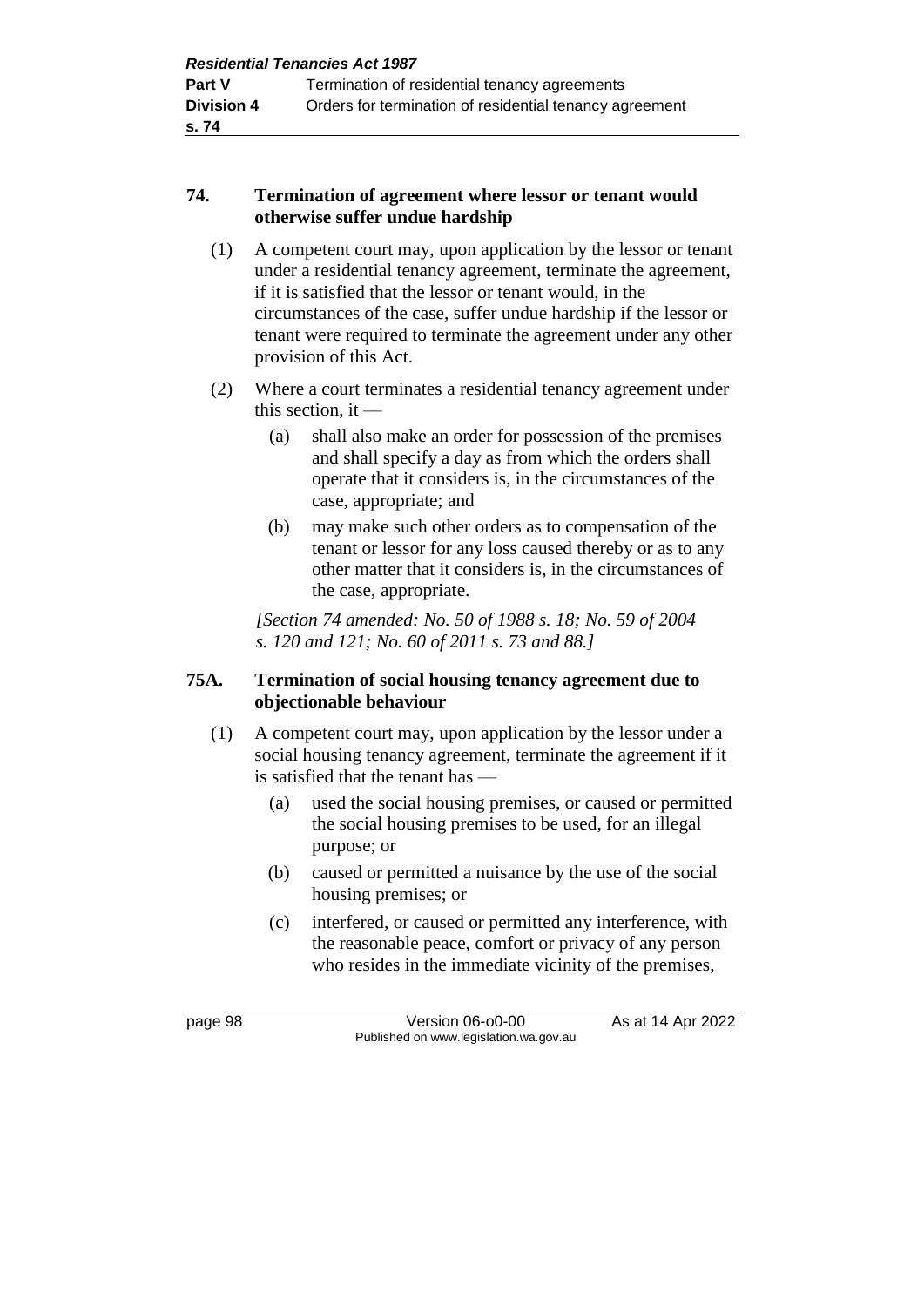and that the behaviour justifies terminating the agreement.

- (2) The court may, on an application made under this section, make such other orders or give such other directions as the court in the circumstances of the case thinks fit, including, if there has been a breach of the agreement, making any order that the court may make under section 15.
- (3) In deciding if the behaviour justifies terminating the agreement, or making any order or giving any direction referred to in subsection (2), the court may have regard to whether the behaviour was recurrent and, if it was recurrent, the frequency of the recurrences.
- (4) Subsection (3) does not limit the issues to which the court may have regard.
- (5) Where a court terminates a social housing tenancy agreement under this section, it must also make an order for possession of the social housing premises and must specify a day as from which the orders are to operate that it considers, in the circumstances of the case, appropriate.
- (6) For the purposes of section  $16(1)$ , an order made by the court under subsection (2) is to be taken to have been made under section 15(2).

*[Section 75A inserted: No. 60 of 2011 s. 95.]*

## **75. Termination of agreement for breach by lessor**

- (1) A competent court may, upon application by the tenant under a residential tenancy agreement, terminate the agreement, if it is satisfied that the lessor has breached the agreement and the breach is in the circumstances of the case such as to justify termination of the agreement.
- (2) Where a court terminates a residential tenancy agreement under this section, it shall also make an order for possession of the

As at 14 Apr 2022 Version 06-o0-00 page 99 Published on www.legislation.wa.gov.au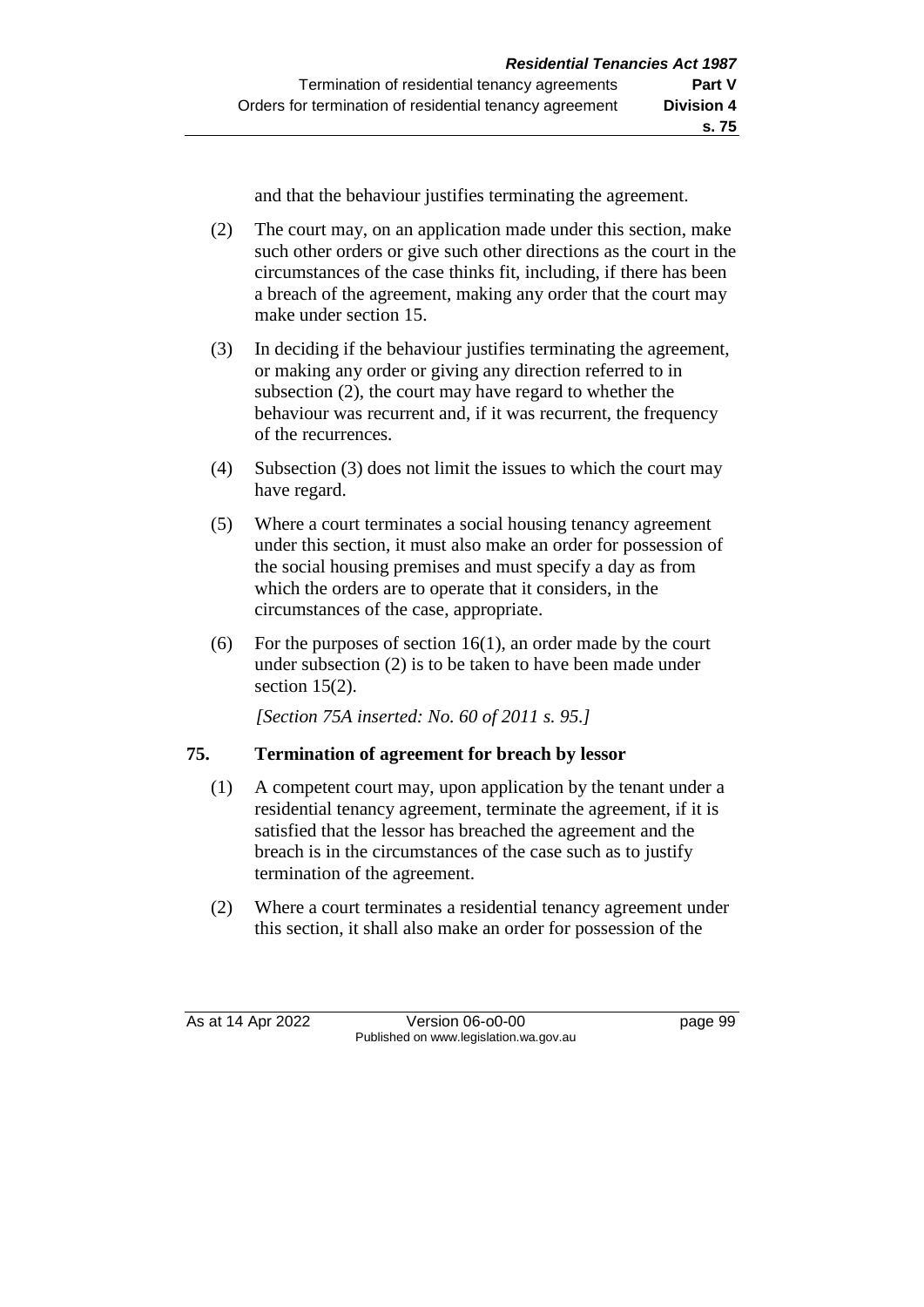premises and shall specify a day as from which the orders shall operate.

*[Section 75 amended: No. 50 of 1988 s. 18; No. 59 of 2004 s. 120; No. 60 of 2011 s. 88 and 89.]* 

## **76A. Termination of agreement by lessor if premises abandoned**

- (1) If a lessor suspects on reasonable grounds that a tenant has abandoned the residential premises, the lessor may give a written notice to the tenant terminating the agreement.
- (2) The notice must be in a form approved by the Minister and  $must -$ 
	- (a) be signed by or for the lessor or property manager; and
	- (b) identify the residential premises; and
	- (c) state the lessor is terminating the agreement because the tenant has abandoned the premises.
- (3) If the tenant does not take action under section 76B to dispute the notice within 7 days after being given the notice, the tenant is to be taken to have abandoned the premises.

*[Section 76A inserted: No. 60 of 2011 s. 74.]*

## **76B. Dispute about s. 76A notice**

- (1) If the tenant wishes to dispute a notice given under section 76A, the tenant may apply to a competent court for an order -
	- (a) setting aside the notice; or
	- (b) for compensation.
- (2) The application must be made within 28 days after the notice is given.
- (3) On an application under this section, the court may
	- (a) if the application was made within 7 days after the notice was given — make an order setting aside the notice; or

page 100 Version 06-o0-00 As at 14 Apr 2022 Published on www.legislation.wa.gov.au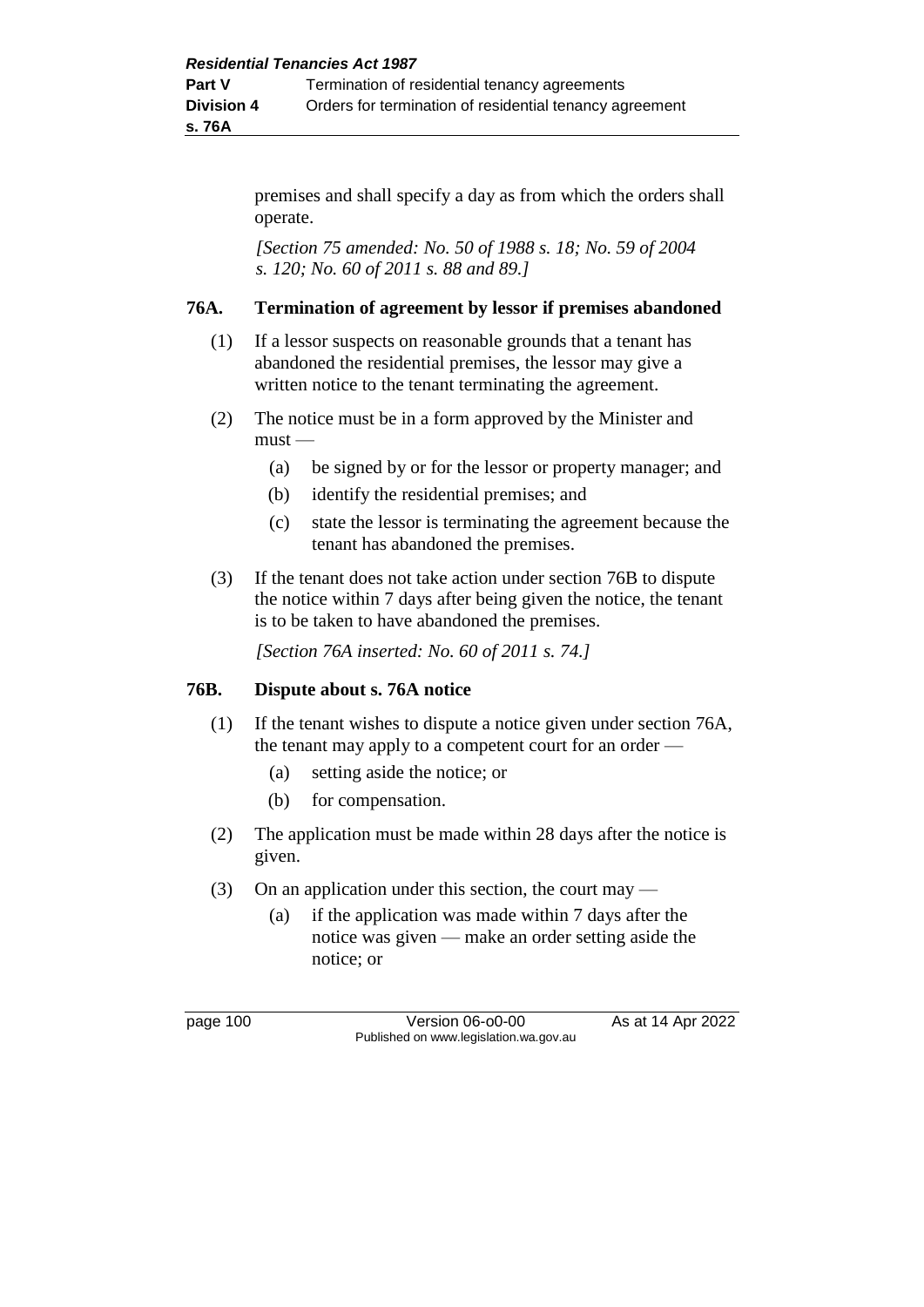- (b) if paragraph (a) does not apply make any of the following orders —
	- (i) an order terminating the agreement;
	- (ii) an order requiring the lessor to pay to the tenant the amount stated by the court as compensation for loss or expense incurred by the tenant because of the termination of the agreement;
	- (iii) any other order it considers appropriate.

*[Section 76B inserted: No. 60 of 2011 s. 74.]*

# **Division 5 — General**

*[Heading inserted: No. 60 of 2011 s. 74.]*

## **76C. Fixed term tenancies continued as periodic tenancies**

- (1) This section applies to a residential tenancy agreement that creates a tenancy for a fixed term unless the agreement is terminated before the expiry day.
- (2) Subject to subsection (3), a residential tenancy agreement continues as a periodic tenancy after the expiry day on the same terms that applied immediately before the expiry day.
- (3) A competent court may, upon application by the lessor or tenant, make such modification to the terms of the residential tenancy agreement as may be necessary for, or appropriate to, its continuance.

*[Section 76C inserted: No. 60 of 2011 s. 74.]*

## **76. Compensation to lessor for holding over**

- (1) Where a tenant fails to comply with an order for possession made by a court under this Part, the lessor shall be entitled to compensation for any loss caused by that failure.
- (2) A competent court may, upon application by the lessor, order the tenant to pay to the lessor any compensation to which the lessor is entitled under this section.

As at 14 Apr 2022 Version 06-o0-00 page 101 Published on www.legislation.wa.gov.au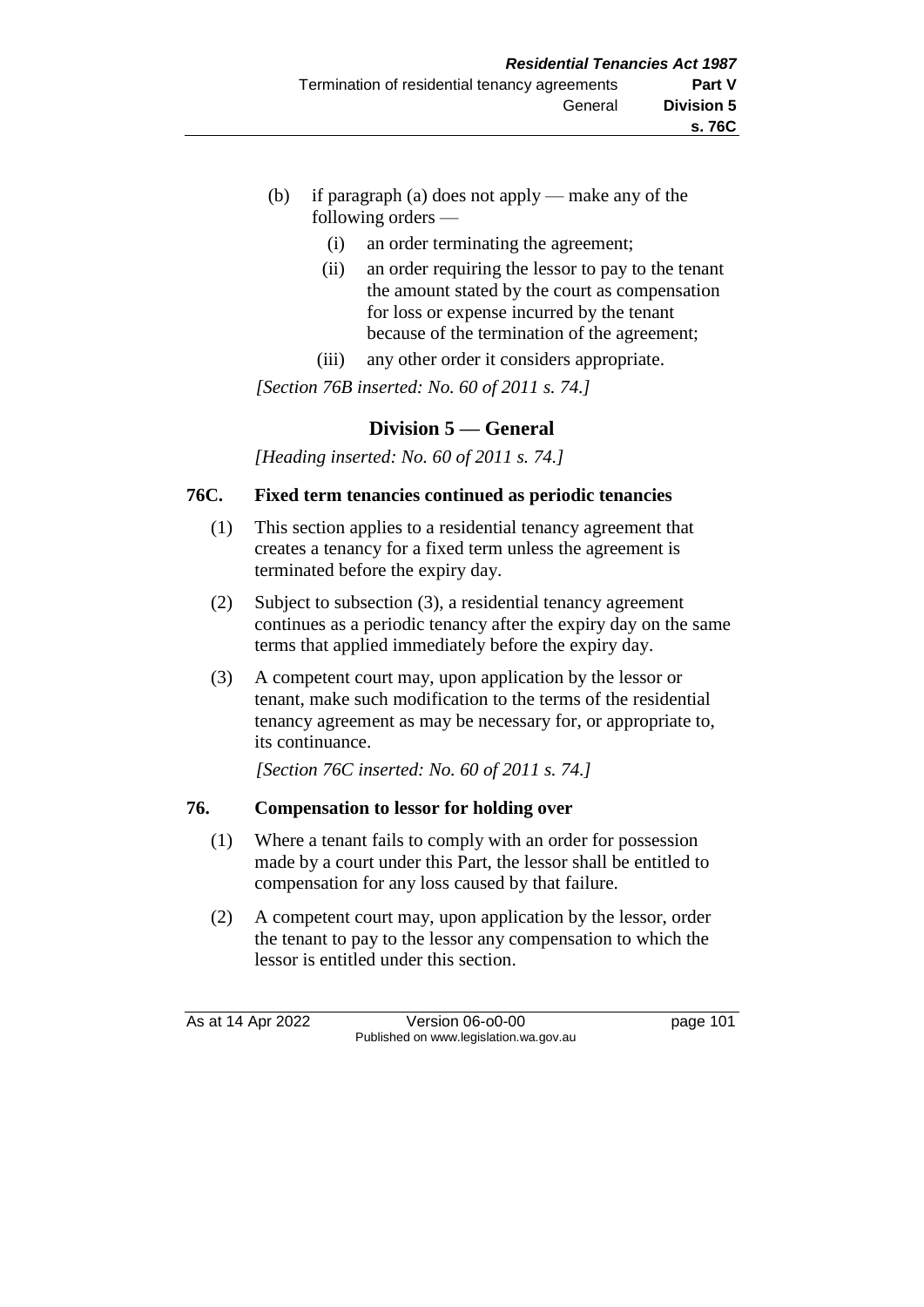*[Section 76 amended: No. 50 of 1988 s. 18; No. 59 of 2004 s. 120(1) and (3); No. 60 of 2011 s. 89.]* 

## **77. Abandonment of premises**

- (1) If the lessor suspects on reasonable grounds that the tenant has abandoned the residential premises, the lessor may give to the tenant a written notice stating that —
	- (a) the lessor suspects that the tenant has abandoned the premises; and
	- (b) unless the tenant informs the lessor within 24 hours after the giving of the notice that the tenant has not abandoned the premises, the lessor —
		- (i) will enter the premises for the purpose of inspecting and securing them; and
		- (ii) may give to the tenant a notice under section 76A or apply to a competent court for an order under section 78A.
- (2) The notice under subsection (1) must be in a form approved by the Minister.
- (3) The lessor must give the notice to the tenant by
	- (a) leaving a copy at the premises; and
	- (b) leaving a copy at the tenant's last known place of employment.
- (4) If the tenant fails to notify the lessor within 24 hours after notice has been given under subsection (3) that the premises have not been abandoned, the lessor may enter the premises for the purposes of inspecting and securing them.

*[Section 77 inserted: No. 60 of 2011 s. 75.]*

## **78A. Order about abandonment**

(1) If a lessor suspects on reasonable grounds that the tenant has abandoned the residential premises, the lessor may apply to a competent court for an order under this section.

page 102 Version 06-o0-00 As at 14 Apr 2022 Published on www.legislation.wa.gov.au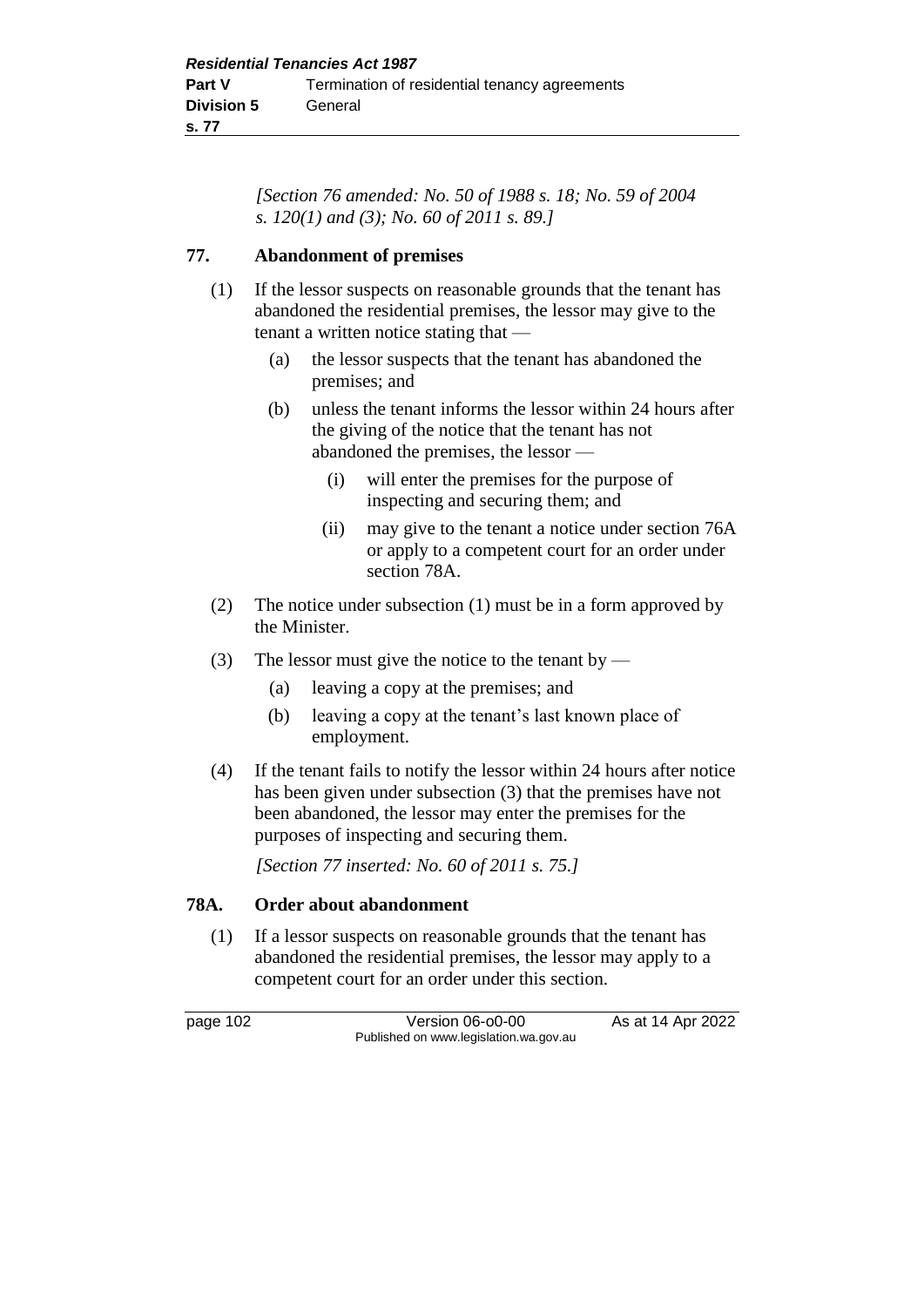- (2) The lessor may make the application instead of giving a notice under section 76A to the tenant.
- (3) If an application is made, the court may make an order declaring that the premises were abandoned by the tenant on the day stated in the order.
- (4) If the court makes an order under subsection (3), the tenant is taken to have abandoned the premises on the day stated in the order.

*[Section 78A inserted: No. 60 of 2011 s. 75.]*

#### **78B. Review of abandonment order**

- (1) The tenant under a residential tenancy agreement who is dissatisfied with a decision of a court under section 78A(3) declaring that the tenant abandoned the premises on a stated day may apply to the court for a review of the decision.
- (2) The application must be made within 28 days after the decision is made.
- (3) The review is to be by way of a rehearing.
- $(4)$  The court
	- (a) must exercise its original jurisdiction for the review; and
	- (b) may make an order under this section if it is satisfied the applicant did not abandon the premises or only abandoned the premises on a day after the day stated.
- (5) The order the court may make is an order requiring the lessor under the agreement to pay to the tenant an amount the court considers appropriate as compensation for any loss or expense incurred by the tenant by the termination of the agreement.

*[Section 78B inserted: No. 60 of 2011 s. 75.]*

#### **78. Right of lessor to compensation where tenant abandons premises**

(1) Where a tenant under a residential tenancy agreement abandons the premises, the lessor shall be entitled to compensation from

As at 14 Apr 2022 Version 06-o0-00 page 103 Published on www.legislation.wa.gov.au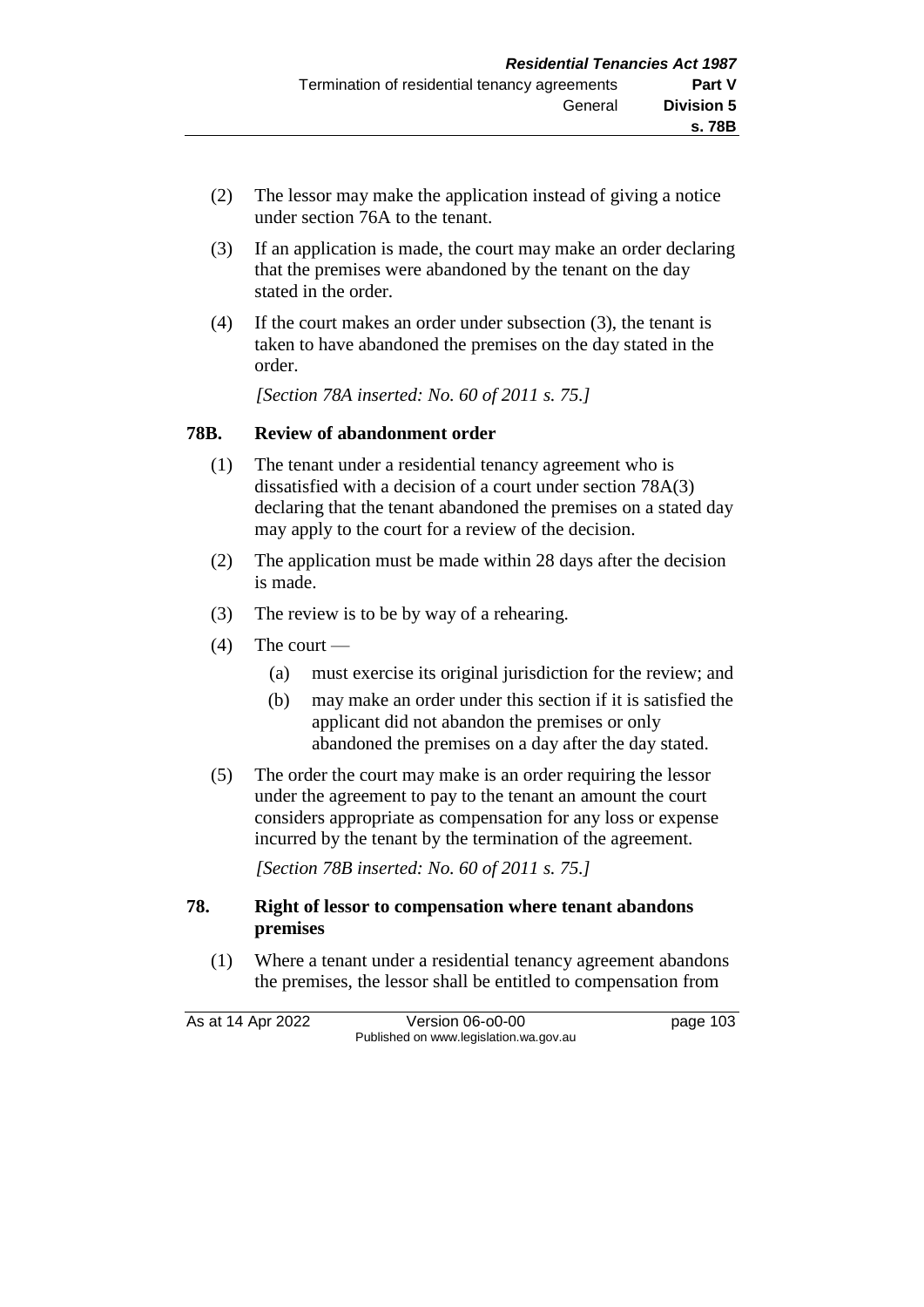the tenant for any loss (including loss of rent) caused thereby, but shall take all reasonable steps to mitigate such loss and shall not be entitled to compensation in respect of any loss that could have been avoided thereby.

(2) A competent court may, upon application by the lessor, order the tenant to pay to the lessor any compensation to which the lessor is entitled under this section.

*[Section 78 amended: No. 50 of 1988 s. 18; No. 59 of 2004 s. 120(1); No. 60 of 2011 s. 88 and 89.]* 

#### **79. Abandoned goods**

 $(1A)$  In this section —

*goods* does not include a tenant's document as defined in section 80A.

- (1) Where a residential tenancy agreement is terminated and goods are left on the premises that were subject to the agreement, the lessor may, after the expiration of 2 days from the termination of the agreement, remove and destroy or dispose of the goods  $if -$ 
	- (a) the goods are perishable foodstuffs; or
	- (b) the estimated value of the goods is less than the total estimated cost of the removal, storage and sale of the goods.
- (2) Where a residential tenancy agreement is terminated and goods are left on the premises that were subject to the agreement and have not been removed for destruction or disposal under subsection (1), the lessor shall store them in a safe place and manner for a period of not less than 60 days after the day on which the agreement is terminated.

Penalty for this subsection: a fine of \$5 000.

page 104 Version 06-o0-00 As at 14 Apr 2022 Published on www.legislation.wa.gov.au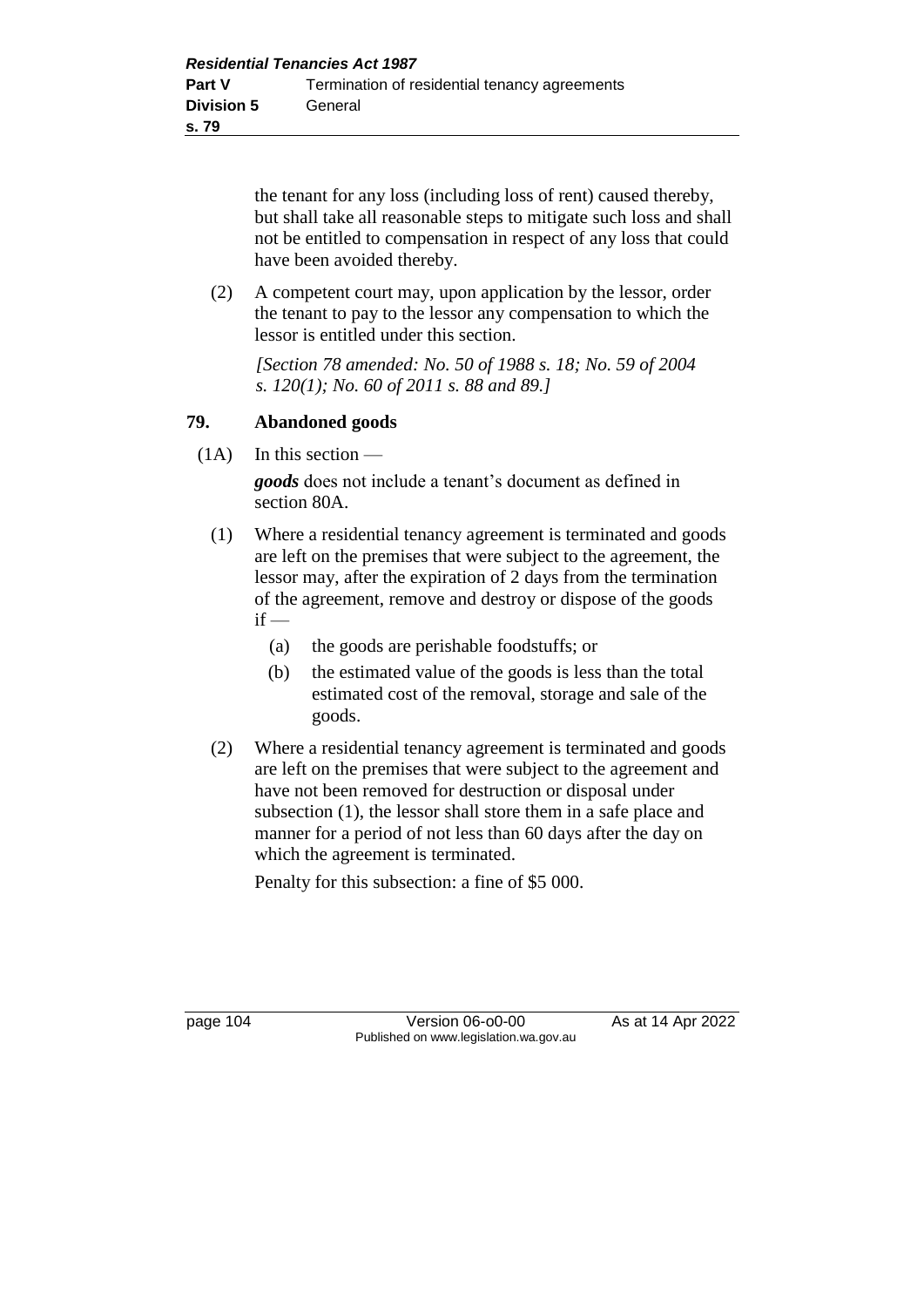- (3) A lessor who stores goods under subsection (2) must cause notice in or to the effect of the form approved by the Commissioner for the purposes of this subsection —
	- (a) to be given to the tenant within 7 days after the day on which the goods were stored; or
	- (b) to be
		- (i) made publicly available in any manner prescribed for the purposes of this paragraph, including (without limitation) by means of a website within 7 days after the day on which the goods were stored; and
		- (ii) posted in a prominent position on the premises that were subject to the former agreement within 9 days after the day on which the goods were stored.

Penalty for this subsection: a fine of \$5 000.

- (4) At the request of a lessor, the Commissioner may state in writing whether or not in the Commissioner's opinion there are reasonable grounds for believing that subsection (1) applies in respect of particular goods.
- (5) Where a lessor has been found liable to the owner of goods in respect of the removal, destruction or disposal of the goods, being goods that were left on premises that were subject to a former agreement, and it is proved that the lessor removed and destroyed or disposed of the goods in reliance upon a statement of the Commissioner under subsection (4), the lessor shall be entitled to be paid from moneys standing to the credit of the Rental Accommodation Account, in accordance with clause  $3(3)(a)$  of Schedule 1, an amount equal to the amount in respect of which the lessor has been found liable.

As at 14 Apr 2022 Version 06-o0-00 page 105 Published on www.legislation.wa.gov.au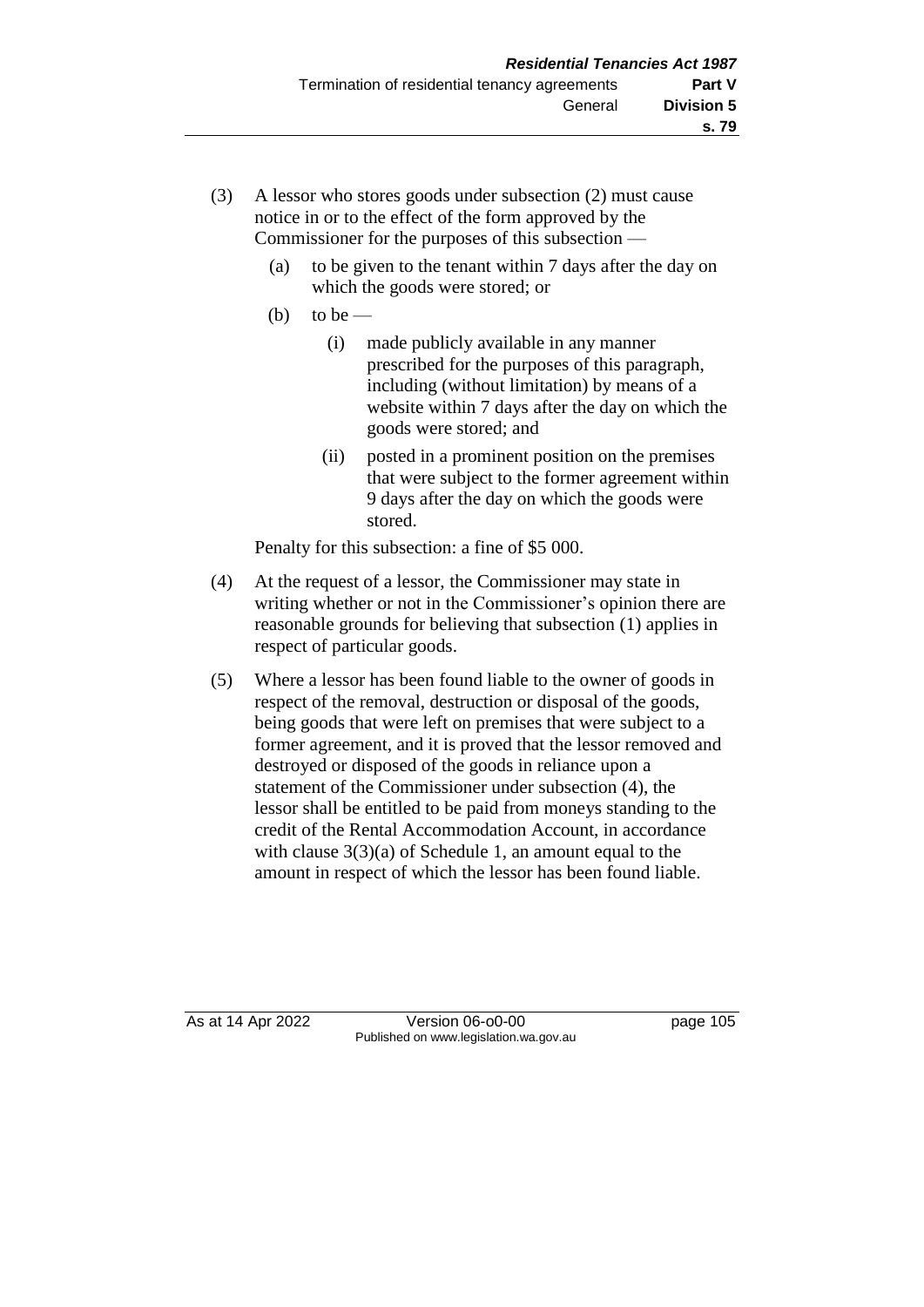- $(6)$  Where
	- (a) a residential tenancy agreement has been terminated; and
	- (b) goods have been left on the premises that were subject to the agreement; and
	- (c) at the request of the lessor, the Commissioner has made a statement in writing that in the Commissioner's opinion there are reasonable grounds for believing that subsection (1) does not apply to the goods; and
	- (d) the total cost of removing, storing and selling the goods does in fact exceed the value of the goods,

a competent court may on application by the lessor make an order for the payment to the lessor out of moneys standing to the credit of the Rental Accommodation Account, in accordance with clause  $3(3)(a)$  of Schedule 1, of an amount equal to the difference between the value of the goods and the reasonable cost of removal, storage and sale.

- (7) A person who has a lawful right to goods removed and stored under subsection (2) may at any time before the goods are sold under subsection (8) reclaim the goods upon paying to the lessor the reasonable costs of the removal and storage of the goods.
- (8) Where goods are stored under subsection (2) and have not been reclaimed within 60 days after the day on which they were removed and stored, the lessor shall as soon as practicable after the expiration of that period cause them to be sold by public auction.
- (9) If goods are stored, removed and sold by public auction under this section, the lessor is entitled to retain out of the proceeds of the sale the reasonable costs of removing, storing and selling the goods.
- (10) Where goods have been sold under this section by a lessor, the lessor may, upon application containing the prescribed information, pay into court an amount that a competent court is

page 106 **Version 06-00-00** As at 14 Apr 2022 Published on www.legislation.wa.gov.au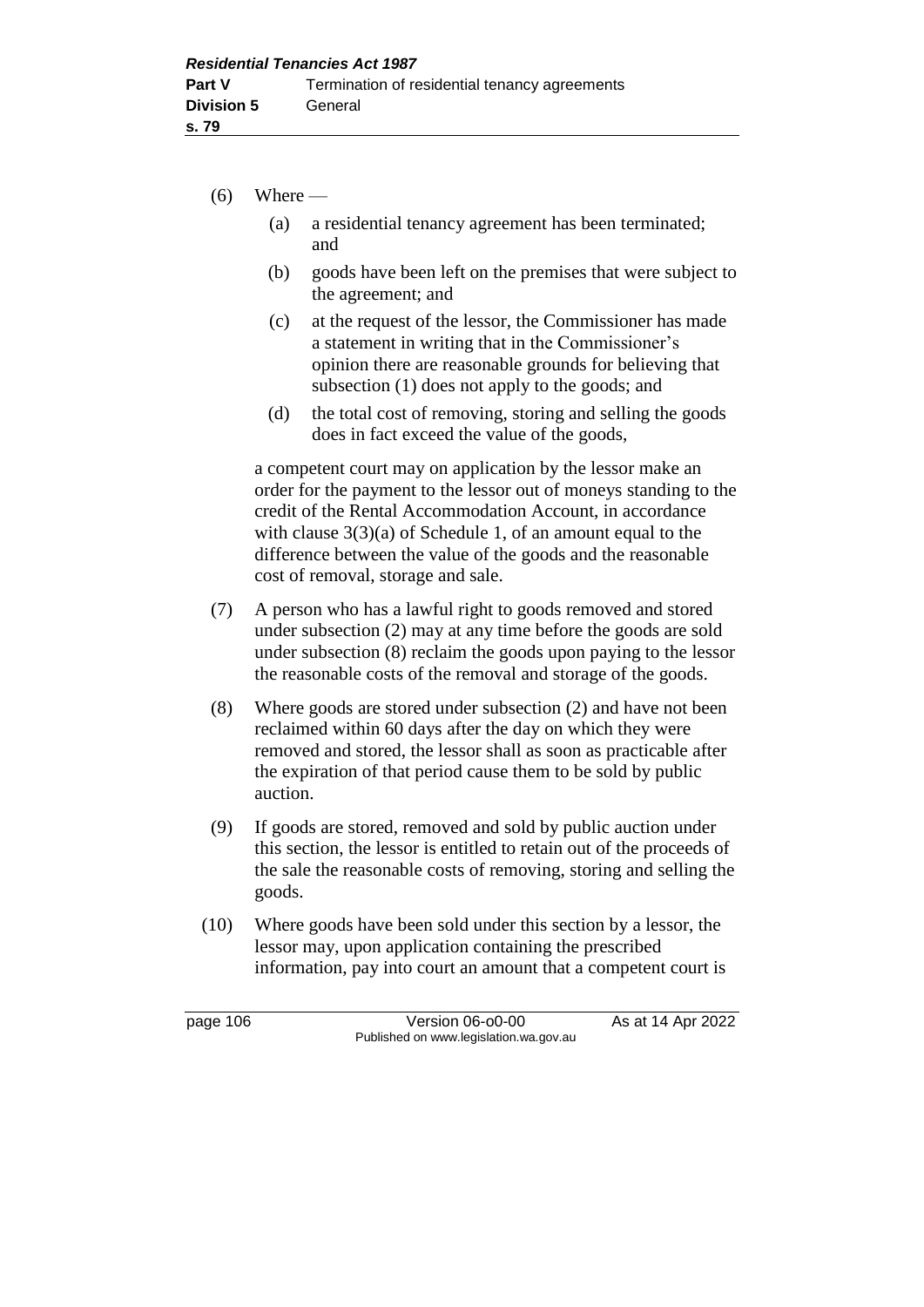satisfied represents the balance of the proceeds of the sale after deduction of any amount to which the lessor is entitled under subsection (9) and any amount that the lessor is owed under the former agreement, and, where such payment is made, the receipt of the court for the moneys paid shall be sufficient discharge to the lessor of the lessor's liability in respect of the moneys.

- (11) Any moneys paid into court under subsection (10) shall be credited to the Rental Accommodation Account as provided by clause 3(2)(c) of Schedule 1.
- (12) Where any application is made to a competent court by any person claiming any amount credited to the Rental Accommodation Account under this section, the court may, upon being satisfied that the person is entitled to the amount, order that the amount be paid to the person.
- (13) Where goods are sold by public auction under this section, the purchaser shall, unless the purchaser has actual notice of any interest in the goods of any person other than the tenant, acquire a good title to the goods in defeasance of any such interest.
- $(14)$  A lessor shall not incur any liability
	- (a) in respect of the removal, destruction or disposal of goods under subsection (1); or
	- (b) in respect of the removal, storage or sale under this section of goods to which subsection (1) does not apply, except liability for intentional or negligent damage to the goods or where the lessor has actual notice of any interest in the goods of any person other than the tenant and fails to take all reasonable steps to notify that person of the whereabouts of the goods and afford that person a reasonable opportunity to reclaim the goods.
- (15) Where a dispute arises between a lessor and a tenant in respect of goods to which this section applies, a competent court may, upon application by such person, order the payment of any

As at 14 Apr 2022 Version 06-o0-00 page 107 Published on www.legislation.wa.gov.au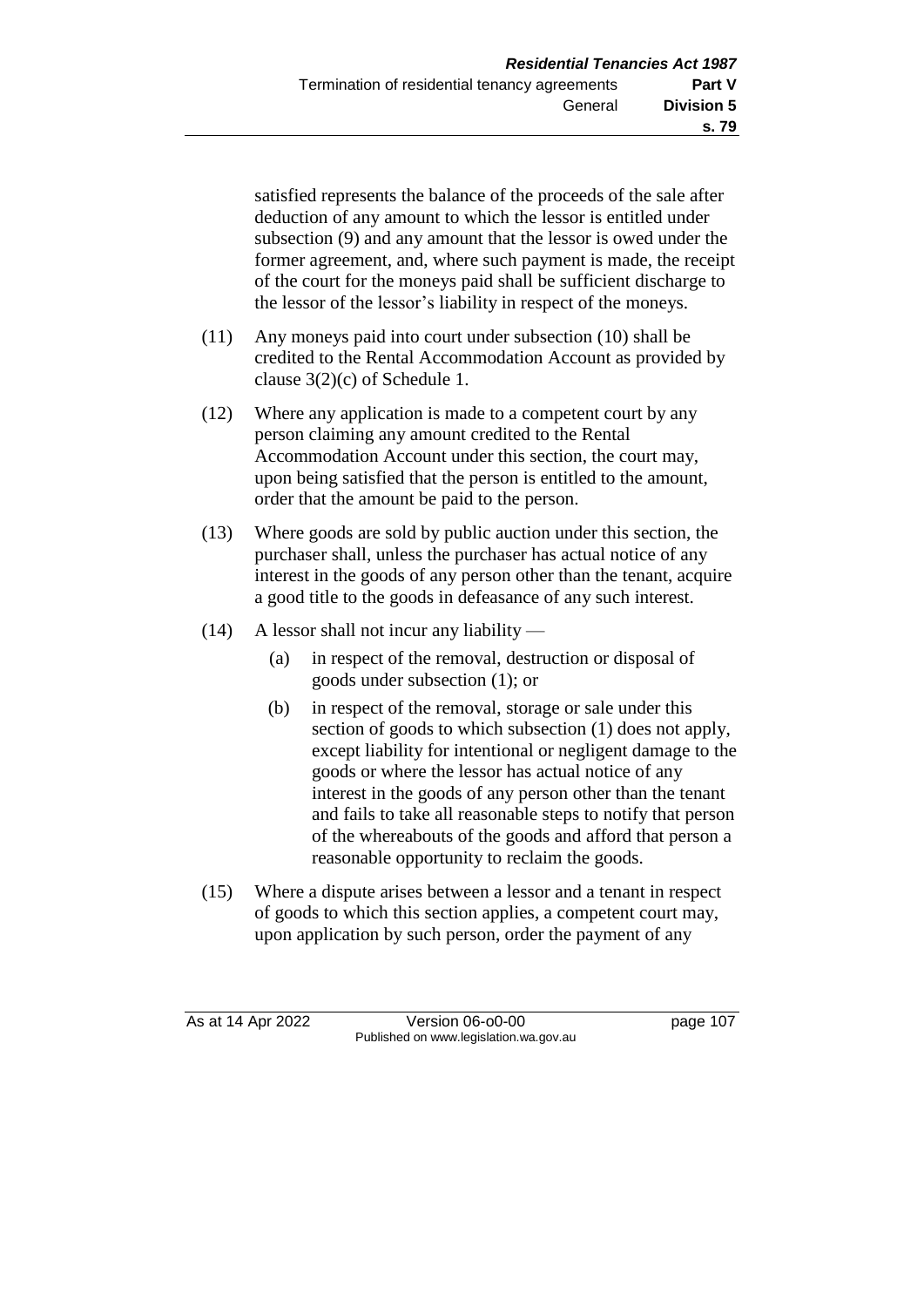amount or make such other order as it considers appropriate in the circumstances.

*[Section 79 amended: No. 50 of 1988 s. 14 and 18; No. 59 of 1995 s. 56; No. 59 of 2004 s. 120 and 121; No. 77 of 2006 Sch. 1 cl. 149(1) and (5); No. 60 of 2011 s. 76, 88 and 89; No. 42 of 2016 s. 5.]* 

#### **80A. Abandoned documents**

 $(1)$  In this section —

*tenant's document* means —

- (a) an official document; or
- (b) a photograph; or
- (c) correspondence; or
- (d) any other document which it would be reasonable to expect that a person would want to keep.
- (2) This section applies if
	- (a) a residential tenancy agreement is terminated; and
	- (b) a tenant's document is left on premises the subject of the agreement.
- (3) The lessor must take reasonable care of the tenant's document for a period of 60 days after the termination of the agreement. Penalty for this subsection: a fine of \$5 000.
- (4) The lessor must, during the period of 60 days after the termination of the agreement, take reasonable steps to notify the tenant —
	- (a) that the document was left at the premises; and
	- (b) as to when and from where the document may be collected.

Penalty for this subsection: a fine of \$5 000.

(5) A person who has a lawful right to the document may reclaim it at any time before it is disposed of in accordance with

page 108 Version 06-00-00 As at 14 Apr 2022 Published on www.legislation.wa.gov.au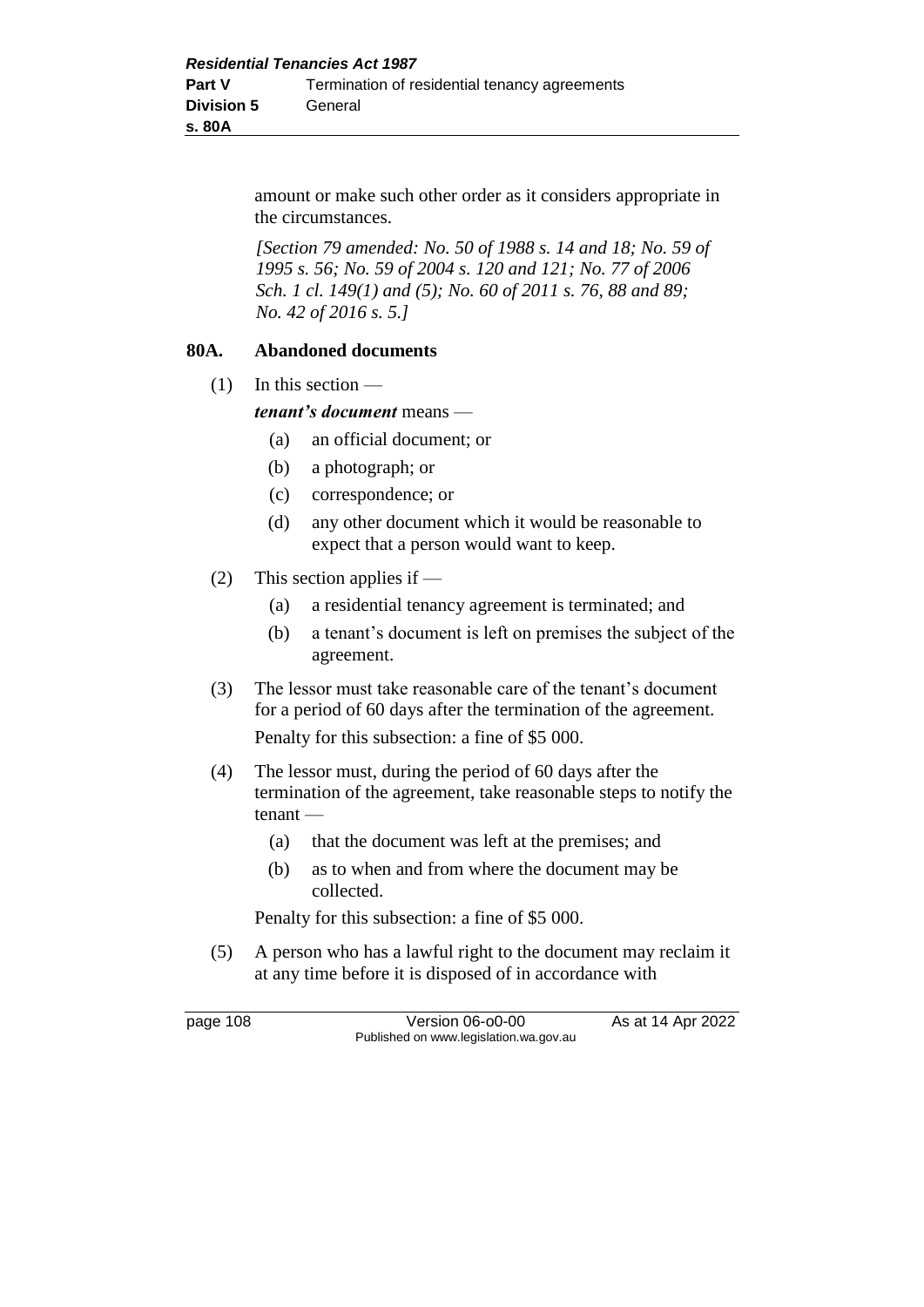subsection (7) if the person pays the lessor the reasonable costs, if any, incurred by the lessor in discharging the duties imposed on the lessor under this section in relation to that document.

(6) If a person who has a lawful right to a document reclaims the document and pays an amount equal to the reasonable costs incurred by the lessor in discharging the duties imposed on the lessor under this section, the lessor must give the document to that person.

Penalty for this subsection: a fine of \$5 000.

- (7) If the document has not been claimed under subsection (5) within 60 days after the day on which the agreement was terminated, the lessor may destroy or otherwise dispose of the document.
- (8) If a lessor destroys or otherwise disposes of a document under subsection (7), a competent court may, on an application by the lessor, make an order for the payment to the lessor out of moneys standing to the credit of the Rental Accommodation Account, in accordance with Schedule 1 clause 3(3)(a), of an amount equal to the reasonable costs incurred by the lessor in discharging the duties imposed on the lessor under this section.
- (9) Nothing in this section affects the operation of any other Act or law affecting the destruction or disposal of a document.

*[Section 80A inserted: No. 60 of 2011 s. 77; amended: No. 3 of 2019 s. 25.]* 

## **80. Recovery of possession of premises prohibited except by court order**

No person shall except under an order of a competent court enter premises or any part of premises of which a person has possession as a tenant under a residential tenancy agreement or a former tenant holding over after termination of a residential tenancy agreement for the purpose of recovering possession of the premises or part of the premises, whether entry is effected peaceably or otherwise.

As at 14 Apr 2022 Version 06-o0-00 page 109 Published on www.legislation.wa.gov.au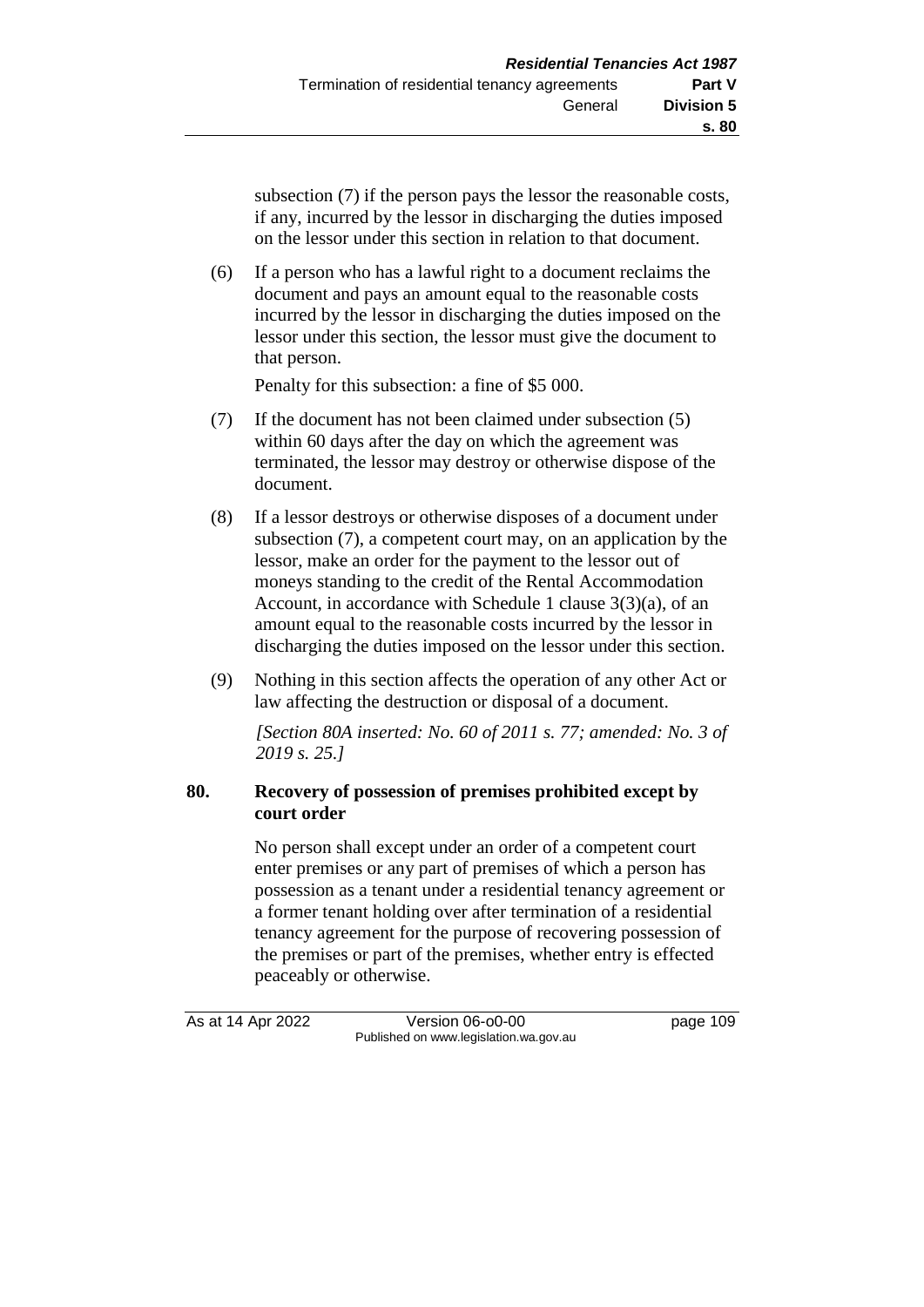Penalty: a fine of \$20 000.

*[Section 80 amended: No. 50 of 1988 s. 18; No. 59 of 1995 s. 55; No. 59 of 2004 s. 120(1); No. 60 of 2011 s. 78 and 88.]* 

#### **81A. Mortgagee repossessions of rented properties**

(1) In this section —

*notice to vacate*, in relation to residential premises, means a written notice to vacate the premises;

*specified date* means a date, specified in a notice to vacate, by which the tenant is to vacate the residential premises.

- (2) If a residential tenancy agreement is terminated under section  $60(1)(e)$ , the mortgagee is not to take possession of the residential premises from a tenant who is holding over after termination of the agreement unless the mortgagee, after becoming entitled to take possession, gives the tenant a notice to vacate the premises.
- (3) The notice to vacate must be in a form approved by the Minister and must include a specified date that is not less than 30 days after the date on which the notice is given to the tenant.
- (4) The tenant who is holding over after termination of the residential tenancy agreement —
	- (a) is not, during the period of 30 days following the date on which the tenant is given the notice to vacate, required to pay any rent, fee or other charge to occupy the residential premises; and
	- (b) is, if the tenant has paid any rent in advance for any part of that period, entitled to be repaid the amount of that rent.
- (5) A competent court may, on application by the tenant, order the repayment to the tenant of any such amount referred to in subsection  $(4)(a)$  or  $(b)$ .

page 110 Version 06-o0-00 As at 14 Apr 2022 Published on www.legislation.wa.gov.au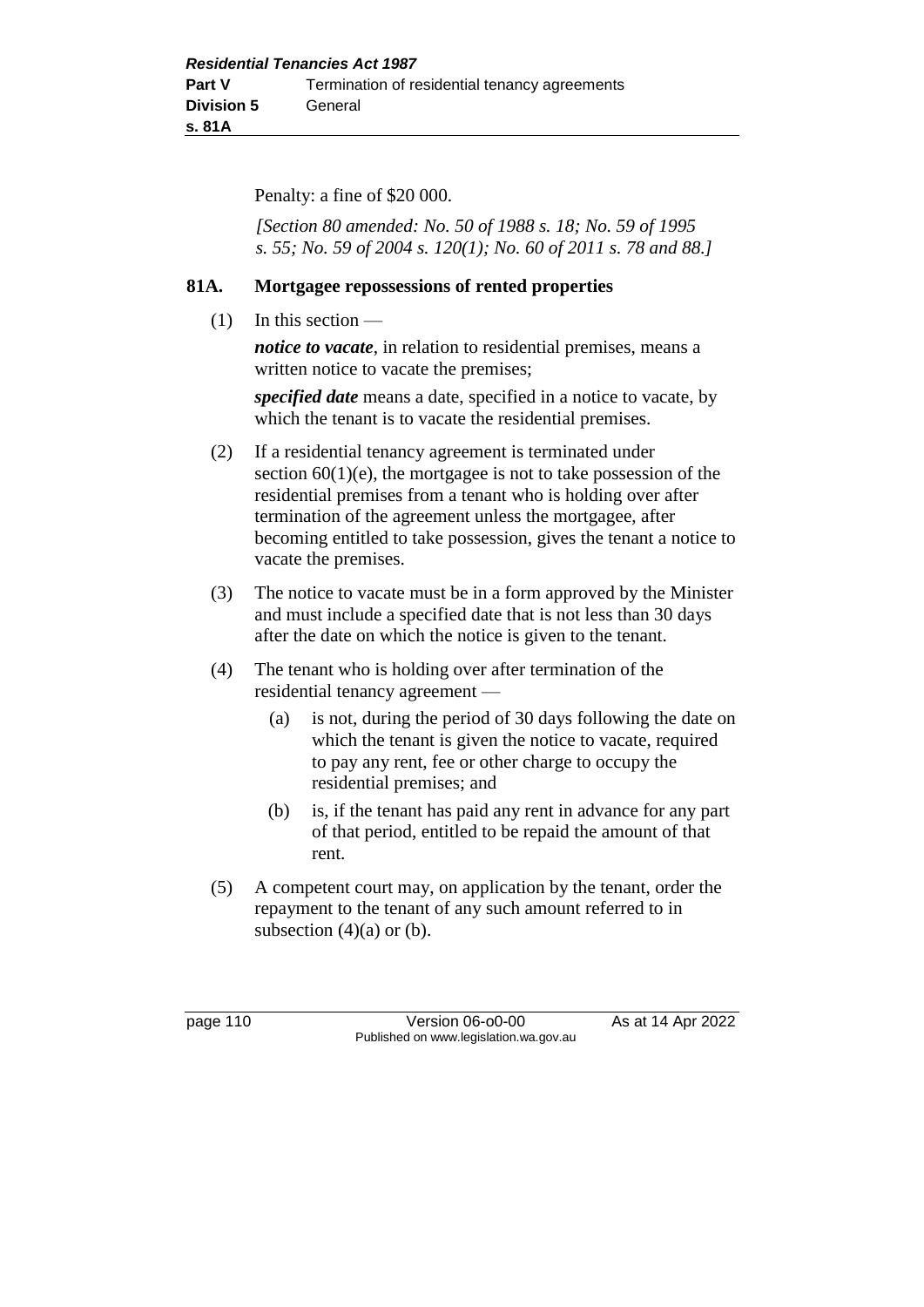- (6) The mortgagee (or any person acting on behalf of the mortgagee) is, during the period in which the tenant is holding over after termination of the residential tenancy agreement, entitled to enter the residential premises to show the premises to prospective purchasers on a reasonable number of occasions, but only if the tenant —
	- (a) is given reasonable notice of each such occasion; and
	- (b) agrees to the date and time of the inspection.
- (7) This section does not prevent the mortgagee from
	- (a) taking possession of the residential premises before the specified date if the tenant voluntarily vacates the premises before that date; or
	- (b) changing the specified date to a later date by further notice in writing given to the tenant; or
	- (c) entering into a new residential tenancy agreement with the tenant in respect of the residential premises.
- (8) This section extends to a tenant who is, immediately before the commencement of this section, holding over after termination of the residential tenancy agreement.
- (9) This section has effect despite the terms of any court order made before the commencement of this section or any contract or other agreement.

*[Section 81A inserted: No. 60 of 2011 s. 79; amended: No. 3 of 2019 s. 19.]* 

# **81B. Notice of proposed recovery of premises by person with superior title**

(1) This section applies where a person (the *plaintiff*) brings proceedings in a competent court for the recovery of possession of residential premises.

As at 14 Apr 2022 Version 06-00-00 Published on www.legislation.wa.gov.au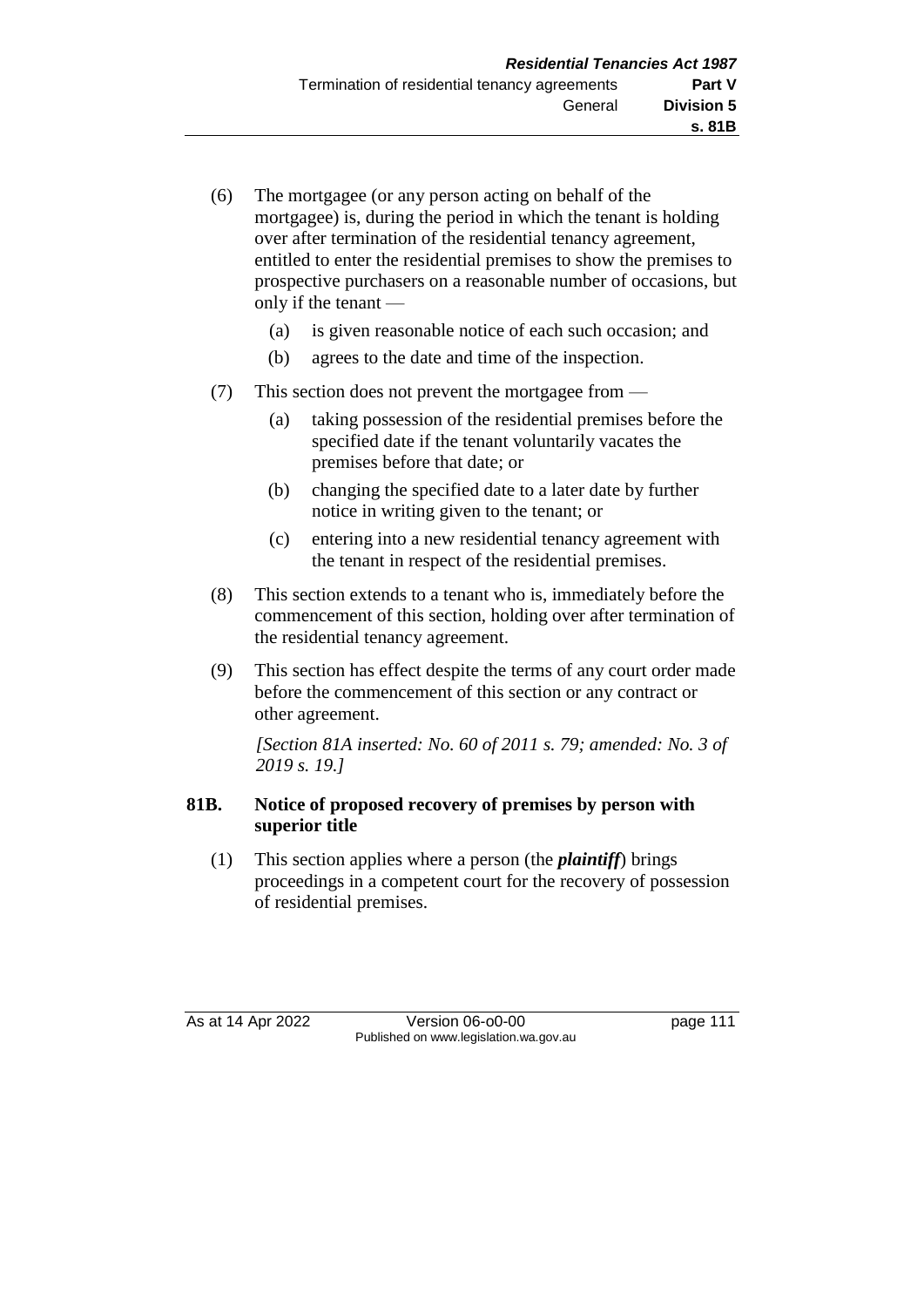- (2) The court must not make an order for possession unless it is satisfied —
	- (a) that a person is not in possession of the residential premises as —
		- (i) a tenant under a residential tenancy agreement; or
		- (ii) a tenant holding over after termination of a residential tenancy agreement;
		- or
	- (b) if there is such a person in possession of the residential premises and the plaintiff is not the lessor under the residential tenancy agreement — that the person has been given written notice, in a form approved by the Minister, of the proceedings not less than 30 days before the commencement of the proceedings.
- (3) Failure to comply with this section does not invalidate or otherwise affect the judgment or order.

*[Section 81B inserted: No. 60 of 2011 s. 79.]* 

# **81. Order for tenancy against person with superior title**

- (1) This section applies to a person who is or was in possession of residential premises as —
	- (a) a tenant under a residential tenancy agreement; or
	- (b) a tenant holding over after termination of a residential tenancy agreement,

at a time when proceedings for the recovery of possession of the premises had been commenced before a court by a person (the *plaintiff*) who is not the lessor under the agreement.

- (2) A person to whom this section applies may apply for an order under this section and such an application may be made to —
	- (a) the court before which the proceedings are pending; or

page 112 **Version 06-00-00** As at 14 Apr 2022 Published on www.legislation.wa.gov.au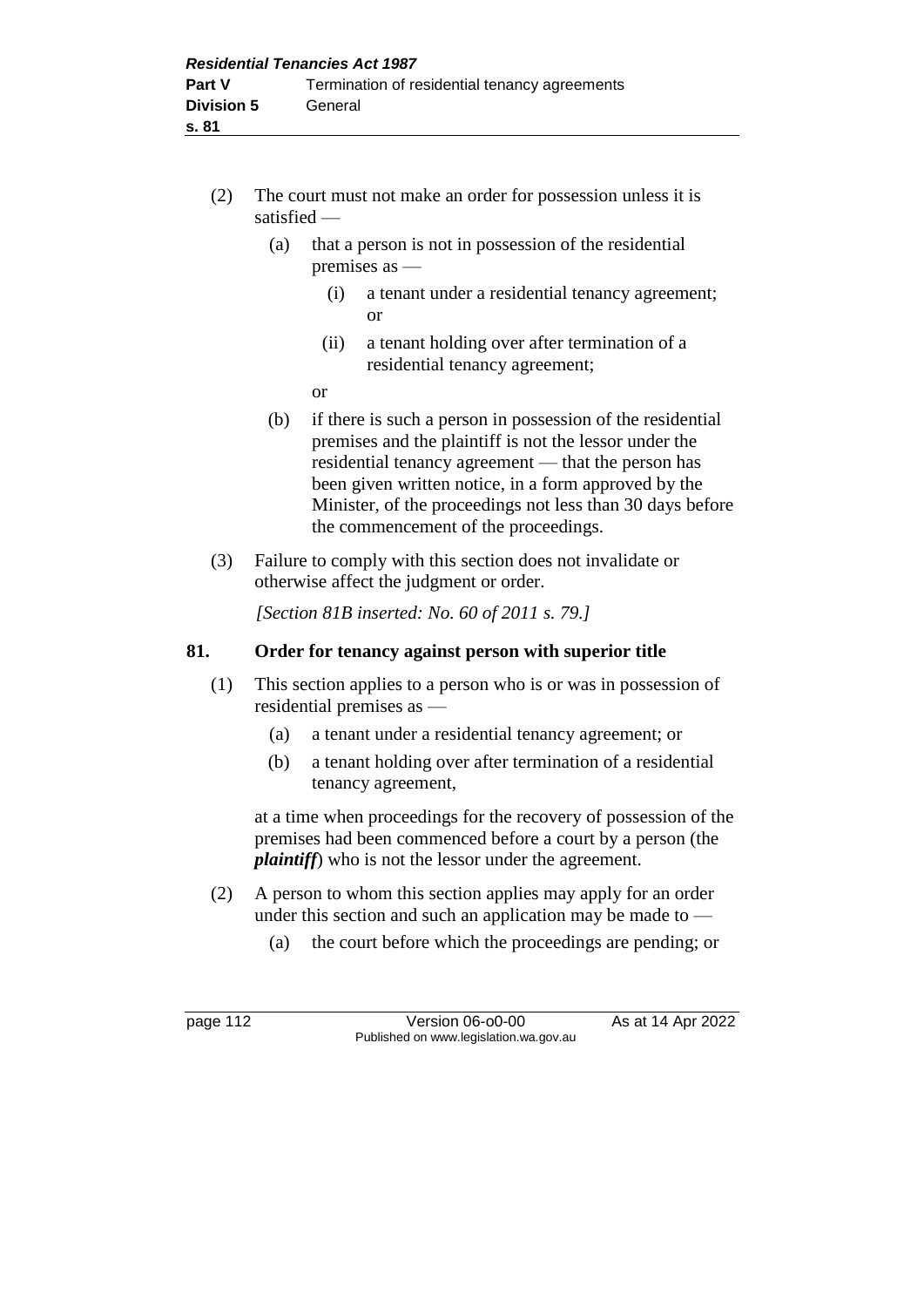(b) if the proceedings have been completed or possession has been recovered — a competent court,

within a reasonable time after the applicant was given notice of the proceedings or, if no notice was given, within a reasonable time after the recovery of possession of the residential premises.

- (3) The court may, on such an application, and if it thinks it appropriate to do so in the special circumstances of the case, make an order vesting a tenancy over the residential premises in the applicant.
- (4) The tenancy is to be held of the plaintiff, and on such terms and conditions as the court thinks fit, having regard to the circumstances of the case.
- (5) Such an application or order may be made, even though
	- (a) notice was not given to the applicant of the proceedings brought by the plaintiff; or
	- (b) the proceedings brought by the plaintiff have been completed or possession of the residential premises has been recovered by the plaintiff.

*[Section 81 inserted: No. 60 of 2011 s. 79.]* 

As at 14 Apr 2022 Version 06-o0-00 page 113 Published on www.legislation.wa.gov.au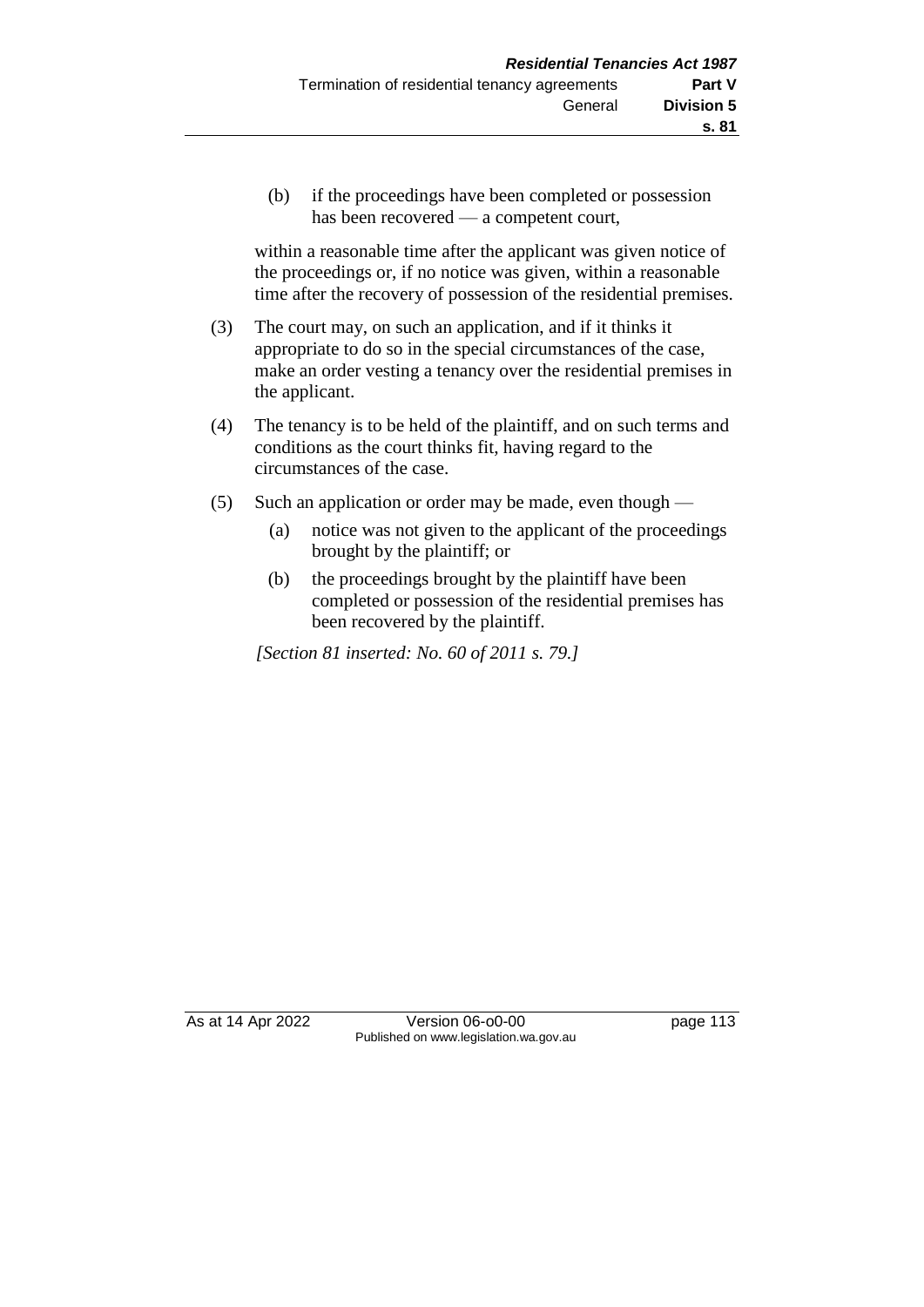# **Part VIA — Residential tenancy databases**

*[Heading inserted: No. 60 of 2011 s. 96.]* 

## **Division 1 — Preliminary**

*[Heading inserted: No. 60 of 2011 s. 96.]* 

#### **82A. Terms used**

In this Part —

*agent*, of a lessor, means a person employed, or otherwise authorised, by the lessor to act as the lessor's agent;

*database* means a system, device or other thing used for storing information, whether electronically or in some other form;

*database operator* means an entity that operates a residential tenancy database;

*inaccurate*, in relation to personal information in a residential tenancy database, includes information that is inaccurate because —

- (a) the information indicates that the person owes a lessor an amount that is more than the security bond for a residential tenancy agreement; and
- (b) the amount owed was paid to the lessor more than 3 months after the amount became due;

*list*, personal information about a person in a residential tenancy database —

- $(a)$  means
	- (i) to enter the personal information into the database; or
	- (ii) to give the personal information to a database operator or someone else for entry into the database;

and

page 114 Version 06-00-00 As at 14 Apr 2022 Published on www.legislation.wa.gov.au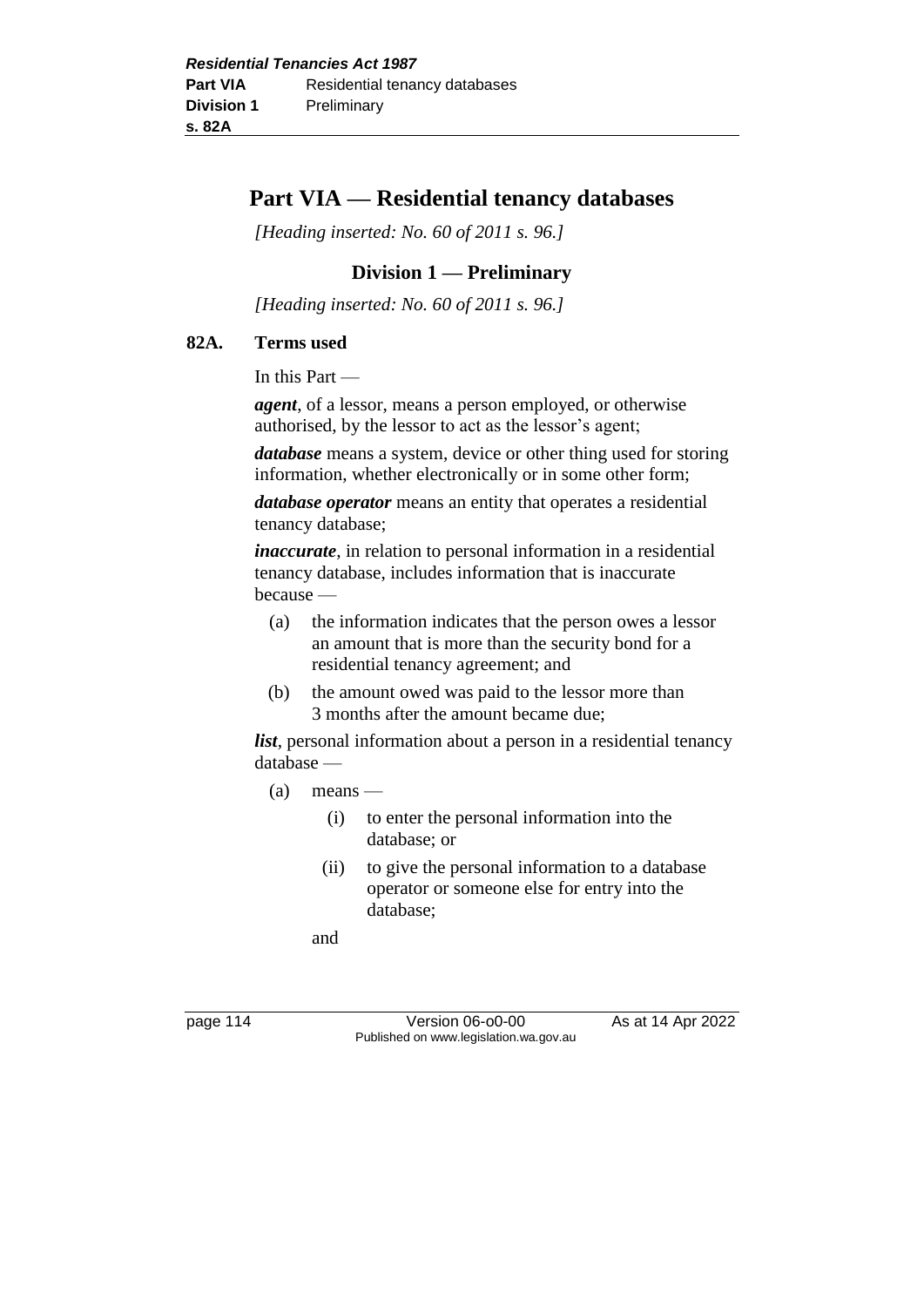(b) includes to amend personal information about a person in the database to include additional personal information about the person;

*out-of-date*, in relation to personal information in a residential tenancy database, means the information is no longer accurate because —

- (a) for a listing made on the basis the person owes a lessor an amount that is more than the security bond for a residential tenancy agreement — the amount owed was paid to the lessor within 3 months after the amount became due; or
- (b) for a listing made on the basis a court has made an order terminating the residential tenancy agreement — the order has been set aside on appeal;

*personal information* means information (including an individual's name) or an opinion, whether true or not, about an individual whose identity is apparent, or can reasonably be ascertained, from the information or opinion;

*residential premises* includes a long-stay site in a residential park as those terms are defined in the *Residential Parks (Long-stay Tenants) Act 2006*;

*residential tenancy agreement* includes a long-stay agreement as defined in the *Residential Parks (Long-stay Tenants) Act 2006*;

*residential tenancy database* means a database —

- (a) containing personal information
	- (i) relating to, or arising from, the occupation of residential premises under a residential tenancy agreement; or
	- (ii) entered into the database for reasons relating to, or arising from, the occupation of residential premises under a residential tenancy agreement;

and

As at 14 Apr 2022 Version 06-o0-00 page 115 Published on www.legislation.wa.gov.au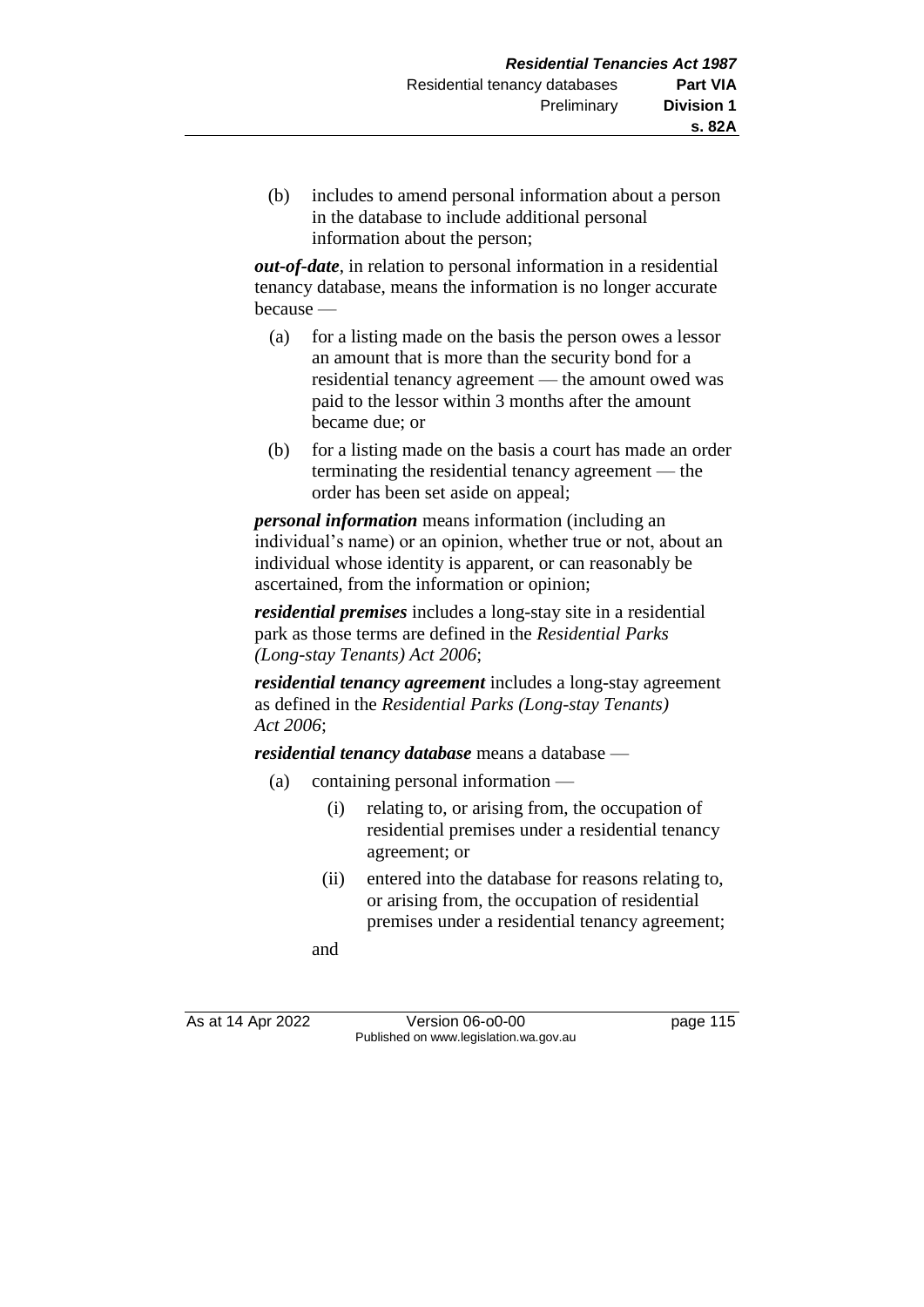(b) the purpose of which is for use by lessors or agents of lessors for checking a person's tenancy history to decide whether a residential tenancy agreement should be entered into with the person;

*tenant* includes a long-stay tenant as defined in the *Residential Parks (Long-stay Tenants) Act 2006*.

*[Section 82A inserted: No. 60 of 2011 s. 96.]* 

#### **82B. Application of Part**

- (1) This Part does not apply to a residential tenancy database kept by an entity (including a government department of this State, another State or a Territory) for use only by that entity or its officers, employees or agents.
- (2) This Part applies to a database operator, regardless of whether the database operator is inside or outside of the State, if the database operator operates a residential tenancy database containing personal information —
	- (a) about a person who resides in the State; or
	- (b) relating to, or arising from, the occupation of residential premises under a residential tenancy agreement within the State.

*[Section 82B inserted: No. 60 of 2011 s. 96; amended: No. 25 of 2019 s. 70.]* 

## **Division 2 — Tenancy database information**

*[Heading inserted: No. 60 of 2011 s. 96.]* 

## **82C. Notice of usual use of database**

- (1) This section applies if
	- (a) a person (the *applicant*) applies to a lessor, whether or not through the lessor's agent, to enter into a residential tenancy agreement; and

page 116 **Version 06-00-00** As at 14 Apr 2022 Published on www.legislation.wa.gov.au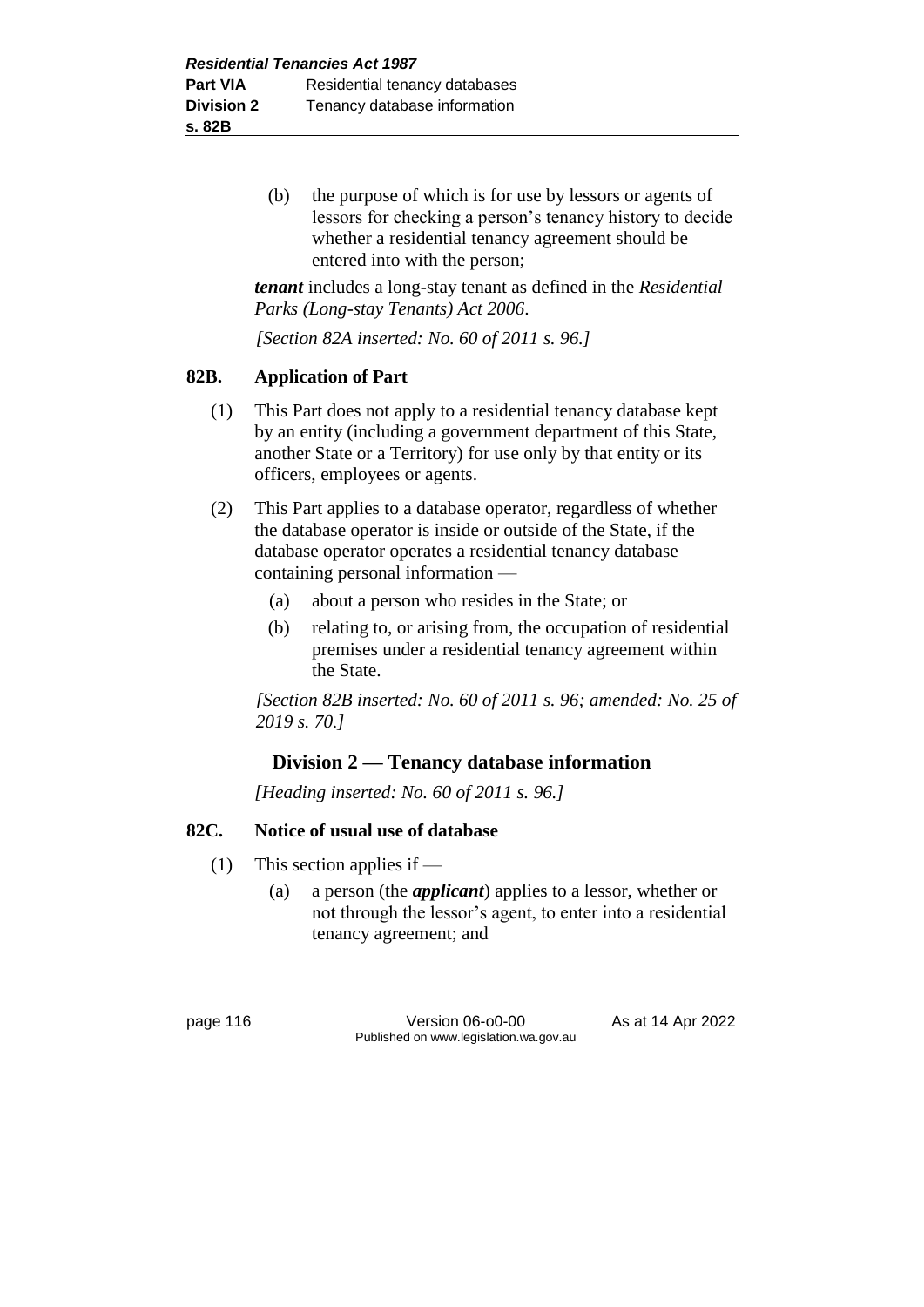- (b) the lessor or, if the application is made through the lessor's agent, the lessor or agent usually uses one or more residential tenancy databases for deciding whether a residential tenancy agreement should be entered into with a person.
- (2) The lessor or agent must, when the application is made, give the applicant written notice stating the following —
	- (a) the name of each residential tenancy database the lessor or agent usually uses, or may use, for deciding whether a residential tenancy agreement should be entered into with a person;
	- (b) that the reason the lessor or agent uses a residential tenancy database mentioned in paragraph (a) is for checking an applicant's tenancy history;
	- (c) for each residential tenancy database mentioned in paragraph (a), how persons may contact the database operator who operates the database and obtain information from the operator.

Penalty for this subsection: a fine of \$5 000.

- (3) Subsection (2) applies in relation to a residential tenancy database whether or not the lessor or agent intends to use the database for deciding whether a residential tenancy agreement should be entered into with the applicant.
- (4) However, the lessor or agent is not required to give the written notice mentioned in subsection (2) if a written notice stating the matters mentioned in the subsection was given to the applicant not more than 7 days before the application was made.

*[Section 82C inserted: No. 60 of 2011 s. 96; amended: No. 3 of 2019 s. 25.]* 

As at 14 Apr 2022 Version 06-o0-00 Page 117 Published on www.legislation.wa.gov.au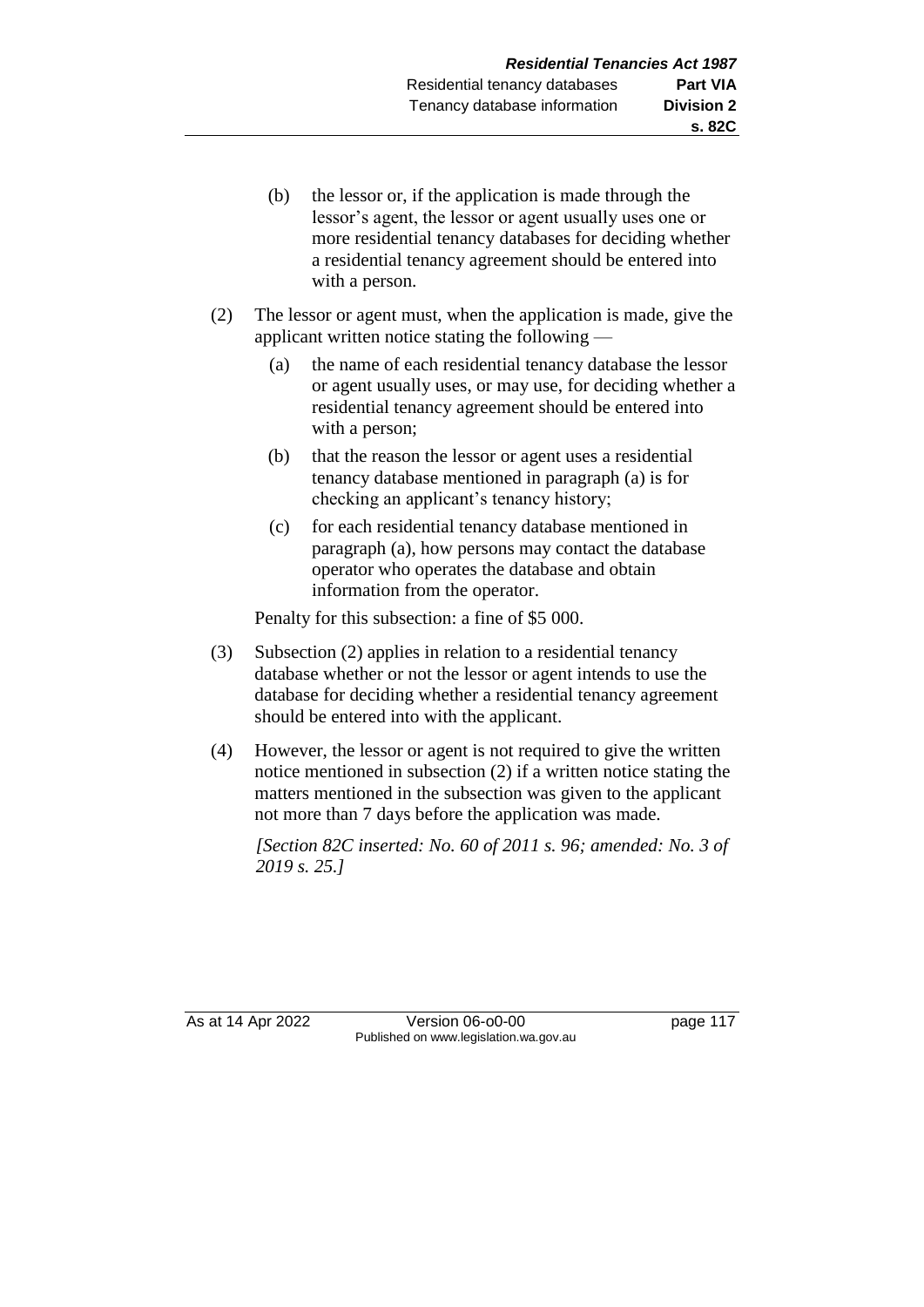#### **82D. Notice of listing if database used**

- (1) This section applies if
	- (a) a person (the *applicant*) applies to a lessor, whether or not through the lessor's agent, to enter into a residential tenancy agreement; and
	- (b) the lessor or, if the application is made through the lessor's agent, the lessor or agent uses a residential tenancy database for checking whether personal information about the applicant is in the database; and
	- (c) personal information about the applicant is in the database.
- (2) The lessor or agent must, as soon as possible but within 7 days after using the database, give the applicant a written notice stating —
	- (a) the name of the database; and
	- (b) that personal information about the applicant is in the database; and
	- (c) the name of each person who listed the personal information in the database; and
	- (d) how and in what circumstances the applicant can have the personal information removed or amended under this Part.

Penalty for this subsection: a fine of \$5 000.

(3) However, subsection  $(2)(c)$  requires the written notice to state the name of a person only if the person is identified in the residential tenancy database as the person who listed the personal information in the database.

*[Section 82D inserted: No. 60 of 2011 s. 96; amended: No. 3 of 2019 s. 25.]* 

page 118 **Version 06-00-00** As at 14 Apr 2022 Published on www.legislation.wa.gov.au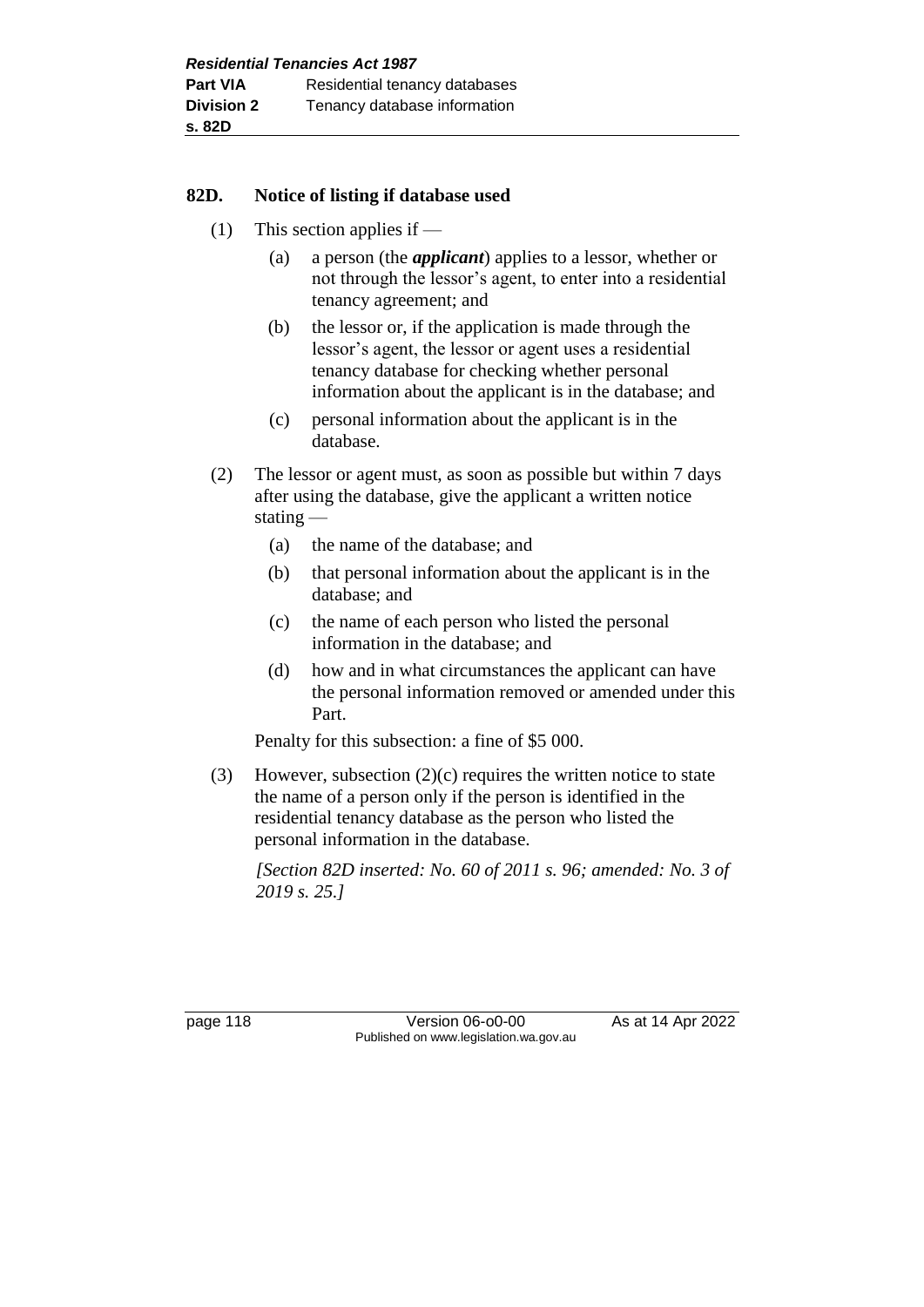## **82E. Listing can be made only for particular breaches by particular persons**

- (1) A lessor, lessor's agent or database operator must not list personal information about a person in a residential tenancy database unless —
	- (a) the person was named as a tenant in a residential tenancy agreement that has ended; and
	- (b) the person has breached the agreement; and
	- (ba) the breach does not consist of, or relate to  $-$ 
		- (i) a failure by the person to pay rent during the emergency period as defined in the *Residential Tenancies (COVID-19 Response) Act 2020* section 4 due to financial hardship caused by the economic effects of the COVID-19 pandemic; or
		- (ii) any other matter relating to the effects of the COVID-19 pandemic prescribed by regulations;
		- and
	- (c) because of the breach, either
		- (i) the person owes the lessor an amount that is more than the security bond for the agreement; or
		- (ii) a court has made an order terminating the residential tenancy agreement;
		- and
	- (d) the personal information
		- (i) relates only to the breach; and
		- (ii) is accurate, complete and unambiguous.

Penalty for this subsection: a fine of \$5 000.

(2) Without limiting subsection  $(1)(d)(ii)$ , the personal information must indicate the nature of the breach.

*[Section 82E inserted: No. 60 of 2011 s. 96; amended: No. 3 of 2019 s. 25; 18 of 2020 s. 78.]* 

As at 14 Apr 2022 Version 06-o0-00 page 119 Published on www.legislation.wa.gov.au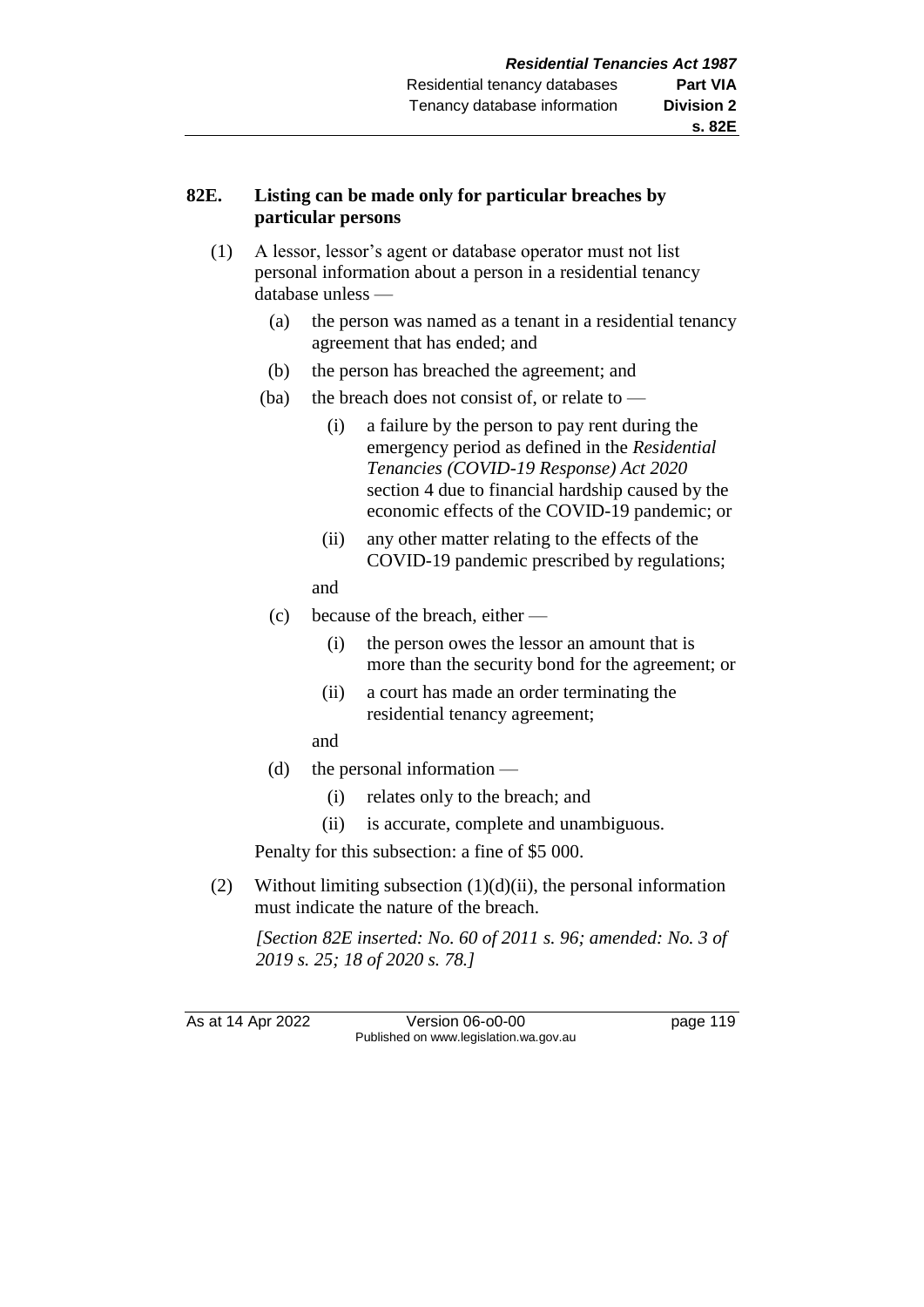#### **82F. Further restriction on listing**

- (1) A lessor, lessor's agent or database operator must not list personal information about a person in a residential tenancy database unless the lessor, agent or operator —
	- (a) has, without charging a fee
		- (i) given the person a copy of the personal information; or
		- (ii) taken other reasonable steps to disclose the personal information to the person;

and

- (b) has given the person at least 14 days to review the personal information and make submissions —
	- (i) objecting to its entry into the database; or
	- (ii) about its accuracy, completeness and clarity; and
- (c) has considered any submissions made.

Penalty for this subsection: a fine of \$5 000.

- (2) Subsection (1) does not apply if the lessor, lessor's agent or database operator cannot locate the person after making reasonable enquiries.
- (3) Subsection (1)(b) and (c) do not apply
	- (a) to information that, at the time of the listing, is contained in publicly available court or tribunal records; or
	- (b) to a listing involving only an amendment of personal information about a person under section 82G.

*[Section 82F inserted: No. 60 of 2011 s. 96; amended: No. 3 of 2019 s. 25.]* 

page 120 Version 06-00-00 As at 14 Apr 2022 Published on www.legislation.wa.gov.au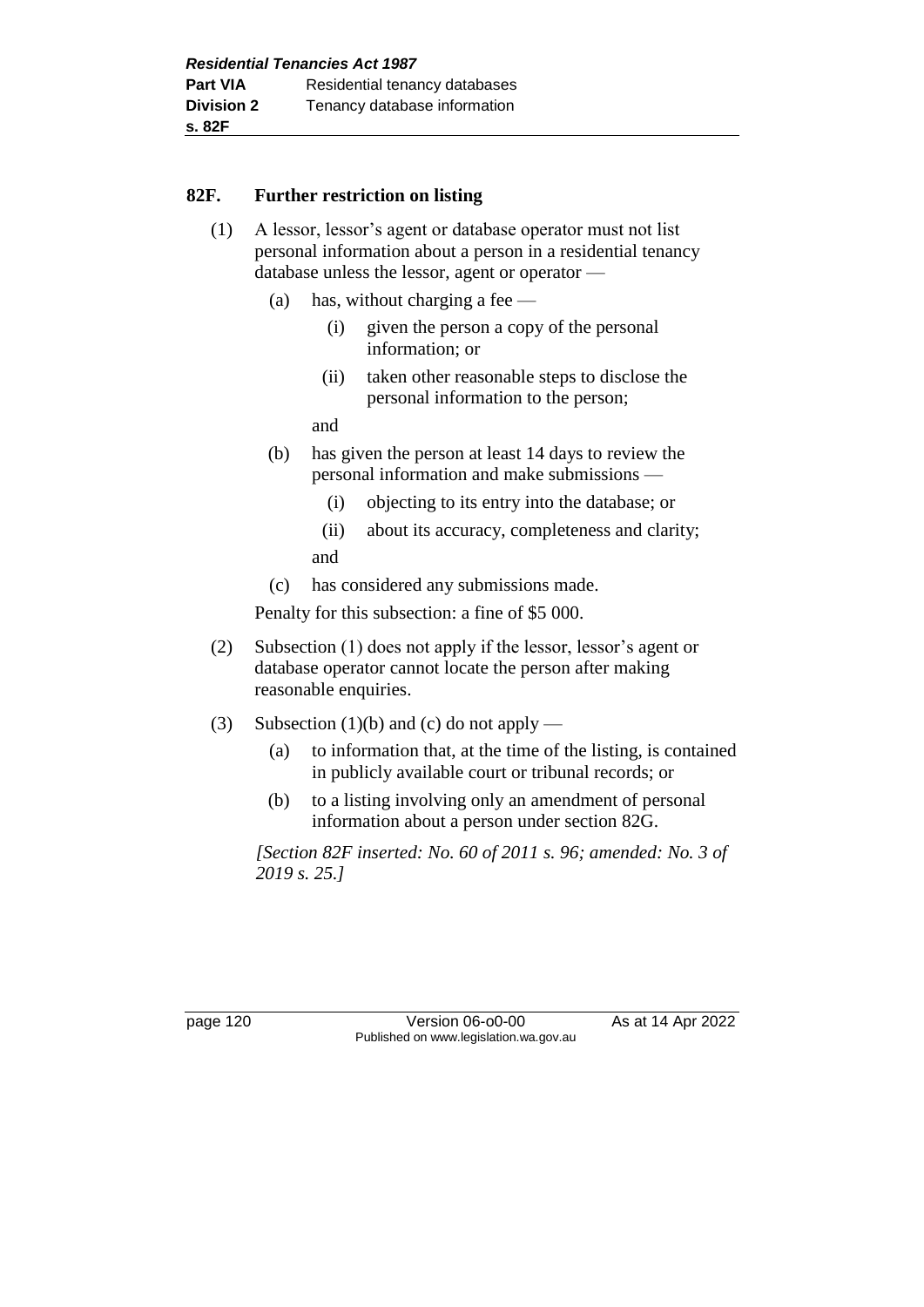#### **82G. Ensuring quality of listing — lessor's or agent's obligation**

- (1) This section applies if a lessor or lessor's agent who lists personal information in a residential tenancy database becomes aware that the information is inaccurate, incomplete, ambiguous or out-of-date.
- (2) The lessor or agent must, within 7 days, give written notice of the following to the database operator who operates the database —
	- (a) if the information is inaccurate, incomplete or ambiguous —
		- (i) that the information is inaccurate, incomplete or ambiguous; and
		- (ii) how the information must be amended so that it is no longer inaccurate, incomplete or ambiguous;
	- (b) if the information is out-of-date that the information is out-of-date and must be removed.

Penalty for this subsection: a fine of \$5 000.

(3) The lessor or agent must keep a copy of the written notice for one year after it was given under subsection (2).

Penalty for this subsection: a fine of \$5 000.

*[Section 82G inserted: No. 60 of 2011 s. 96; amended: No. 3 of 2019 s. 25.]* 

## **82H. Ensuring quality of listing — database operator's obligation**

- (1) This section applies if a lessor or agent of a lessor who has listed personal information about a person in a residential tenancy database gives the database operator that operates the database written notice that the personal information must be —
	- (a) amended in a stated way to make it accurate, complete and unambiguous; or
	- (b) removed.

As at 14 Apr 2022 Version 06-00-00 Published on www.legislation.wa.gov.au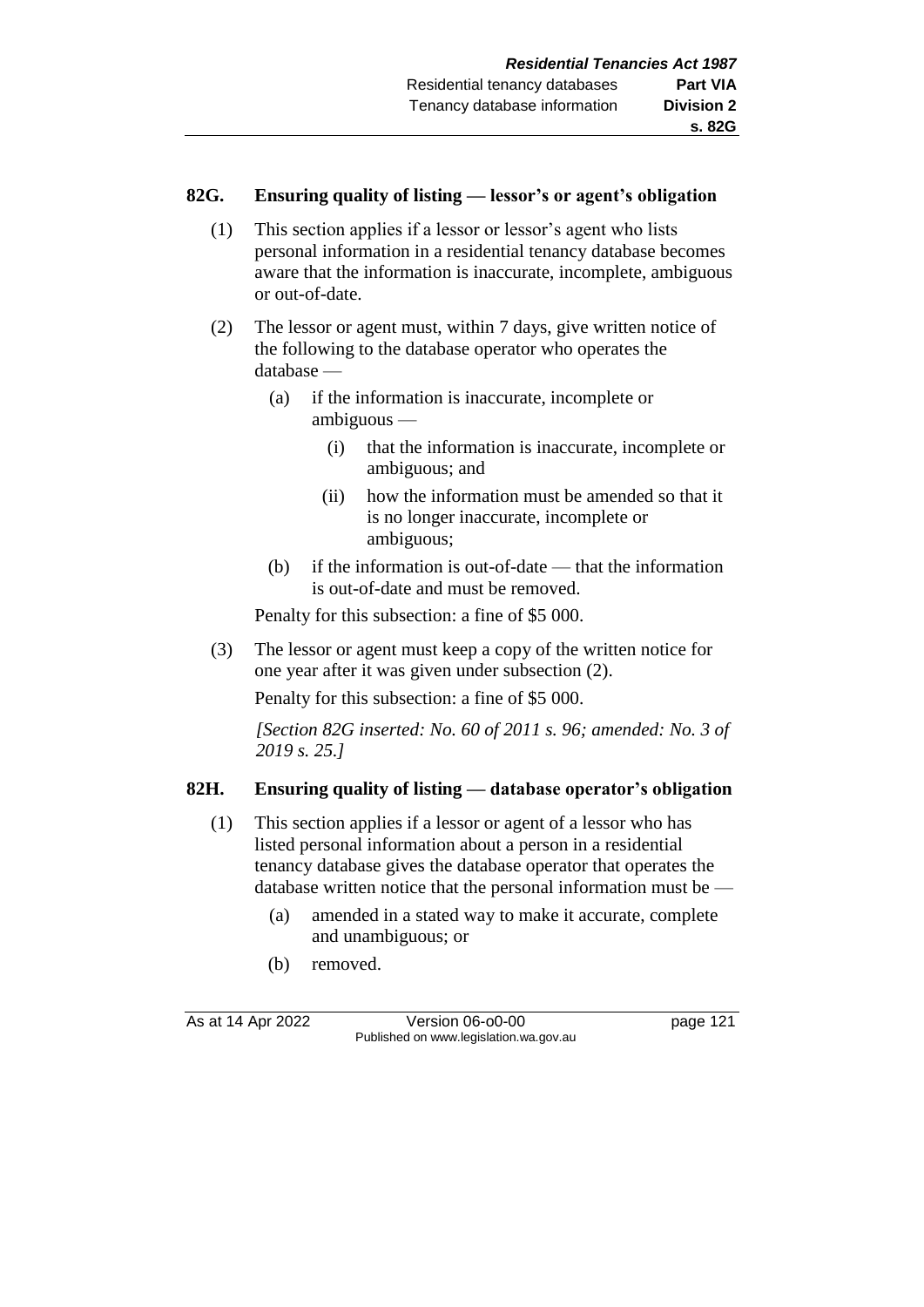(2) The database operator must amend the personal information in the stated way, or remove the personal information, within 14 days of the notice being given.

Penalty for this subsection: a fine of \$5 000.

*[Section 82H inserted: No. 60 of 2011 s. 96; amended: No. 3 of 2019 s. 25.]* 

# **82I. Providing copy of personal information listed**

(1) A lessor or lessor's agent who lists personal information about a person in a residential tenancy database must, if asked in writing by the person, give the person a copy of the information within 14 days after the request is made.

Penalty for this subsection: a fine of \$5 000.

(2) A database operator must, if asked in writing by a person whose personal information is in the residential tenancy database kept by the operator, give the person a copy of the information within 14 days after the request is made.

Penalty for this subsection: a fine of \$5 000.

- (3) If a lessor or lessor's agent charges a fee for giving personal information under subsection (1), or a database operator charges a fee for giving personal information under subsection (2), the subsection applies only if the fee has been paid.
- (4) A fee charged by a lessor or lessor's agent for giving personal information under subsection (1) or by a database operator for giving personal information under subsection (2) —
	- (a) must not be excessive; and
	- (b) must not apply to lodging a request for the information.

*[Section 82I inserted: No. 60 of 2011 s. 96; amended: No. 3 of 2019 s. 25.]* 

page 122 Version 06-o0-00 As at 14 Apr 2022 Published on www.legislation.wa.gov.au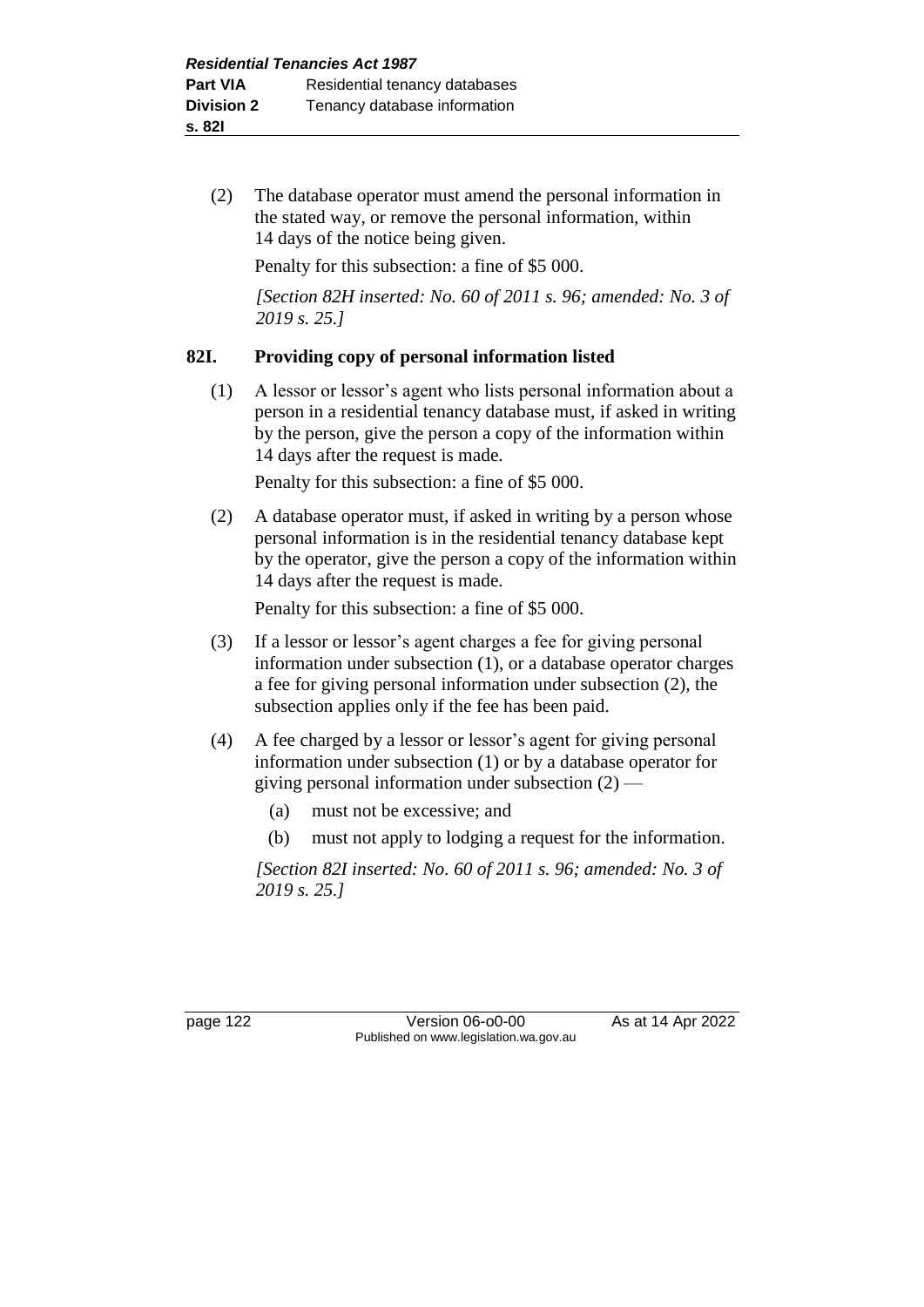#### **82J. Disputes about listings**

- (1) A person may apply to a competent court for an order under this section if personal information about the person has been listed in a residential tenancy database.
- (2) The court may make an order under this section if it is satisfied that —
	- (a) the residential tenancy database includes personal information about the applicant that is inaccurate, incomplete, ambiguous or out-of-date; or
	- (b) the inclusion of the applicant's name or other personal information about the applicant is unjust in the circumstances, having regard to all of the following —
		- (i) the reason for the listing;
		- (ii) the tenant's involvement in any acts or omissions giving rise to the listing;
		- (iii) any adverse consequences suffered, or likely to be suffered, by the tenant because of the listing;
		- (iv) any other relevant matter.
- (2A) Without limiting subsection (2)(b), the inclusion of the applicant's name or other personal information about the applicant is unjust if the circumstances relating to the listing result from the applicant being subjected or exposed to family violence.
- (2B) The court may order personal information about a person in a residential tenancy database to be wholly or partly removed, amended in a stated way or not listed in a residential tenancy database.
	- (3) The court must give a copy of the order to the lessor, tenant and database operator.

As at 14 Apr 2022 Version 06-00-00 Published on www.legislation.wa.gov.au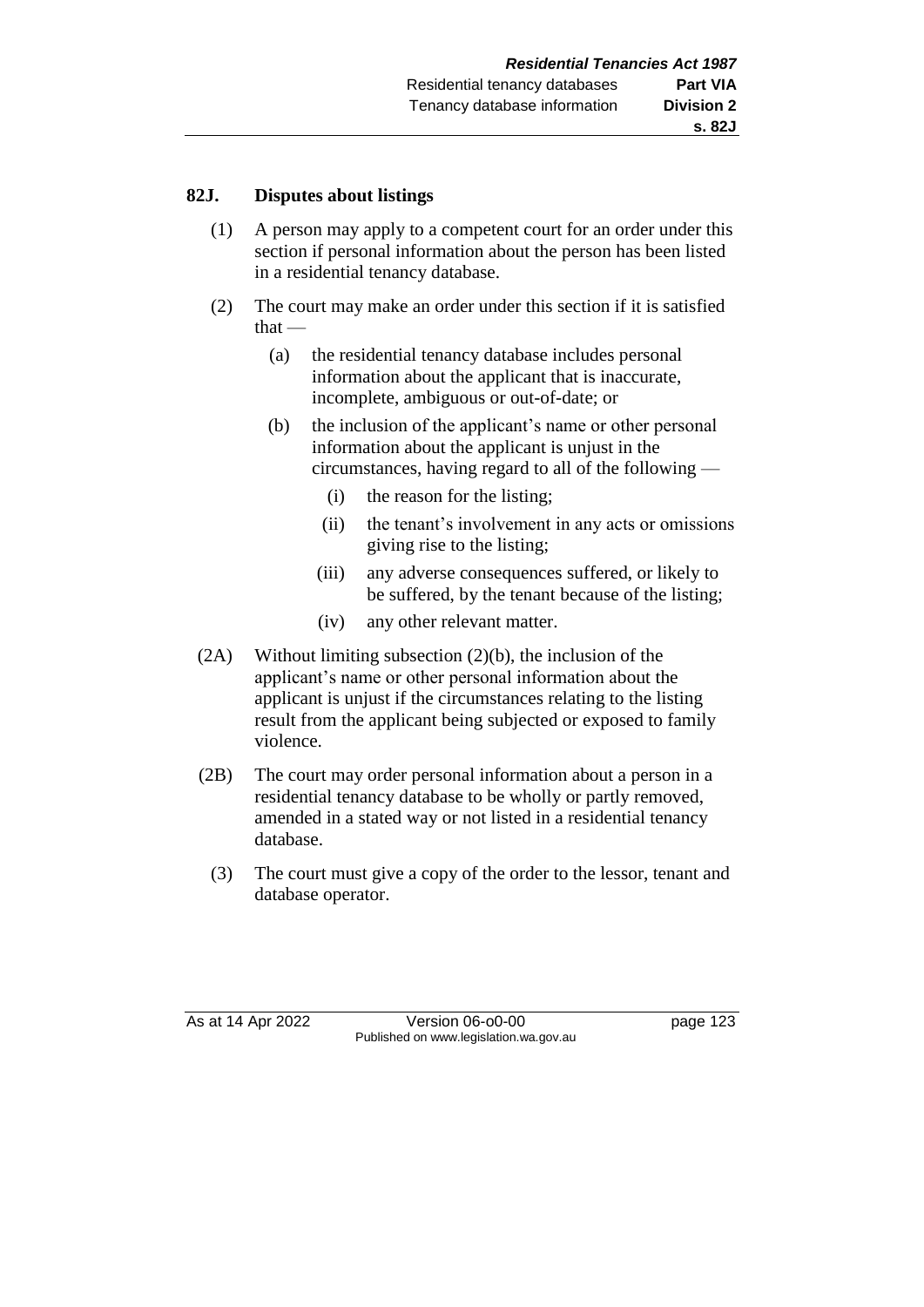(4) If the court makes an order directing a person other than a lessor or agent to remove, amend or not list information in a residential tenancy database, the court must give a copy of the order to the person.

*[Section 82J inserted: No. 60 of 2011 s. 96; amended: No. 3 of 2019 s. 20.]* 

# **82K. Keeping personal information listed**

 $(1)$  In this section —

*national privacy principles* means the principles stated in the *Privacy Act 1988* (Commonwealth).

- (2) A database operator must not keep personal information about a particular person in the operator's residential tenancy database for longer than —
	- (a) 3 years; or
	- (b) if, under the national privacy principles, the operator of the database is required to remove the personal information before the end of the 3 year period mentioned in paragraph  $(a)$  — the period ending when the information must be removed under the national privacy principles; or
	- (c) if the person
		- (i) was a minor as defined in section  $59A(1)$  when the information was listed in the database; and
		- (ii) reaches 18 years of age before the end of the 3 year period mentioned in paragraph (a),

the period ending when the person reaches 18 years of age.

Penalty for this subsection: a fine of \$5 000.

page 124 Version 06-00-00 As at 14 Apr 2022 Published on www.legislation.wa.gov.au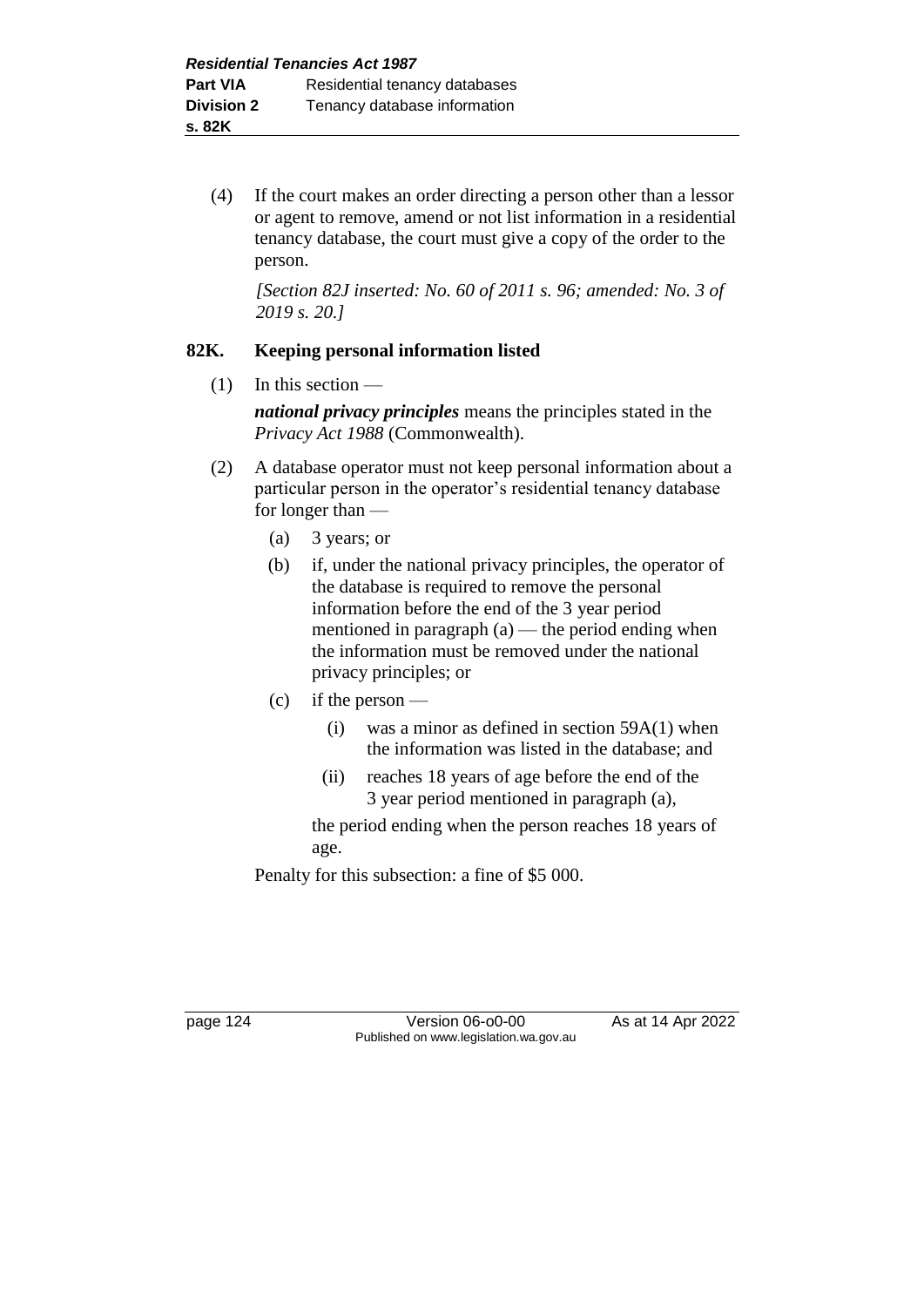- (3) However, a database operator may keep the person's name in the operator's residential tenancy database for longer than the period stated in subsection  $(2)(a)$  or  $(b)$  if —
	- (a) other personal information about the person in the database is attached to the name; and
	- (b) the other personal information is not required to be removed under subsection (2) or another law.
- (4) This section does not limit the operation of another provision of this Part or of another law that requires the removal of the personal information.

*[Section 82K inserted: No. 60 of 2011 s. 96; amended: No. 3 of 2019 s. 25.]* 

As at 14 Apr 2022 Version 06-o0-00 page 125 Published on www.legislation.wa.gov.au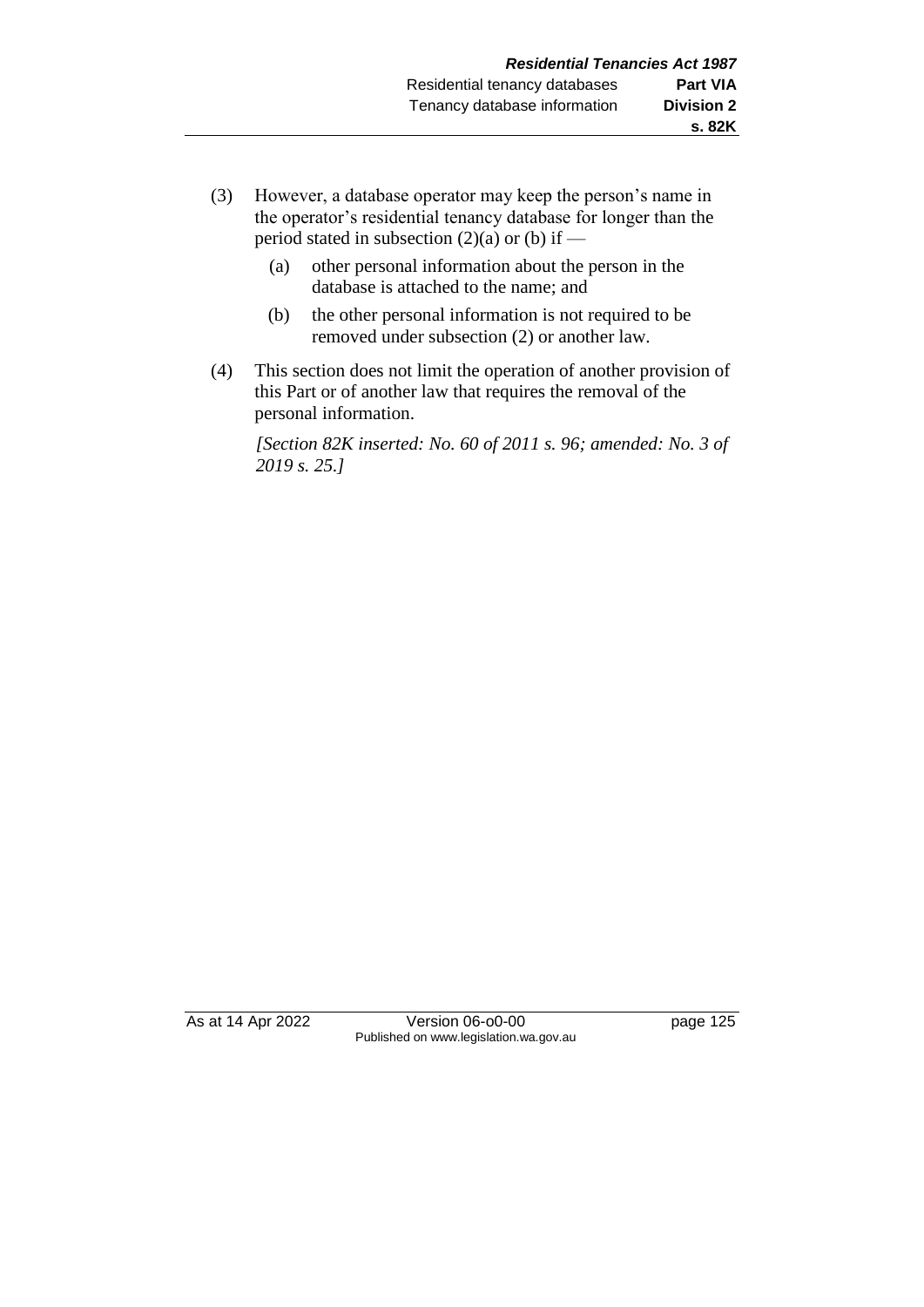**s. 82**

# **Part VI — Miscellaneous**

## **82. Contracting out**

- (1) Except as provided under this Act
	- (a) any agreement or arrangement that is inconsistent with a provision of this Act or purports to exclude, modify or restrict the operation of this Act is to that extent void and of no effect; and
	- (b) any purported waiver of a right conferred by or under this Act is void and of no effect.
- (2) A person must not enter into any agreement or arrangement with intent either directly or indirectly to defeat, evade or prevent the operation of this Act.

Penalty for this subsection: a fine of \$10 000.

*[(3) deleted]*

*[Section 82 amended: No. 60 of 2011 s. 80; No. 3 of 2019 s. 25.]* 

#### **83. Recovery of amounts paid under mistake of law or fact**

Where a party to a residential tenancy agreement pays any amount to the other party under a mistake of law or fact relating to the agreement, that party may —

- (a) upon application to a competent court, recover that amount from the other party; or
- (b) in the case of payment by the tenant, deduct the amount from rent payable under the agreement.

*[Section 83 amended: No. 50 of 1988 s. 18; No. 59 of 2004 s. 120(1).]* 

#### **84. Exemption of tenancy agreement or premises from provision of Act**

A competent court may, upon application by any person, if the court considers it necessary or desirable in the circumstances, order that a provision of this Act shall not apply to or in relation

page 126 Version 06-o0-00 As at 14 Apr 2022 Published on www.legislation.wa.gov.au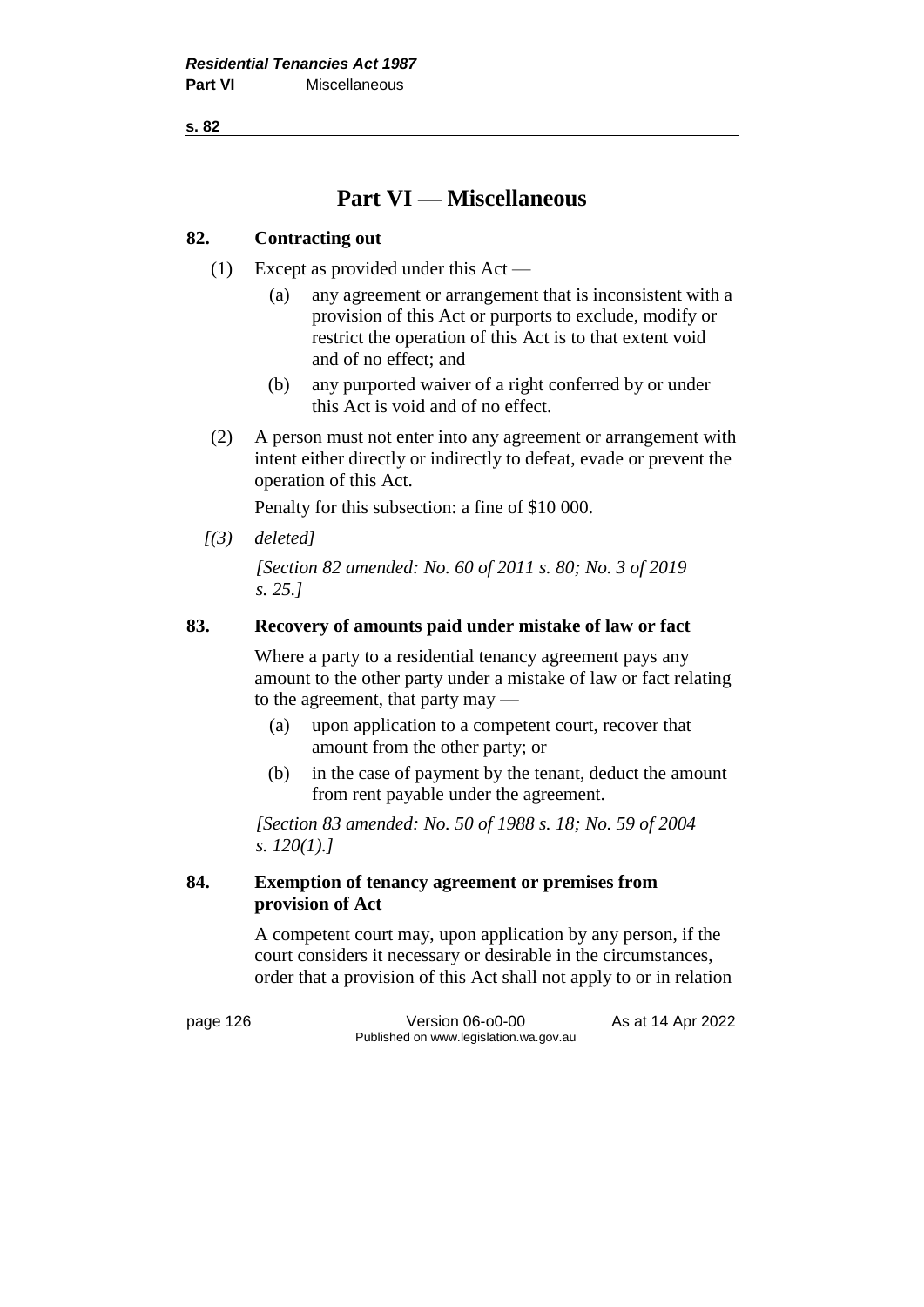to any residential tenancy agreement or proposed residential tenancy agreement or any premises or shall apply in a modified manner specified in the order and the order shall have effect accordingly.

*[Section 84 amended: No. 50 of 1988 s. 16; No. 59 of 2004 s. 120(1) and (3).]* 

#### **85. Service**

- (1) Any notice or document required or authorised to be given under this Act to any person may —
	- (a) be given to that person personally; or
	- (b) be sent by post addressed to that person at any place specified by the person as a place where the person's mail may be directed or, if the person has not so specified, at the person's last known place of residence, employment or business; or
	- (c) with the consent of that person or in other prescribed circumstances, be given or served by prescribed electronic means.
- (2) If a letter is sent in accordance with subsection  $(1)(b)$  the giving of the notice or document so sent is deemed to be effected at the time when the letter would have been delivered in the ordinary course of post.
- (3) If a notice or document required or authorised to be given under this Act cannot be given or sent to a person in accordance with subsection (1), it shall be deemed to have been given to that person if —
	- (a) a copy of it is published in a daily newspaper circulating throughout all, or most of, the State; or
	- (b) a court hearing proceedings under this Act orders an alternative means of giving the notice or document, and that means of giving the notice or document is effected; or

As at 14 Apr 2022 Version 06-00-00 Published on www.legislation.wa.gov.au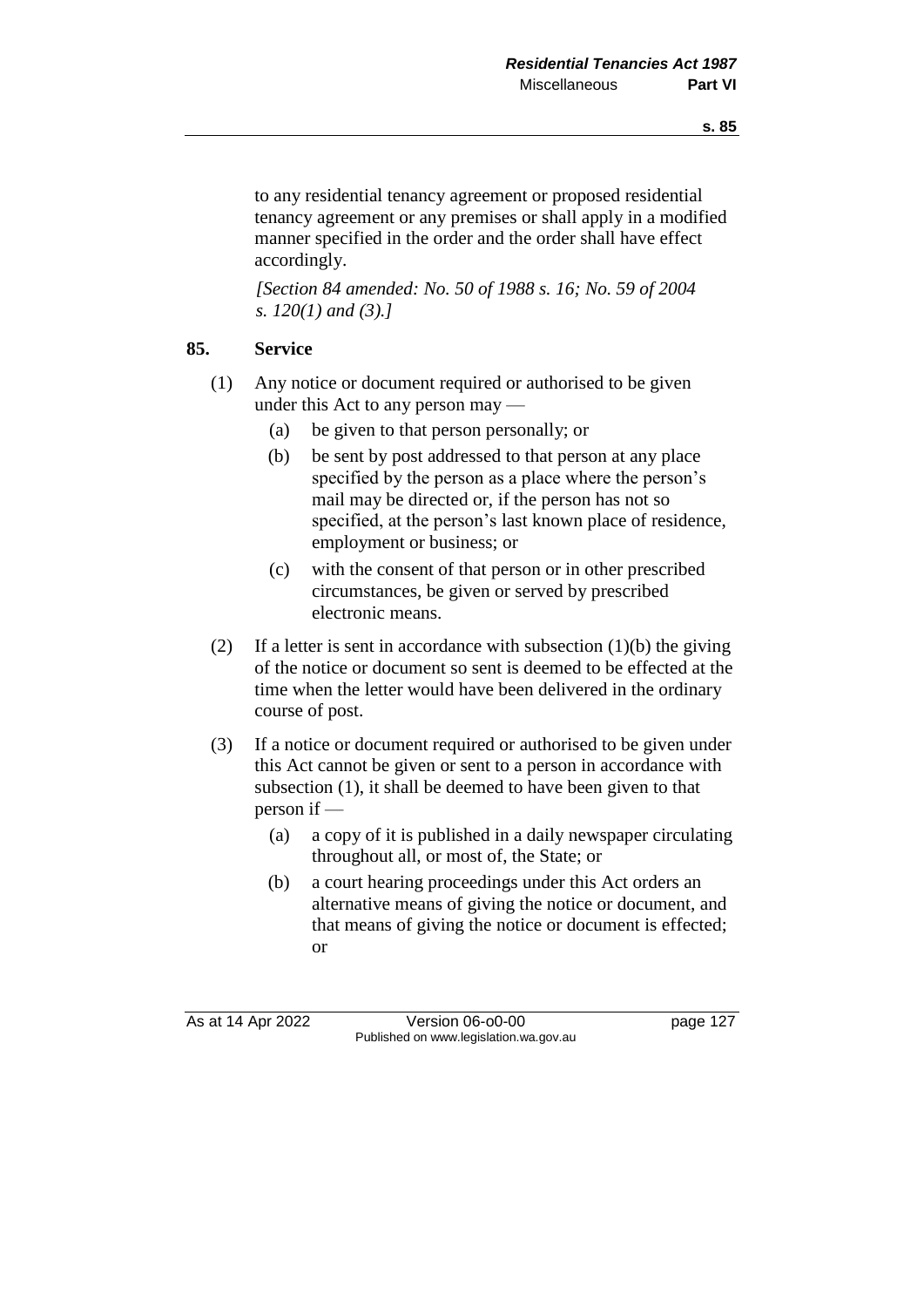- (c) it is made publicly available in any manner prescribed for the purposes of this paragraph, including (without limitation) by means of a website.
- (4) Any notice or document required or authorised to be given under this Act to any tenant under a residential tenancy agreement shall be deemed to have been duly given to the tenant if it is given  $-$ 
	- (a) to any person apparently over the age of 16 years apparently residing in the premises the subject of the agreement; or
	- (b) to the person who ordinarily pays the rent under the agreement.
- (5) A notice or document required or authorised to be given under this Act to a lessor under a residential tenancy agreement shall be deemed to have been duly given to the lessor if it has been given to the property manager of the residential premises, to any person apparently over the age of 16 years apparently residing at the place of residence of the lessor, or to the person who ordinarily receives the rent under the agreement.
- (6) Where 2 or more persons are lessors or tenants under a residential tenancy agreement it shall be sufficient compliance with a provision of this Act requiring or authorising that a notice or document be given to the lessor or tenant under a residential tenancy agreement if the notice or document is given to any one of the lessors or tenants, as the case may be.

*[Section 85 amended: No. 60 of 2011 s. 81 and 89; No. 42 of 2016 s. 6; No. 3 of 2019 s. 21.]* 

## **86. Court may refer matter to Commissioner for investigation**

(1) If, while hearing proceedings under this Act, a court forms a suspicion that a person has committed an offence against this Act (other than an offence to which the proceedings relate), the court may refer the matter to the Commissioner for investigation.

page 128 **Version 06-00-00** As at 14 Apr 2022 Published on www.legislation.wa.gov.au

**s. 86**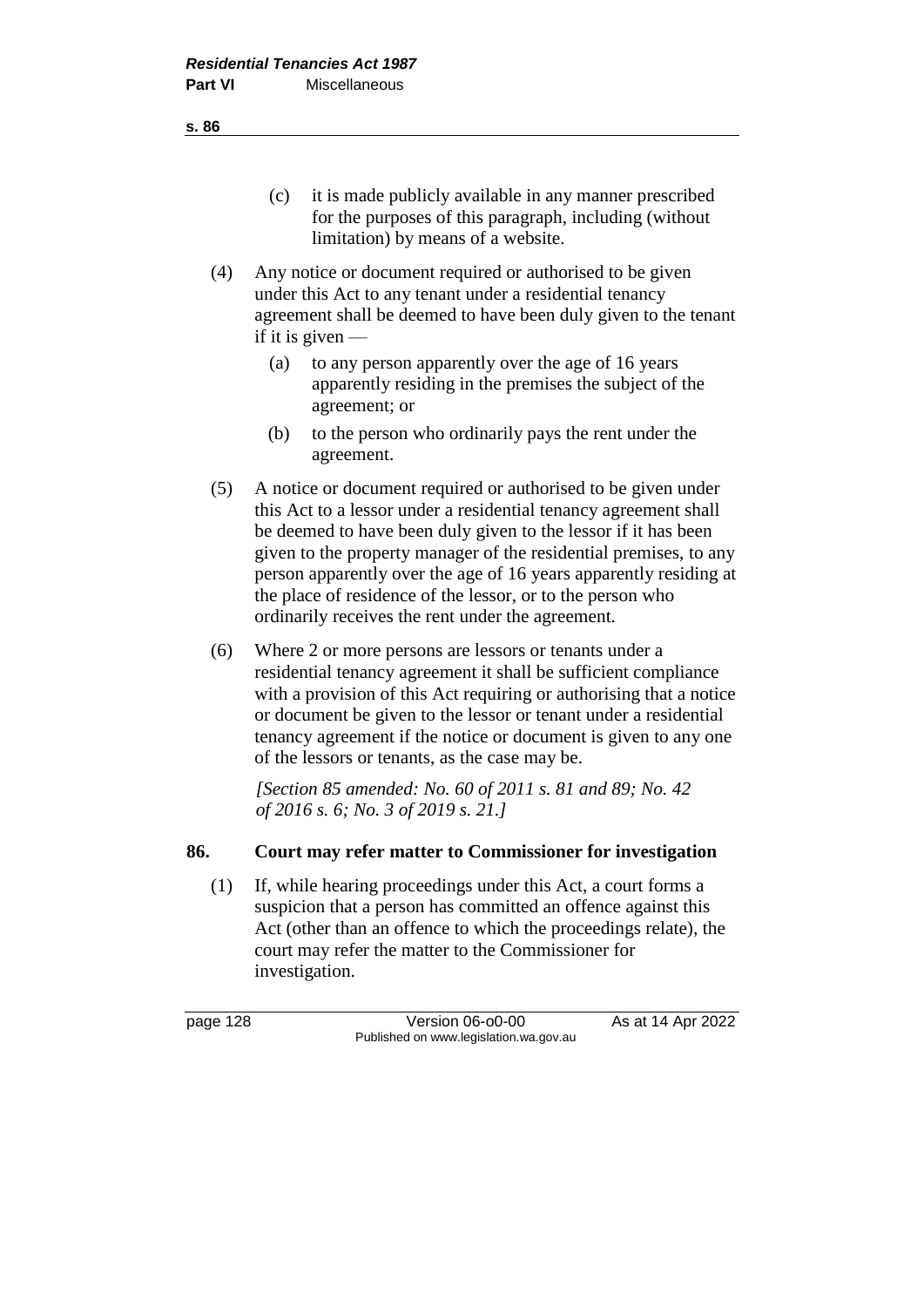(2) A court referring a matter to the Commissioner under subsection (1) is to give to the Commissioner any relevant documents or other records in the court's possession.

*[Section 86 inserted: No. 60 of 2011 s. 82.]* 

## **87A. Defence where lessor and property manager are both charged with the same offence**

If a lessor under a residential tenancy agreement and a property manager of the residential premises under that agreement are both charged with the same offence under this Act, it is a defence to the charge for one of them to prove that he or she —

- (a) did not aid, abet, counsel or procure the act or omission of the other giving rise to the offence; and
- (b) was not in any way, by act or omission, directly or indirectly, knowingly concerned in, or party to, the act or omission by the other.

*[Section 87A inserted: No. 60 of 2011 s. 82.]* 

## **87. Time for bringing proceedings**

Proceedings for an offence against this Act may be commenced at any time within 2 years of the day on which the offence is alleged to have been committed.

## **88A. Infringement notices**

(1) In subsection (2), (3), (6) or  $(7)$  —

*authorised person* means a person appointed under subsection (13) by the Commissioner to be an authorised person for the purposes of the subsection in which the term is used.

- (2) An authorised person who has reason to believe that a person has committed a prescribed offence under this Act may give an infringement notice to the alleged offender within —
	- (a) 21 days after forming the opinion that there is sufficient evidence to support the allegation of the offence; and

As at 14 Apr 2022 Version 06-o0-00 page 129 Published on www.legislation.wa.gov.au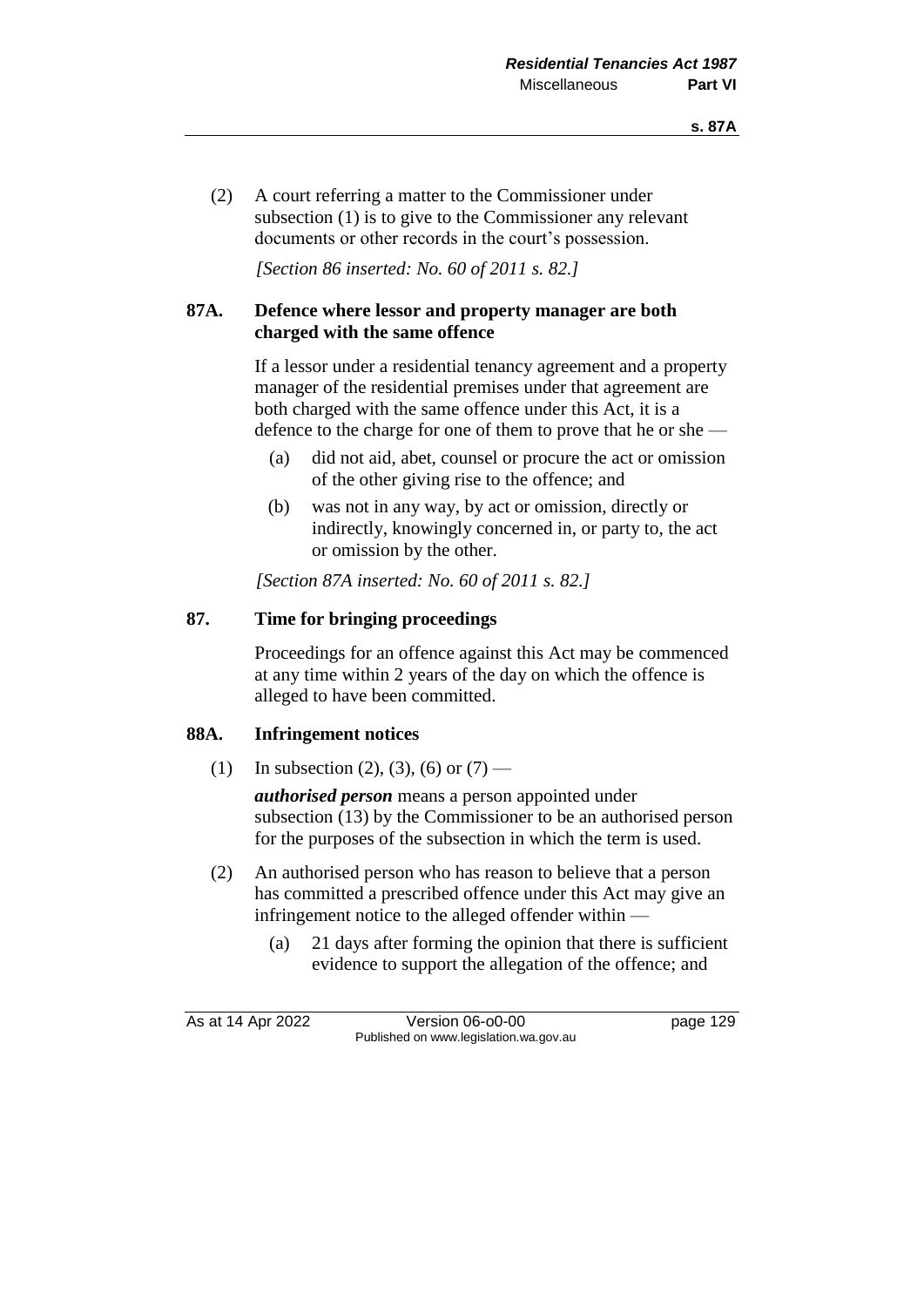- (b) 6 months after the alleged offence is believed to have been committed.
- (3) An infringement notice is to be in the prescribed form and is  $to -$ 
	- (a) contain a description of the alleged offence; and
	- (b) advise that if the alleged offender does not wish to have a complaint of the alleged offence heard and determined by a court, the amount of money specified in the notice as being the modified penalty for the offence may be paid to an authorised person within a period of 28 days after the giving of the notice; and
	- (c) inform the alleged offender as to who are authorised persons for the purposes of receiving payment of modified penalties.
- (4) In an infringement notice the amount specified as being the modified penalty for the offence referred to in the notice is to be the amount that was the prescribed modified penalty at the time the alleged offence is believed to have been committed.
- (5) The modified penalty that may be prescribed for an offence is not to exceed 20% of the maximum penalty that could be imposed for that offence by a court.
- (6) An authorised person may, in a particular case, extend the period of 28 days within which the modified penalty may be paid and the extension may be allowed whether or not the period of 28 days has elapsed.
- (7) An authorised person may, within 60 days after an infringement notice has been given and whether or not the modified penalty has been paid, withdraw the infringement notice by sending to the alleged offender a notice in the prescribed form stating that the infringement notice has been withdrawn.

page 130 Version 06-o0-00 As at 14 Apr 2022 Published on www.legislation.wa.gov.au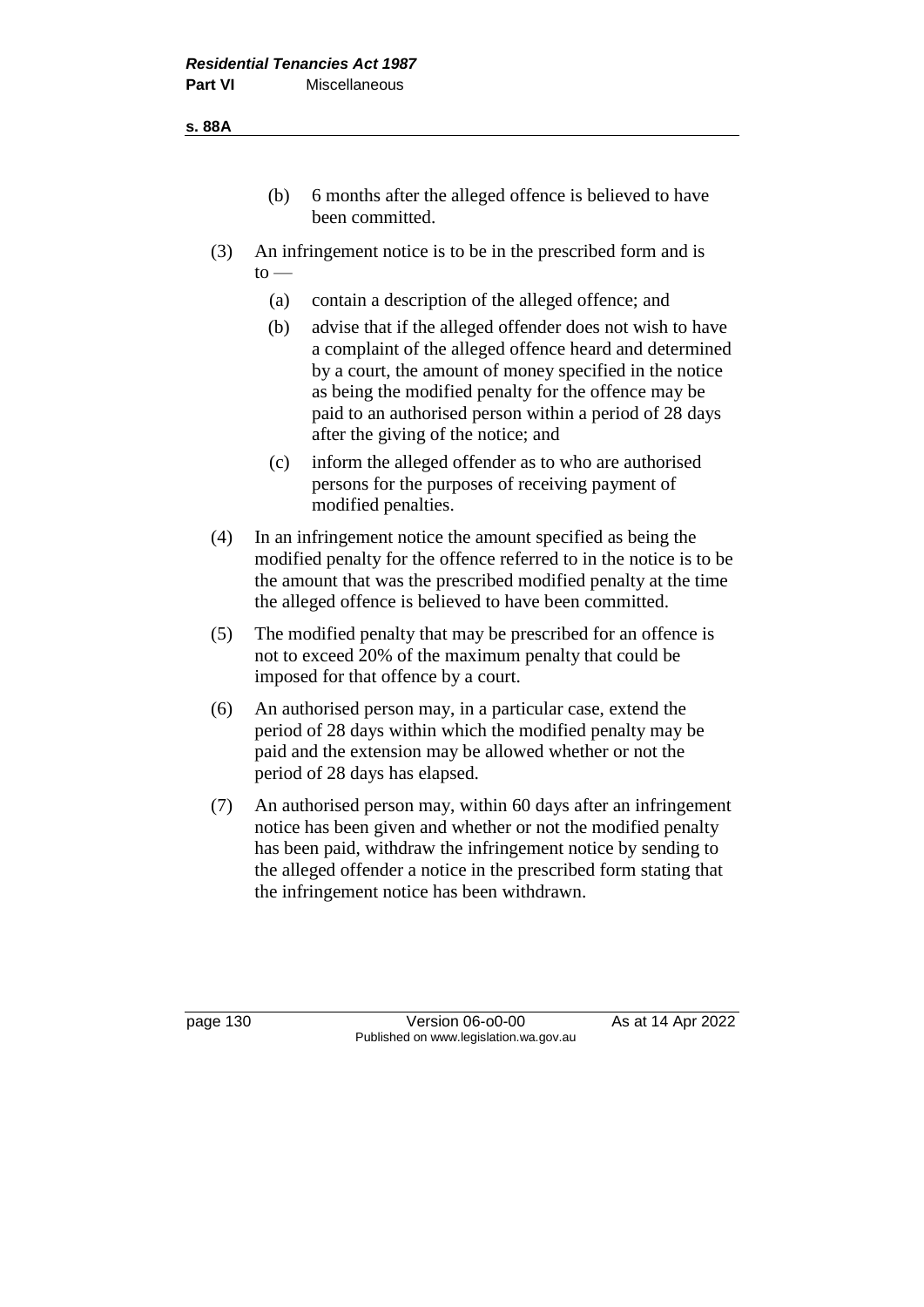- (8) Where an infringement notice is withdrawn after the modified penalty has been paid, the amount is to be refunded.
- (9) Subsection (10) applies if the modified penalty specified in an infringement notice has been paid within 28 days or such further time as is allowed and the notice has not been withdrawn.
- (10) If this subsection applies it prevents the bringing of proceedings and the imposition of penalties to the same extent that they would be prevented if the alleged offender had been convicted by a court of, and punished for, the alleged offence.
- (11) Payment of a modified penalty is not to be regarded as an admission for the purposes of any proceedings, whether civil or criminal.
- (12) Unless subsection (8) requires it to be refunded, an amount paid as a modified penalty is to be dealt with as if it were a penalty imposed by a court as a penalty for an offence.
- (13) The Commissioner may, in writing, appoint persons or classes of persons to be authorised persons for the purposes of subsection  $(2)$ ,  $(3)$ ,  $(6)$  or  $(7)$  or for the purposes of 2 or more of those subsections, but a person who is authorised to give infringement notices under subsection (2) is not eligible to be an authorised person for the purposes of any of the other subsections.
- (14) The Commissioner is to issue to each person who is authorised to give infringement notices under this section a certificate of that person's authorisation, and the authorised person is to produce the certificate whenever required to do so by a person to whom an infringement notice has been or is about to be given.

*[Section 88A inserted: No. 60 of 2011 s. 83.]* 

As at 14 Apr 2022 Version 06-o0-00 page 131 Published on www.legislation.wa.gov.au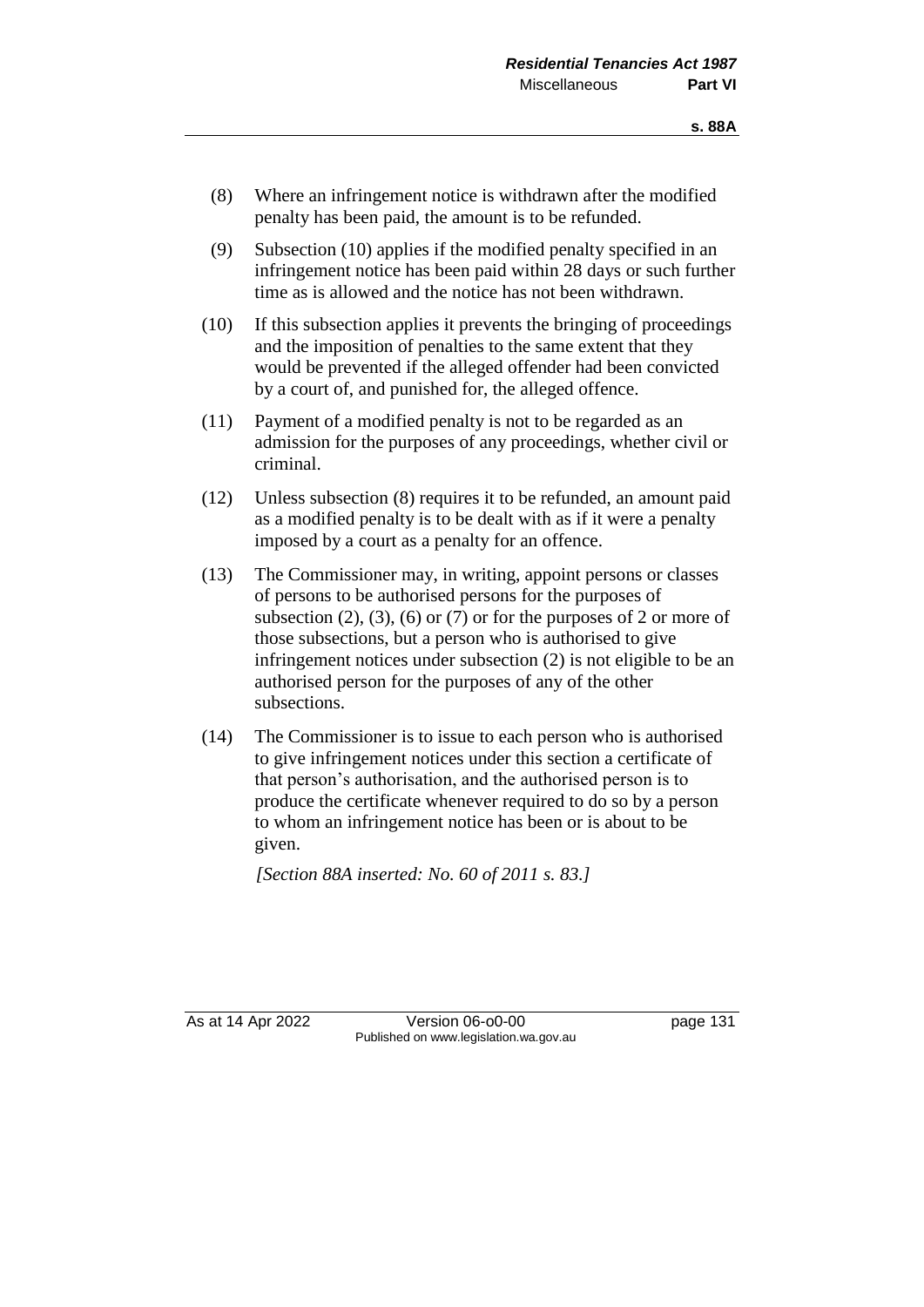#### **s. 88B**

#### **88B. Cross-examination of persons in proceedings involving family violence**

The *Restraining Orders Act 1997* section 44C applies to proceedings under this Act that involve family violence as if references to the respondent were references to the person allegedly committing the family violence.

*[Section 88B inserted: No. 3 of 2019 s. 22.]* 

#### **88. Regulations**

- (1) The Governor may make regulations prescribing all matters that are required or permitted by this Act to be prescribed, or are necessary or convenient to be prescribed, for giving effect to the purposes of this Act.
- (2) Without limiting the generality of subsection (1), regulations made under that subsection may —
	- (a) provide for the practice and procedure to be followed, and the payment of fees, in relation to proceedings under this Act; and
	- *[(b)-(d) deleted]*
		- (e) prescribe penalties not exceeding \$5 000 for breach of, or non-compliance with, any regulation.
- (3) Regulations made under subsection (1) for the purposes of section  $47(4)$  or  $71AB(2)(d)(vi)$  cannot come into operation earlier than 6 months after they are published in the *Gazette*.

*[Section 88 amended: No. 60 of 2011 s. 84; No. 3 of 2019 s. 23.]* 

*[89. Omitted under the Reprints Act 1984 s. 7(4)(e).]*

page 132 Version 06-o0-00 As at 14 Apr 2022 Published on www.legislation.wa.gov.au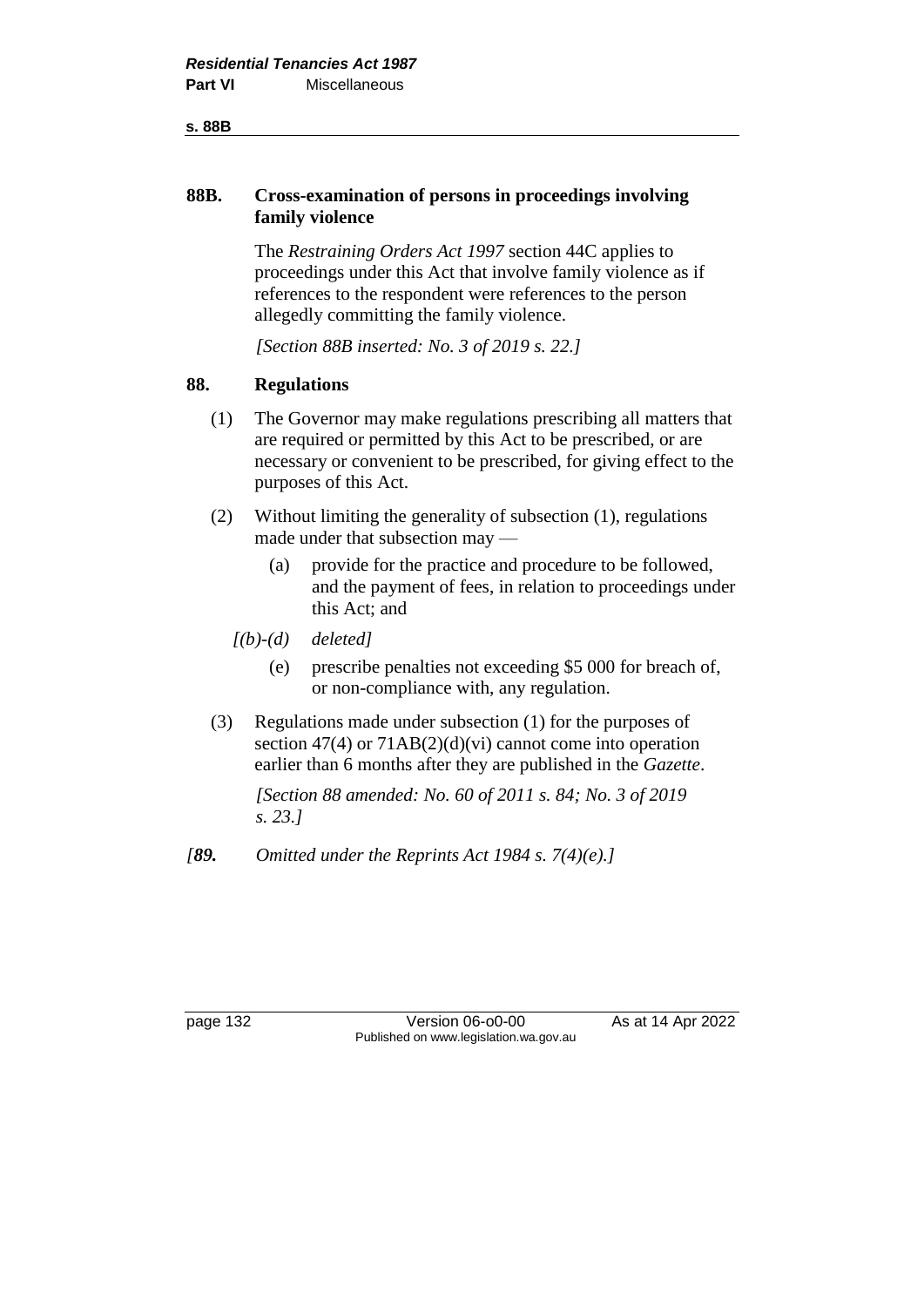#### **90. Review of Act**

- (1) The Minister shall carry out, or cause to be carried out, a review of the operation of this Act as soon as practicable after the expiration of 5 years from the coming into operation of Part 3 of the *Real Estate Legislation Amendment Act 1995*.
- (2) The Minister shall prepare a report based on the Minister's review of this Act and shall as soon as practicable after the preparation thereof, cause the report to be laid before each House of Parliament.

*[Section 90 amended: No. 59 of 1995 s. 53; No. 60 of 2011 s. 85.]* 

As at 14 Apr 2022 Version 06-o0-00 page 133 Published on www.legislation.wa.gov.au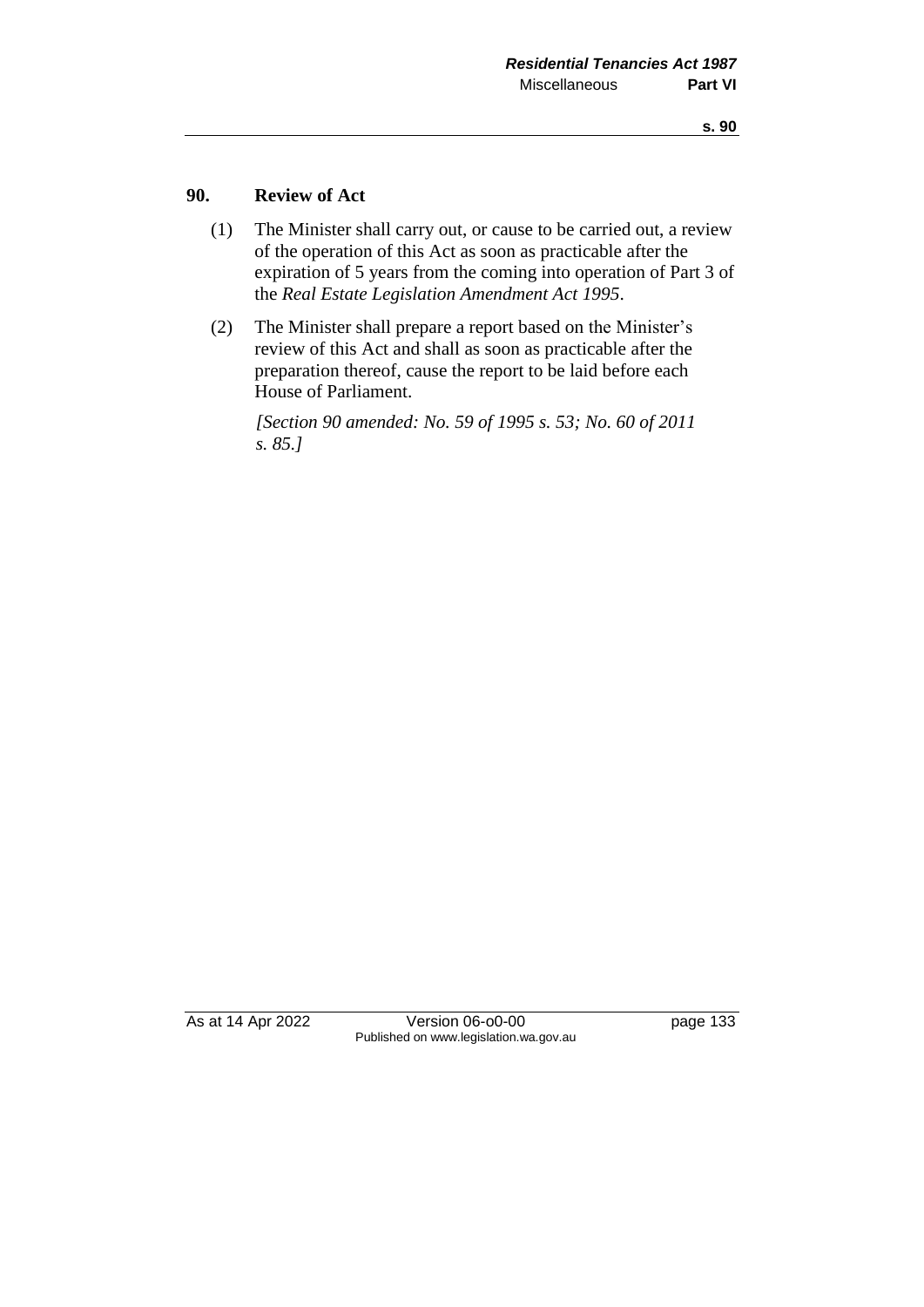# **Part VII — Savings and transitional provisions relating to the** *Residential Tenancies Amendment Act 2011*

*[Heading inserted: No. 60 of 2011 s. 86.]* 

# **Division 1 — Contracting out**

*[Heading inserted: No. 60 of 2011 s. 86.]* 

## **91. Savings in relation to contracting out of standard terms**

 $(1)$  In this section —

*commencement day* means the day on which the *Residential Tenancies Amendment Act 2011* section 80(3) comes into operation.

(2) If a residential tenancy agreement subsisting immediately before the commencement day contains a provision referred to in section 82(3), as in force immediately before that day, then that provision of the agreement continues to have effect after the commencement day despite the deletion of section 82(3) by section 80(3) of the *Residential Tenancies Amendment Act 2011*.

*[Section 91 inserted: No. 60 of 2011 s. 86.]* 

# **Division 2 — Security bonds held in AFI**

*[Heading inserted: No. 60 of 2011 s. 86.]* 

## **92. Terms used**

In this Part —

## *authorised financial institution* or *AFI* means —

- (a) an ADI (authorised deposit taking institution) as defined in the *Banking Act 1959* (Commonwealth) section 5; or
- (b) a bank constituted by a law of a State, a Territory or the Commonwealth; or

page 134 Version 06-00-00 As at 14 Apr 2022 Published on www.legislation.wa.gov.au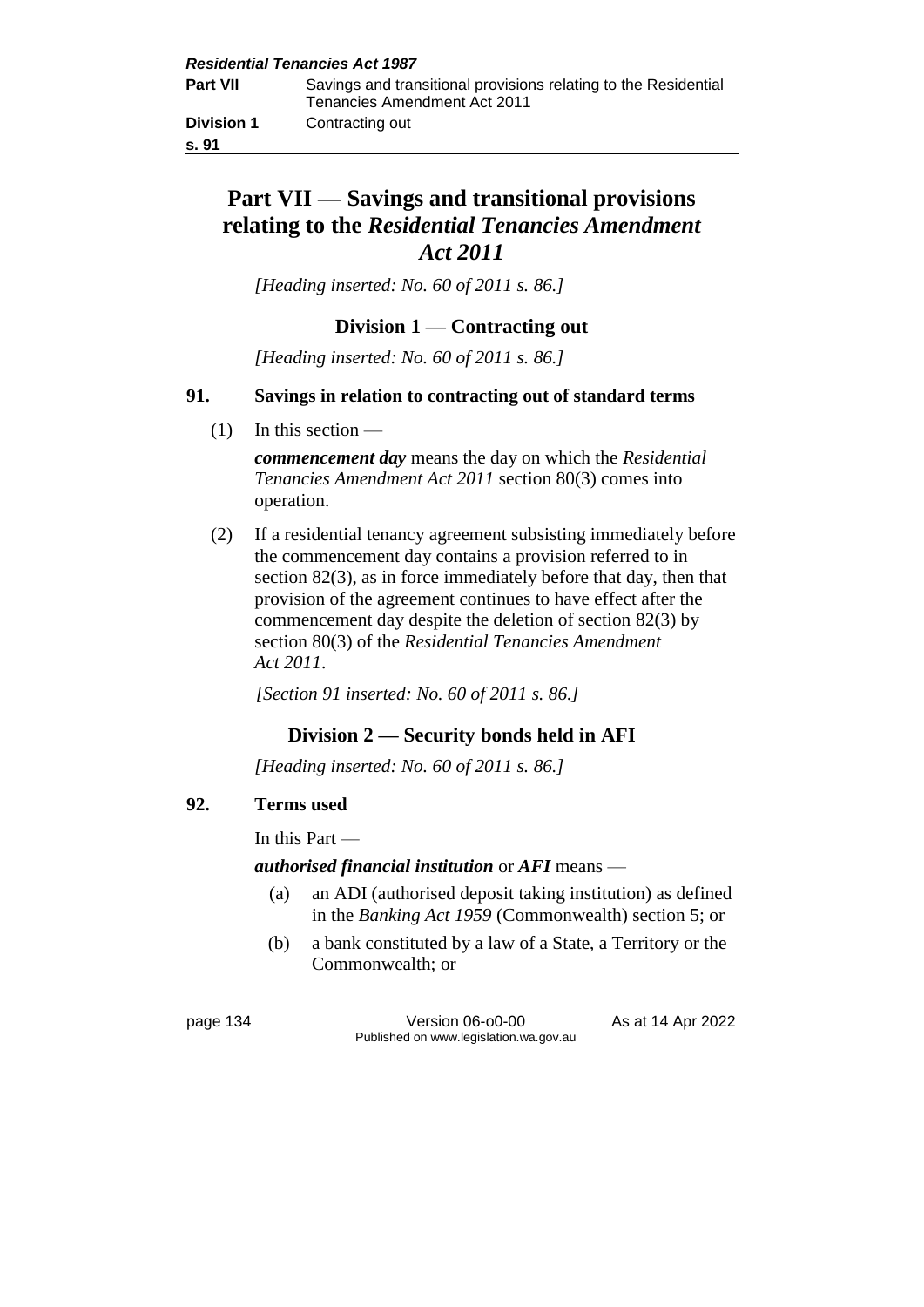(c) any other body,

that was prescribed, or that belongs to a class of bodies that was prescribed, for the purposes of the definition of that term under Schedule 1 clause 1 as in force immediately before the commencement day;

*commencement day* means the day on which the *Residential Tenancies Amendment Act 2011* section 87 comes into operation;

*security bond held in an AFI* means an amount of a security bond held in an AFI and that was so held immediately before the commencement day.

*[Section 92 inserted: No. 60 of 2011 s. 86.]* 

#### **93. All security bonds to be transferred to bond administrator after renewal of agreement or within 18 months**

- (1) A lessor under a residential tenancy agreement must take all reasonable steps to ensure that a security bond held in an AFI that was paid in relation to the agreement is paid from the account in accordance with subsection (2) —
	- (a) if the agreement is renewed as soon as practicable after the renewal; or
	- (b) in any other case not later than 18 months after the commencement day.

Penalty for this subsection: a fine of \$5 000.

- (2) The security bond is to be paid either
	- (a) to the tenant; or
	- (b) to the bond administrator, in which case section  $29(4)(b)$ , (c) and (d) apply, with all necessary changes, to the payment.

*[Section 93 inserted: No. 60 of 2011 s. 86; amended: No. 3 of 2019 s. 25.]* 

As at 14 Apr 2022 Version 06-o0-00 page 135 Published on www.legislation.wa.gov.au

**s. 93**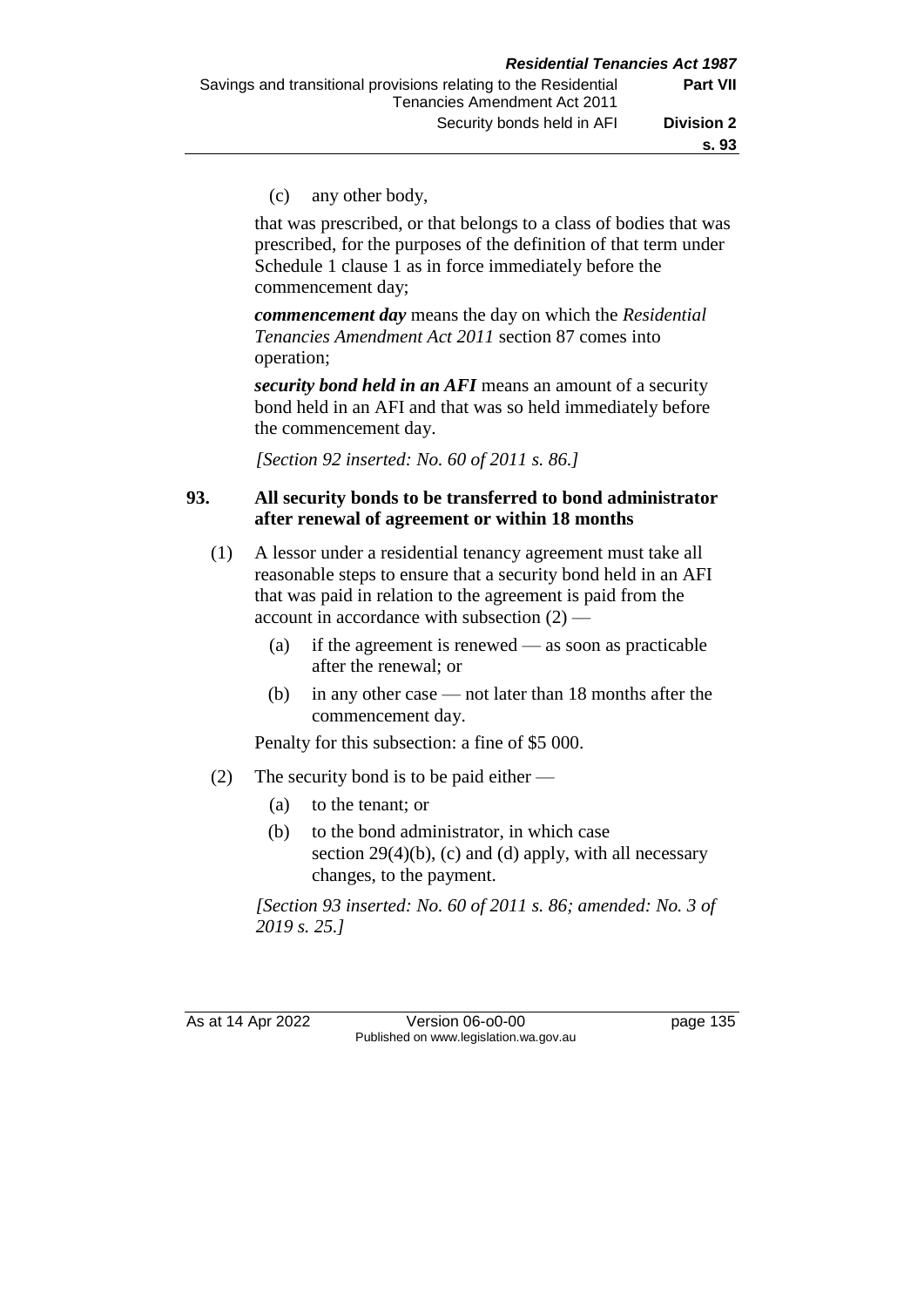|                            | <b>Residential Tenancies Act 1987</b>                                                           |
|----------------------------|-------------------------------------------------------------------------------------------------|
| <b>Part VII</b>            | Savings and transitional provisions relating to the Residential<br>Tenancies Amendment Act 2011 |
| <b>Division 2</b><br>s. 94 | Security bonds held in AFI                                                                      |

#### **94. Requirements for AFI holding security bonds**

- (1) An AFI must ensure that the following records are kept, in a form approved by the Minister, in relation to each security bond held in the AFI —
	- (a) the name and number of the account in which the security bond is held in the AFI;
	- (b) the amount of the security bond;
	- (c) the date the security bond was paid into the account.
- (2) The AFI must hold a security bond on the following terms
	- (a) interest at a rate not less than the prescribed rate must accrue on the amount of the bond for the period during which it is held by the AFI;
	- (b) the amount of interest accrued at the prescribed rate must be paid, at such times as are prescribed, to the Rental Accommodation Account and if interest is paid at a rate exceeding the prescribed rate, the amount of interest accrued above the prescribed rate must be paid, at such times as are prescribed, to the person who paid the bond;
	- (c) the AFI may deduct from a payment to the credit of the Rental Accommodation Account or from a payment to a tenant under paragraph (b) an amount not exceeding the amount of the fee as is prescribed in respect of a payment of that kind;
	- (d) the amount of the security bond must be paid out in accordance with section 96.
- (3) In regulations made under section 88 the prescribed rate referred to in subsection (2)(a) and (b) may be prescribed by reference to a prescribed market rate indicator.

*[Section 94 inserted: No. 60 of 2011 s. 86; amended: No. 3 of 2019 s. 24.]* 

page 136 **Version 06-00-00** As at 14 Apr 2022 Published on www.legislation.wa.gov.au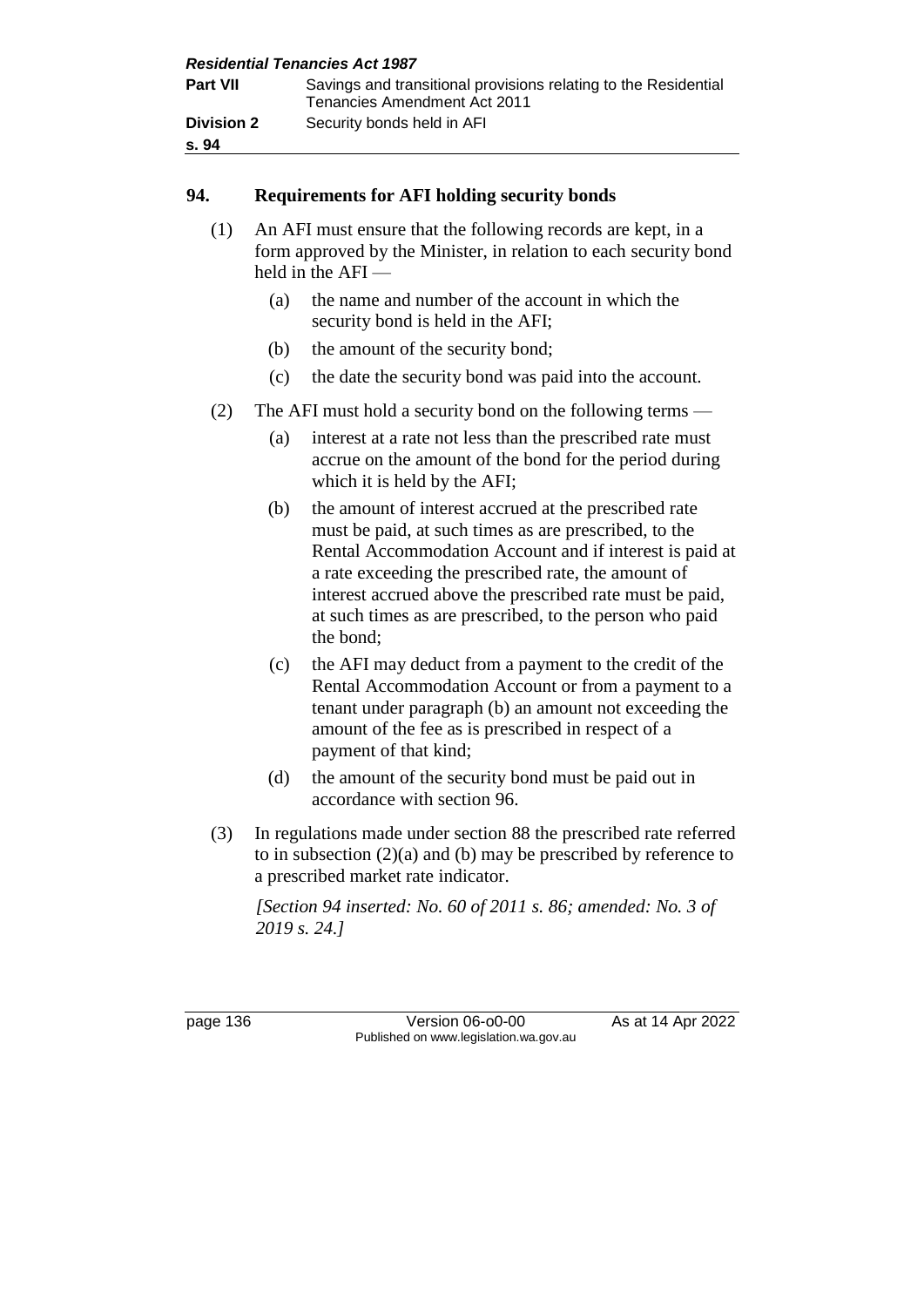### **95. Power of Commissioner to obtain information relating to AFI security bond accounts**

- (1) Where a security bond is held in an AFI, the Commissioner may require the AFI to give to the Commissioner such information as the Commissioner requires in relation to an account in which the security bond is held, including information as to the balances of and amounts of interest paid on that account.
- (2) A requirement under subsection  $(1)$ 
	- (a) must be given by notice in writing to the AFI; and
	- (b) must specify the time at or within which the information is to be given; and
	- (c) may, by its terms, require that the information be  $-$ 
		- (i) given in writing; and
		- (ii) certified as correct by a person who is registered as an auditor, or taken to be registered as an auditor, under the *Corporations Act 2001* (Commonwealth) Part 9.2 and is specified in the requirement; and
		- (iii) given at or sent or delivered to any place specified in the requirement; and
		- (iv) sent or delivered by any means specified in the requirement; and
		- (v) given on oath or affirmation or by statutory declaration;
		- and
	- (d) must state that the AFI is required under this Act to give the information.
- (3) A person must not, without reasonable excuse, refuse or fail to comply with a requirement under subsection (1).

Penalty for this subsection: a fine of \$3 000.

As at 14 Apr 2022 Version 06-o0-00 page 137 Published on www.legislation.wa.gov.au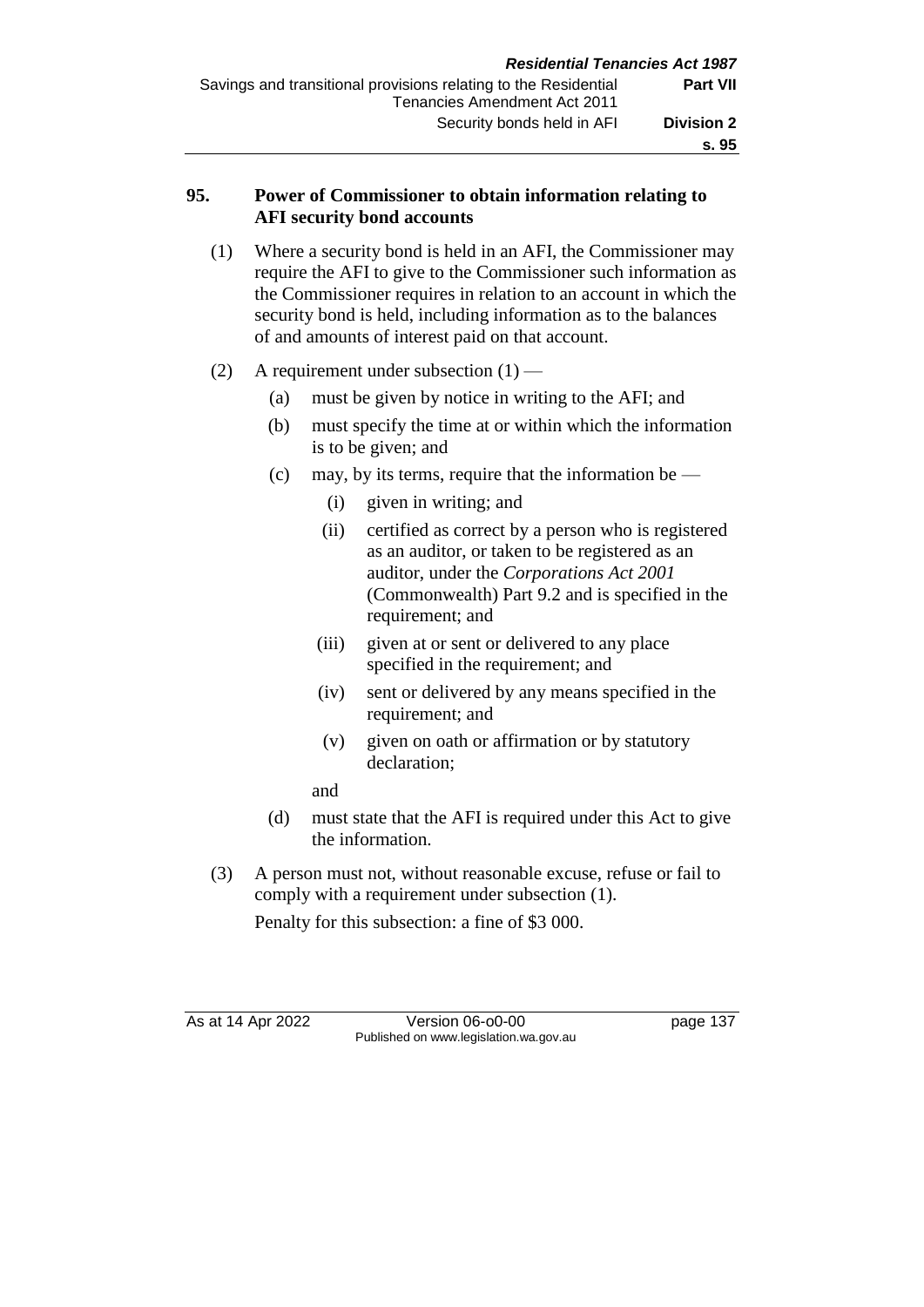|                            | <b>Residential Tenancies Act 1987</b>                                                           |
|----------------------------|-------------------------------------------------------------------------------------------------|
| <b>Part VII</b>            | Savings and transitional provisions relating to the Residential<br>Tenancies Amendment Act 2011 |
| <b>Division 2</b><br>s. 96 | Security bonds held in AFI                                                                      |

(4) A person must not give information in response to a requirement under subsection (1) that the person knows is false or misleading in a material particular.

Penalty for this subsection: a fine of \$3 000.

- (5) It is a defence in proceedings for an offence against subsection (3) for the person to show that —
	- (a) the notice under subsection  $(2)(a)$  did not state that the person was required under this Act to give the information; or
	- (b) the time specified in the requirement did not give the person sufficient notice to enable compliance with the requirement.
- (6) Where a person is required to give information under subsection (1), the person cannot refuse to comply with that requirement on the ground that the information may tend to incriminate the person or render the person liable to any penalty.
- (7) Despite subsection (6), information given under this section is not admissible in evidence in any proceedings against the person other than proceedings in respect of an offence against subsection  $(4)$ .

*[Section 95 inserted: No. 60 of 2011 s. 86; amended: No. 3 of 2019 s. 25.]* 

## **96. Disposal of security bond held in AFIs**

- (1) Where a security bond is held in an AFI in the name of a real estate agent under the *Real Estate and Business Agents Act 1978*, the real estate agent must on receipt of —
	- (a) an application in a form approved by the Minister signed by all parties to the residential tenancy agreement to which the bond relates; or
	- (b) a copy of an order under Schedule 1 clause 8,

page 138 Version 06-00-00 As at 14 Apr 2022 Published on www.legislation.wa.gov.au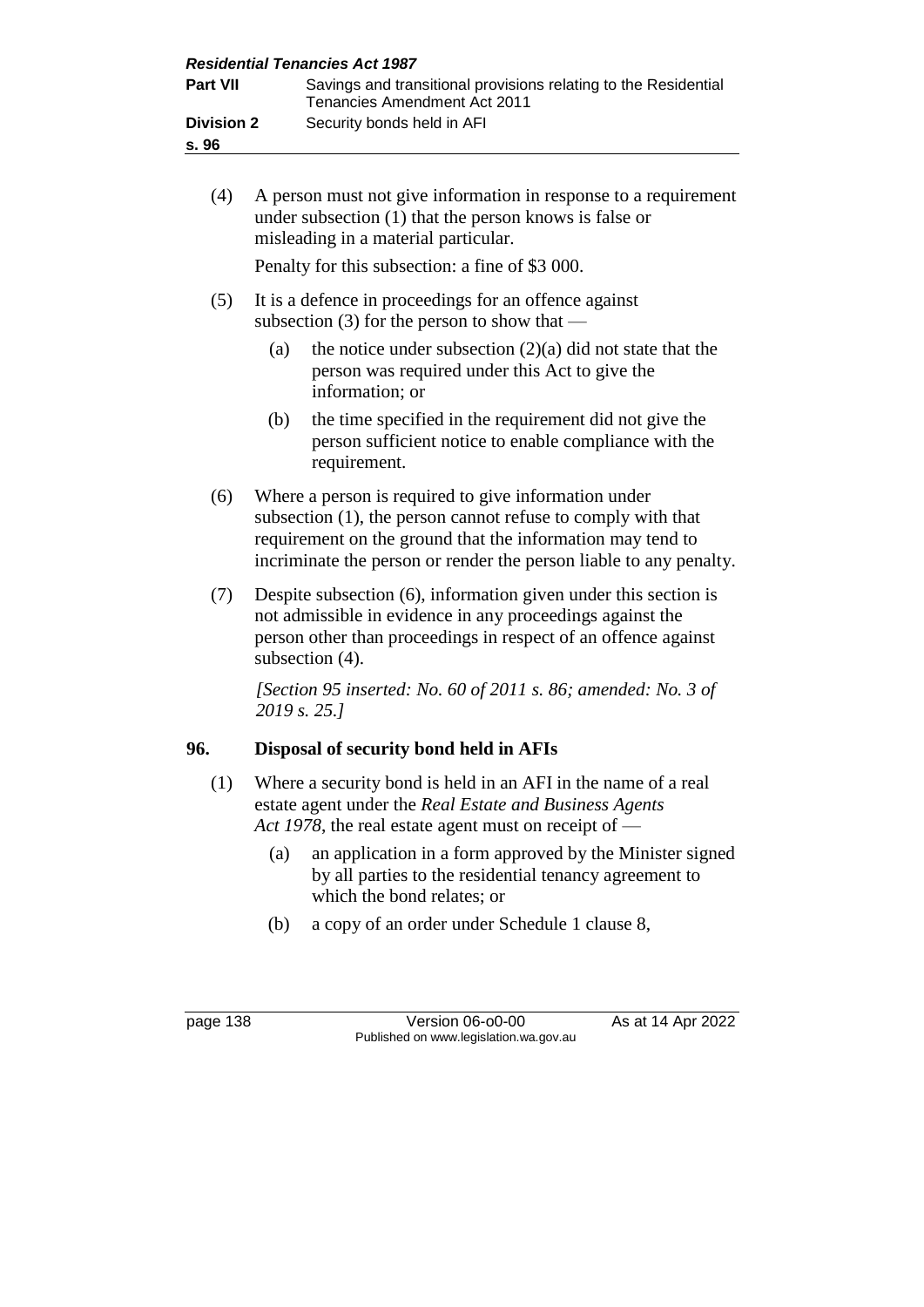pay from the account the amount of the bond, or where subsection (4) applies part of that amount, in accordance with the application or the order.

- (2) A real estate agent must pay an amount under subsection  $(1)$ 
	- (a) within the period, if any, specified in the relevant application or order; or
	- (b) if no such period is specified, as soon as practicable but, in any case, not later than 7 days after receipt of the application or copy of the order.

Penalty for this subsection: a fine of \$5 000.

- (3) Where a security bond is held in an AFI in an account in the names of the lessor and the tenant entitled "tenancy bond account", the AFI that holds the account must on receipt of —
	- (a) an application in a form approved by the Minister signed by all parties to the residential tenancy agreement to which the bond relates; or
	- (b) a copy of an order under Schedule 1 clause 8,

pay the amount of the bond, or where subsection (4) applies part of that amount, in accordance with the application or the order.

- (4) An application under subsection  $(1)(a)$  or  $(3)(a)$  may relate to part of the amount of a security bond.
- (5) Schedule 1 clause 5(3) applies in respect of an application referred to in subsection (1) or (3) as if it were an application referred to in clause 5(1) of that Schedule.
- (6) Schedule 1 clause 5(4) applies, with all necessary changes, in respect of a security bond held in an AFI.
- (7) Regulations made under section 88 may authorise the payment of an unclaimed bond to the credit of the Rental Accommodation Account.

*[Section 96 inserted: No. 60 of 2011 s. 86; amended: No. 3 of 2019 s. 25.]* 

As at 14 Apr 2022 Version 06-o0-00 page 139 Published on www.legislation.wa.gov.au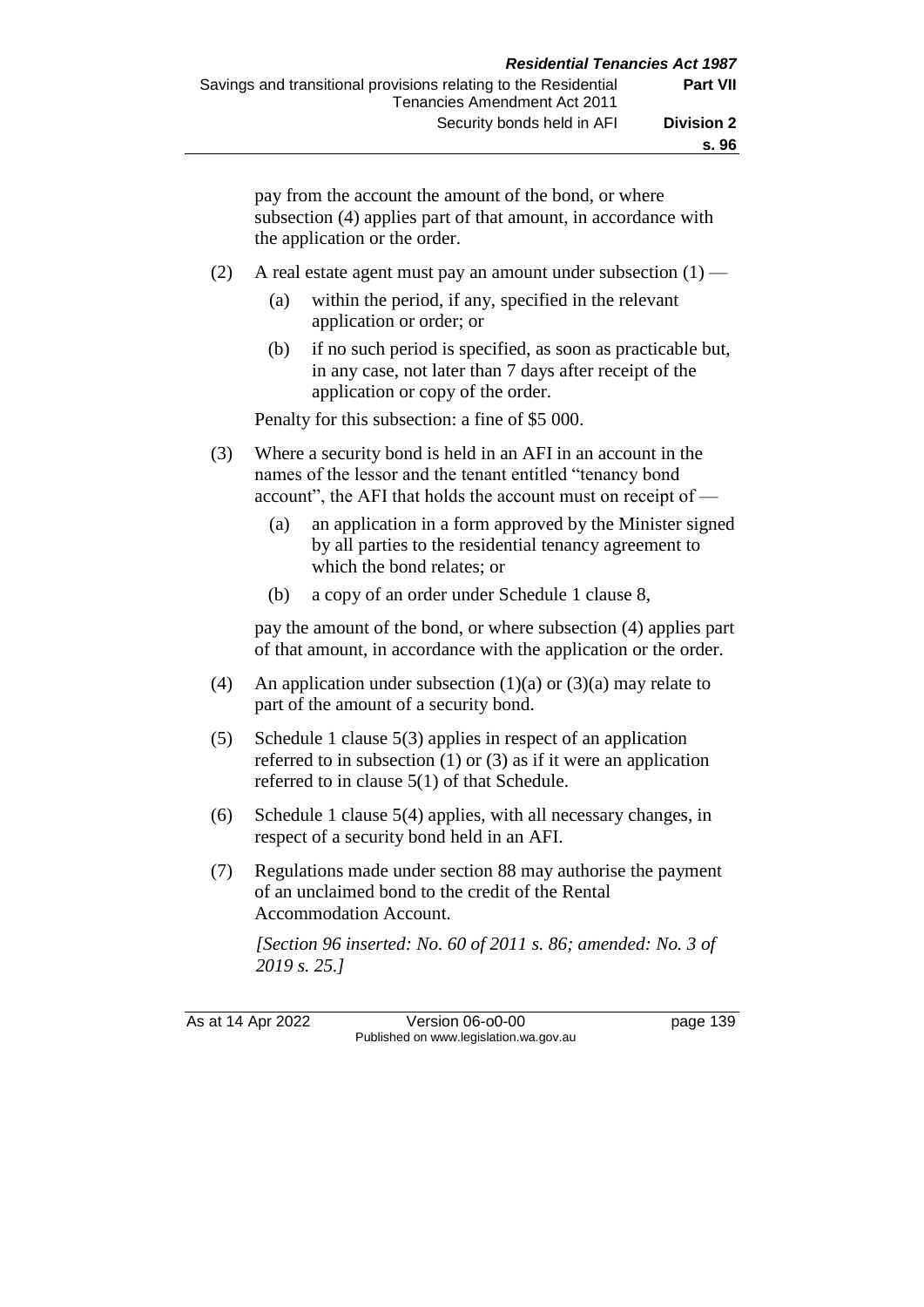|                            | <b>Residential Tenancies Act 1987</b>                                                           |
|----------------------------|-------------------------------------------------------------------------------------------------|
| Part VII                   | Savings and transitional provisions relating to the Residential<br>Tenancies Amendment Act 2011 |
| <b>Division 3</b><br>s. 97 | Residential tenancy databases                                                                   |

### **Division 3 — Residential tenancy databases**

*[Heading inserted: No. 60 of 2011 s. 86.]* 

## **97. Application of Part VIA to listings existing before commencement day**

 $(1)$  In this section —

*commencement day* means the day on which the *Residential Tenancies Amendment Act 2011* section 96 comes into operation.

- (2) For the period of 3 months from the commencement day, Part VIA applies only in respect of personal information that is listed after that day.
- (3) A term used in subsection (2) that is used in Part VIA has the same meaning in that subsection as it has in that Part.

*[Section 97 inserted: No. 60 of 2011 s. 86.]* 

page 140 Version 06-o0-00 As at 14 Apr 2022 Published on www.legislation.wa.gov.au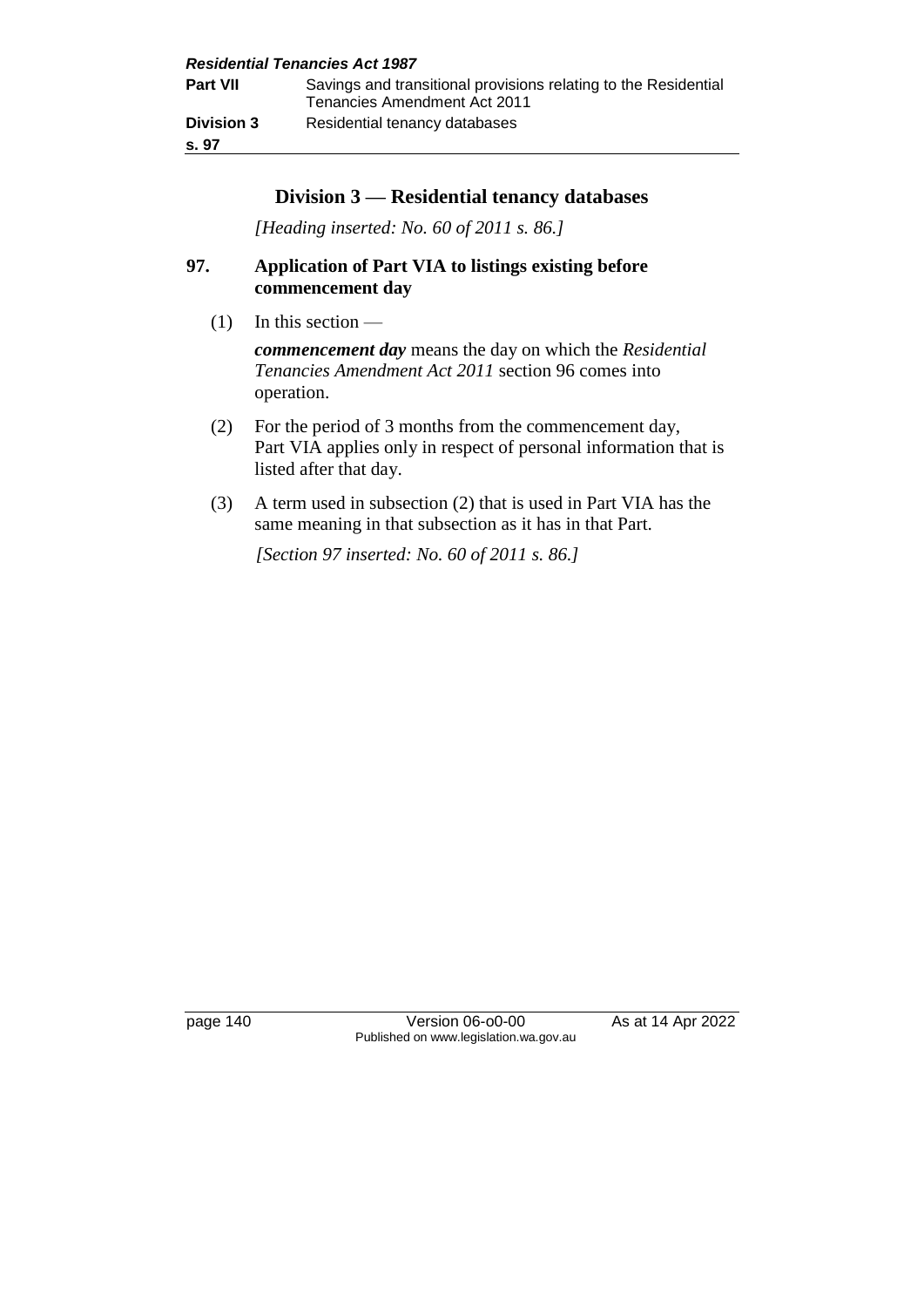# **Part 8 — Transitional provision relating to the**  *Consumer Protection Legislation Amendment Act 2019*

*[Heading inserted: No. 25 of 2019 s. 71.]*

### **98. Application of s. 49A to residential tenancy agreements and utility charges**

 $(1)$  In this section —

*commencement day* means the day on which the *Consumer Protection Legislation Amendment Act 2019* section 68 comes into operation;

*public utility services* has the meaning given in the *Land Administration Act 1997* section 3(1).

- (2) Subject to subsections (3) and (4), section 49A, as in force on and after commencement day, applies to a residential tenancy agreement (to the extent relevant) even though it was entered into before commencement day.
- (3) If a tenant is provided with full details of an account for a charge for a public utility service and the charge was not paid in full before commencement day, section 49A, as in force immediately before commencement day continues to apply to the payment of the charge.
- (4) If, before commencement day, a lessor or strata company received a notice of account in relation to a public utility service and the lessor or strata company has not given the tenant full details of the account for the charge, the 30 day requirement in section  $49A(3)(c)$  does not apply.

*[Section 98 inserted: No. 25 of 2019 s. 71.]*

As at 14 Apr 2022 Version 06-00-00 Published on www.legislation.wa.gov.au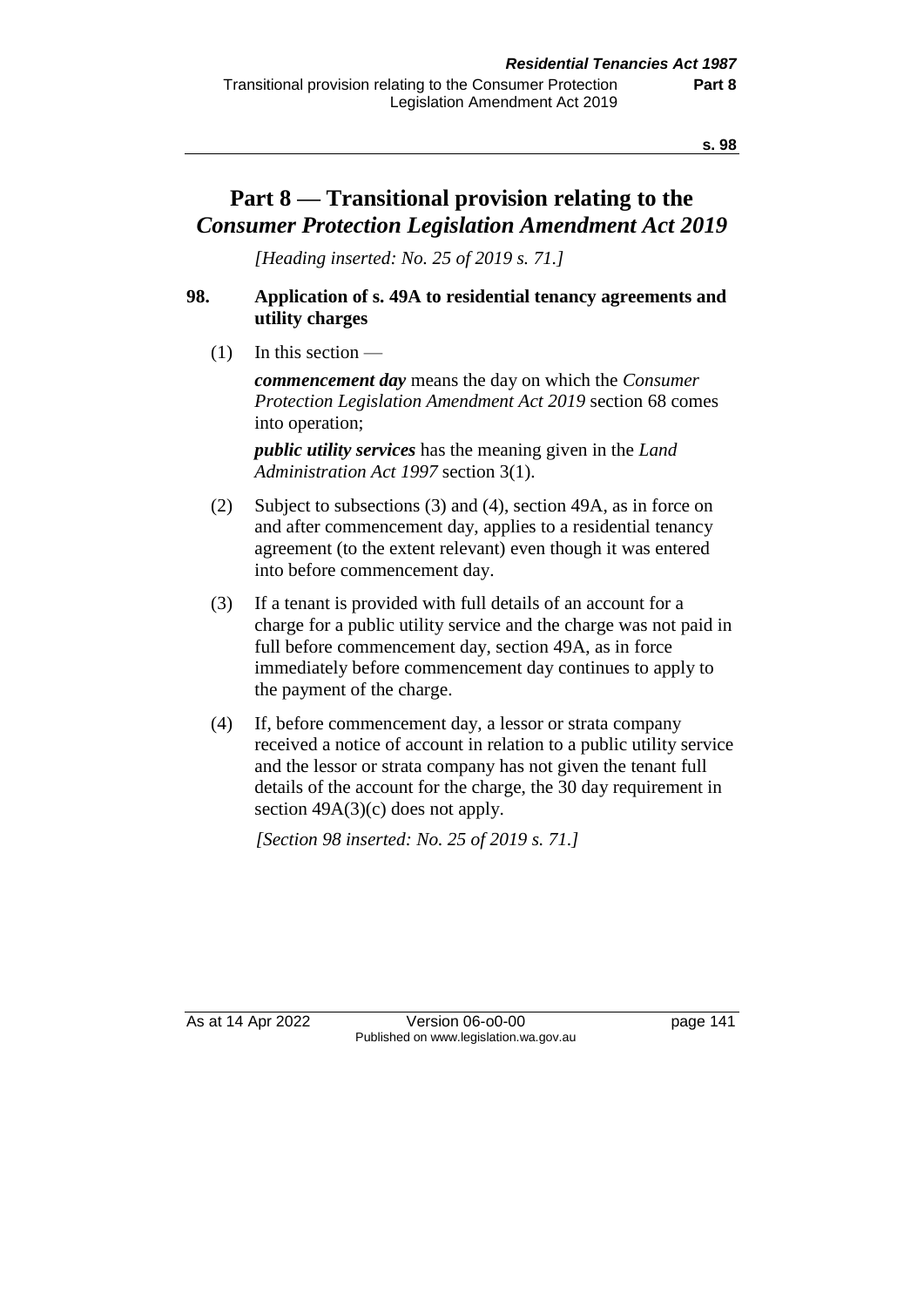## **Schedule 1 — Provisions relating to holding and disposal of bonds and income from bonds**

 $[s. 3, 7(3), 12, 29(4), (7), (8), 59D(6), 79(5), (6), (11) \text{ and } 80A(8)]$ *[Heading inserted: No. 60 of 2011 s. 87(1).]* 

#### **Division 1 — General**

*[Heading inserted: No. 60 of 2011 s. 87(2).]*

#### **1. Term used: authorised agent**

In this Schedule —

*authorised agent* means a public officer appointed by the bond administrator to be the bond administrator's agent and included in a notice of such appointment published in the *Gazette*.

*[Clause 1 amended: No. 31 of 1993 s. 63(a); No. 59 of 1995 s. 54(1)(a); No. 26 of 1999 s. 100(3); No. 60 of 2011 s. 87(3)-(4).]* 

*[2. Deleted: No. 60 of 2011 s. 87(5).]*

#### **3. Rental Accommodation Account**

- (1) An agency special purpose account called the Rental Accommodation Account is established under section 16 of the *Financial Management Act 2006*, which is to be administered by the bond administrator.
- (2) There shall be credited to the Rental Accommodation Account all of the following —
	- (a) all moneys received under section 29(4)(b);
	- (ba) all moneys received pursuant to a court order under section 59D(2);
	- (bb) interest payable to the fund under section  $94(2)(b)$ ;
	- (bc) amounts payable to the fund under the *Residential Parks (Long-stay Tenants) Act 2006* sections 75(3) and 102(1)(b);
	- (bd) amounts payable to the fund under the *Residential Parks (Long-stay Tenants) Act 2006* section 94(a);
	- (b) all income arising from the investment of that account, as determined by the Treasurer;

page 142 Version 06-00-00 As at 14 Apr 2022 Published on www.legislation.wa.gov.au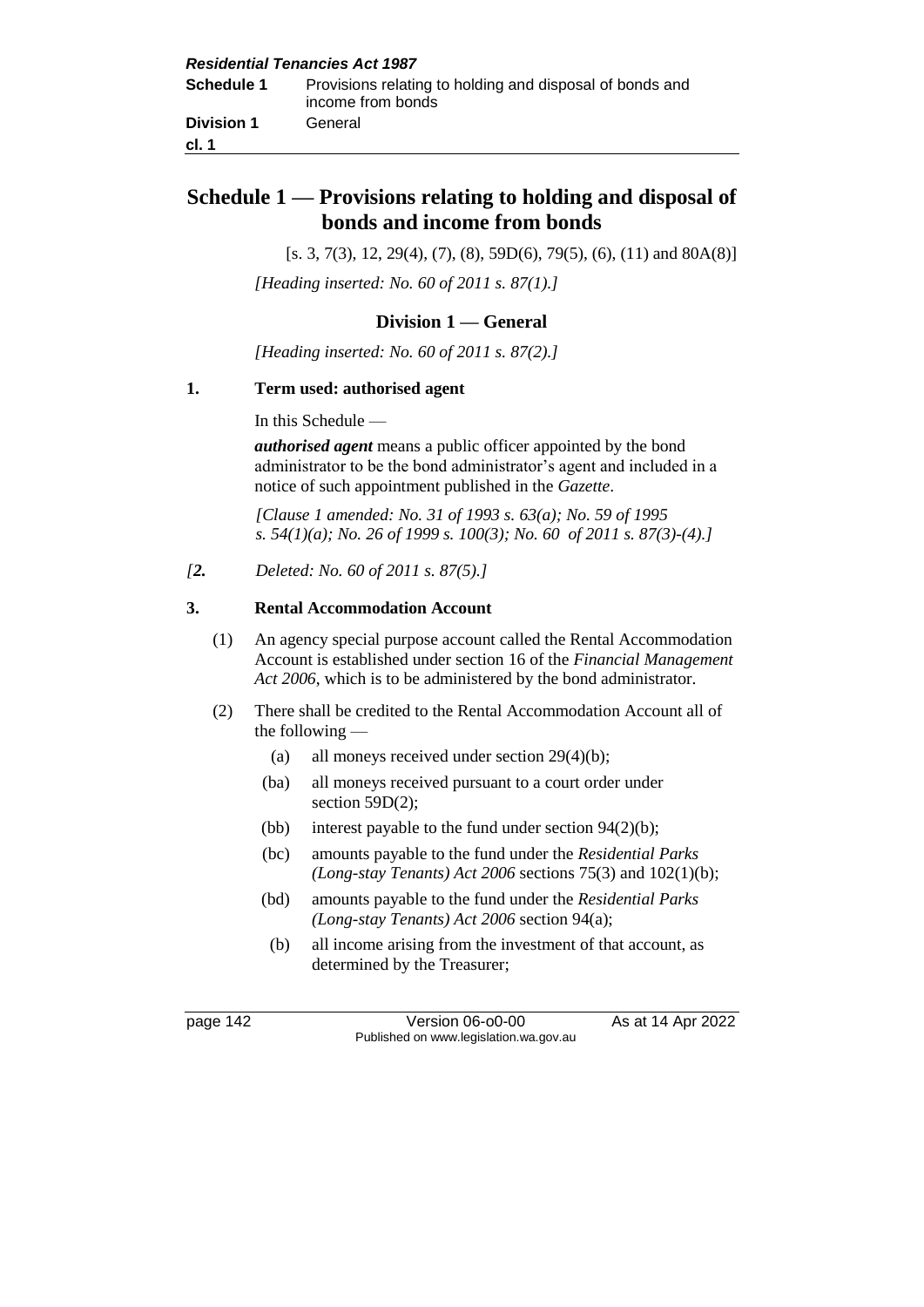(c) any moneys received under section 79(11),

and there shall be charged to that account all amounts required to be paid under clause 5(1).

- (3) The interest referred to in subclause (2)(bb), the amounts referred to subclause  $(2)(bc)$ , the income referred to in subclause  $(2)(b)$  and the moneys referred to in subclause  $(2)(c)$  shall be applied —
	- (a) in payment of any amount required to be paid by or under section 79(5) or (6) or 80A(8); and
	- (aa) in payment of any amount required to be paid out of the fund under section 51 of the *Residential Parks (Long-stay Tenants) Act 2006* or under an order under section 76(2), (2A) or 77(2) of that Act; and
	- (ab) in reimbursement of the costs and expenses incurred for the purposes of the *Residential Parks (Long-stay Tenants) Act 2006* by the bond administrator, authorised agents and the Commissioner in carrying out their respective functions; and
	- (b) in reimbursement of the costs and expenses incurred, so far as such income and moneys will allow —
		- (i) in the operation and administration of the Magistrates Court in connection with dealing with minor cases (within the meaning of the *Magistrates Court (Civil Proceedings) Act 2004*); and
		- (ii) in the performance by the bond administrator and the bond administrator's authorised agents, the Department and the Commissioner of their respective functions,

that are attributable to the carrying out of this Act or the *Residential Parks (Long-stay Tenants) Act 2006*; and

- (c) in payment of any amount required to be paid under subclause (5); and
- (d) in funding any not-for-profit body, one of the main functions of which is the delivery of free or substantially subsidised legal services to tenants and that is approved by the Minister for the purposes of this paragraph.
- (3a) The income referred to in subclause (2)(b) and the moneys referred to in subclause  $(2)(c)$  may, with the approval of the Minister, be applied

| As at 14 Apr 2022 | Version 06-o0-00                       | page 143 |
|-------------------|----------------------------------------|----------|
|                   | Published on www.legislation.wa.gov.au |          |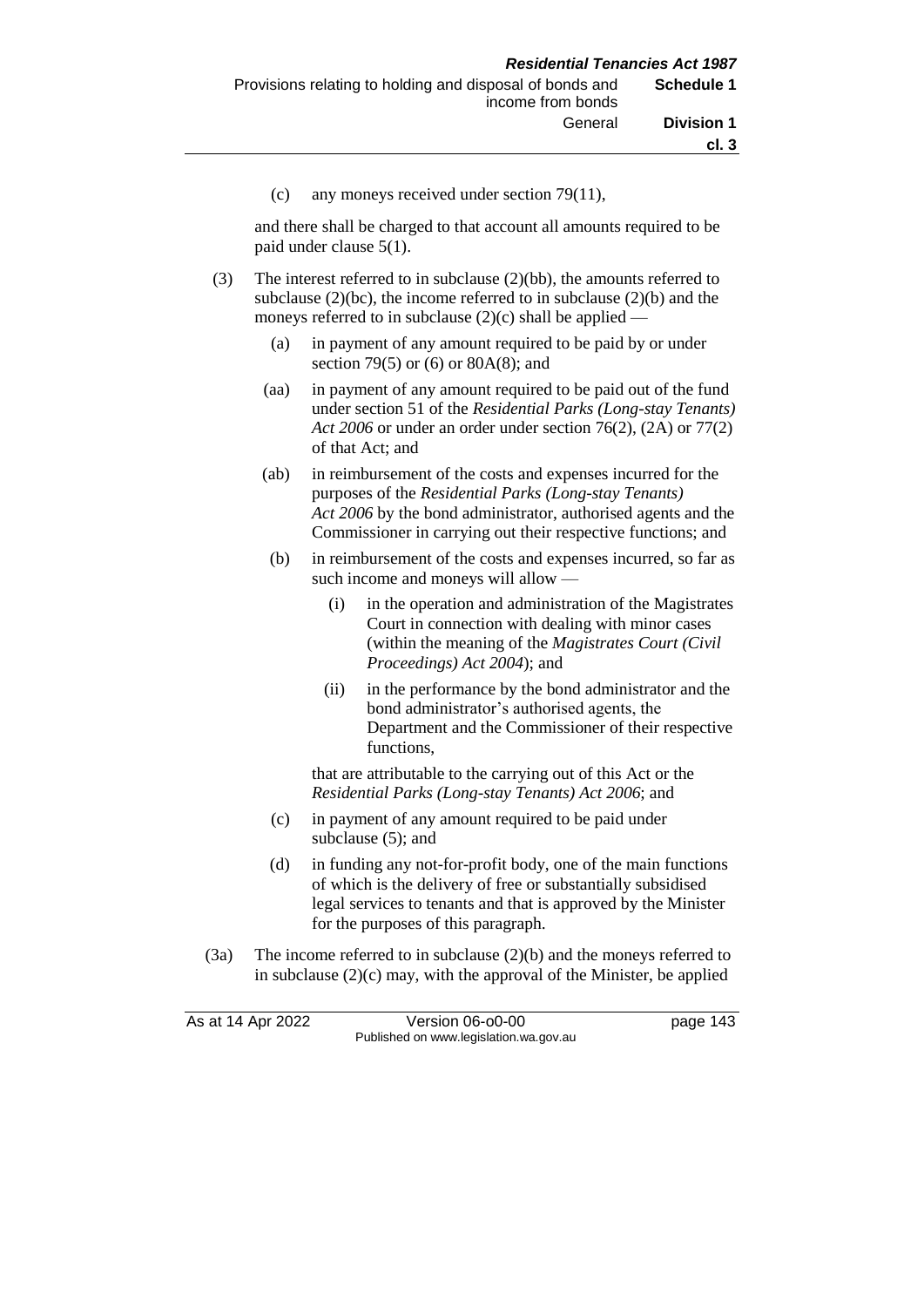in payment of grants to bodies, other than public sector bodies within the meaning of the *Public Sector Management Act 1994*, which provide educational or advisory services to tenants.

- (4) The amount to be reimbursed under subclause  $(3)(b)$ 
	- (a) shall be determined by the Treasurer after consultation with the Ministers responsible for the administration of this Act and the *Magistrates Court (Civil Proceedings) Act 2004*  respectively; and
	- (b) shall be credited to an operating account of the Department and the department principally assisting in the administration of the *Magistrates Court (Civil Proceedings) Act 2004* respectively.
- (5) If in the opinion of the Treasurer there is at any time any surplus income available from the Rental Accommodation Account the Treasurer may, after consulting the Minister, direct that all or part of that surplus income be expended by the Housing Authority as defined in section 71A for the purpose of social housing premises in such manner as the Treasurer might specify.

*[Clause 3 amended: No. 50 of 1988 s. 17(a); No. 6 of 1993 s. 11; No. 31 of 1993 s. 63(b); No. 59 of 1995 s. 54(1)(d) and (e) and 56; No. 59 of 2004 s. 121; No. 28 of 2006 s. 137; No. 32 of 2006 s. 98; No. 77 of 2006 s. 4 and Sch. 1 cl. 149(2)-(5); No. 60 of 2011 s. 87(6)-(9); No. 28 of 2020 s. 89.]*

#### **4. Duties of bond administrator**

The bond administrator shall —

- (a) cause to be kept proper accounts and records of transactions of the Rental Accommodation Account; and
- (b) in relation to the amount of a security bond paid to the bond administrator under section  $29(4)(b)$  —
	- (i) show in such records the name and address of the lessor and the tenant under the residential tenancy agreement in respect of which the bond was paid; and
	- (ii) pay out the amount of the bond in accordance with clause 5;

and

page 144 Version 06-00-00 As at 14 Apr 2022 Published on www.legislation.wa.gov.au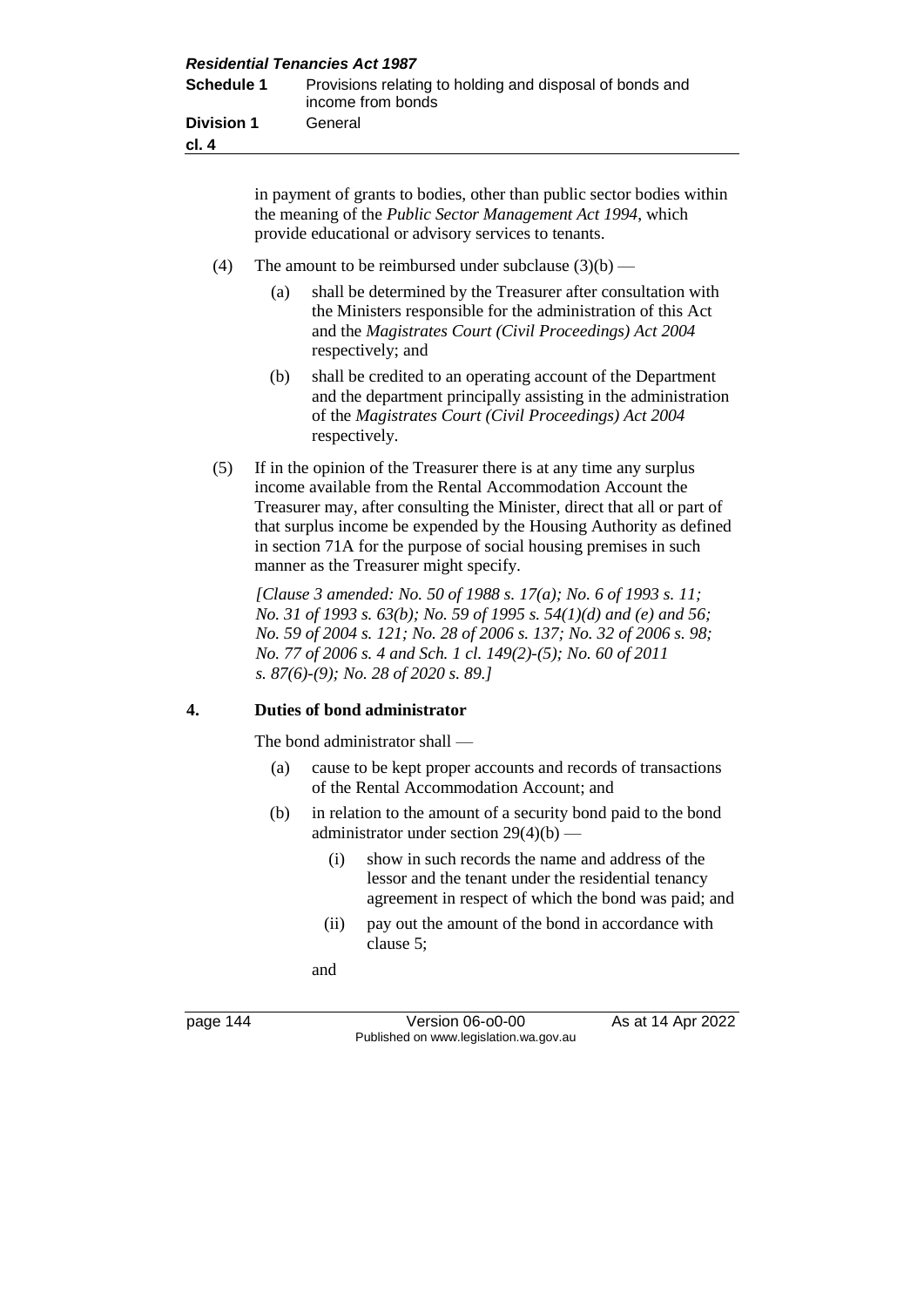- (c) in relation to the amount of a tenant compensation bond paid to the bond administrator under section 59D(2) —
	- (i) show in such records the name and address of the lessor and the tenant in respect of whom, and any residential premises in respect of which, the bond was paid; and
	- (ii) pay out the amount of the bond in accordance with Division 3.

*[Clause 4 amended: No. 77 of 2006 Sch. 1 cl. 149(5); No. 60 of 2011 s. 87(10) and 89.]* 

#### **Division 2 — Security bonds**

*[Heading inserted: No. 60 of 2011 s. 87(11).]*

#### **5A. Security bond moneys to be paid to bond administrator**

- (1) The payment of an amount under section 29(4)(b) must be made as soon as practicable, and in any event within 14 days, after the person's receipt of the bond.
- (2) The payment may be made either directly, including by electronic means, or by lodging the amount with an authorised agent of the bond administrator.

*[Clause 5A inserted: No. 60 of 2011 s. 87(12).]* 

#### **5. Disposal of security bond by bond administrator**

- (1) The bond administrator shall on receipt of
	- (a) an application in a form approved by the Minister
		- (i) signed by both parties to the residential tenancy agreement to which the security bond relates; and
		- (ii) lodged, including lodged by facsimile or electronic means, with the bond administrator or the bond administrator's authorised agent;
		- or
	- (b) a copy of an order under clause 8,

pay the amount of the security bond, or where subclause (2) applies part of that amount, in accordance with the application or the order.

As at 14 Apr 2022 Version 06-o0-00 page 145 Published on www.legislation.wa.gov.au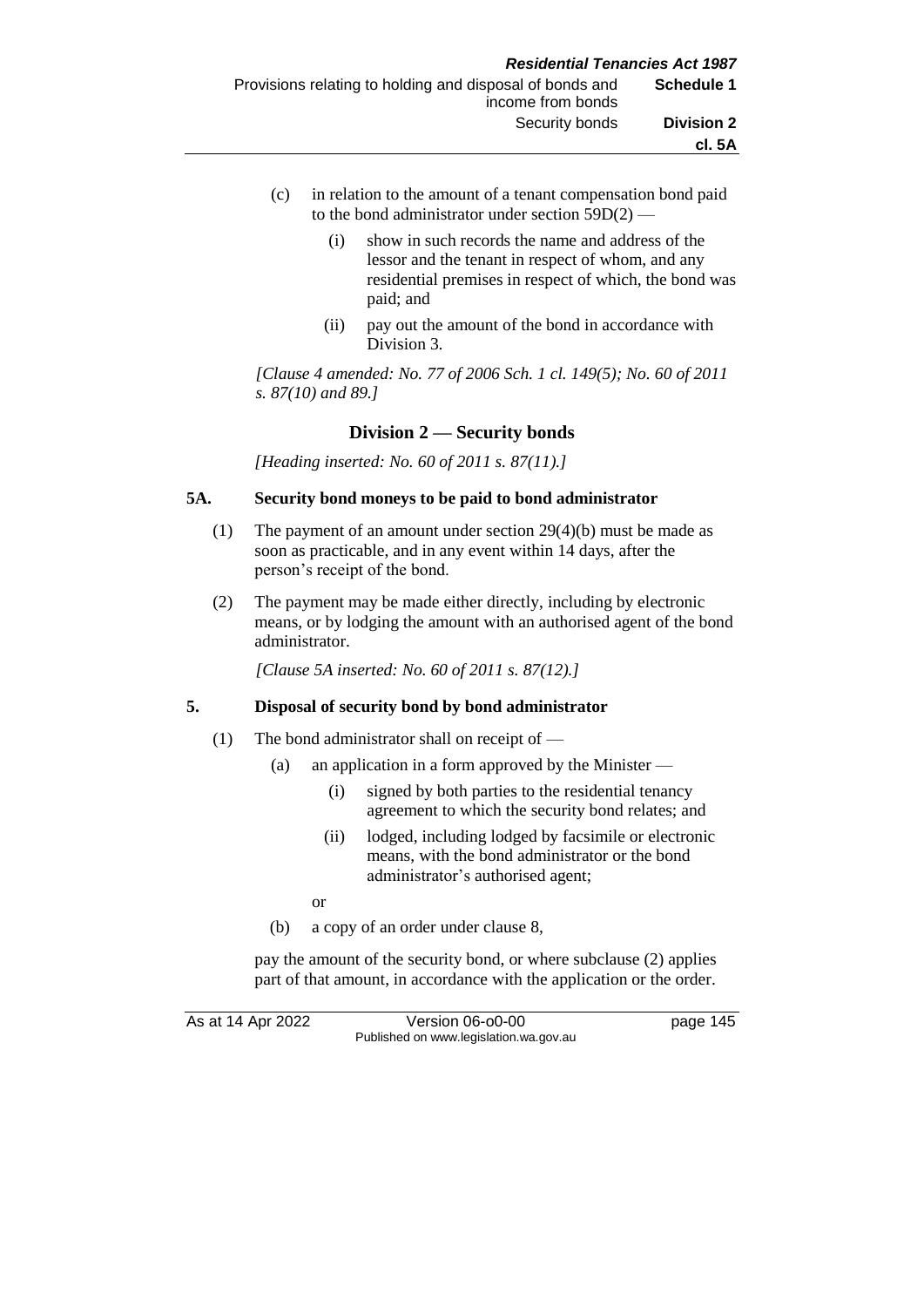| <b>Residential Tenancies Act 1987</b> |                                                                               |
|---------------------------------------|-------------------------------------------------------------------------------|
| <b>Schedule 1</b>                     | Provisions relating to holding and disposal of bonds and<br>income from bonds |
| <b>Division 2</b><br>cl. 8            | Security bonds                                                                |

(2) An application under subclause  $(1)(a)$  may relate to part of the amount of a security bond.

(3) If a tenant is deceased, the signature of the tenant's executor or administrator to an application is sufficient for the purposes of subclause (1)(a), and if a tenant is represented by a manager or administrator under any written law, the signature of the manager or administrator is sufficient for such purposes.

- (4) If the bond administrator is satisfied that 6 months have elapsed since termination of a residential tenancy agreement and a security bond has not been paid in accordance with an application under this clause or an application has not been made under clause 8, the amount of the bond or any remaining portion of that amount must be disposed of in such manner as is, and subject to compliance with such provisions as are, prescribed by regulations made under section 88.
- (5) Regulations made under section 88 may provide for a scheme designed to establish whether any bond is one which should be dealt with under subclause (4).

*[Clause 5 amended: No. 69 of 2006 s. 32(2) and (3); No. 60 of 2011 s. 87(13)-(15).]* 

*[Part C (cl. 6-7) deleted: No. 60 of 2011 s. 87(16).]*

*[Heading deleted: No. 60 of 2011 s. 87(17).]*

#### **8. Court may determine disposal of security bond**

- (1) Subject to this clause, a competent court may, upon application by a lessor or a tenant, order that the amount of any security bond be paid to the tenant in full, or, where the court is satisfied that the tenant is liable to pay an amount to the lessor by reason of a breach of a term of a residential tenancy agreement or for fumigation of the premises as mentioned in section  $29(1)(b)(ii)$ , that the amount of the security bond be applied in payment of, or towards, that amount and the balance, if any, be paid to the tenant.
- (2) Notwithstanding anything in this clause a court shall not order that any amount held under section  $29(1)(b)(ii)$  be paid to the tenant until the expiry of the period of 14 days after the tenant has delivered up vacant possession of the premises.

page 146 Version 06-00-00 As at 14 Apr 2022 Published on www.legislation.wa.gov.au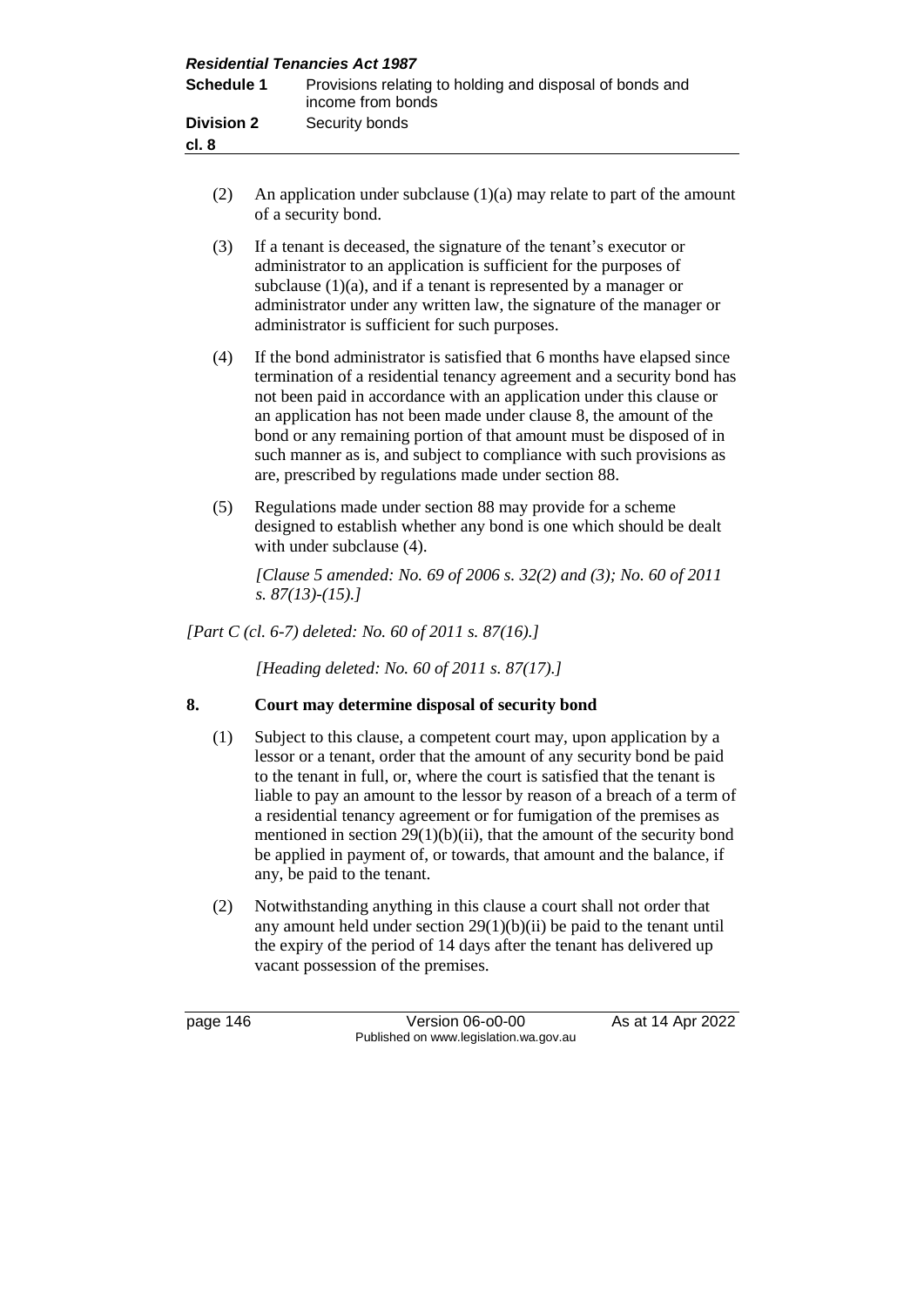(3) Where a person makes an application under subclause (1), section 18(2) shall not apply but the court shall give to the other party notice in writing of the application inviting the party to indicate by notice in writing in the form approved by the Minister, filed in the office in which the application was filed within 7 days after service of the court's notice, whether the party intends to dispute the application. (4) Notwithstanding any other provision of this Act, where — (a) a person makes an application under subclause (1) and notice has been given to the other party in accordance with subclause (3); and (b) that other party does not within 7 days after service of that notice, or such longer period as the court hearing the application thinks fit, file in the office in which the

application was filed a notice in writing in the form approved by the Minister, indicating that the party intends to dispute the application,

the court may, without conducting a formal hearing, order payment in accordance with the application.

- (5) If the other party indicates in the manner referred to in subclause (4) that the party intends to dispute the application, section 18(2) and the other provisions of this Act relating to proceedings shall thereupon apply in relation to the application.
- (6) A tenant may not make an application under subclause (1) before the termination of the residential tenancy agreement.
- (7) Where more than one person is the tenant under a residential tenancy agreement, an application may be made under subclause (1) by any one or more of the tenants, and the court may, subject to subclause  $(2)$  —
	- (a) if it is satisfied that it would be just to do so, order that the full amount of the bond be paid to the applicant or applicants; or
	- (b) order that a tenant be paid any share of the bond to which the tenant is entitled,

in either case, less any deduction referred to in subclause (1).

(8) An application under this clause is a prescribed dispute within the meaning of section 12 irrespective of the amount claimed.

As at 14 Apr 2022 Version 06-o0-00 page 147 Published on www.legislation.wa.gov.au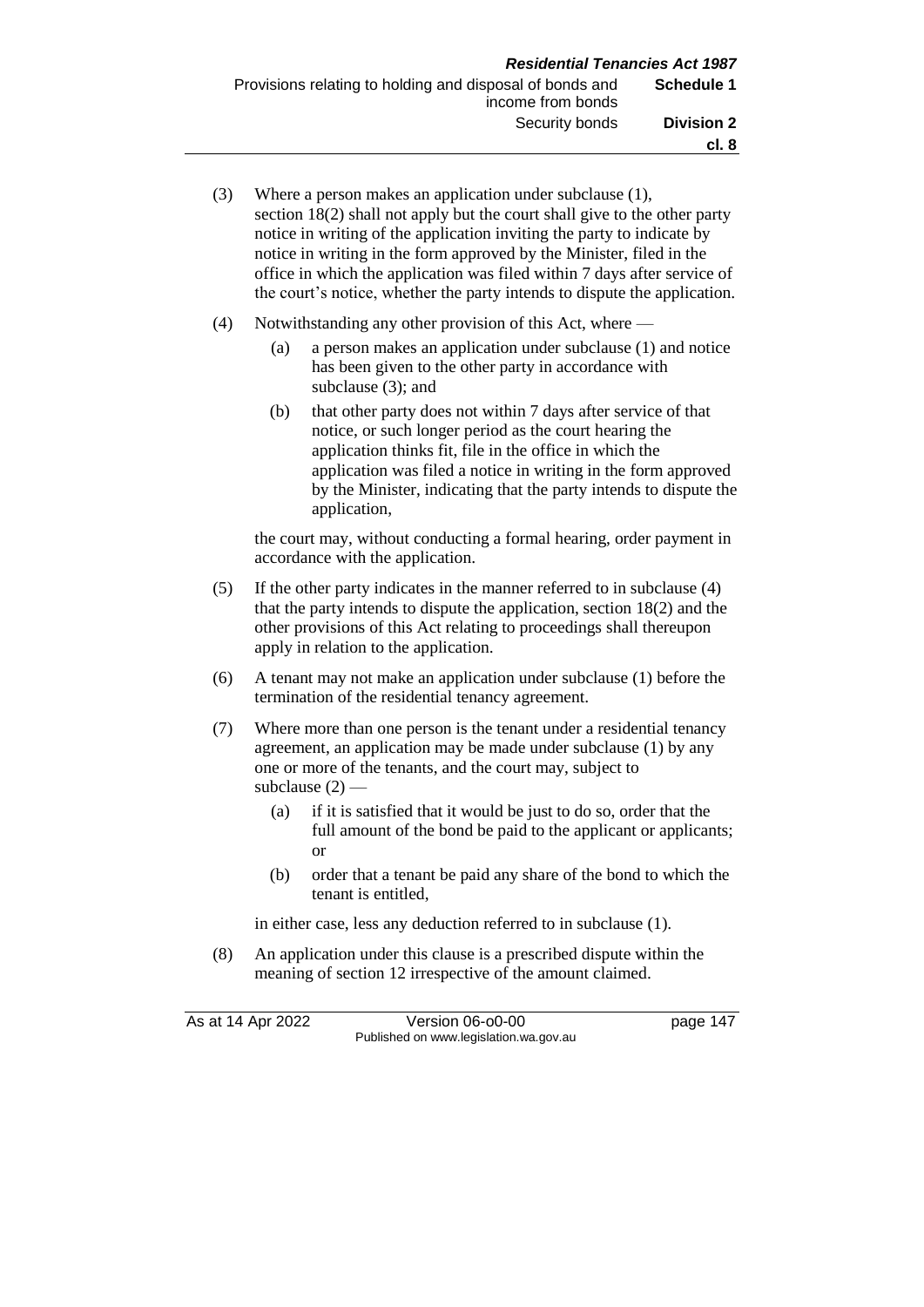| <b>Residential Tenancies Act 1987</b> |                                                                               |  |  |
|---------------------------------------|-------------------------------------------------------------------------------|--|--|
| Schedule 1                            | Provisions relating to holding and disposal of bonds and<br>income from bonds |  |  |
| <b>Division 3</b>                     | Tenant compensation bonds                                                     |  |  |
| cl. 9                                 |                                                                               |  |  |

(9) In this clause a reference to the amount of a security bond includes, where clause 5(2) applies, a reference to the balance of a bond.

*[Clause 8 amended: No. 50 of 1988 s. 17(b) and (c) and 18; No. 59 of 1995 s. 54(1)(h); No. 59 of 2004 s. 120 and 121; No. 60 of 2011 s. 87(18)-(22) and 89; No. 42 of 2016 s. 7.]*

#### **Division 3 — Tenant compensation bonds**

*[Heading inserted: No. 60 of 2011 s. 87(23).]*

#### **9. Application of Division**

This Division applies where the bond administrator has been paid a tenant compensation bond in accordance with an order under section 59D(2).

*[Clause 9 inserted: No. 60 of 2011 s. 87(23).]*

#### **10. Disposal of tenant compensation bond to tenant by bond administrator**

- (1) The bond administrator must on receipt of
	- (a) an application in a form approved by the Minister
		- (i) signed by a tenant to a residential tenancy agreement to which the tenant compensation bond relates; and
		- (ii) lodged, including lodged by facsimile or electronic means, with the bond administrator or the bond administrator's authorised agent;
		- and
	- (b) a copy of an order
		- (i) made under section  $15(2)(b)$  in relation to a failure by a lessor to compensate a tenant for reasonable expenses incurred by the tenant in arranging for urgent repairs to be carried out in accordance with section 43; and
		- (ii) subsequent to the order under section 59D(2),

pay the amount of the tenant compensation bond, or where subclause (2) applies part of that amount, in accordance with the application.

page 148 Version 06-00-00 As at 14 Apr 2022 Published on www.legislation.wa.gov.au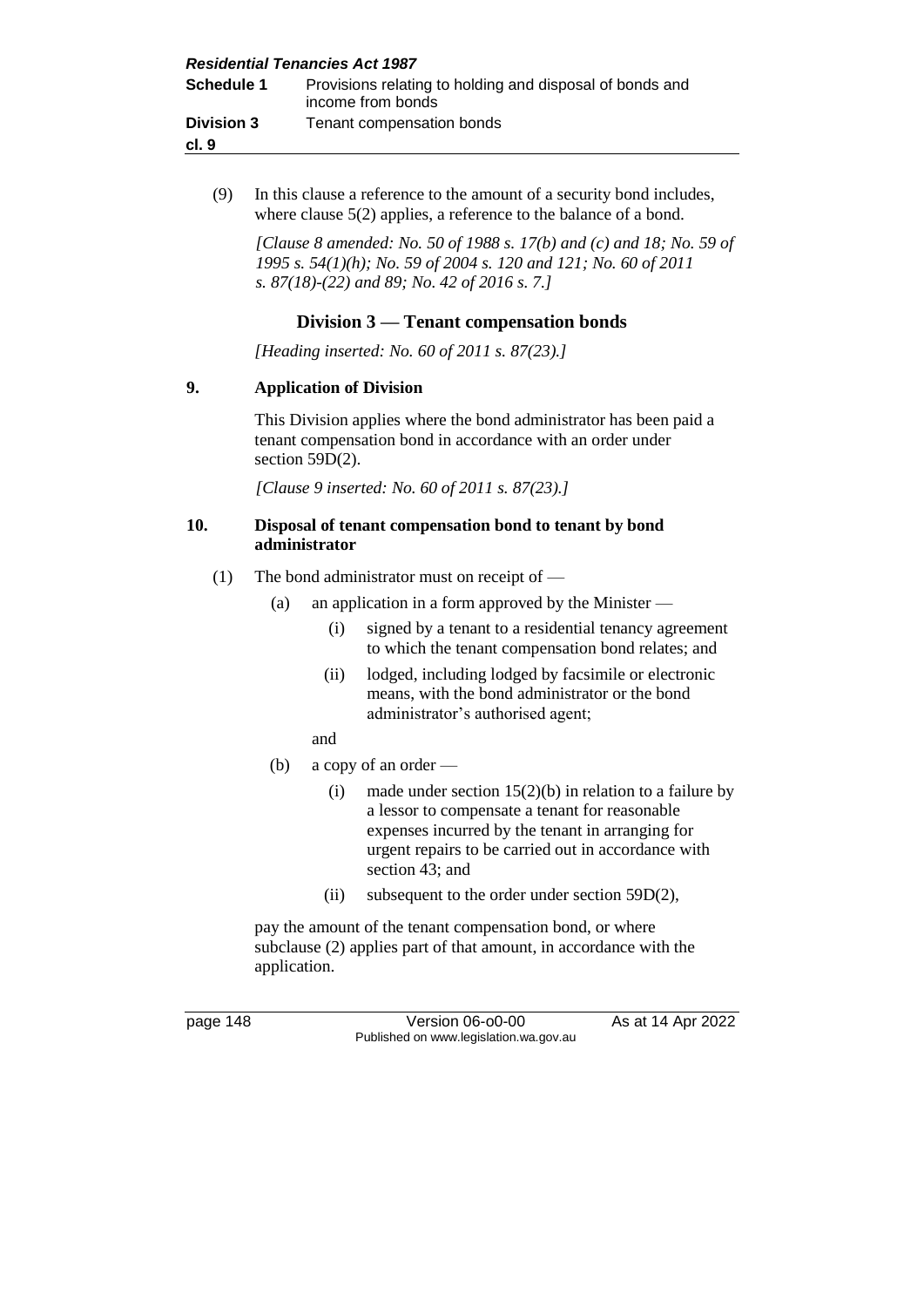- (2) An application under subclause (1)(a) may relate to part of the amount of a tenant compensation bond.
- (3) If a tenant is deceased, the signature of the tenant's executor or administrator to an application is sufficient for the purposes of subclause (1)(a), and if a tenant is represented by a manager or administrator under any written law, the signature of the manager or administrator is sufficient for such purposes.
- (4) A payment under subclause (1) is to be taken to be a payment by the lessor in satisfaction, or part satisfaction as the case may be, of the order referred to in subclause (1)(b).

*[Clause 10 inserted: No. 60 of 2011 s. 87(23).]*

#### **11. Disposal of tenant compensation bond to lessor by bond administrator**

The bond administrator must on receipt of —

- (a) an application in a form approved by the Minister
	- (i) signed by the lessor to whom the tenant compensation bond relates; and
	- (ii) lodged, including lodged by facsimile or electronic means, with the bond administrator or the bond administrator's authorised agent;

and

(b) a copy of an order made under section 59D(5),

pay the amount of the tenant compensation bond, or part of that amount, ordered by the court in accordance with the application.

*[Clause 11 inserted: No. 60 of 2011 s. 87(23).]*

*[Schedule 2 omitted under the Reprints Act 1984 s. 7(4)(f).]*

As at 14 Apr 2022 Version 06-00-00 Published on www.legislation.wa.gov.au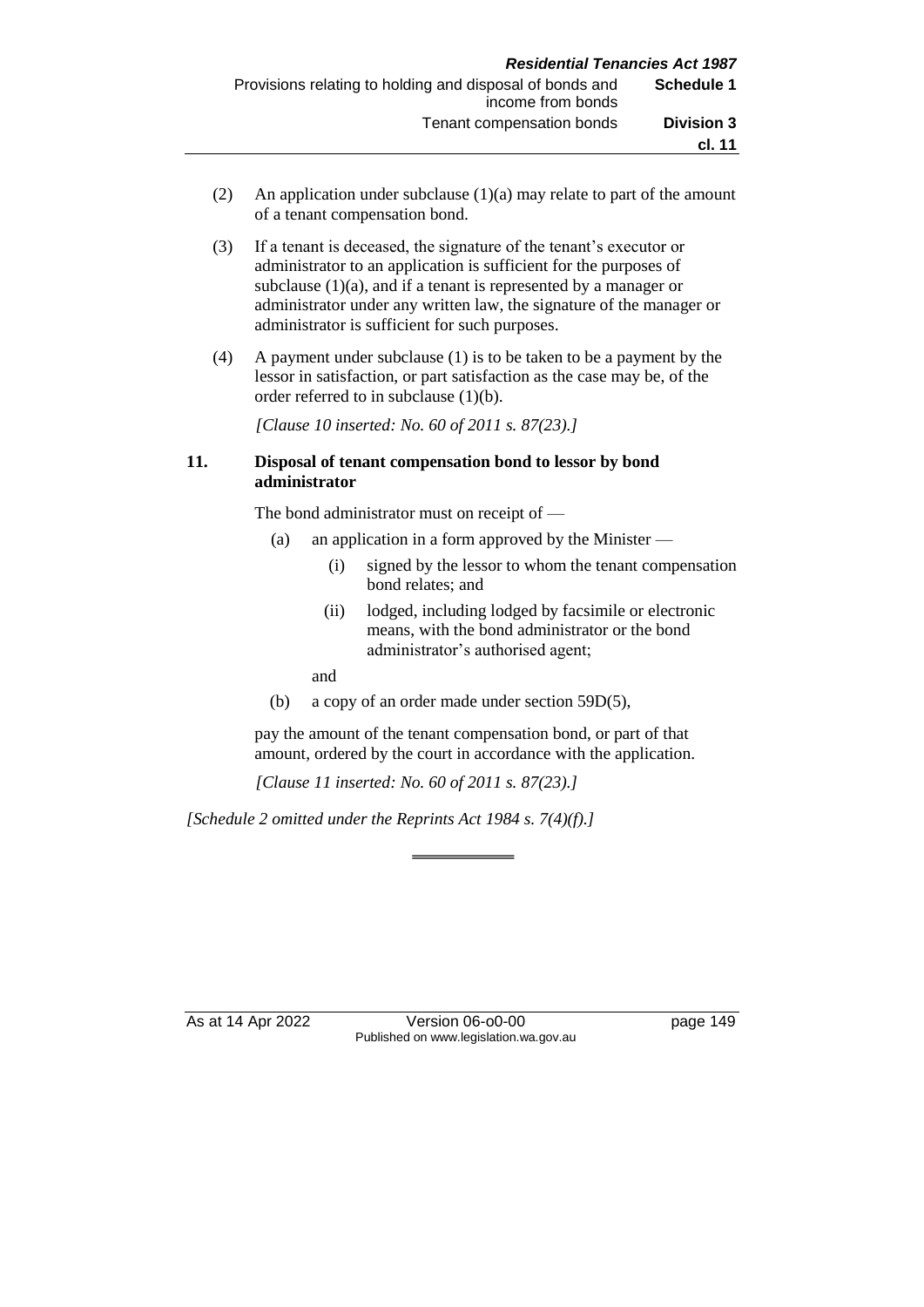# **Notes**

This is a compilation of the *Residential Tenancies Act 1987* and includes amendments made by other written laws. For provisions that have come into operation, and for information about any reprints, see the compilation table. For provisions that have not yet come into operation see the uncommenced provisions table.

#### **Compilation table**

| <b>Short title</b>                                                                                                                                                                                                            | <b>Number</b><br>and year | <b>Assent</b> | <b>Commencement</b>                                                                                                                                                      |  |
|-------------------------------------------------------------------------------------------------------------------------------------------------------------------------------------------------------------------------------|---------------------------|---------------|--------------------------------------------------------------------------------------------------------------------------------------------------------------------------|--|
| <b>Residential Tenancies</b><br>Act 1987                                                                                                                                                                                      | 128 of 1987               | 21 Jan 1988   | s. 1 and 2: 21 Jan 1988;<br>Act other than s. 1 and 2:<br>1 Oct 1989 (see s. 2 and<br>Gazette 18 Aug 1989 p. 2748)                                                       |  |
| Residential Tenancies<br>Amendment Act 1988                                                                                                                                                                                   | 50 of 1988                | 8 Dec 1988    | 8 Dec 1988 (see s. 2)                                                                                                                                                    |  |
| <b>Financial Administration</b><br><b>Legislation Amendment</b><br>Act 1993 s. 11                                                                                                                                             | 6 of 1993                 |               | 27 Aug 1993 1 Jul 1993 (see s. 2(1))                                                                                                                                     |  |
| <b>Acts Amendment (Ministry</b><br>of Justice) Act 1993 Pt. 17 <sup>2</sup>                                                                                                                                                   | 31 of 1993                | 15 Dec 1993   | 1 Jul 1993 (see s. 2)                                                                                                                                                    |  |
| Caravan Parks and<br>Camping Grounds Act 1995<br>s. 33                                                                                                                                                                        | 34 of 1995                | 29 Sep 1995   | 1 Jul 1997 (see s. 2 and Gazette<br>20 Jun 1997 p. 2805)                                                                                                                 |  |
| Real Estate Legislation<br>Amendment Act 1995<br>Pt. 3 <sup>3, 4</sup>                                                                                                                                                        | 59 of 1995                | 20 Dec 1995   | Pt. 3 other than s. 46 and 52:<br>1 Jul 1996 (see s. 2 and Gazette<br>25 Jun 1996 p. 2902);<br>s. 46 and 52: 5 Apr 2007 (see<br>s. 2 and Gazette 30 Mar 2007<br>p. 1451) |  |
| Water Agencies Restructure 73 of 1995<br>(Transitional and<br>Consequential Provisions)<br>Act 1995 s. 188                                                                                                                    |                           | 27 Dec 1995   | 1 Jan 1996 (see s. 2(2) and<br>Gazette 29 Dec 1995 p. 6291)                                                                                                              |  |
| $P$ and $P$ and $P$ and $P$ and $P$ and $P$ and $P$ and $P$ and $P$ and $P$ and $P$ and $P$ and $P$ and $P$ and $P$ and $P$ and $P$ and $P$ and $P$ and $P$ and $P$ and $P$ and $P$ and $P$ and $P$ and $P$ and $P$ and $P$ a |                           |               | <b>Reprint of the Residential Tenancies Act 1987 as at 15 Mar 1996</b> (includes amendments                                                                              |  |

listed above except those in the *Real Estate Legislation Amendment Act 1995*) (correction in *Gazette* 6 Dec 1996 p. 6725)

*Local Government (Consequential Amendments) Act 1996* s. 4 14 of 1996 28 Jun 1996 1 Jul 1996 (see s. 2)

page 150 Version 06-o0-00 As at 14 Apr 2022 Published on www.legislation.wa.gov.au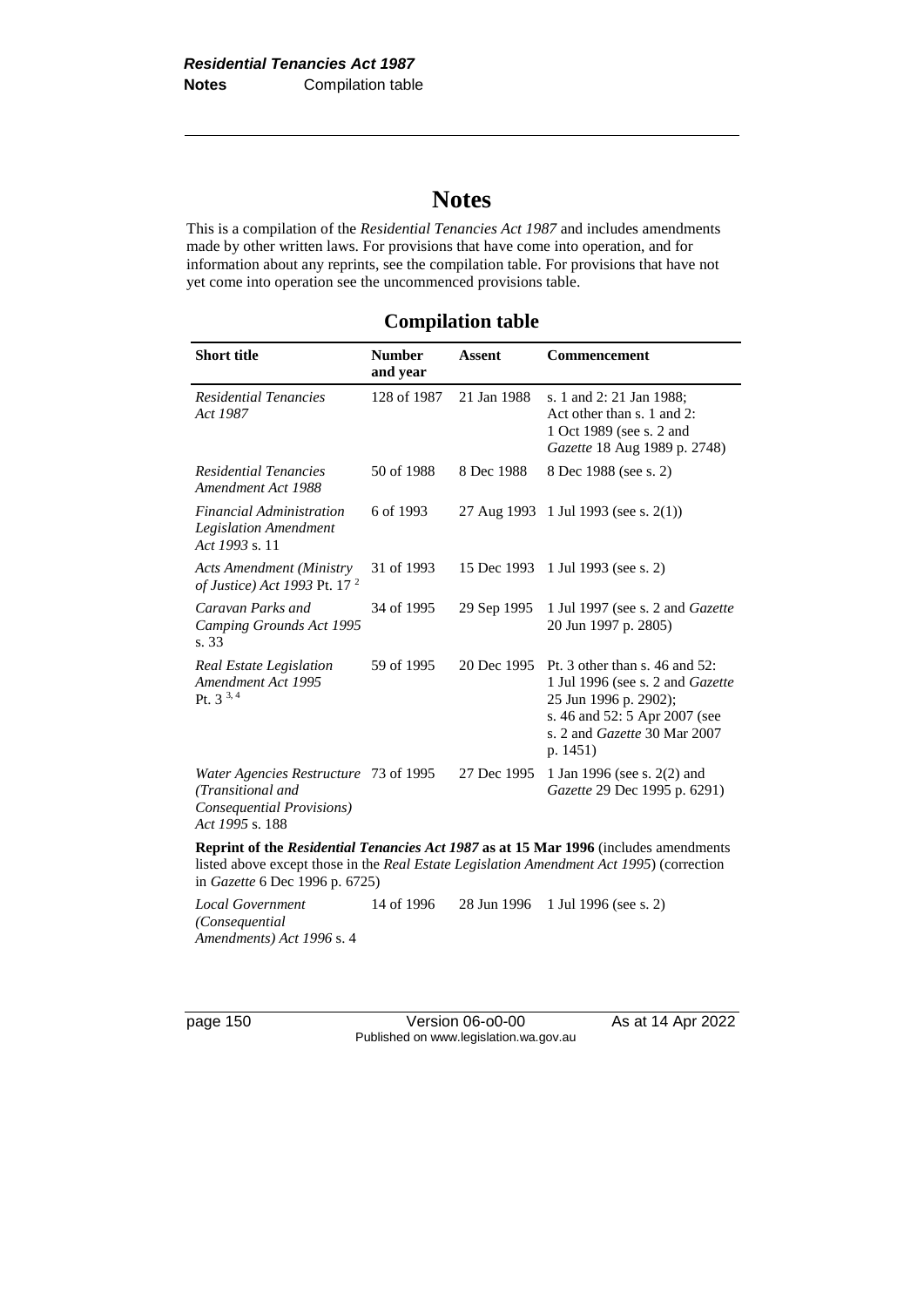| <b>Short title</b>                                                                          | <b>Number</b><br>and year | Assent      | <b>Commencement</b>                                                                                                                                                               |
|---------------------------------------------------------------------------------------------|---------------------------|-------------|-----------------------------------------------------------------------------------------------------------------------------------------------------------------------------------|
| <b>Statutes (Repeals and</b><br>Minor Amendments)<br>Act 1997 s. 39(10)                     | 57 of 1997                | 15 Dec 1997 | 15 Dec 1997 (see s. $2(1)$ )                                                                                                                                                      |
|                                                                                             |                           |             | Reprint of the Residential Tenancies Act 1987 as at 22 Jan 1999 (includes amendments<br>listed above except those in the Real Estate Legislation Amendment Act 1995 s. 46 and 52) |
| Acts Amendment and<br>Repeal (Financial Sector<br>Reform) Act 1999 s. 100                   | 26 of 1999                | 29 Jun 1999 | 1 Jul 1999 (see s. 2(1) and<br>Gazette 30 Jun 1999 p. 2905)                                                                                                                       |
| Corporations<br>(Consequential<br>Amendments) Act 2001<br>s. 220                            | 10 of 2001                | 28 Jun 2001 | 15 Jul 2001 (see s. 2 and<br>Gazette 29 Jun 2001 p. 3257<br>and Cwlth Gazette 13 Jul 2001<br>No. S285)                                                                            |
| <b>Taxation Administration</b><br>(Consequential Provisions)<br>Act 2002 s. 21 <sup>5</sup> | 45 of 2002                | 20 Mar 2003 | 1 Jul 2003 (see s. 2 and <i>Gazette</i><br>27 Jun 2003 p. 2383)                                                                                                                   |
| Acts Amendment and<br>Repeal (Courts and Legal<br>Practice) Act 2003 s. 61                  | 65 of 2003                | 4 Dec 2003  | 1 Jan 2004 (see s. 2 and <i>Gazette</i><br>30 Dec 2003 p. 5722)                                                                                                                   |
| Courts Legislation<br>Amendment and Repeal<br>Act 2004 Pt. 16                               | 59 of 2004                | 23 Nov 2004 | 1 May 2005 (see s. 2 and<br>Gazette 31 Dec 2004 p. 7128)                                                                                                                          |
|                                                                                             |                           |             | Reprint 3: The Residential Tenancies Act 1987 as at 27 May 2005 (includes amendments<br>listed above except those in the Real Estate Legislation Amendment Act 1995 s. 46 and 52) |
| Limitation Legislation<br>Amendment and Repeal<br>Act 2005 s. 23                            | 20 of 2005                |             | 15 Nov 2005 15 Nov 2005 (see s. 2)                                                                                                                                                |
| Machinery of Government<br>(Miscellaneous<br>Amendments) Act 2006<br>Pt. 4 Div. 20 $6$      | 28 of 2006                | 26 Jun 2006 | 1 Jul 2006 (see s. 2 and <i>Gazette</i><br>27 Jun 2006 p. 2347)                                                                                                                   |
| <b>Residential Parks</b><br>(Long-stay Tenants)<br>Act 2006 s. 98                           | 32 of 2006                | 4 Jul 2006  | 3 Aug 2007 (see s. 2 and<br>Gazette 1 Aug 2007 p. 3835)                                                                                                                           |
| <b>Consumer Protection</b><br>Legislation Amendment and<br>Repeal Act 2006 Pt. 9            | 69 of 2006                | 13 Dec 2006 | 14 Jul 2007 (see s. 2 and<br>Gazette 13 Jul 2007 p. 3453)                                                                                                                         |
| <b>Financial Legislation</b><br>Amendment and Repeal<br>Act 2006 s. 4 and<br>Sch. 1 cl. 149 | 77 of 2006                | 21 Dec 2006 | 1 Feb 2007 (see s. 2(1) and<br>Gazette 19 Jan 2007 p. 137)                                                                                                                        |

As at 14 Apr 2022 Version 06-o0-00 page 151 Published on www.legislation.wa.gov.au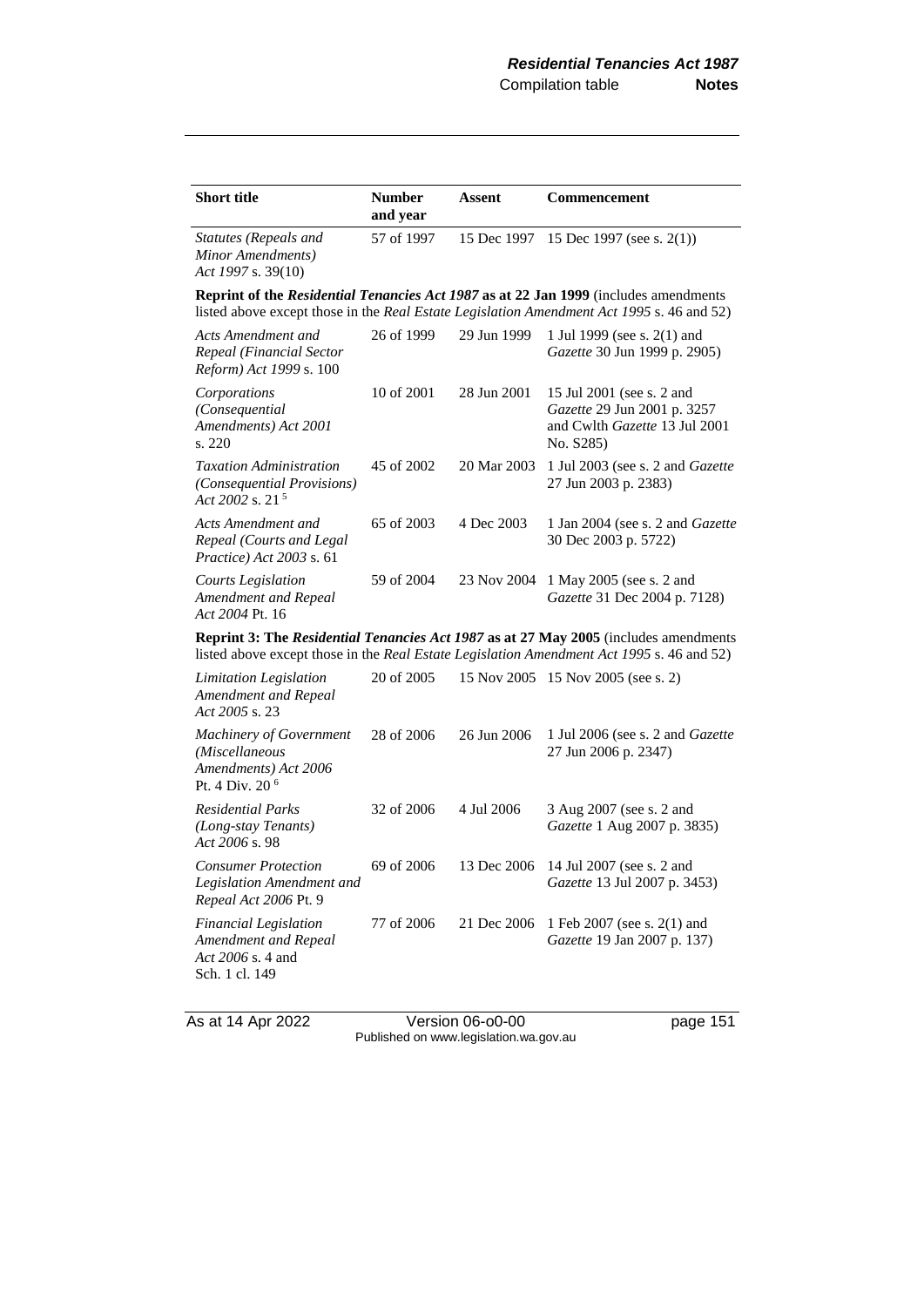| <b>Number</b> | Assent                      | <b>Commencement</b>                                                                                                                                                                                                                                                                                                                                                                                                                                                                                                                                                                                       |
|---------------|-----------------------------|-----------------------------------------------------------------------------------------------------------------------------------------------------------------------------------------------------------------------------------------------------------------------------------------------------------------------------------------------------------------------------------------------------------------------------------------------------------------------------------------------------------------------------------------------------------------------------------------------------------|
|               |                             | <b>Reprint 4: The Residential Tenancies Act 1987 as at 20 Jul 2007</b> (includes amendments                                                                                                                                                                                                                                                                                                                                                                                                                                                                                                               |
| 21 of 2008    |                             | 27 May 2008 1 Mar 2009 (see s. 2(b) and<br>Gazette 27 Feb 2009 p. 511)                                                                                                                                                                                                                                                                                                                                                                                                                                                                                                                                    |
| 19 of 2010    | 28 Jun 2010                 | 11 Sep 2010 (see s. 2(b) and<br>Gazette 10 Sep 2010 p. 4341)                                                                                                                                                                                                                                                                                                                                                                                                                                                                                                                                              |
| 58 of 2010    | 8 Dec 2010                  | 1 Jan 2011 (see s. 2(c) and<br>Gazette 24 Dec 2010 p. 6805)                                                                                                                                                                                                                                                                                                                                                                                                                                                                                                                                               |
| 60 of 2011    | 14 Dec 2011                 | s. 1 and 2: 14 Dec 2011<br>(see s. $2(a)$ );<br>s. $5(2)$ (to the extent that it<br>inserts the definition of <i>lessor</i> ),<br>$42(1)$ and $(2)$ , $45(1)$ , $57$ , $58$ , $60$ ,<br>$69, 88, 89$ (to the extent that it<br>amends s. 71) and 90-95:<br>30 Jul 2012 (see s. 2(b) and<br>Gazette 27 Jul 2012 p. 3663);<br>s. 3-5 (except to the extent that<br>it inserts the definition of<br>$lessor$ ), 6-41, 42(3), 43-44,<br>45(2), 46-56, 59, 61-68, 70-87,<br>89 (except to the extent that it<br>amends s. 71) and Pt. 4 (s. 96):<br>1 Jul 2013 (see s. 2(b) and<br>Gazette 3 May 2013 p. 1735) |
|               | and year<br>$D = 2.1 - 1.7$ | listed above except those in the <i>Residential Parks</i> (Long-stay Tenants) Act 2006)<br>$\ldots$ . $\ldots$ $\ldots$ $\ldots$ $\ldots$ $\ldots$ $\ldots$ $\ldots$ $\ldots$ $\ldots$ $\ldots$ $\ldots$ $\ldots$ $\ldots$ $\ldots$ $\ldots$                                                                                                                                                                                                                                                                                                                                                              |

**Reprint 5: The** *Residential Tenancies Act 1987* **as at 19 Jul 2013** (includes amendments listed above)

| Dog Amendment Act 2013<br>Pt. $3$                                      | 18 of 2013 |            | 29 Oct 2013 1 Nov 2013 (see s. 2(b) and<br>Gazette 31 Oct 2013 p. 4829) |
|------------------------------------------------------------------------|------------|------------|-------------------------------------------------------------------------|
| Statutes (Repeals and<br>Minor Amendments)<br>Act $2014$ s. 5          | 17 of 2014 | 2 Jul 2014 | 6 Sep 2014 (see s. 2(b) and<br>Gazette 5 Sep 2014 p. 3213)              |
| <b>Consumer Protection</b><br>Legislation Amendment<br>Act 2014 Pt. 12 | 23 of 2014 | 9 Oct 2014 | 19 Nov 2014 (see s. 2(b) and<br><i>Gazette</i> 18 Nov 2014 p. 4315)     |

**Reprint 6: The** *Residential Tenancies Act 1987* **as at 6 Feb 2015** (includes amendments listed above)

page 152 Version 06-o0-00 As at 14 Apr 2022 Published on www.legislation.wa.gov.au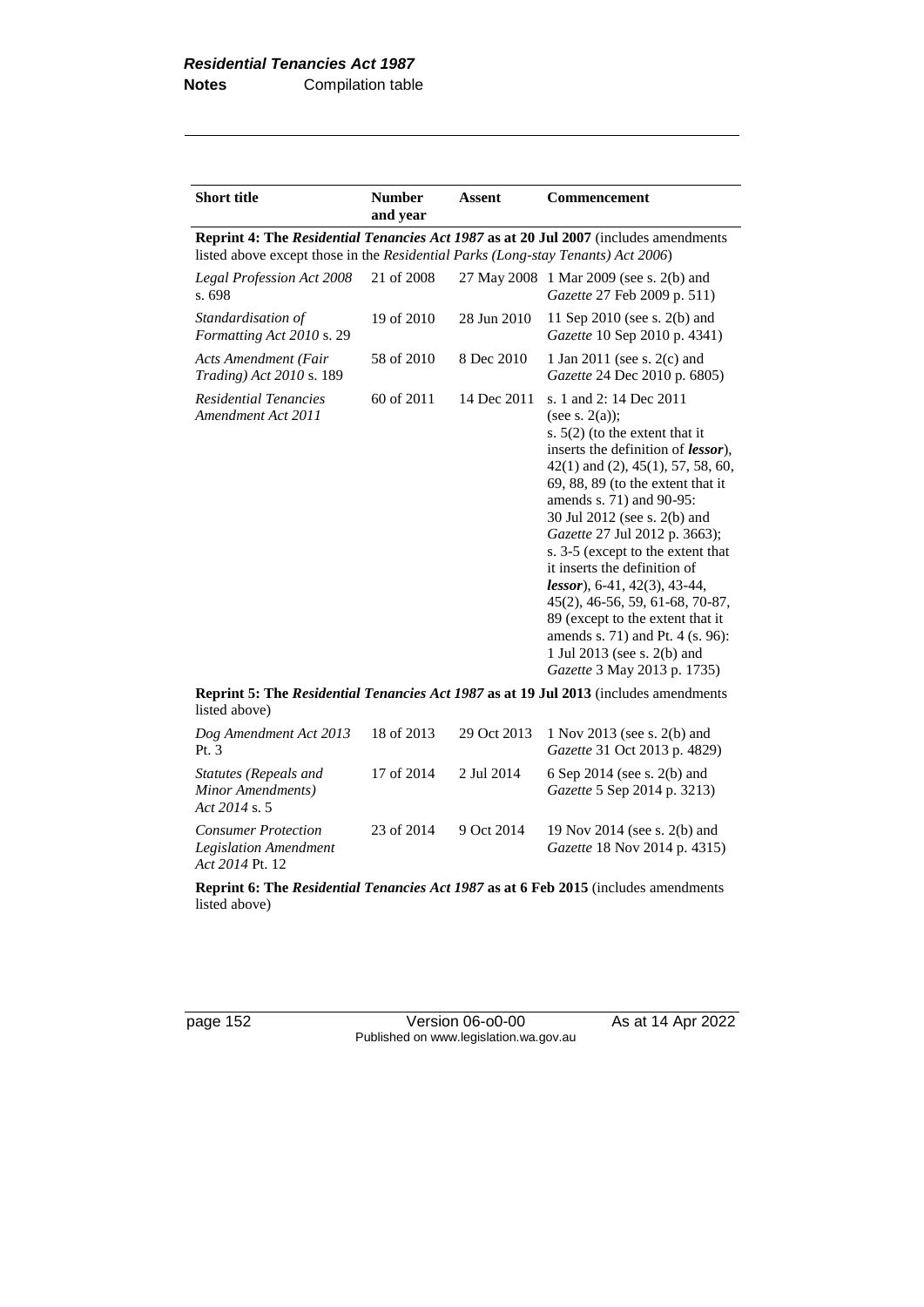| <b>Short title</b>                                                                                    | <b>Number</b><br>and year | Assent      | <b>Commencement</b>                                                                                                                                                    |
|-------------------------------------------------------------------------------------------------------|---------------------------|-------------|------------------------------------------------------------------------------------------------------------------------------------------------------------------------|
| <b>Residential Tenancies</b><br>Amendment Act 2016                                                    | 42 of 2016                | 1 Dec 2016  | s. 1 and 2: 1 Dec 2016 (see<br>s. $2(a)$ :<br>Act other than s. 1 and 2:<br>3 Jul 2017 (see s. 2(b) and<br>Gazette 30 Jun 2017 p. 3551-2)                              |
| Strata Titles Amendment<br>Act 2018 Pt. 3 Div. 18                                                     | 30 of 2018                | 19 Nov 2018 | 1 May 2020 (see s. 2(b) and<br>SL 2020/39 cl. 2)                                                                                                                       |
| Community Titles Act 2018<br>Pt. 14 Div. 18                                                           | 32 of 2018                | 19 Nov 2018 | 30 Jun 2021 (see s. 2(b) and<br>SL 2021/69 cl. 2)                                                                                                                      |
| <b>Residential Tenancies</b><br><b>Legislation Amendment</b><br>(Family Violence) Act 2019<br>Pt. $2$ | 3 of 2019                 | 26 Feb 2019 | 15 Apr 2019 (see s. 2(b) and<br>Gazette 9 Apr 2019 p. 1041-2)                                                                                                          |
| <b>Consumer Protection</b><br><b>Legislation Amendment</b><br>Act 2019 Pt. 9                          | 25 of 2019                | 24 Oct 2019 | s. $67:30$ Nov 2019 (see s. 2(b)<br>and Gazette 29 Nov 2019<br>$p.4101$ :<br>Pt. 9 other than $s$ . 67:<br>1 Jan 2020 (see s. 2(b) and<br>Gazette 24 Dec 2019 p. 4415) |
| <b>Residential Tenancies</b><br>(COVID-19 Response)<br>Act 2020 Pt. 8                                 | 18 of 2020                | 23 Apr 2020 | 30 Mar 2020 (see s. 2(d))                                                                                                                                              |
| <b>Residential Parks</b><br>(Long-stay Tenants)<br>Amendment Act 2020 Pt. 3                           | 28 of 2020                | 9 Jul 2020  | s. 88: 10 Jul 2020<br>(see s. $2(1)(b)$ );<br>s. 89: 31 Jan 2022<br>(see s. $2(1)(c)$ and SL $2021/195$ )<br>cl. $2)$                                                  |

# **Uncommenced provisions table**

To view the text of the uncommenced provisions see *Acts as passed* on the WA Legislation website.

| <b>Short title</b>                                                   | <b>Number</b><br>and year | Assent | <b>Commencement</b>                           |
|----------------------------------------------------------------------|---------------------------|--------|-----------------------------------------------|
| <b>Legal Profession Uniform</b><br>Law Application Act 2022<br>s.424 | 9 of 2022                 |        | 14 Apr 2022 To be proclaimed (see s. $2(c)$ ) |

As at 14 Apr 2022 Version 06-o0-00 page 153 Published on www.legislation.wa.gov.au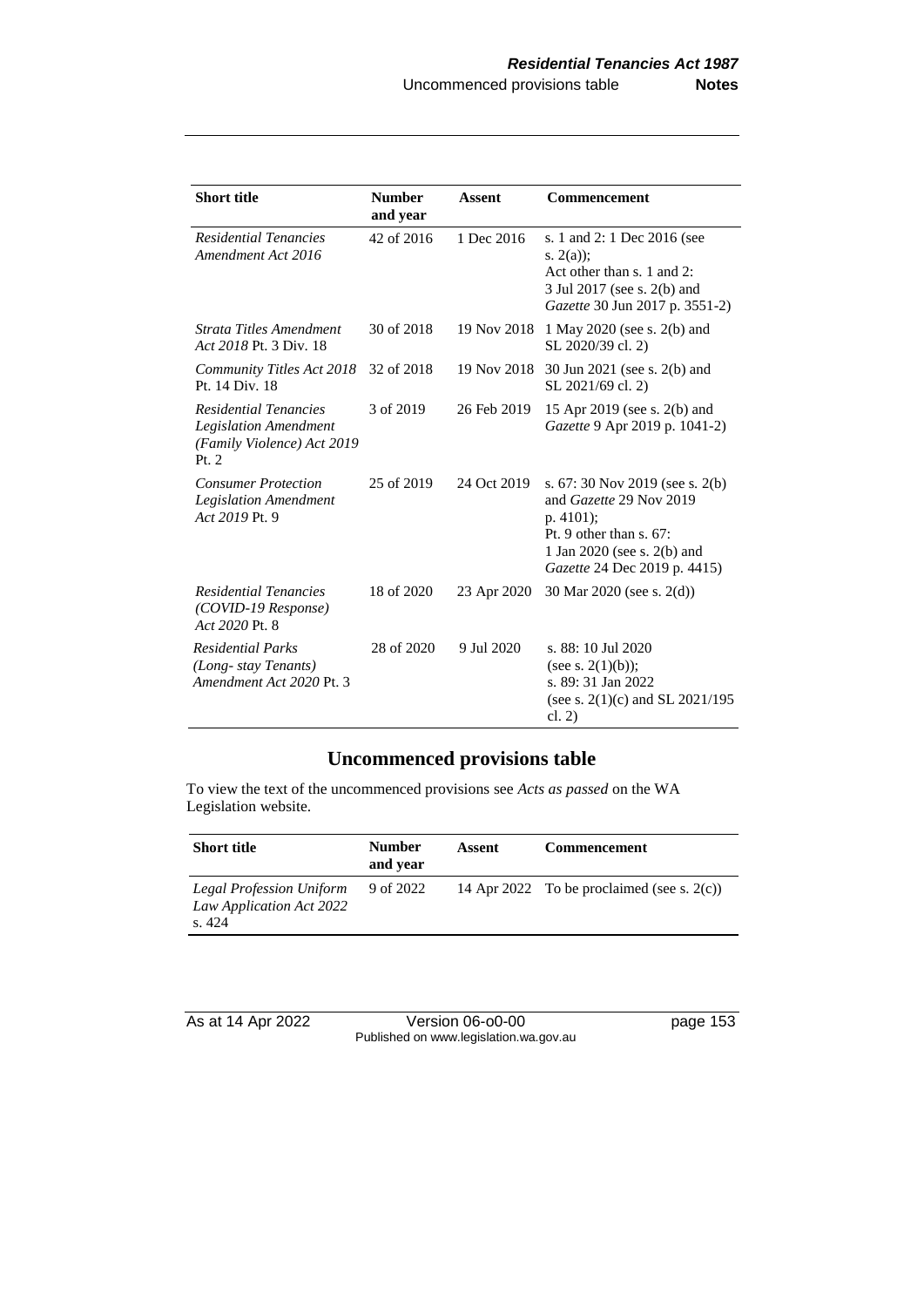#### **Other notes**

- <sup>1</sup> The provisions in this Act amending those Acts have been omitted under the *Reprints Act 1984* s. 7(4)(f).
- <sup>2</sup> The *Acts Amendment (Ministry of Justice) Act 1993* Pt. 19 is a savings and transitional provision that is of no further effect.
- <sup>3</sup> The *Real Estate Legislation Amendment Act 1995* s. 54(2) and (3) read as follows:
	- (2) A financial institution which held a security bond under Schedule 1 to the principal Act immediately before the commencement of this section may continue to hold the bond after that commencement as if this section had not been enacted and for that purpose, subject to subsection (3), regulations in force under section 88 of the principal Act immediately before that commencement continue to apply.
	- (3) The interest payable by a financial institution after the commencement of this section on the amount of a security bond referred to in subsection (2) is interest at the prescribed rate in force from time to time under clause 6(1) of Schedule 1 to the principal Act as amended by this section.
- <sup>4</sup> The *Real Estate Legislation Amendment Act 1995* s. 46 and 52 were purported to be proclaimed on 1 January 1997 in *Gazette* 25 June 1996 p. 2902, but the proclamation was revoked before it came into force — see *Gazette* 6 September 1996 p. 4405.
- <sup>5</sup> The *Taxation Administration (Consequential Provisions) Act 2002* s. 3 and 4 and Pt. 4 are transitional provisions that are of no further effect.
- <sup>6</sup> The *Machinery of Government (Miscellaneous Amendments) Act 2006* Pt. 4 Div. 23 is a transitional provision that is of no further effect.

page 154 Version 06-00-00 As at 14 Apr 2022 Published on www.legislation.wa.gov.au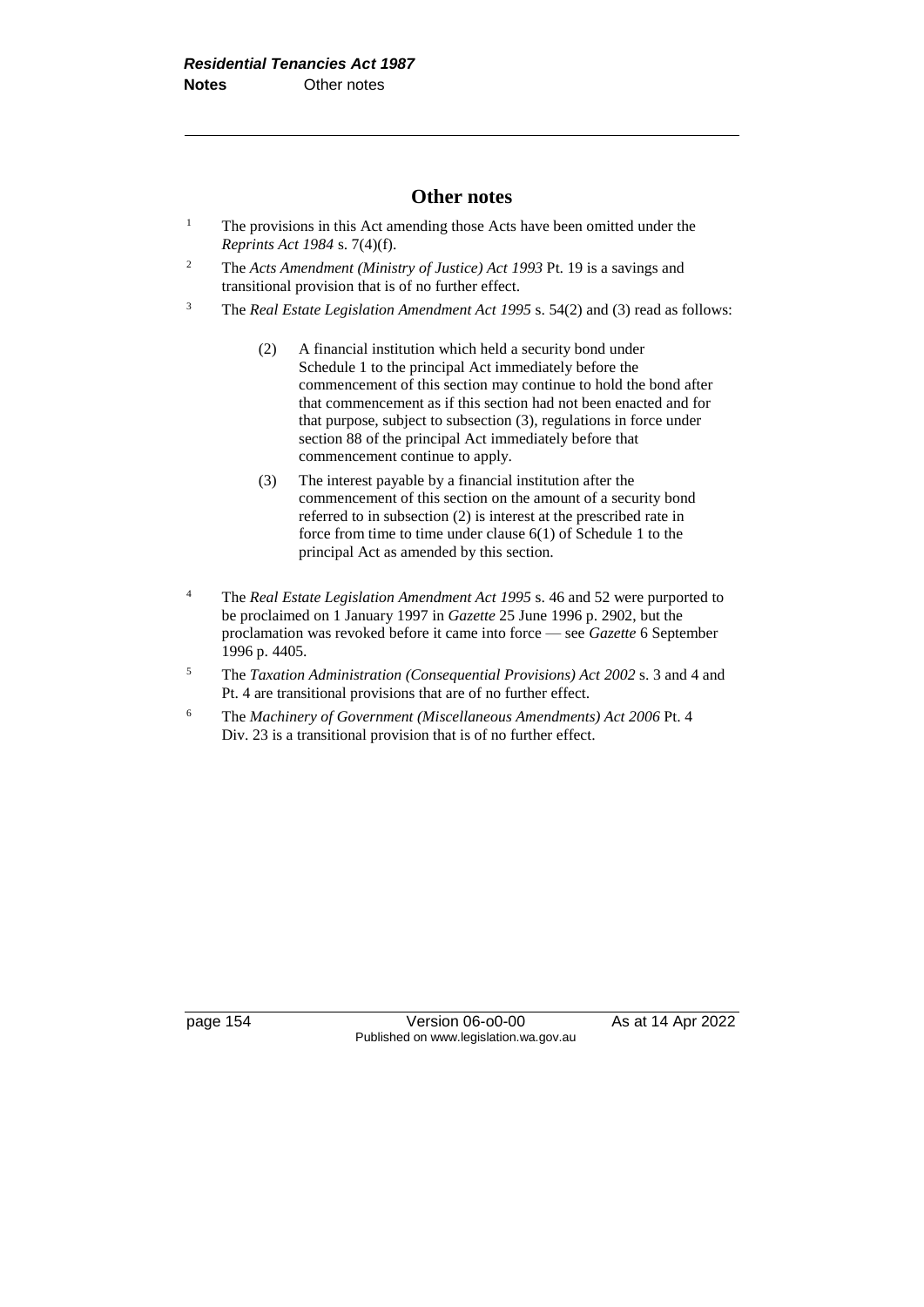# **Defined terms**

[This is a list of terms defined and the provisions where they are defined. The list is not part of the law.]

| <b>Defined term</b> | Provision(s) |
|---------------------|--------------|
|                     |              |
|                     |              |
|                     |              |
|                     |              |
|                     |              |
|                     |              |
|                     |              |
|                     |              |
|                     |              |
|                     |              |
|                     |              |
|                     |              |
|                     |              |
|                     |              |
|                     |              |
|                     |              |
|                     |              |
|                     |              |
|                     |              |
|                     |              |
|                     |              |
|                     |              |
|                     |              |
|                     |              |
|                     |              |
|                     |              |
|                     |              |
|                     |              |
|                     |              |
|                     |              |
|                     |              |
|                     |              |
|                     |              |
|                     |              |
|                     |              |
|                     |              |
|                     |              |
|                     |              |
|                     |              |
|                     |              |
|                     |              |

As at 14 Apr 2022

Version 06-o0-00<br>Published on www.legislation.wa.gov.au

page 155